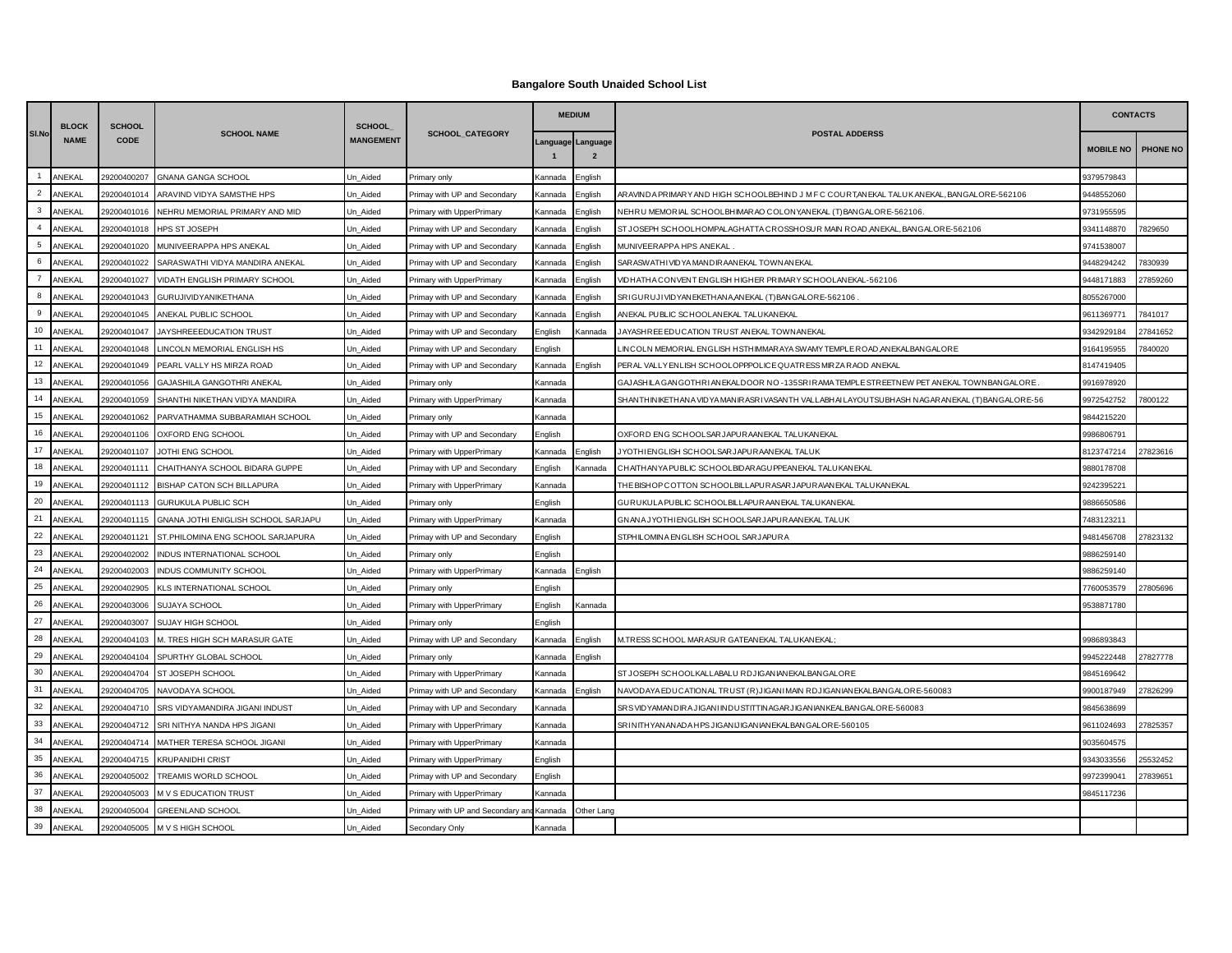| SI.NO | <b>NAME</b> | <b>CODE</b> | <b>SCHOOL NAME</b>                 | <b>MANGEMENT</b> | SCHOOL_CATEGORY              |         |                                     | <b>POSTAL ADDERSS</b>                                                   |                  |                 |
|-------|-------------|-------------|------------------------------------|------------------|------------------------------|---------|-------------------------------------|-------------------------------------------------------------------------|------------------|-----------------|
|       |             |             |                                    |                  |                              |         | Language Language<br>$\overline{2}$ |                                                                         | <b>MOBILE NO</b> | <b>PHONE NO</b> |
| 40    | ANEKAL      | 29200405102 | RED BRIDGE SCHOOL                  | Un_Aided         | Primary with UpperPrimary    | Kannada |                                     |                                                                         |                  |                 |
| 41    | ANEKAL      | 29200405203 | TADMORE ACADEMY                    | Jn Aided         | Primay with UP and Secondary | English | Kannada                             | TAD MORE AC ADEMY KOPPAAN EKAL TALUKAN EKAL                             | 9845377205       | 27809109        |
| 42    | ANEKAL      | 29200405502 | HAPPAR HILL SCHOOL                 | Un Aided         | Primary with UpperPrimary    | English |                                     | HAPPAR HILLSCHOOLMARAGONDANA HALLIJAIGANI(HO) ANEKALBANGALORE           | 9663616106       |                 |
| 43    | ANEKAL      | 29200405604 | B.S.CARMEL PUBLIC SCHOOL HENNAGARA | Jn_Aided         | Primay with UP and Secondary | English |                                     | B.S.CRMEL PUBLIC SCHOOL HENNAGARA                                       | 9480114472       | 7804383         |
| 44    | ANEKAL      | 29200405606 | JUVERIYA HIGH SCHOOL               | Jn Aided         | Secondary Only               | English |                                     |                                                                         |                  | 26660769        |
| 45    | ANEKAL      | 29200405702 | NAVODAYA SCHOOL                    | Un Aided         | Primay with UP and Secondary | English |                                     |                                                                         | 9845959658       | 27839425        |
| 46    | ANEKAL      | 29200406402 | PAVITRA SCHOOL                     | Jn Aided         | Primay with UP and Secondary | Kannada | English                             | PAVITHRA PUBLIC SCHOOLHEBBAGODIANEKAL TALUK                             | 9449810317       | 27835188        |
| 47    | ANEKAL      | 29200406404 | SFS (E) SCHOOL                     | Jn Aided         | Primary with UpperPrimary    | English |                                     | SFS (E) SCHOOLELECTRONIC (PO) ANKEALBANGALORE                           | 9481424254       | 27831450        |
| 48    | ANEKAL      | 29200406405 | SWAMY VIVEKANANDA HPS SCHOOL       | Un_Aided         | Primary with UpperPrimary    | Kannada | English                             | SWAMY VIVEKAN ANDA RURAL HPS CHANDAPURAAN EKAL TALUK                    | 9481190325       | 7834495         |
| 49    | ANEKAL      | 29200406406 | <b>BES SCHOOL HPS</b>              | Jn Aided         | Primay with UP and Secondary | Kannada |                                     | BES SCHOOLHEBBAGODIANEKAL TALUK                                         | 9916715455       | 27834449        |
| 50    | ANEKAL      | 29200406413 | ANANTHA NAGARA HPS                 | Un Aided         | Primay with UP and Secondary | Kannada | English                             | AN AN THAN AGARA VID AN IKETHAN A HPSHEBBAGOD IAN EKAL TALUKAN EKAL     | 9480696888       | 27832217        |
| 51    | ANEKAL      | 29200406414 | NAZARATH ACODEMY CHANDAPURA        | Un_Aided         | Primay with UP and Secondary | Kannada | English                             | NAZARETH ACADEMY, CHANDAPURA POHOSUR MAIN ROAD ANEKAL TALUK BANGLORE 81 | 9731724255       |                 |
| 52    | ANEKAL      | 29200406416 | ROYAL PUBLIC SCH                   | Jn_Aided         | Primay with UP and Secondary | Kannada | English                             | ROYAL PUBLIC SCHOOL KAMMASANDR AHEBBAGODIANEKAL TALUK                   | 9481718969       | 329826          |
| 53    | ANEKAL      | 29200406420 | VISHVA BHARATHI HIGH SCHOOL        | Un Aided         | Primay with UP and Secondary | Kannada | English                             | VISHVA BHAR ATHI HIGH SCHOOLHEBBAGODIAN EKAL TALUK                      | 9900958859       | 27835918        |
| 54    | ANEKAL      | 29200406426 | S.K PUBLIC SCHOOL                  | Un_Aided         | Primay with UP and Secondary | Kannada | English                             | SK PUBLIC SCHOOL T.GOLLAHALLIANEKAL TALUKANEKAL                         | 9448154581       | 27801422        |
| 55    | ANEKAL      | 29200406429 | <b>LORVEN SCH</b>                  | Un_Aided         | Primay with UP and Secondary | English |                                     | ORVEN SCHOOLANEKAL ROADCHANDAPURBANGALORE-81                            | 9902400896       | 27833700        |
| 56    | ANEKAL      | 29200406432 | ST MARY'S HS                       | Un Aided         | Primay with UP and Secondary | Kannada | Enalish                             | STAMRY, HIGH SCHOOLHEBBAGODIAN EKAL TALUKAN EKAL                        | 9886241458       | 27833129        |
| 57    | ANEKAL      | 29200406434 | SWAMY VIVEKANANDAENGLISH HS        | Jn Aided         | Secondary Only               | English |                                     | SWAMY VIVEKAN ANDA ENGLISH HSCHANDAPUR AANEKALBANGALORE-560081          |                  | 27832788        |
| 58    | ANEKAL      | 29200406440 | NATIONAL PUBLIC SCHOOL IGGALUR     | Un Aided         | Primay with UP and Secondary | English |                                     | NATIONAL PUBLIC SCHOOL HEBBAGODI                                        | 9845134048       | 7801684         |
| 59    | ANEKAL      | 29200406441 | MAHARAJA PUBLIC SCHOOL VEERASANDRA | Un_Aided         | Primary with UpperPrimary    | Kannada | <b>English</b>                      | MAHARAJA PUBLIC SCHOOL HEBBAGODI                                        | 9886577146       |                 |
| 60    | ANEKAL      | 29200406442 | SURYODAYA VIDYA SAMSTHE THIRUPALYA | Jn_Aided         | Primay with UP and Secondary | Enalish | Kannada                             | SUR YOAD AYA VIDYA SAMSTHETHIR UPALYA HEBBAGODI                         | 8884027399       |                 |
| 61    | ANEKAL      | 29200406443 | ANANYA JNANA VAHINI SCHOOL         | Un Aided         | Primary with UpperPrimary    | English |                                     |                                                                         | 9449827835       |                 |
| 62    | ANEKAL      | 29200406444 | SFS PUBLIC SCHOOL                  | Jn Aided         | Primay with UP and Secondary | English |                                     |                                                                         | 343203241        | 27831451        |
| 63    | ANEKAL      | 29200406445 | VIDYAVAHAINI PUBLIC SCHOOL         | Un_Aided         | Primay with UP and Secondary | Kannada | English                             |                                                                         | 9980466692       |                 |
| 64    | ANEKAL      | 29200406446 | J.M. PUBLIC SCHOOL HEBBAGODI       | Un_Aided         | Primay with UP and Secondary | Kannada |                                     |                                                                         | 9980466656       |                 |
| 65    | ANEKAL      | 29200406448 | NEW OXFORD PUBLIC SCHOOL HEBBAGODI | Jn Aided         | Primary with UpperPrimary    | Kannada |                                     |                                                                         | 9916465709       | 27849287        |
| 66    | ANEKAL      | 29200406450 | PAVITRA HIGH SCHOOL                | Jn_Aided         | Secondary Only               | Kannada |                                     |                                                                         |                  |                 |
| 67    | ANEKAL      | 29200406451 | VIDYAVAHINI HIGH SCHOOL            | Un_Aided         | Secondary Only               | Kannada |                                     |                                                                         |                  |                 |
| 68    | ANEKAL      | 29200406507 | N M MEMORIAL SCHOOL                | Jn Aided         | Primary only                 | Kannada |                                     |                                                                         |                  |                 |
| 69    | ANEKAL      | 29200407002 | BTL HPS BOMMASANDRA                | Un_Aided         | Primary with UpperPrimary    | Kannada | English                             | BTL VIDYA VAHINI HPS BOMMASANDR AHEBBAGODIANEKAL TALUKANEKAL            | 9342377004       |                 |
| 70    | ANEKAL      | 29200407005 | S K PUBLIC SCHOOL BOMMASANDRA      | Jn Aided         | Primary with UpperPrimary    | English |                                     |                                                                         |                  |                 |
| 71    | ANEKAL      | 29200407102 | KARMEL PUBLIC SCHOOL               | Jn Aided         | Primay with UP and Secondary | Kannada | English                             | CARMEL PUBLIC SCHOOLBOMMASANDRAANKEALBANGALORE                          | 9448514467       | 27805883        |
| 72    | ANEKAL      | 29200407103 | SRS VIDYANIKETHANA KITTAGANAHALLI  | Un_Aided         | Primay with UP and Secondary | Kannada | English                             | SR SVIDYAN IKETHAN A KITTAGAN AHALLIAN EKAL TALUKAN EKAL                | 9880068404       |                 |
| 73    | ANEKAL      | 29200407404 | ST PHILOMINA HPS                   | Jn Aided         | Primary with UpperPrimary    | English |                                     | ST PHILOMINA HPSANEKAL ROADCHANDAPUR ABANGALORE-560081                  | 9844494364       | 27835154        |
| 74    | ANEKAL      | 29200407412 | ST.PHILOMINA HPS CHANDAPURA        | Un Aided         | Primay with UP and Secondary | Kannada | English                             |                                                                         |                  |                 |
| 75    | ANEKAL      | 29200407413 | AKRUTHI ACODEMY CHANDAPURA         | Un_Aided         | Primary only                 | Kannada | English                             |                                                                         |                  |                 |
| 76    | ANEKAL      | 29200407414 | ACHIVERS INTERNATIONAL SCHOOL      | Jn Aided         | Primary only                 | Kannada |                                     |                                                                         | 9844864040       |                 |
| 77    | ANEKAL      | 29200407415 | GREEN DOT MONTESORY SCHOOL         | Un Aided         | Primary only                 | Kannada |                                     |                                                                         |                  | 27831255        |
| 78    | ANEKAL      | 29200407416 | D SALES ACADAMY                    | Jn_Aided         | Primary only                 | Kannada |                                     |                                                                         | 09035306103      | 27832550        |
| 79    | ANEKAL      | 29200408601 | SRI RAMA KRISHNA SCHOOL            | Jn Aided         | Primary with UpperPrimary    | Kannada |                                     | SRIR AMA KRISHNA VID YA KENDRARAGIHALLI(PO) AN KEALBANGALORE-560083     | 9481490997       | 2785822         |
| 80    | ANEKAL      | 29200409502 | VIKANANDA KENDRA                   | Un Aided         | Primay with UP and Secondary | Kannada | Enalish                             | VIVEKAN AND A KENDRA VIDYALAYAKALLUBALU, JIGANI ANEKAL TALUK            | 9035025619       | 27826267        |
| 81    | ANEKAL      | 29200410004 | GURUKULA SCHOOL MAHANTHALINGAPURA  | Un Aided         | Primary with UpperPrimary    | Kannada | English                             |                                                                         | 9035980938       |                 |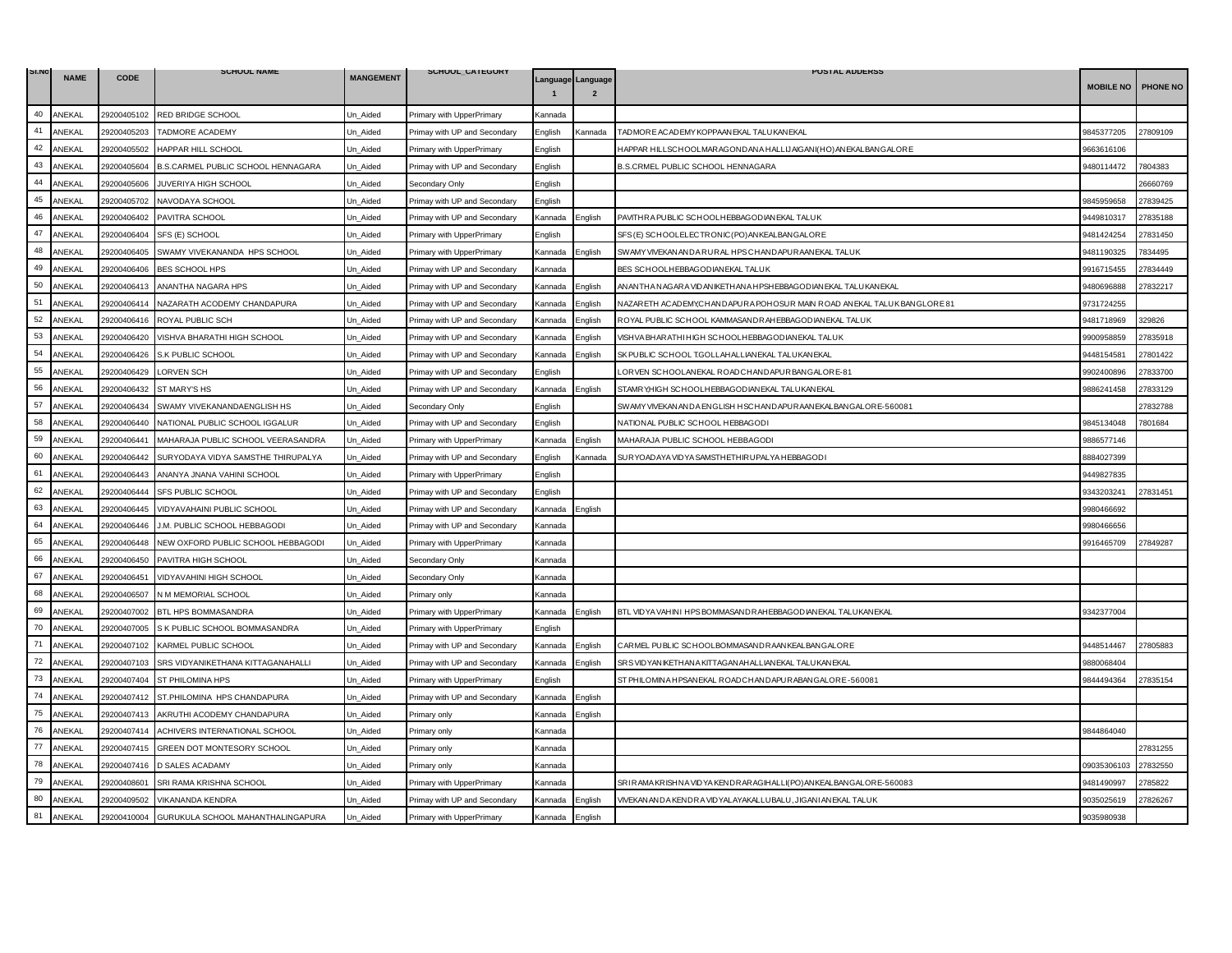| SI.NO   | <b>NAME</b> | <b>CODE</b> | <b>SCHOOL NAME</b>                  | <b>MANGEMENT</b> | SCHOOL_CATEGORY              |                |                                     | <b>POSTAL ADDERSS</b>                                                                  |                  |                 |
|---------|-------------|-------------|-------------------------------------|------------------|------------------------------|----------------|-------------------------------------|----------------------------------------------------------------------------------------|------------------|-----------------|
|         |             |             |                                     |                  |                              |                | Language Language<br>$\overline{2}$ |                                                                                        | <b>MOBILE NO</b> | <b>PHONE NO</b> |
| 82      | ANEKAL      | 29200410303 | THAPOVAN SCHOOL                     | Un_Aided         | Primary with UpperPrimary    | Kannada        | nalish                              | THAPOVAN SCHOOLKUPA GATEHAR APPAN HALLIBANGALORE-560083                                | 9880094348       | 650020          |
| 83      | ANEKAL      | 29200410305 | GNANA PRAKASHAM SCHOOL JIGANI       | Un Aided         | Primary with UpperPrimary    | English        |                                     | GNANA PRAKASHANAM VIDHYA SHALEKUNTLUR REDDY LAYOUT, JIGINI<br>AN EKAL TALUK            | 9845026669       |                 |
| 84      | ANEKAL      | 29200410306 | BRUNDAVANA HIGH SCHOOL              | Un Aided         | Primary with UpperPrimary    | Kannada        | English                             | BRUND AVANA SCHOOLHAR APAN HALLIJIGANIANKEALBANGALORE                                  | 9902545454       | 2780306         |
| 85      | ANEKAL      | 29200410308 | BRUNDAVAN HIGH SCHOOL               | Jn Aided         | JP with Secondary            | English        |                                     |                                                                                        | 9482712955       |                 |
| 86      | ANEKAL      | 29200410407 | PANCHAVATHI PUBLIC SCHOOL           | Un_Aided         | Primary with UpperPrimary    | Kannada        | English                             | PANCHAVATHIPUBLIC SCHOOLNERALUR GATE ANEKAL (T) BANGALORE (D) PIN - 562107             | 9844411122       |                 |
| 87      | ANEKAL      | 29200410409 | EBENEZER INTERNATIONAL SCHOOL       | Un_Aided         | Primay with UP and Secondary | English        |                                     | SUNRISE INTERNATIONAL SCHOOLLAKSHMINARAYANAPURAHUSKUR POSTBANGALORE-99                 | 9663305741       | 27848222        |
| 88      | ANEKAL      | 29200410410 | SWAMY VIVEKANANDA VIDYANIKETHANA(E) | Un_Aided         | Primay with UP and Secondary | Kannada        | English                             | SWAMY VIVEKAN ANDA (E) VID YAN IKETHAN A TRUSTNER ALUR ANEKAL TALUK                    | 9945345697       | 27820777        |
| 89      | ANEKAL      | 29200410411 | SWAMY VIVEKANANDA(K) SCHOOL         | Un Aided         | Primay with UP and Secondary | Kannada        | English                             | SWAMY VIVEKAN ANDA (K) VID YAN IKETHAN A TRUST NERALURANEKAL TALUK                     | 9945345697       | 27833944        |
| 90      | ANEKAL      | 29200410502 | SVET SCHOOL YADAVANA HALLI          | Un_Aided         | Primay with UP and Secondary | Kannada        | nglish:                             | SVT SCHOOL YADAVANA HALLIATTIBLE HOBLIANKEAL(TA) BANGALORE                             | 9964154022       |                 |
| 91      | ANEKAL      | 29200410504 | CANARA CAMBRIDGE SCHOOL             | Un Aided         | Primay with UP and Secondary | Kannada        |                                     |                                                                                        | 9740030101       | 27820200        |
| 92      | ANEKAL      | 29200411002 | VIDYA JYOTHI SCHOOL BALAGARANAHALLI | Un_Aided         | Primay with UP and Secondary | Kannada        | nglish                              | VIDYA JYOTHI SCHOOLBALAGAR AHALLINER ALURU (POST) BANGALORE-562107                     | 9986818937       | 43600175        |
| 93      | ANEKAL      | 29200411208 | KARLO KAVINA SCHOOL                 | Un Aided         | Primary only                 | <b>Kannada</b> |                                     |                                                                                        |                  |                 |
| 94      | ANEKAL      | 29200411304 | MAHATMA HPS MUTHANALLUR             | Un Aided         | Primay with UP and Secondary | Kannada        |                                     | MAHATMA VIDALAYA MUTHAN ALLUR BANGALORE-560099                                         | 9341227503       | 7850199         |
| 95      | ANEKAL      | 29200411850 | BRUKFIELD EYE SINGENA AGRAHARA      | Un_Aided         | Primary only                 | Kannada        |                                     |                                                                                        |                  |                 |
| 96      | ANEKAL      | 29200412007 | HEAD START EDUCATIONAL ACADAMY      | Jn Aided         | Primary with UpperPrimary    | Kannada        |                                     |                                                                                        |                  |                 |
| 97      | ANEKAL      | 29200412105 | NIGHTINGALES ENGLISH SCHOOL KUDLU   | Un Aided         | Primay with UP and Secondary | Kannada        | English                             | NIGHTINGALES ENGLISH SHCOOLKUDLU, HMT LAYOUT, AN EKAL TALUK, BANGALORE-68              | 9342674435       |                 |
| 98      | ANEKAL      | 29200412109 | NEW AGE PUBLIC SCHOOL RAYASANDRA    | Un_Aided         | Primay with UP and Secondary | Kannada        |                                     | NEW AGE PRIMARY SCHOOLRAYASANDRA,HUSKUR POST,ANEKAL TQ,BANGALORE SOUTH DIST-560099     |                  |                 |
| 99      | ANEKAL      | 29200412110 | VISHWABHARATHI EDUCATION AVALAHALLI | Un_Aided         | Primary only                 | Kannada        |                                     | VISHWABHARATHI EDUCATION INSTITUTION AVALAHALLI                                        | 9886401451       | 27805832        |
| 100     | ANEKAL      | 29200412111 | SUNRISE INTERNATIONAL SCHOOL        | Un_Aided         | Primay with UP and Secondary | Enalish        |                                     |                                                                                        | 9900971718       | 27833604        |
| 101     | ANEKAL      | 29200412112 | S K PUBLIC SCHOOL                   | Un Aided         | Primary with UpperPrimary    | Kannada        | English                             |                                                                                        | 9448154581       |                 |
| 102     | ANEKAL      | 29200412113 | FRANCLIN ACADEMY HUSKUR             | Un_Aided         | Primary with UpperPrimary    | English        |                                     |                                                                                        |                  |                 |
| 103     | ANEKAL      | 29200412802 | PRAGATHI SCHOOL KOODLU              | Un_Aided         | Primay with UP and Secondary | Kannada        |                                     | PRAGATHI VIDYAMANDIR AKUDLU INDUSTRIAL AREA, KUDLU, ANEKAL TALUK, BANGALORE            | 9740458335       |                 |
| 104     | ANEKAL      | 29200412805 | SRI CHAITANYA TECHNO SCHOOL         | Un Aided         | Primay with UP and Secondary | Kannada        |                                     |                                                                                        | 9591998967       |                 |
| 105     | ANEKAL      | 29200412806 | SRI SADGURU SAINATA                 | Un_Aided         | Primary with UpperPrimary    | Kannada        |                                     |                                                                                        |                  |                 |
| 106     | ANEKAL      | 29200412807 | MERY MOUNT SCHOOL                   | Un Aided         | Primary with UpperPrimary    | English        |                                     |                                                                                        |                  |                 |
| 107     | ANEKAL      | 29200412808 | MOUNT LITERA SCHOOL                 | Jn_Aided         | Primary with UpperPrimary    | Kannada        |                                     |                                                                                        |                  |                 |
| 108     | ANEKAL      | 29200413202 | LITTLE HEART CREATIVE SCHOOL        | Un_Aided         | Primary only                 | Kannada        |                                     |                                                                                        |                  |                 |
| 109     | ANEKAL      | 29200413302 | ST PHILOMINAS SCHOOL                | Un Aided         | Primary with UpperPrimary    | Kannada        |                                     |                                                                                        |                  |                 |
| 110     | ANEKAL      | 29200413802 | <b>GLPS MARENAHALLI</b>             | Un Aided         | Primary with UpperPrimary    | English        |                                     |                                                                                        | 9448039710       | 841590          |
| 111     | ANEKAL      | 29200414202 | BRUNDAVAN INDLAVADI                 | Un_Aided         | Primary with UpperPrimary    | Kannada        | English                             | BRUNDAVAN INDLAVADIINDLAVADI(PO) ANEKALBANGALORE-562106                                |                  | 27854176        |
| 112     | ANEKAL      | 29200414203 | ROYAL SCHOOL INDLAVADI CROSS        | Un_Aided         | Primay with UP and Secondary | Kannada        | English                             | ROYAL SCHOOL INDLAVADICROSSINDLAVADI(PO)ANKEALBANGALORE-562106                         | 9241599810       | 653589          |
| 113     | ANEKAL      | 29200414205 | SAI CITY INTERNATIONAL SCHOOL       | Un Aided         | Primary only                 | Kannada        | English                             |                                                                                        | 9243602463       |                 |
| 114     | ANEKAL      | 29200414206 | ROYAL ENG HIGH SCHOOL               | Un Aided         | Primay with UP and Secondary | Kannada        |                                     |                                                                                        |                  |                 |
| 115     | ANEKAL      | 29200414602 | SWAMIVIVEKANANDA SCHOOLTELAGARAHALL | Un_Aided         | Primay with UP and Secondary | Enalish        |                                     | SWAMY VIVEKAN ANDA CENTRAL SCHOOLTHELAGAR AHALLIAN EKAL TALUKBAN GALORE                | 9343217389       | 27841415        |
| 116     | ANEKAL      | 29200415004 | ST. THOMES SCHOOL YARANDALLI        | Un_Aided         | Primay with UP and Secondary | Kannada        | English                             | ST.THOMES SCHOOL YAR AND AHALLIAN EKAL TALUKAN EKAL                                    | 9945591907       | 7839466         |
| 117     | ANEKAL      | 29200416905 | SARASWATHI VIDYANIKETHANA           | Un Aided         | Primary with UpperPrimary    | Kannada        |                                     | SRISAR ASWATHI VID YAN IKETHN ADOMMASAN DRA POSTANEKAL TALUKBAN GALORE                 | 9449458220       | 7822409         |
| 118     | ANEKAL      | 29200416906 | MADHUKANTHA SCHOOL DOMMASANDRA      | Un_Aided         | Primary with UpperPrimary    | Kannada        |                                     | MADHUKAN ATHA VIDYAN TIKETHAN ADOMMASAN DRA, AN EKAL TALUK, BANGALORE                  |                  | 7822078         |
| 119     | ANEKAL      | 29200416907 | ARA VIDYANIKETAN SCHOOL             | Un_Aided         | Primary with UpperPrimary    | Kannada        |                                     | ARA VIDYAN IKETAN SCHOOLHOUSING BOARD DOMMASANDRA,BANGALORE                            | 7204203905       |                 |
| 120     | ANEKAL      | 29200416908 | ARUNODAYA EDUCATION N.DOMMASANDRA   | Un_Aided         | Primay with UP and Secondary | Kannada        | English                             | ARUNODAYA EDUCATIONN EKKUNDI, DOMMASANDRA, MUTH SANDRA POST, VARTHUR, BANGALORE-560087 | 9481888561       |                 |
| 121     | ANEKAL      | 29200417104 | <b>SSMVTC HALLI</b>                 | Un Aided         | Primary with UpperPrimary    | Kannada        | English                             |                                                                                        | 8861419503       | 27805078        |
| 122     | ANEKAL      | 29200417105 | OAKRIDGE INTERNATIONAL SCHOOL       | Jn Aided         | Primary only                 | Kannada        |                                     |                                                                                        |                  |                 |
| $123\,$ | ANEKAL      | 29200417106 | SILVER OAK SSV INTERNATIONAL SCHOOL | Un Aided         | Primary with UpperPrimary    | Kannada        |                                     |                                                                                        |                  |                 |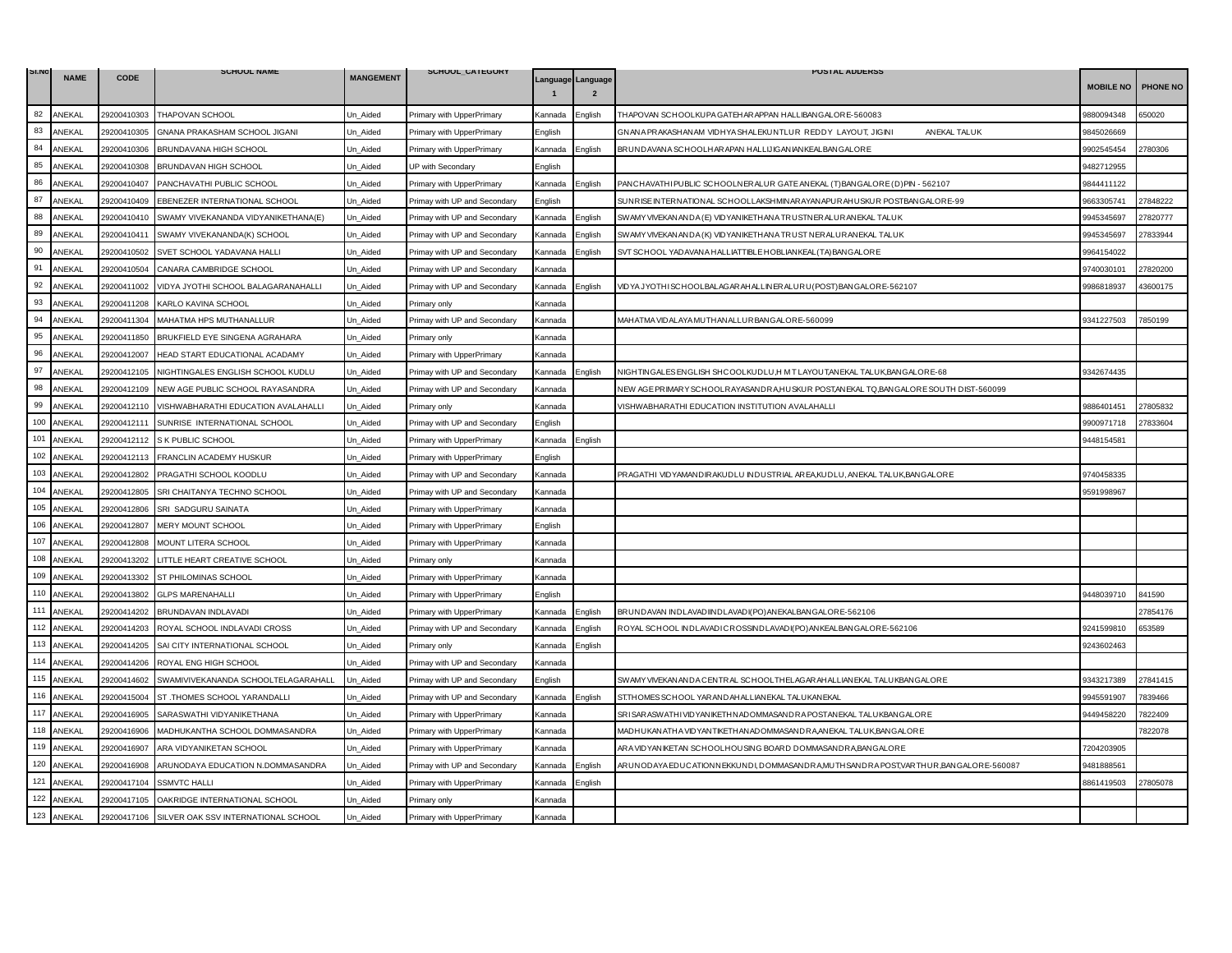| SI.NO | <b>NAME</b> | <b>CODE</b> | <b>SCHOOL NAME</b>                | <b>MANGEMENT</b> | SCHOOL_CATEGORY              |                                                                         |                                     | <b>POSTAL ADDERSS</b>                                                                        |                  |          |
|-------|-------------|-------------|-----------------------------------|------------------|------------------------------|-------------------------------------------------------------------------|-------------------------------------|----------------------------------------------------------------------------------------------|------------------|----------|
|       |             |             |                                   |                  |                              |                                                                         | Language Language<br>$\overline{2}$ |                                                                                              | <b>MOBILE NO</b> | PHONE NO |
| 124   | ANEKAL      | 29200417402 | SAANDEEPANI ACADEMY SCHOOL        | Un_Aided         | Primary only                 | Kannada                                                                 |                                     |                                                                                              |                  |          |
| 125   | ANEKAL      | 29200417403 | THE BANGALORE STAINER SCHOOL      | Jn Aided         | Primary only                 | English                                                                 |                                     |                                                                                              |                  |          |
| 126   | ANEKAL      | 29200417602 | NEW MECHALE SCHOOL                | Un Aided         | Primary only                 | Kannada                                                                 |                                     |                                                                                              |                  |          |
| 127   | ANEKAL      | 29200417702 | CONFIDENT GEAR SCHOOL             | Un_Aided         | <sup>2</sup> rimary only     | English                                                                 |                                     |                                                                                              |                  |          |
| 128   | ANEKAL      | 29200417906 | <b>BETHAL SCHOOL</b>              | Jn_Aided         | Primay with UP and Secondary | English                                                                 |                                     | BETHAL ENGLISH SCHOOL ATTIBELEHOSUR MAIN ROADANEKAL (T) BANGALORE - 562107                   |                  | 27821455 |
| 129   | ANEKAL      | 29200417907 | ST PHILOMINA SCHOOL               | Un Aided         | Primay with UP and Secondary | English                                                                 | Kannada                             | ST.PHILOMENA'S SCHOOL ATTIBELE (P) MANCHANAHALLI ROADBANGALORE - 562107.                     | 9480022263       | 27808337 |
| 130   | ANEKAL      | 29200417908 | ST DOMINICS SCHOOL                | Jn Aided         | Primay with UP and Secondary | English                                                                 |                                     | ST. DOMINICS SCHOOLJIGALA ROAD, ATTIBELE, BANGALORE-562107                                   | 448168189        | 27821841 |
| 131   | ANEKAL      | 29200417909 | SHARADA EDUCATION TRUST           | Un_Aided         | Primay with UP and Secondary | Kannada                                                                 | English                             | SHAR AD A CONVENT LPSGOW RISHANKAR TALKIES (RD) AN EKALATTIBELEBANG ALORE                    | 9019792018       | 804611   |
| 132   | ANEKAL      | 29200417912 | VISHVABHARATHIVIDYANIKETHANA      | Un_Aided         | Primary with UpperPrimary    | English                                                                 |                                     | VISH VA BHAR ATHI VID YAN IKETHAN A SCHOOLMAYASANDRA (P) AN EKAL (T) BANG ALORE - 562107     | 9886505565       |          |
| 133   | ANEKAL      | 29200417920 | ATTIBELEPUBLIC SCH                | Jn_Aided         | Primay with UP and Secondary | Kannada                                                                 | English                             | ATIBELE PUBLIC SCHOOLATTIBELE (P) AN EKAL (T) BANGALORE - 562107                             | 9845276498       |          |
| 134   | ANEKAL      | 29200417923 | RADHAKRISHNA EDUCATION ACADEMY    | Un Aided         | Primary only                 | <annada< td=""><td></td><td></td><td>9902296386</td><td></td></annada<> |                                     |                                                                                              | 9902296386       |          |
| 135   | ANEKAL      | 29200417924 | <b>TISB DOMMASANDRA</b>           | Un_Aided         | Secondary with Hr Secondary  |                                                                         |                                     |                                                                                              |                  |          |
| 136   | ANEKAL      | 29200418003 | VISHVABHARATHI VIDYANIKETANA      | Jn_Aided         | Primary with UpperPrimary    | English                                                                 |                                     |                                                                                              | 3861016494       |          |
| 137   | ANEKAL      | 29200419102 | VIDYANIKETHANA VIDYAMANDIRA       | Un_Aided         | Primary with UpperPrimary    | Kannada                                                                 |                                     | VIDYANAKETHANA VIDYAMANDIR AKAR PUR BESTHAMANAHALL (IPO) BANGALOR E                          | 9740495323       |          |
| 138   | ANEKAL      | 29200419302 | <b>SSVS BIDAREGERE</b>            | Un Aided         | Primay with UP and Secondary | English                                                                 |                                     |                                                                                              | 9449016835       | 808160   |
| 139   | ANEKAL      | 29200419707 | NOBEL CONVENT BANNERGHATTA        | Un_Aided         | Primary with UpperPrimary    | English                                                                 |                                     | NOBEL CONVENT BANNER GHATTABANNER GHATTABANGALOR E-560083                                    | 9845638699       |          |
| 140   | ANEKAL      | 29200419708 | SUN RISE PUBLIC SCH VAJARAHALL    | Un_Aided         | Primary only                 | Kannada                                                                 |                                     | SUNRICE PUBLIC SCHOOL VAJRAHALLIBANNERAGHATTAANEKAL (T) BANGALORE.                           | 9886688627       |          |
| 141   | ANEKAL      | 29200419710 | CHRIST ACODOMY                    | Un Aided         | Primay with UP and Secondary | English                                                                 | Kannada                             | CHRIST ACODOMYHULAHALLIBEGUR-KOPPA ROADBANGALORE-560083                                      | 9448204411       | '8837102 |
| 142   | ANEKAL      | 29200419711 | PRAGATI PRYMARY SCHOOL            | Un_Aided         | Primary with UpperPrimary    | Kannada                                                                 |                                     | PRAGATHIPRIMARY SCHOOLCK PALYAANEKAL (T) BANGALORE.                                          | 9449648793       |          |
| 143   | ANEKAL      | 29200419716 | ROYAN SCHOOL                      | Un_Aided         | Primay with UP and Secondary | English                                                                 |                                     | RYAN SCHOOLGALALA HALLIANEKALBANGALORE                                                       |                  | 27828213 |
| 144   | ANEKAL      | 29200419717 | AMC AMERICAN HS                   | Un_Aided         | Primay with UP and Secondary | English                                                                 | Kannada                             | AMC AMERICANSHIGH SCHOOL18TH BANNERGHATTA RD OPP UNION BANKKALKEREBANGALORE-560083           | 9902044119       |          |
| 145   | ANEKAL      | 29200419719 | BLOOMING FLOWER SCHOOL            | Un Aided         | Primary only                 | Kannada                                                                 |                                     |                                                                                              | 9986758957       |          |
| 146   | ANEKAL      | 29200420002 | H.O.P.E HIGH SCHOOL               | Jn_Aided         | Secondary Only               | <annada< td=""><td></td><td></td><td></td><td></td></annada<>           |                                     |                                                                                              |                  |          |
| 147   | ANEKAL      | 29200420204 | UBK MODEL PRIMARY SCHOOL          | Un Aided         | Primary only                 | Kannada                                                                 |                                     |                                                                                              | 9448211864       |          |
| 148   | ANEKAL      | 29200420205 | NEW WINNER PRIMARY SCHOOL         | Un_Aided         | Primary only                 | Kannada                                                                 | English                             |                                                                                              | 9740458335       |          |
| 149   | ANEKAL      | 29200420206 | VIDYANJALI PRE PRIMARY SCHOOL     | Jn_Aided         | Primary only                 | Kannada                                                                 |                                     |                                                                                              | 9449483396       |          |
| 150   | ANEKAL      | 29200420207 | VIDYANJALI PRIMARY SCHOOL         | Un Aided         | Primary only                 | Kannada                                                                 |                                     |                                                                                              | 9449483396       |          |
| 151   | ANEKAL      | 29200420302 | DEEKSHA SCHOOL                    | Un Aided         | Primay with UP and Secondary | English                                                                 |                                     | DEEKSHA SCHOOLHULKASUVANAJALLISAHASRADEEPIKA ROADNEAR TULIPBANGALORE - 560083                |                  | 27837111 |
| 152   | ANEKAL      | 29200420303 | ABHAYA SAI SCHOOL JANGALPALYA     | Jn_Aided         | Primay with UP and Secondary | Kannada                                                                 |                                     |                                                                                              | 9379243862       |          |
| 153   | ANEKAL      | 29200420903 | AMC HIGHER PRIMARY SCHOOL(CBSE)   | Un Aided         | Primay with UP and Secondary | English                                                                 |                                     |                                                                                              | 9902044119       | 27828657 |
| 154   | ANEKAL      | 29200421103 | THE SAMHITHA ACADOMY LAKSHMIPURA  | Un Aided         | Primary with UpperPrimary    | English                                                                 |                                     |                                                                                              | 9008790372       | 27837001 |
| 155   | ANEKAL      | 29200421104 | PSBB LEARN LEDER SHIP ACADEMY     | Un_Aided         | Primay with UP and Secondary | English                                                                 |                                     |                                                                                              |                  | 27837021 |
| 156   | ANEKAL      | 29200421203 | SRI SHIRADI BABA SCH              | Un_Aided         | Primary with UpperPrimary    | Kannada                                                                 | Enalish                             | SRISIRIDI BABA SCHOOLMALEN ALLASANDRA VILLAGE, JIGAN I HOBLI, AN EKAL TALUKBAN GALORE-562106 | 9242137523       |          |
| 157   | ANEKAL      | 29200422602 | ORINTEL SCHOOL                    | Jn Aided         | Primary with UpperPrimary    | English                                                                 |                                     | OR INTEL SCHOOLSHIKAR IPALYAAN EKAL TALUKAN EKAL                                             | 9141826015       | 28523454 |
| 158   | ANEKAL      | 29200422603 | LORD MEMORIAL SCHOOL              | Un Aided         | Primary with UpperPrimary    | Kannada                                                                 |                                     | LORD MEMORIAL SCHOOL HENNAGARAANEKAL TALUKANEKAL                                             | 9945468668       |          |
| 159   | ANEKAL      | 29200422604 | NEW ERA PUBLIC SCHOOL             | Un_Aided         | Primary with UpperPrimary    | English                                                                 |                                     |                                                                                              | 9141826015       | 26660769 |
| 160   | ANEKAL      | 29200422606 | MASTERMIND SCHOOL                 | Un Aided         | rimary only                  | Kannada                                                                 |                                     |                                                                                              |                  |          |
| 161   | ANEKAL      | 29200423705 | CAMEBRIDGE INNOVATIVE SCH MUGALUR | Un_Aided         | Primary with UpperPrimary    | Kannada                                                                 | Enalish                             | CAMEBRIDE INNOVATIVE SCH MUGALURSARJAPURA (H),KUGUR (P),ANEKAL (T),BANGALORE-562125          | 9902145750       | 7870195  |
| 162   | ANEKAL      | 29200423706 | ENDIVERS SCHOOL MUGALUR           | Un_Aided         | Primary with UpperPrimary    | Kannada                                                                 |                                     |                                                                                              |                  |          |
| 163   | ANEKAL      | 29200424303 | ENDOVERS INTERNATIONAL SCHOOL     | Un Aided         | Primary with UpperPrimary    | English                                                                 |                                     |                                                                                              | 09945312604      |          |
| 164   | ANEKAL      | 29200424701 | ANJANA VIDYA KENDRA PRIMARY SC    | Un Aided         | Primay with UP and Secondary | Kannada                                                                 | English                             | AN JAN A VID YA KENDRA PRIMAR Y SC D. GUTTAH ALLI,AN EKAL TALUK,BAN GALOR E                  | 9880221641       |          |
| 165   | ANEKAL      | 29200424702 | ANJANA VIDYA MANDIRA HIGH SCHOOL  | Un_Aided         | Secondary Only               | English                                                                 |                                     |                                                                                              | 9743882669       |          |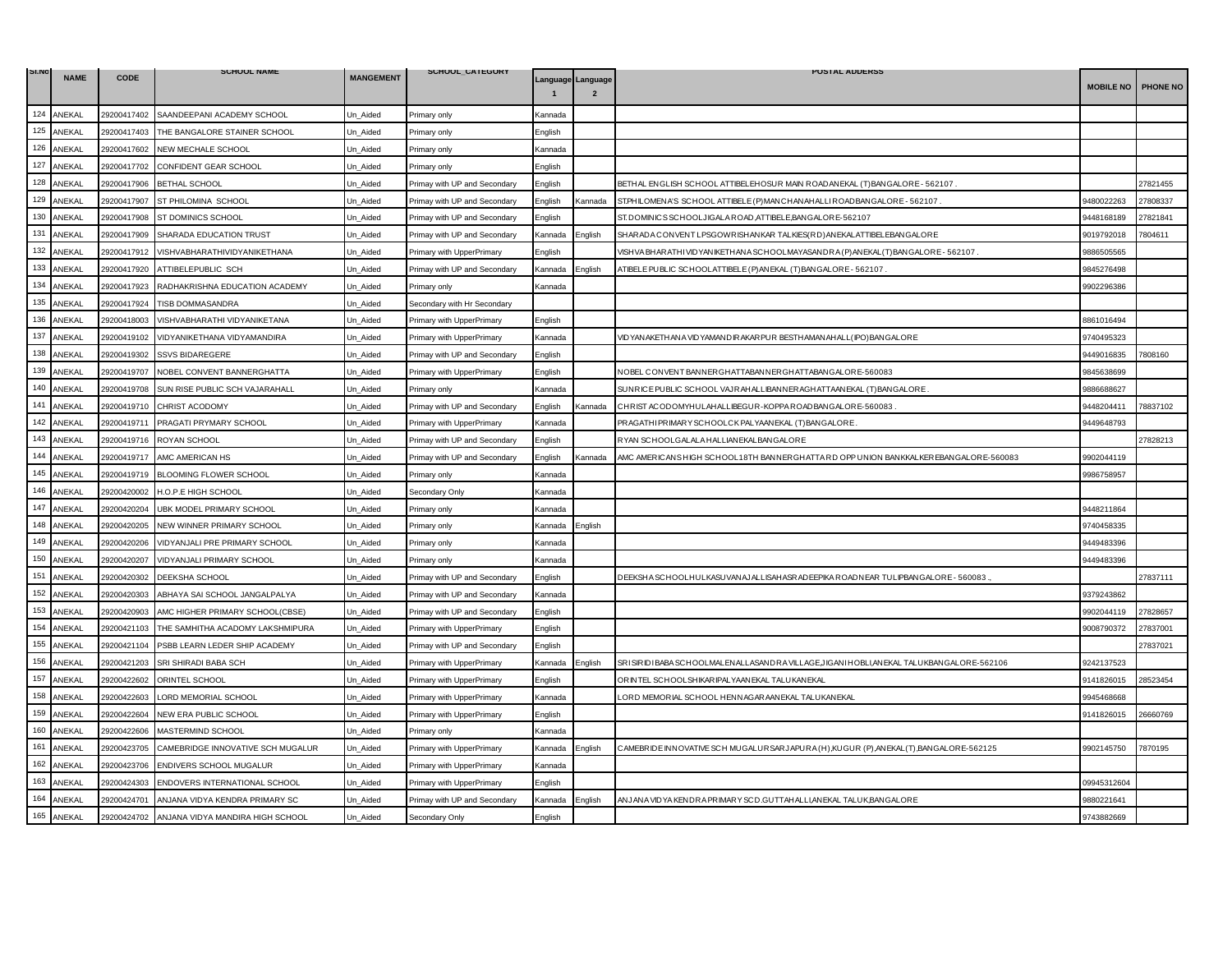| SI.NO | <b>NAME</b> | <b>CODE</b> | <b>SCHOOL NAME</b>                        | <b>MANGEMENT</b> | SCHOOL_CATEGORY                   |         |                                     | <b>POSTAL ADDERSS</b>                                                                   |                  |                 |
|-------|-------------|-------------|-------------------------------------------|------------------|-----------------------------------|---------|-------------------------------------|-----------------------------------------------------------------------------------------|------------------|-----------------|
|       |             |             |                                           |                  |                                   |         | Language Language<br>$\overline{2}$ |                                                                                         | <b>MOBILE NO</b> | <b>PHONE NO</b> |
| 166   | ANEKAL      | 29200424802 | SHAKTHI EDUCATION( T) CHIKKANAHALLI       | Un_Aided         | Primary only                      | Kannada |                                     | SHAKTHI EDUCATION TRUSTCHIKKAN EKUNDHI LAYOUT,SAR JAPURA(H) AN EKAL(T) BANGALORE-560087 | 9902733864       |                 |
| 167   | ANEKAL      | 29200424902 | SHARADAVIDYA MANDIRA(HPS)                 | Un Aided         | Primary with UpperPrimary         | Kannada |                                     | SRISHARADHA VIDYA MANDIRATHIPPASANDRA, GUNJUR POST, BANGALORE                           | 9964294229       |                 |
| 168   | ANEKAL      | 29200425802 | GREENWOOD HIGH SCHOOL                     | Un Aided         | Primay with UP and Secondary      | Kannada | English                             |                                                                                         |                  |                 |
| 169   | ANEKAL      | 29200425803 | <b>INVENTURE ACADEMY</b>                  | Jn Aided         | Primary with UpperPrimary         | English |                                     |                                                                                         |                  |                 |
| 170   | ANEKAL      | 29200425804 | GLOBAL INDIAN INTERNATIONAL SCHOOL        | Un_Aided         | Primary with UpperPrimary         | English |                                     |                                                                                         |                  |                 |
| 171   | ANEKAL      | 29200426803 | HOPE NARSARY SCHOOL B.R.DODDI             | Un_Aided         | Primary with UpperPrimary         | Kannada |                                     |                                                                                         | 9686850302       |                 |
| 172   | ANEKAL      | 29200426902 | EVER SHIN EDUCATION SCHOOL                | Un_Aided         | Primary with UpperPrimary         | English |                                     | EVER SHINE EDUCATION SCHOOLHULLAHALLIGATESAKULAVARA(PO)ANEKALBANGALORE                  | 9980561613       |                 |
| 173   | ANEKAL      | 29200426903 | CANDER INTERNATIONAL SCHOOL               | Un Aided         | Primary with UpperPrimary         | English |                                     |                                                                                         |                  |                 |
| 174   | ANEKAL      | 29200433001 | GOLDMOON ACADEMY BANNERUGHATTA            | Un Aided         | Primary only                      | Kannada |                                     |                                                                                         | 9343736262       | 32480821        |
| 175   | ANEKAL      | 29200433002 | HERITAGE ACADEMY BANNERUGHATTA            | Un Aided         | Primary only                      | Kannada |                                     |                                                                                         | 9611819898       | 27809188        |
| 176   | SOUTH1      | 29200100124 | ST. MARTHAS TAVAREKERE                    | Un_Aided         | Primary with UP and Secondary an  | Kannada | English                             | STMATH'S PRIMARY AND HIGH SCHOOL TAVAR AKERE MAGADI MAIN ROADBANGALORE B-30             | 9243825101       |                 |
| 177   | SOUTH1      | 29200100125 | M E S CONVENT S P G COLONY                | Un Aided         | Primary with UP and Secondary ar  | English |                                     | MESCONVENTNELMANGALAROAD TAVAR AKEREB-30                                                | 9902406474       |                 |
| 178   | SOUTH1      | 29200100133 | S.V.S HIGH SCHOOL                         | Un Aided         | Primary with UP and Secondary an  | English | English                             | S.V.S HIGH SCHOOL HONNAGANHATTI GRAMA TAVARAKERE POST & HOBLI                           | 9448560005       | 28434816        |
| 179   | SOUTH1      | 29200100134 | V.E.S. MODEL CONVENT TAVEREKER            | Un_Aided         | Primary with UP and Secondary ar  | English |                                     |                                                                                         |                  | 28430305        |
| 180   | SOUTH1      | 29200100135 | ANNAPOORNESHWARI PUBLIC SCHOOL            | Un Aided         | Primary with UpperPrimary         | Kannada |                                     |                                                                                         |                  | 28434295        |
| 181   | SOUTH1      | 29200100305 | JNANA GANGA INTERNATIONAL SCHOOL          | Un Aided         | Primary with UpperPrimary         | English |                                     |                                                                                         | 9901515108       | 28536532        |
| 182   | SOUTH1      | 29200100315 | VISHWAPRAJNAA ACADEMY                     | Un_Aided         | Primary only                      | English |                                     |                                                                                         |                  |                 |
| 183   | SOUTH1      | 29200102217 | <b>BANGALORE LION SCHOOL</b>              | Un_Aided         | Secondary Only                    | Kannada |                                     | LOIN CLUB KHS HOSADODDIKAN AKAPUR MAIN ROAD BOLARE POST B-82                            | 9742329895       |                 |
| 184   | SOUTH1      | 29200102218 | VEDA VIGNANA MAHA VIDYA PEETHA            | Un_Aided         | Primary with UpperPrimary         | Kannada | English                             | VEDA VIGNANA MAHAVIDYA PEETHA K.M.UDAYAPURA KANAKAPURA MAIN ROAD B-82                   | 9964402989       |                 |
| 185   | SOUTH1      | 29200102234 | <b>CRIST SCHOOL</b>                       | Jn Aided         | Primary with UpperPrimary         | Kannada | Enalish                             | CHRIST HPS JYOTHI NAGAR K.M.ROAD KAGGALIPURAB-82                                        |                  | 25998874        |
| 186   | SOUTH1      | 29200102236 | CHRIST HIGH SCH                           | Un_Aided         | Secondary Only                    | English |                                     | CHRIST HIGH SCHOOL JYOTHINAGAR KANKAPURA MAIN ROAD KAGGLIPURAB-82                       | 9448482685       | 25974882        |
| 187   | SOUTH1      | 29200102237 | VEDA VIGNANA MAHA VIDYA PEETA HS          | Un_Aided         | Secondary Only                    | Kannada |                                     | VEDA VIGNANA MAHA VIDYA PEETHA HS B-8221ST KM KANAKAPURA MAIN ROAD UDAYAPURA            | 9448561822       | 32479148        |
| 188   | SOUTH1      | 29200102238 | D.A.V PUB SCHOOL                          | Un Aided         | Primary with UP and Secondary and | English |                                     | D A V PUBLIC SCHOOLSAR VE NO 58 M AND 67 KANTHAIAN PALYA PIPELINE ROAD KAGGALIPURA B-82 | 9845821579       | 28432554        |
| 189   | SOUTH1      | 29200102240 | VISHVESWARAIAH EDUCATION TRUST            | Un_Aided         | Primary only                      | Kannada |                                     |                                                                                         | 9481488721       |                 |
| 190   | SOUTH1      | 29200102244 | A.N.S PUBLIC SCHOOL                       | Un Aided         | Primary only                      | English |                                     |                                                                                         |                  |                 |
| 191   | SOUTH1      | 29200102806 | HPS NETAJI SUBASHCHANDRA BOSE             | Un_Aided         | Primary with UpperPrimary         | Kannada | English                             | IPS NETHAJI SUBHASH CHANDRA BOSETATAGUNI POST B-62                                      | 8105693920       | 32968033        |
| 192   | SOUTH1      | 29200102809 | MAGNIFIQUE PUBLIC SCHOOL                  | Un Aided         | Primay with UP and Secondary      | Kannada | English                             | MAGNIFIQUE PUB SCHOOL LAKSHMIPURA GRAMA TATAGUNI POST B-62                              | 9242498025       | 22712858        |
| 193   | SOUTH1      | 29200102813 | SRI INTERNATIONAL PUBLIC SCHOOL           | Un Aided         | Primary only                      | English |                                     |                                                                                         | 9880052032       | 26605019        |
| 194   | SOUTH1      | 29200103012 | S.S.S.V.M. SCH SOMANAHALLI                | Un Aided         | Primary with UpperPrimary         | English |                                     | SREE SARASWATHI VIDYA MANDIR SOMANHALLI BANGALORE-82                                    | 9972007662       | 28432283        |
| 195   | SOUTH1      | 29200103013 | SHARAVATHI KANNADA H P S                  | Un_Aided         | Primary with UpperPrimary         | Kannada |                                     | SHARAVATI HPS KANAKAPURA ROAD BOLARE POST B-82                                          | 9741537243       |                 |
| 196   | SOUTH1      | 29200103014 | ST FRANCIS XAVIER HIGH SCH                | Un_Aided         | Secondary Only                    | English |                                     | ST FRANCIS XAVIERS HIGH SCHOOL SOMANHALLI BANGALORE SOUTH TALUK B-82                    | 9036168870       |                 |
| 197   | SOUTH1      | 29200103016 | EDIFY SCHOOL SOMANAHALLI                  | Un Aided         | Primary with UP and Secondary an  | English |                                     |                                                                                         | 9916526999       | 28432644        |
| 198   | SOUTH1      | 29200103507 | <b>HPS SAGARA CONVENT</b>                 | Un Aided         | Primary with UpperPrimary         | English |                                     | IPS SAGAR CONVENT SOMANAHLLI GATE KANAKAPUR MAIN ROAD B-82                              |                  | 28432775        |
| 199   | SOUTH1      | 29200104207 | SAINT GLOBLE PUBLIC SCHOOL                | Un_Aided         | Primary only                      | English |                                     |                                                                                         |                  |                 |
| 200   | SOUTH1      | 29200104603 | RPS CHILDREN SCHOOL DODDALADMAR           | Un_Aided         | Primary with UP and Secondary a   | English |                                     | RPS CHILDREN SCHCHUNCHUNKUPPE POST B-30                                                 | 9845531009       | 28438295        |
| 201   | SOUTH1      | 29200104913 | SACRED CHILDREN SCHOOL                    | Un Aided         | Primay with UP and Secondary      | English |                                     | SACRED CHILDREN SCHOOL GANAPATHIHALLI COLONY CHUNCHUNKUPPE POST TAVARAKERE HOBLI B-30   | 9845531009       |                 |
| 202   | SOUTH1      | 29200104918 | RPS CHILDREN SCHOOL                       | Un Aided         | Primary only                      | English |                                     |                                                                                         |                  |                 |
| 203   | SOUTH1      | 29200104919 | SACRED CHILDREN SCHOOL                    | Un_Aided         | Primary only                      | English |                                     |                                                                                         |                  |                 |
| 204   | SOUTH1      | 29200104920 | THARALA BALU PRIMARY SCHOOL               | Un_Aided         | Primary only                      | English |                                     |                                                                                         |                  |                 |
| 205   | SOUTH1      | 29200105809 | VIVEKAMDA PUBLIC SCHOOL                   | Un Aided         | Primary only                      | Kannada |                                     |                                                                                         | 8050546297       | 28437036        |
| 206   | SOUTH1      | 29200106103 | SCHOOL OF WHALE S                         | Jn Aided         | Primary only                      | English |                                     | SCHOOL OF WHALES DEVAGERE KUMBALGODU POST B-74                                          | 3880501856       | 28437880        |
| 207   | SOUTH1      |             | 29200106302 KALPATHARU VIDYANIKETHANA HPS | Un Aided         | Primary with UpperPrimary         | Kannada |                                     | KALPTHARU VIDYANIKETHAN HPS GONIPURA B-60                                               | 9620513482       |                 |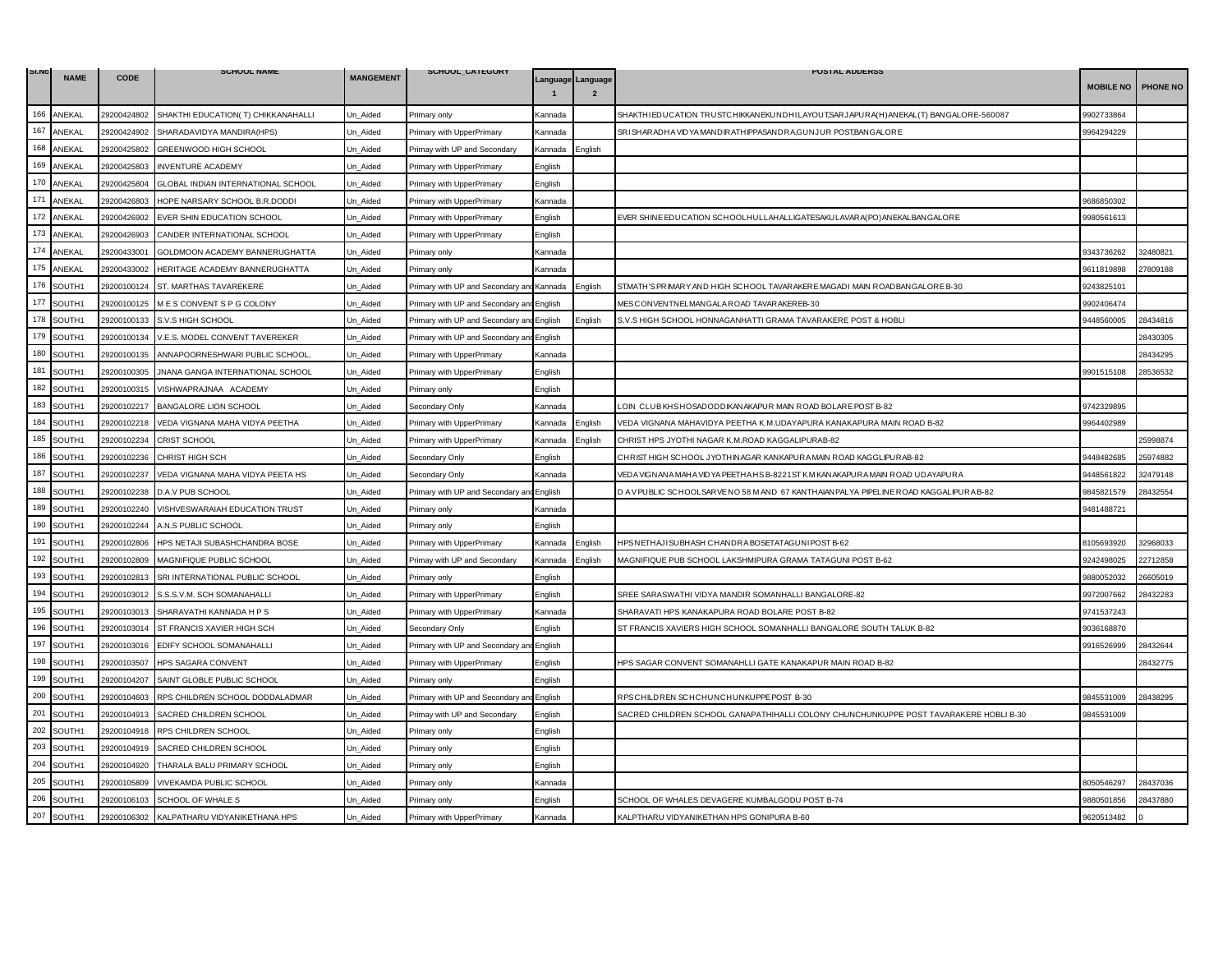| SI.NO   | <b>NAME</b> | <b>CODE</b> | <b>SCHOOL NAME</b>                  | <b>MANGEMENT</b> | SCHOOL_CATEGORY                           |                   |                | <b>POSTAL ADDERSS</b>                                                            |                  |          |
|---------|-------------|-------------|-------------------------------------|------------------|-------------------------------------------|-------------------|----------------|----------------------------------------------------------------------------------|------------------|----------|
|         |             |             |                                     |                  |                                           | Language Language | $\overline{2}$ |                                                                                  | <b>MOBILE NO</b> | PHONE NO |
| 208     | SOUTH1      | 29200106801 | ACHARYA TULSI VIDYALAYA             | Un_Aided         | Primay with UP and Secondary              | Kannada           |                | JAITULASI VIDYA VIHAR CBSESCH HOSPALYA MYSORE ROAD B74                           | 9945198794       | 28437061 |
| 209     | SOUTH1      | 29200106805 | SAINT PHILOMENA KUMBALGODU          | Un Aided         | Primary with UP and Secondary a           | English           |                | FLORENCE ENGLISH SCHOOL SAINT PHILOMENAHIGH SCHOOL KUMBALGODU B-74               | 9141547597       | 28437086 |
| 210     | SOUTH1      | 29200106806 | <b>VIDYA VIKAS KENDRA</b>           | Un Aided         | Primary with UP and Secondary an          | Kannada           | English        | VIDYA VIKAS KENDRA KUMBALGODU POST KENGERI HOBLI B-74                            | 9845268927       | 28437200 |
| 211     | SOUTH1      | 29200106808 | SRI SAI INTERNATIONAL SCHOOL        | Un Aided         | Primary with UpperPrimary                 | Kannada           | English        | SRI SAI INTERNATIONAL SCHHOL K.GOLLAHALLI KENGERI HOBLI B-60                     | 9980871413       |          |
| 212     | SOUTH1      | 29200106811 | <b>B.G.S INTERNATIONAL SCHOOL</b>   | Un_Aided         | Primary with UP and Secondary an          | English           |                |                                                                                  | 9886500211       | 28437653 |
| 213     | SOUTH1      | 29200106812 | SHREE SWAMINARAYANA GURUKUL         | Un Aided         | Primary with UP and Secondary an          | English           |                |                                                                                  |                  | 32985000 |
| 214     | SOUTH1      | 29200106813 | BETHEL INDIA MISSION SCHOOL         | Jn Aided         | Primay with UP and Secondary              | Kannada           |                |                                                                                  | 9901727521       |          |
| 215     | SOUTH1      | 29200106814 | YMCA CENTRE FOR EDUCATION           | Un_Aided         | Primary with UpperPrimary                 | English           |                |                                                                                  | 3951521879       | 28437232 |
| 216     | SOUTH1      | 29200106815 | NIKIT PUBLIC SCHOOL                 | Un_Aided         | Primary with UpperPrimary                 | English           |                |                                                                                  | 7676771245       | 080      |
| 217     | SOUTH1      | 29200106816 | <b>GNANA JYOTHI</b>                 | Un Aided         | Primary only                              | Kannada           |                |                                                                                  |                  |          |
| 218     | SOUTH1      | 29200106819 | <b>TATHVA SCHOOL</b>                | Un Aided         | Primary only                              | English           |                |                                                                                  |                  |          |
| 219     | SOUTH1      | 29200107006 | ST BANEDICTS SCHOOL                 | Un_Aided         | Primary with UP and Secondary ar          | Kannada           |                | ST BENEDICT'S HIGH SCHOOLKUMBALGODU POST B-74                                    | 9008720385       |          |
| 220     | SOUTH1      | 29200107007 | ZENITH PUBLIC SCHOOL                | Un_Aided         | Primary only                              | English           |                |                                                                                  |                  |          |
| 221     | SOUTH1      | 29200107202 | SHREE SHARADA EDUCATION SOCIET      | Un_Aided         | Primary with UpperPrimary                 | Kannada           | :nglish        | SRI SHARADA EDU SOCIETY SONNENHALLI MARUTHINAGAR B-56                            | 8722456395       | 65468455 |
| 222     | SOUTH1      | 29200107212 | UNIVERSAL CONVENT                   | Un Aided         | Primary only                              | Kannada           |                |                                                                                  | 9036721512       |          |
| 223     | SOUTH1      | 29200107310 | VIDYA SAGAR PUBLIC SCHOOL           | Un Aided         | Primary with UpperPrimary                 | English           | Kannada        | VIDYA SAGAR PUBLIC SCH KANNIKANAGAR LAYOUT SULIKERE POST B-60                    | 9663578478       |          |
| 224     | SOUTH1      | 29200107321 | P.V.P ENGLISH PRI &. HIGH SCHOOL    | Un_Aided         | Primary with UP and Secondary ar          | English           |                |                                                                                  | 9916648820       | 23241126 |
| 225     | SOUTH1      | 29200107405 | KRISHNA CHAITANYA SPE SCHOOL        | Un Aided         | Primary only                              | Kannada           |                | KRUSHNA CHATANYA SPE SCH HALEBYROHALLIKENGERIHOBLIB-60                           | 9535017530       | 28483089 |
| 226     | SOUTH1      | 29200107502 | ST CLARE CONVENT SCHOOL             | Un_Aided         | Primary with UP and Secondary and         | English           |                | ST CLARE COMVENT SCHHUNSEMAR ADA PLAYA KUMBALOGUDUB-60                           | 8105691085       | 28437162 |
| 227     | SOUTH1      | 29200107505 | SURABHI PUB SCH                     | Un Aided         | Primary with UP and Secondary an          | English           |                | SURABHI PUB SHCOOL K KRISHNANAGAR KENGERI HOBLI B-60                             |                  | 28437722 |
| 228     | SOUTH1      | 29200107601 | HPS GANGADAREHWARA                  | Un Aided         | Primary with UpperPrimary                 | Kannada           |                | HPS GANGADARESHWARA RAMOHALLIB-60                                                | 9980520923       |          |
| 229     | SOUTH1      | 29200107606 | M.S.LITTLE ANGELS ENG SCHOOL        | Un Aided         | Primary only                              | English           | English        | MS LITTLE ANGELS ENG SCHOOL M KRISHNA SAGAR SULIKERE POSTKENGER I HOBLI B-60     | 9781480674       |          |
| 230     | SOUTH1      | 29200107607 | <b>LNR PUB SCH</b>                  | Jn_Aided         | Primary with UpperPrimary                 | Kannada           | English        | LNR PUB SCH RAMOHALLI RAMOHALLI POST KENGERI HOBLI B-60                          | 9880053113       | 22797962 |
| 231     | SOUTH1      | 29200107805 | GREGORIOUS MEMORIAL SCH RAMOHA      | Un Aided         | Primary with UpperPrimary                 | Kannada           |                | MAR GREGORIOUS MEMORIAL SCH RAMOHALLI POST B-60                                  | 9964863684       |          |
| 232     | SOUTH1      | 29200108102 | NEW MILLENIUM PUBLIC SCHOOL         | Un Aided         | Primary with UP and Secondary ar          | English           |                | NEW MILLENIUM PUBLIC SCHOOLNO 22&23 MILLENNIUM BUILDING SUBRAMANYAPURA POST B-61 |                  | 26396537 |
| 233     | SOUTH1      | 29200108104 | KASTURBA PUBLIC SCH UTTARAHALL      | Un_Aided         | Primay with UP and Secondary              | English           |                | KASTURBA PUBLIC SCH UTTARHALLIP.PLAYOUT UTTARHALLI B-61                          | 9448975858       | 26725921 |
| 234     | SOUTH1      | 29200108108 | <b>G N ENG SCHOOL</b>               | Un_Aided         | Primay with UP and Secondary              | English           |                | g.n.eng schoolmasjid road iliyasnagar j.p.nagar postb-78                         | 7829284496       |          |
| 235     | SOUTH1      | 29200108109 | AMERICAN SCH UTTARAHALLI            | Un Aided         | Primary only                              | Kannada           |                | AMERICAN PUBLIC SCHOOLUTTARHALLIB-61                                             | 9243100950       |          |
| 236     | SOUTH1      | 29200108110 | D.A.V. PUBLIC SCH UTTARAHALLI       | Un Aided         | Primary with UP and Secondary an          | English           |                | DAV PUB SCH25 VASANTHAPURA MAIN ROAD SHARADANAGAR B-61                           | 9845821579       | 26666701 |
| 237     | SOUTH1      | 29200108125 | DEKKAN INTERNATIONAL SCHOOL         | Un_Aided         | Primay with UP and Secondary              | English           |                | DECCON INTERNATIONAL SCH CHIKKAKALSANDRA B-61                                    |                  | 26393704 |
| 238     | SOUTH1      | 29200108126 | <b>KUMAR EDUCATION TRUST</b>        | Jn Aided         | Primary with UpperPrimary                 | Kannada           |                | KUMAR EDUCATION TRUSTSRINIVAS COLONY AREHALLIB-61                                | 9845089216       | 20422567 |
| 239     | SOUTH1      | 29200108127 | MODERN ENG SCHOOL UTTARAHALLI       | Un Aided         | Primary with UP and Secondary ar          | English           |                | MODERN ENG SCH UTTARHALLI                                                        | 9844995747       | 26391591 |
| 240     | SOUTH1      | 29200108176 | BRICHT WAY SCHOOL SUBRAMANYAPURA    | Un Aided         | Primary with UP and Secondary ar          | English           |                | BRIGHT WAY SCH SUBRAMAN YAPURA POSTOPP BHCS LAYOUT GOWDAN PALYAS B-61            |                  | 26660420 |
| 241     | SOUTH1      | 29200108177 | ST TOMAS ENG SCH BSK III STG        | Un_Aided         | Primay with UP and Secondary              | English           |                | ST THOMAS ENGLISH SCHOOL #16 10TH CROS BSK 3RD STAGE BANGALORE 85                |                  | 26693207 |
| 242     | SOUTH1      | 29200108178 | BANGALORE INTERNATIINAL PUBLIC SCHO | Un_Aided         | Primary with UP and Secondary a           | English           |                | BIT PUB SCHSUBRAMANYAPURA MAIN ROAD B-61                                         |                  | 26664446 |
| 243     | SOUTH1      | 29200108187 | SHARADA VIDYA NIKETHAN              | Un Aided         | Primary with UP and Secondary and         | English           |                | SRI SHARADA VIDYA NIKETHANA 1ST MAIN 8TH CRS ISRO LAYOUT B-78                    | 9945884699       | 26726979 |
| 244     | SOUTH1      | 29200108189 | ALPHINE PUB SCH                     | Un Aided         | Primay with UP and Secondary              | English           |                | ALPHINE PUBSCHB-61                                                               |                  | 32003937 |
| 245     | SOUTH1      | 29200108190 | <b>SVS SCH</b>                      | Un_Aided         | Primary with UP and Secondary an          | Kannada           |                | SVS SCHOOLAREHALLIB-61                                                           | 9449060258       |          |
| 246     | SOUTH1      | 29200108191 | <b>NEW KUMARAN</b>                  | Un_Aided         | Primary with UpperPrimary                 | Kannada           |                | NEW KUMARANUTTARHALLIB-61                                                        | 9844362658       |          |
| 247     | SOUTH1      | 29200108193 | HOLY INFANT SCHOOL (ILYASANAGARA)   | Un Aided         | Primary with UP and Secondary ar          | English           |                |                                                                                  |                  |          |
| 248     | SOUTH1      | 29200108194 | RMS INTERNATIONAL SCHOOL            | Jn Aided         | Primay with UP and Secondary              | Enalish           |                |                                                                                  |                  |          |
| $249\,$ | SOUTH1      | 29200108195 | VISHWABAHARATI SCHOOL               | Un Aided         | Primary with UP and Secondary and English |                   |                |                                                                                  | 9964162526       |          |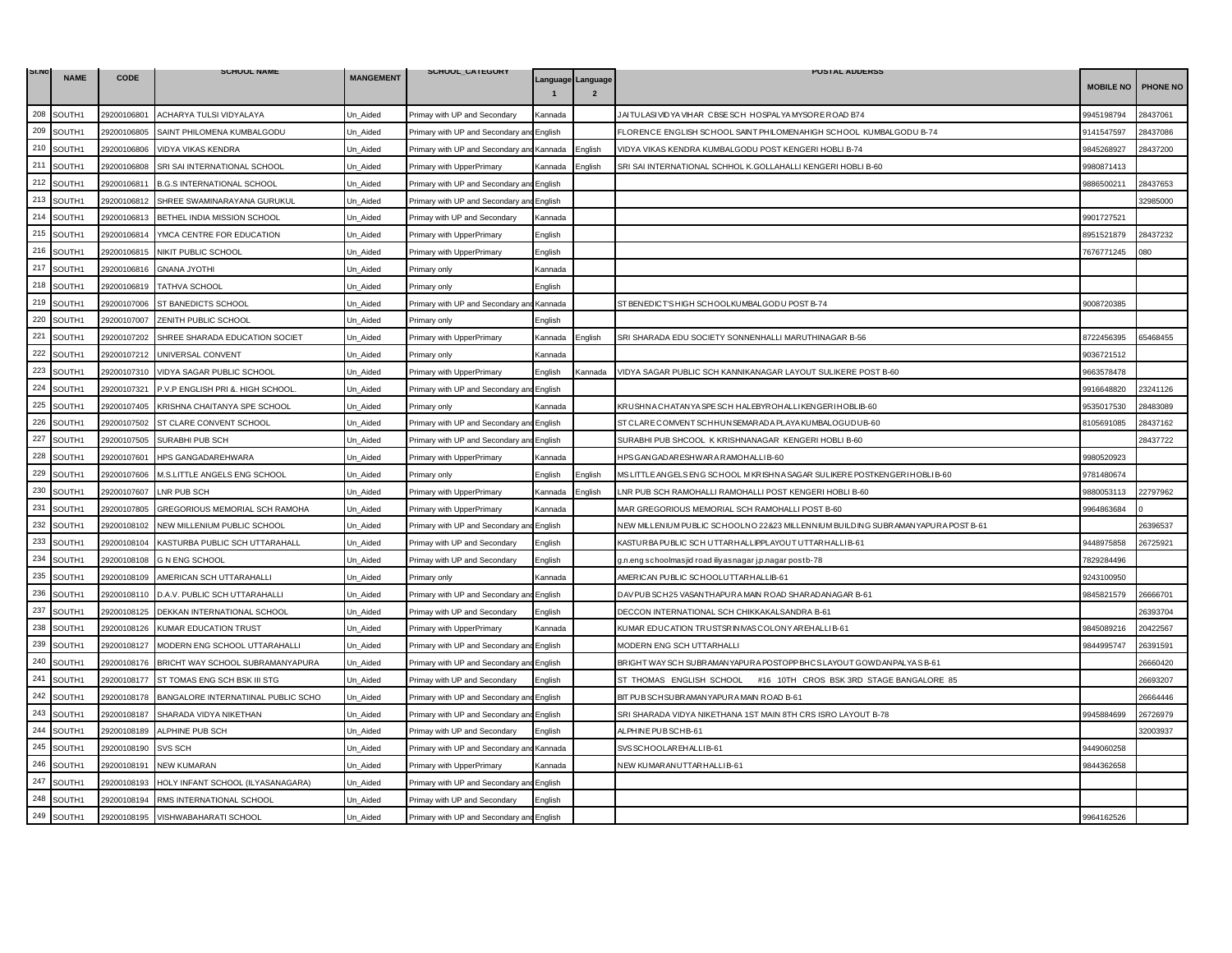| SI.NO | <b>NAME</b> | <b>CODE</b> | <b>SCHOOL NAME</b>                | <b>MANGEMENT</b> | SCHOOL_CATEGORY                           |                |                   | <b>POSTAL ADDERSS</b>                                                                  |                  |          |
|-------|-------------|-------------|-----------------------------------|------------------|-------------------------------------------|----------------|-------------------|----------------------------------------------------------------------------------------|------------------|----------|
|       |             |             |                                   |                  |                                           |                | Language Language |                                                                                        | <b>MOBILE NO</b> | PHONE NO |
| 250   | SOUTH1      | 29200108196 | SHANTINIKETHANA SCHOOL            | Un_Aided         | Primary with UpperPrimary                 | Kannada        |                   |                                                                                        | 9187125642       |          |
| 251   | SOUTH1      | 29200108198 | NATIONAL PUBLIC CBSE SCHOOL       | Jn Aided         | Primary with UpperPrimary                 | English        |                   |                                                                                        |                  |          |
| 252   | SOUTH1      | 29200108201 | VISHWA BHARATHI KSHISHU VIHAAR    | Un Aided         | Primary with UP and Secondary an          | Kannada        |                   | /ISHWA BHAR ATHI KANNADA SHISHU VIHAAR BHU VANESHWAR INAGAR JNANABHAR ATHI POST B-56   | 8123427798       |          |
| 253   | SOUTH1      | 29200108202 | MANASA PUBLIC SCHOOL              | Jn_Aided         | Primary with UpperPrimary                 | <b>English</b> | Kannada           |                                                                                        | 9481909051       | 26606889 |
| 254   | SOUTH1      | 29200108203 | NEW CORDIAL SCHOOL                | Jn_Aided         | Primary only                              | English        |                   |                                                                                        | 9060491654       |          |
| 255   | SOUTH1      | 29200108304 | SREE SKANDA KENDREEYA PRIMARY     | Un Aided         | Primary with UP and Secondary and English |                |                   | SREE SKANDA KENDRIYA VIDYALAYA NO 27 ITTAMADU AREHALLI MAIN ROAD NEAR AG'S LAYOUT B-61 | 9902550885       | 26420772 |
| 256   | SOUTH1      | 29200108306 | ADITI PUBLIC SCHOOL               | Jn Aided         | Primary with UpperPrimary                 | English        |                   |                                                                                        |                  |          |
| 257   | SOUTH1      | 29200108307 | AKSHARA INTERNATIONAL SCHOOL      | Un_Aided         | Primary with UP and Secondary ar          | English        |                   |                                                                                        |                  |          |
| 258   | SOUTH1      | 29200108402 | NIVEDITA SCHOOL                   | Un_Aided         | Primary with UP and Secondary ar          | Kannada        |                   | NIVEDITA SCHOOL SUBRAMANYAPURA POST B-61                                               | 9164021709       | 26661055 |
| 259   | SOUTH1      | 29200108403 | SHREE VIJAYA VIDYA MANDIRA        | Jn Aided         | Primary with UP and Secondary and         | English        |                   | SRI VIJAYA VIDYA MANDIRA NO 60 3RD MAIN KALYANINAGAR VASANTHPURA B-62                  | 9740024555       | 26663243 |
| 260   | SOUTH1      | 29200108404 | ORCHED SCHOOL                     | Un Aided         | Primary with UP and Secondary an          | English        |                   | ORCHED SCHOOLS.B.PURAB-61                                                              | 9845458859       | 26668001 |
| 261   | SOUTH1      | 29200108405 | <b>BRV SCHOOL</b>                 | Un_Aided         | Primay with UP and Secondary              | English        |                   | <b>BRV SCHOOL</b>                                                                      | 9900382049       | 26665374 |
| 262   | SOUTH1      | 29200108406 | <b>INSIGHT ACADEMI</b>            | Jn Aided         | Primary with UP and Secondary and         | English        |                   |                                                                                        | 3886393302       | 26667333 |
| 263   | SOUTH1      | 29200108502 | PINTO CONVENT KANAKPURA MAIN R    | Un_Aided         | Primary with UpperPrimary                 | Kannada        |                   | PINTO CONVENT NO 15/1 GUBBALALA VILLAGE S.R. POST KANAKAPURA MAIN ROAD B-61            | 9916839727       | 22719875 |
| 264   | SOUTH1      | 29200108604 | VALLABH EDUCATION TRUST VASANT    | Un Aided         | Primary with UP and Secondary ar          | Kannada        | Enalish           | VALLABH EDUCATION TRUST NEAR V.V.NAGARA VASANTHAPURA SUBRAMANYAPURA POST B-61          |                  | 65700156 |
| 265   | SOUTH1      | 29200108608 | hillside public school            | Un Aided         | Primay with UP and Secondary              | English        |                   | HILLSSIDE PUBLIC SCHOOLGUBBALALA ROAD B-61                                             | 92437888820      | 22722019 |
| 266   | SOUTH1      | 29200109208 | PRESIDENCY SCH ALAHALLI           | Un_Aided         | Primary only                              | Urdu           |                   | PRESIDENCY PUBSCHRAJ AHMED NAGAR AVALAHALLIB-62                                        | 9844573190       |          |
| 267   | SOUTH1      | 29200109211 | KGNJK EDUCATIONAL SOCIETY         | Jn Aided         | Primary only                              | Irdu           |                   | KGNJK EDU SOCIETYAVALAHALLI ANJANAPURA B-82                                            | 8050501320       |          |
| 268   | SOUTH1      | 29200109213 | SOPHIA ENGLISH SCHOOL             | Un Aided         | Primary with UP and Secondary and Kannada |                | English           | SOPHIA ENG SCH KANAKAPURA MAIN ROAD B-62                                               | 9845810358       | 65989214 |
| 269   | SOUTH1      | 29200109224 | CHETHAN PUB SCH                   | Jn Aided         | Primary with UpperPrimary                 | Kannada        |                   | CHETHAN PUBSCHTHALAGHATTAPUR B-62                                                      | 9448789922       |          |
| 270   | SOUTH1      | 29200109226 | SRI KUMARANS CHILDRENS HOME       | Un_Aided         | Primay with UP and Secondary              | English        |                   |                                                                                        |                  |          |
| 271   | SOUTH1      | 29200109227 | JNANASWEEKAR PUBLIC SCHOOL        | Un_Aided         | Primary only                              | English        |                   |                                                                                        |                  |          |
| 272   | SOUTH1      | 29200109228 | THE HOME SCHOOL                   | Jn Aided         | Primary only                              | English        |                   |                                                                                        |                  |          |
| 273   | SOUTH1      | 29200109301 | VIDYA SAGARA SCH RAGUVENAHALLI    | Un_Aided         | Primary with UpperPrimary                 | Kannada        | English           | VIDYA SAGAR SCH RAGHUVENHALLI KANAKAPURA MAIN ROAD B-62                                | 9886214871       | 65839414 |
| 274   | SOUTH1      | 29200109405 | PRAGNA BHARATHI                   | Un_Aided         | Primary with UpperPrimary                 | Kannada        | Enalish           | PRAGNA BHARATHIDODDAKALLASANDRA B-62                                                   | 9880026607       | 26324488 |
| 275   | SOUTH1      | 29200109406 | SURYODHAYA INT PUB SCH            | Jn Aided         | Primary with UP and Secondary and         | English        |                   | SURYODHAYA INT PUB SCHOOL DODDAKALLSANDRA B-62                                         | 9449289609       | 22560057 |
| 276   | SOUTH1      | 29200109407 | BANASHANKARI PUB SCH              | Un Aided         | Primary only                              | Kannada        |                   | BANASHANKARI PUB SCHDODD AKALLASANDRA B-62                                             |                  | 26543011 |
| 277   | SOUTH1      | 29200109408 | VENKAT VIDYA MANDIR               | Jn Aided         | Primary with UpperPrimary                 | English        |                   | VENKAT VIDYA MANDIRDODDAKALLSANDRA B-62                                                | 9741677112       |          |
| 278   | SOUTH1      | 29200109409 | SRI KUMARAN CHILDREN'S HOME SCH   | Un Aided         | Primary with UP and Secondary and English |                |                   | SRI KUMARAN CHILDREN'S HOME ENG NURSERY AND PRIMARY SCH DODDAKALLASANDARA B-62         |                  | 26324037 |
| 279   | SOUTH1      | 29200109518 | ORIENTALPUBLIC SCHOOL             | Un_Aided         | Primary with UpperPrimary                 | Urdu           |                   | ORIENTAL PUB SCH AVALAHALLI B-62                                                       |                  | 2666076  |
| 280   | SOUTH1      | 29200109519 | NEW MOTHER LAND SCHOOL            | Jn Aided         | Primary with UpperPrimary                 | Urdu           |                   | NEW MOTHER LAND SCHOOLALAHALLIB-62                                                     | 8971828755       |          |
| 281   | SOUTH1      | 29200109520 | HOLY MOTHER RESIDENTIAL           | Un Aided         | Primary with UpperPrimary                 | Kannada        | English           | HOLY MOTHER RESIDENTIAL ENG SCH ALAHALLI ANJANAPURA POST B-62                          | 9342550958       |          |
| 282   | SOUTH1      | 29200109521 | GURUKUL A MONTESSORI PRI&HIGH SCH | Un_Aided         | Primary with UP and Secondary an          | Kannada        | English           | GURUKUL AMONTESSORIHOUSEOF CHILDRENALAHALLIB-62                                        | 9900784495       | 28436048 |
| 283   | SOUTH1      | 29200109522 | HAZRAT MOHINUDDIN HIGH SCH        | Jn_Aided         | Secondary Only                            | English        |                   | HAZRAT MOHINUDDIN HIGHS SCH ALAHALLI B-62                                              | 9740808462       |          |
| 284   | SOUTH1      | 29200109523 | ROYAL WISDOM SCHOOL               | Un_Aided         | Primary only                              | Urdu           |                   |                                                                                        | 9019593184       |          |
| 285   | SOUTH1      | 29200109524 | S G M PUBLIC SCHOOL AVALAHALII    | Jn Aided         | Primary with UP and Secondary ar          | English        |                   |                                                                                        | 3241342872       |          |
| 286   | SOUTH1      | 29200109953 | MES CONVENT ANNAPOORNESWARINA     | Un Aided         | Primary with UP and Secondary and         | English        | English           | MESCONVENT ANNAPURNSHWARINAGAR HEALTH LAYOUTB-91                                       | 9741179370       |          |
| 287   | SOUTH1      | 29200109958 | <b>MOUNT CARMEL</b>               | Un_Aided         | Primary with UP and Secondary an          | Kannada        | English           | MOUNT CARMEL ENG SCHC A. NO 3 12TH ADDARASTE IDEAL HOME LAYOUT .R.R.NAGAR B-98         | 9686401346       | 28602295 |
| 288   | SOUTH1      | 29200109959 | PANCHASHEELA SCHOOL               | Jn Aided         | Primary with UP and Secondary and         | English        |                   | PANCHASHEELA SCHPATTANGER R.R.NAGAR B-98                                               | 9535097670       |          |
| 289   | SOUTH1      | 29200109961 | <b>SWARGA RANI</b>                | Un Aided         | Primary with UP and Secondary and         | English        |                   | SWARGA RANI SCH BEML LAYOUT RAJRAJESHWARINGAR B-98                                     | 9880109571       | 28601826 |
| 290   | SOUTH1      | 29200109967 | MOTHER OF GOOD HEALTH             | Un_Aided         | Primary with UP and Secondary and         | English        |                   | MOTHER OF GOOD HEALTHHALGEVADER HALLI BEML BADAVANE B-98                               | 9343164368       | 28602567 |
| 291   | SOUTH1      | 29200109969 | <b>NEW HORIZON</b>                | Un_Aided         | Primary with UP and Secondary and Kannada |                |                   | NEW HORIZON PUBSCH BEML LAYOUT R.R.NAGARB-98                                           | 9449154604       | 28601005 |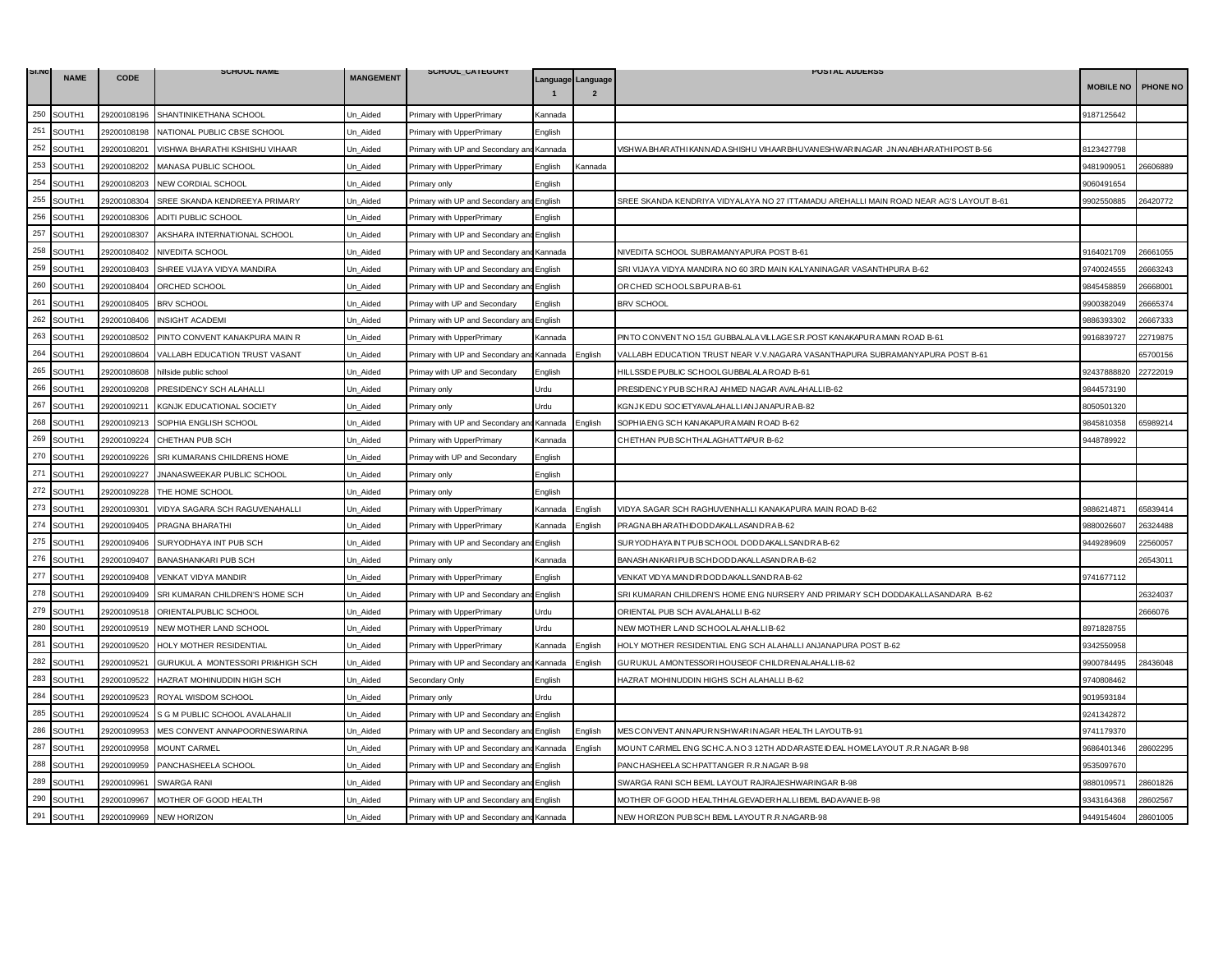| SI.NO | <b>NAME</b> | <b>CODE</b> | <b>SCHOOL NAME</b>                 | <b>MANGEMENT</b> | SCHOOL_CATEGORY                           |                                                                                                                       |                                     | <b>POSTAL ADDERSS</b>                                                                               |                  |          |
|-------|-------------|-------------|------------------------------------|------------------|-------------------------------------------|-----------------------------------------------------------------------------------------------------------------------|-------------------------------------|-----------------------------------------------------------------------------------------------------|------------------|----------|
|       |             |             |                                    |                  |                                           |                                                                                                                       | Language Language<br>$\overline{2}$ |                                                                                                     | <b>MOBILE NO</b> | PHONE NO |
| 292   | SOUTH1      | 29200109973 | <b>BM VALLEY SCH</b>               | Un_Aided         | Primary with UP and Secondary ar          | English                                                                                                               |                                     | THE MODREN EDUCATION SOCIETY (BM VALLEY SCH) PANTHAR APALYA MYSORE ROAD B-39                        | 9980408688       |          |
| 293   | SOUTH1      | 29200109975 | AMMA CONVENT                       | Jn Aided         | <sup>9</sup> rimary only                  | Kannada                                                                                                               |                                     | AMMA CONVENTB-98                                                                                    | 9686562951       |          |
| 294   | SOUTH1      | 29200110062 | CAMBRIDGE ENG SCHOOL               | Un Aided         | Primay with UP and Secondary              | English                                                                                                               |                                     | CAMBRIDGE ENG SCH 9TH MAIN SRINAGAR B-50                                                            | 08026507290      | 22422305 |
| 295   | SOUTH1      | 29200110065 | LITTLE ANGEL'S ENG                 | Jn_Aided         | Primary with UP and Secondary ar          | English                                                                                                               |                                     | SRI SAPTHAGIRI ENG HIGH SCH B-50                                                                    | 9739012906       |          |
| 296   | SOUTH1      | 29200110075 | YATHISH ENGLISH HIGH SCHOOL        | Jn_Aided         | <sup>2</sup> rimary only                  | English                                                                                                               |                                     |                                                                                                     |                  |          |
| 297   | SOUTH1      | 29200110116 | SRI RAJARAJESHWARI EHS             | Un Aided         | Secondary Only                            | English                                                                                                               |                                     | SRI RAJRAJESHWARI VIDYA MANIDRA HIGH SCH 15/A JAYAMMA LAKSHMIBNARAYAN ROAD B.S.K.1ST STAGE 2ND B-50 | 9845748350       | 36792061 |
| 298   | SOUTH1      | 29200110118 | BRUNDAVAN ENGLISH SCHOOL           | Jn Aided         | Secondary Only                            | English                                                                                                               |                                     | BRUNDAVAN HIGH SCHSINDU NADI ROAD BRUNDAVAN NAGAR B-19                                              |                  | 26605616 |
| 299   | SOUTH1      | 29200110124 | <b>SRI BVN</b>                     | Un_Aided         | Secondary Only                            | English                                                                                                               |                                     | SRI BALAJAI VIDYNIKETHAN ENG HPS HANUMANTHNAGAR B-19                                                |                  |          |
| 300   | SOUTH1      | 29200110127 | SRI VINAYAKA VIDYA MANDIRA EHPS    | Un_Aided         | Primary with UP and Secondary ar          | English                                                                                                               |                                     |                                                                                                     |                  | 26605198 |
| 301   | SOUTH1      | 29200110128 | SRI VINAYAKA VIDYA MANDIRA HS      | Jn Aided         | Secondary Only                            | English                                                                                                               |                                     |                                                                                                     | 8050606324       | 26605198 |
| 302   | SOUTH1      | 29200110129 | VANDE MATHARAM                     | Un Aided         | Primary with UpperPrimary                 | English                                                                                                               |                                     |                                                                                                     | 9844210140       | 26604512 |
| 303   | SOUTH1      | 29200110130 | MAHILA SEVA SAMAJA CBSE            | Un_Aided         | Primary with UP and Secondary an          | English                                                                                                               |                                     |                                                                                                     |                  | 41463509 |
| 304   | SOUTH1      | 29200110132 | <b>BRUNDAVAN KHS</b>               | Un Aided         | Primary only                              | English                                                                                                               |                                     |                                                                                                     |                  |          |
| 305   | SOUTH1      | 29200110278 | KAMALA NEHRU HS                    | Un_Aided         | Primary with UP and Secondary ar          | English                                                                                                               |                                     | KAMALA NEHRU PATASHALA KHPS T.R.NAGAR 3RD STAGE B-28                                                | 9482138603       |          |
| 306   | SOUTH1      | 29200110286 | <b>VIDYASHANKARI EPS</b>           | Un Aided         | Primary with UP and Secondary an          | Enalish                                                                                                               |                                     | VIDYASHANKAR ENG SCH SRINIVASANAGAR B-50                                                            | 9591335200       | 26697027 |
| 307   | SOUTH1      | 29200110287 | VIJAYA BHARATHI VIDYALAYA          | Un Aided         | Primary with UP and Secondary an          | English                                                                                                               |                                     | VIJAYA BHARATHI BIDYALAYA 2ND PHASE GIRINAGAR B-85                                                  | 9686239140       | 26720854 |
| 308   | SOUTH1      | 29200110289 | AUDEN ENG PS                       | Un Aided         | rimary with UP and Secondary a            | English                                                                                                               |                                     | AUDEN ENG PS 7TH BLK BSK 3RD STAGE B-85                                                             | 9972577162       | 26722888 |
| 309   | SOUTH1      | 29200110290 | <b>INDU RAMAN EPS</b>              | Jn Aided         | Primary with UpperPrimary                 | English                                                                                                               | English                             | INDU RAMAN EPS RAMRAO BADAVANE KATRIGUPPE BSK 3RD STAGE                                             | 9243440482       |          |
| 310   | SOUTH1      | 29200110291 | <b>MARTIN LUTHER EPS</b>           | Un Aided         | Primary with UP and Secondary and English |                                                                                                                       |                                     | MARTIN LUTHER ENG SCH B-50                                                                          | 9901834732       | 26729030 |
| 311   | SOUTH1      | 29200110292 | <b>MAX MULLER EHS</b>              | Jn Aided         | Primary with UP and Secondary ar          | English                                                                                                               |                                     | MAX MULLER HIGH SCHOOLNO 62 1ST CRS 50 FEET ROAD GIRIRNAGAR B-85                                    | 9742307733       | 26747101 |
| 312   | SOUTH1      | 29200110296 | <b>BET CONVENT</b>                 | Un_Aided         | Primary with UP and Secondary and         | English                                                                                                               |                                     | BET COVENT BEML LAYOUT 3RD STAGE                                                                    | 9845738125       | 28601100 |
| 313   | SOUTH1      | 29200110298 | SRI KRISHNAINTERNATIONALSCHOOL EPS | Un_Aided         | Primary with UP and Secondary ar          | English                                                                                                               |                                     | SRI KRISHNA INTERNATIONAL B-50                                                                      | 9945208341       | 26690799 |
| 314   | SOUTH1      | 29200110305 | <b>GURUJNAN KENDRA</b>             | Jn Aided         | Primary with UP and Secondary and         | English                                                                                                               |                                     |                                                                                                     | 9845870951       |          |
| 315   | SOUTH1      | 29200110306 | VISHWA VENKATESHWARA PRIMERY       | Un_Aided         | Primary only                              | English                                                                                                               |                                     |                                                                                                     |                  |          |
| 316   | SOUTH1      | 29200110307 | VISHWA VENKATESHWARA HIGH SCHOOL   | Un_Aided         | Secondary Only                            | English                                                                                                               |                                     |                                                                                                     |                  |          |
| 317   | SOUTH1      | 29200110308 | <b>B.G.S UTTARALLI ROAD</b>        | Jn Aided         | Primay with UP and Secondary              | English                                                                                                               |                                     |                                                                                                     |                  |          |
| 318   | SOUTH1      | 29200110309 | RASHROTHANA VIDYA KENDRA           | Un Aided         | Primay with UP and Secondary              | English                                                                                                               |                                     |                                                                                                     |                  |          |
| 319   | SOUTH1      | 29200111131 | SAJJAN RAO VIDYA SAMSTHE V V PURAM | Jn Aided         | Primary with UP and Secondary ar          | Kannada                                                                                                               |                                     | SRISAJJANRAO VIDYA SAMSTHE V.V.PURAM32/34 JAIN TEMPLE STREET V.V.PURAM B-4                          |                  |          |
| 320   | SOUTH1      | 29200111132 | Sister Nivedita HPS HS             | Un_Aided         | Primary with UP and Secondary and         | English                                                                                                               |                                     | SISTER NIVEDITA H.P.AND HIGH SCHOOL ASHOK NAGAR BSK1ST STAGEKATTRIGUPPE MAIN ROAD B-50              | 9242759355       | 2660079  |
| 321   | SOUTH1      | 29200111137 | <b>KENMOR SCHOOL</b>               | Un_Aided         | Primary with UP and Secondary ar          | English                                                                                                               |                                     | THE KENMOR SCHOOL #31 KANAKAPURA MAIN ROAD BASAVANGUDI B-04                                         | 9980334295       |          |
| 322   | SOUTH1      | 29200111139 | NIVEDITA SCSHOOL                   | Jn Aided         | Primary with UP and Secondary and         | English                                                                                                               | English                             | NIVEDITA GIRLS HIGH SCHGAVIPUR AM EXT B-19                                                          | 08026677932      | 26677932 |
| 323   | SOUTH1      | 29200111157 | <b>VET SCHOOL</b>                  | Un Aided         | Primary with UP and Secondary ar          | English                                                                                                               |                                     | VET SCHOOLVASAVITEMPLE ROAD V.V.PURAM B-4                                                           |                  | 26506286 |
| 324   | SOUTH1      | 29200111159 | THE EAST WEST HPS                  | Un_Aided         | rimary with UP and Secondary ar           | English                                                                                                               |                                     | THE EAST WEST HPS NO 1 B.P.WADIA ROAD BASAVANGUDIB-4                                                |                  | 26619686 |
| 325   | SOUTH1      | 29200111165 | SRI KUMARANS CHILDREN HOME         | Un_Aided         | rimary with UP and Secondary ar           | English                                                                                                               |                                     | SRI KUMARN;S CHILDRENS HOME TATA SILK FORM B-19                                                     |                  | 26763381 |
| 326   | SOUTH1      | 29200111166 | MAHILA MANDALI EHPS                | Un_Aided         | Primay with UP and Secondary              | English                                                                                                               |                                     | MAHILA MANDALI ENG PRIMARY SCHOOL N.R.COLONY B-19                                                   |                  | 26678486 |
| 327   | SOUTH1      | 29200111175 | VASAVI VIDYANIKETHAN ENG PS        | Jn Aided         | Primay with UP and Secondary              | <annada< td=""><td></td><td>VASAVI VIDYNIKETHAN ENG PS VANI VILAS ROAD B-4</td><td>9741002740</td><td></td></annada<> |                                     | VASAVI VIDYNIKETHAN ENG PS VANI VILAS ROAD B-4                                                      | 9741002740       |          |
| 328   | SOUTH1      | 29200111179 | <b>SGPTA HIGH SCH</b>              | Un Aided         | Primary with UP and Secondary a           | Kannada                                                                                                               |                                     | SGPTA HIGHS SCHTRNAGAR B-19                                                                         |                  | 26769654 |
| 329   | SOUTH1      | 29200111181 | NEW GENERATION SCHOOL              | Un_Aided         | Primary with UP and Secondary ar          | English                                                                                                               |                                     | new generation sch BASAVANAGUDI-4                                                                   |                  | 26578699 |
| 330   | SOUTH1      | 29200111182 | SVCK ENG PRIMARY SCH               | Jn Aided         | Primary with UP and Secondary and         | English                                                                                                               |                                     | SVCK ENGH PRIMARY SCH TRNAGAR B-19                                                                  | 9448048816       | 26769878 |
| 331   | SOUTH1      | 29200111184 | <b>CRESCENT PRIMARY SCH</b>        | Un Aided         | Primary with UpperPrimary                 | English                                                                                                               |                                     | CRESCENT PRIMARY SCH BASAVANGUDI B-4                                                                | 9060318126       |          |
| 332   | SOUTH1      | 29200111185 | APS PUB SCH                        | Un_Aided         | Primary with UP and Secondary an          | English                                                                                                               |                                     | APS PUB SCH NRCOLONY B-4                                                                            |                  | 26621302 |
| 333   | SOUTH1      | 29200111186 | AYESHA SIDDIQUE SCH                | Un_Aided         | Secondary Only                            | Urdu                                                                                                                  |                                     | AYESHA SIDDIQUE BASAVANGUDI B-4                                                                     | 9845577605       | 26574215 |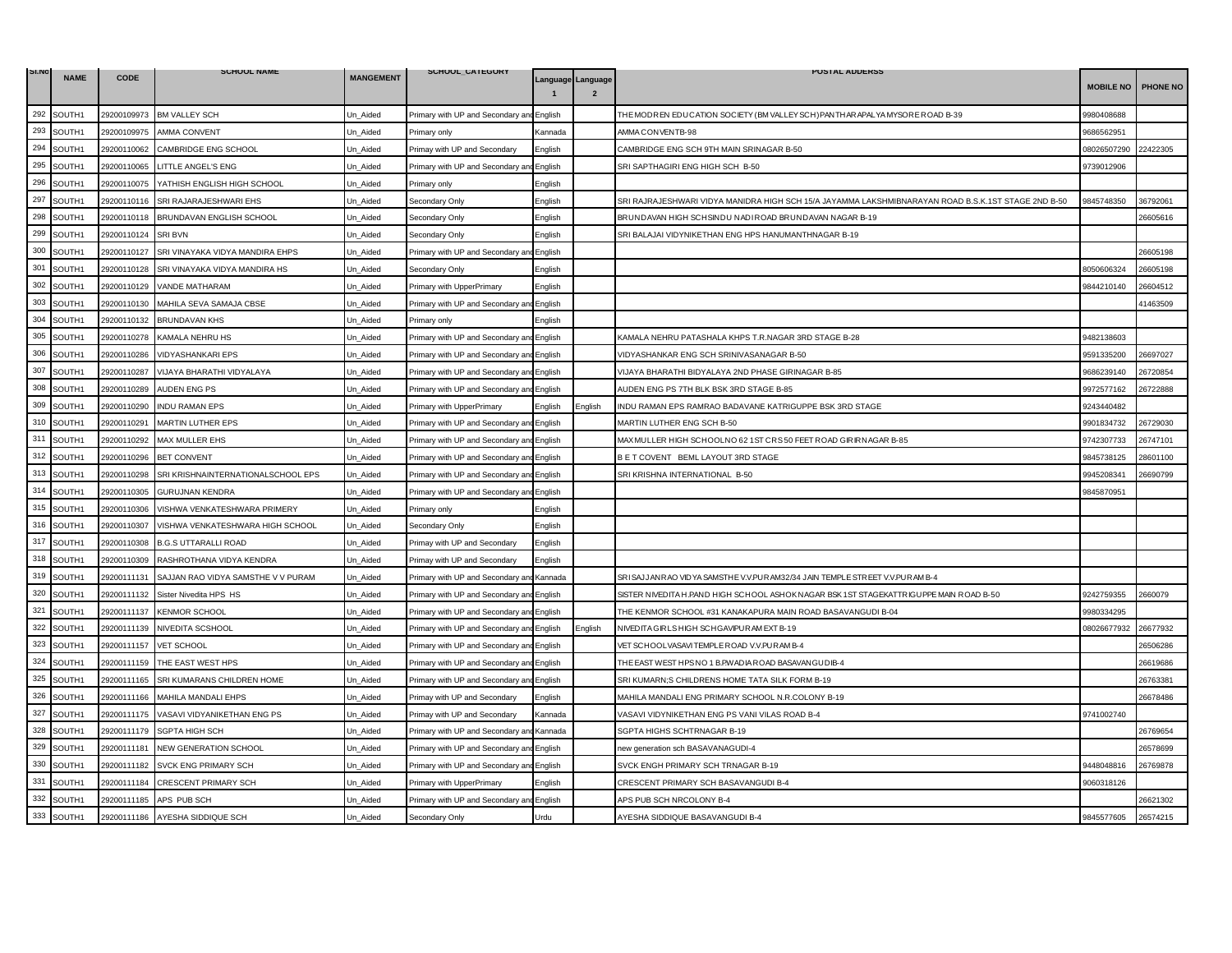| SI.NO | <b>NAME</b> | <b>CODE</b> | <b>SCHOOL NAME</b>                  | <b>MANGEMENT</b> | SCHOOL_CATEGORY                           |         |                   | <b>POSTAL ADDERSS</b>                                                             |                  |                 |
|-------|-------------|-------------|-------------------------------------|------------------|-------------------------------------------|---------|-------------------|-----------------------------------------------------------------------------------|------------------|-----------------|
|       |             |             |                                     |                  |                                           |         | Language Language |                                                                                   | <b>MOBILE NO</b> | <b>PHONE NO</b> |
| 334   | SOUTH1      | 29200111187 | MAHILA SEVA SAMAJA(1-7)             | Un_Aided         | Primary with UpperPrimary                 | English |                   | MAHILA SEVA SAMAJA B-4                                                            |                  | 26673391        |
| 335   | SOUTH1      | 29200111189 | BLOOMING DALE NURSERY & PRI. SCHOOL | Jn Aided         | Primary with UpperPrimary                 | English |                   |                                                                                   |                  |                 |
| 336   | SOUTH1      | 29200111191 | <b>ACHIVE SCHOOL</b>                | Un Aided         | Primay with UP and Secondary              | Kannada |                   |                                                                                   | 9886062727       |                 |
| 337   | SOUTH1      | 29200111217 | <b>JNANODAYA SCHOOL</b>             | Jn Aided         | Primary with UP and Secondary ar          | English |                   | INANODAYA SCH BULL TEMPLE ROAD SHANKARA PARK SHANKARAPURAM B-4                    | 9900191098       | 26500524        |
| 338   | SOUTH1      | 29200111225 | Sumans Convent                      | Jn_Aided         | Primary with UP and Secondary an          | English |                   | SUMANSCONVENT NO2/2 4THMAIN DN BLOCK KGNAGAR B-19                                 | 9986378293       | 26675486        |
| 339   | SOUTH1      | 29200111226 | BBUL Jain vidhyalaya                | Un Aided         | Primary with UP and Secondary and         | English |                   | BBUL JAIN VIDYALAYA K.R.ROAD SHANAKARPURAM B-4                                    | 9448087909       | 41554379        |
| 340   | SOUTH1      | 29200111233 | THE CHILD DEVELOPMENT INSTITUT      | Jn Aided         | Primary with UpperPrimary                 | English |                   | THE CHILD DEVELOPMENT INSTITUTE NO 110/1 BULL TEMPLE ROAD K.G.NAGAR B-19          | 342895213        | 26677784        |
| 341   | SOUTH1      | 29200111236 | Sri. Saraswathl Vidya mandira       | Un_Aided         | Primary with UpperPrimary                 | English |                   | SRISAR ASWATHIU VID YA MANDIR GAVIPUR AM EXT B-19                                 |                  | 26674856        |
| 342   | SOUTH1      | 29200111249 | ASHOK SHISHU VIHAR EHPS             | Un_Aided         | Primary with UpperPrimary                 | English |                   | ASHOK SHISHU VIHAR KHPS                                                           | 9738170885       | 26507111        |
| 343   | SOUTH1      | 29200111505 | SAANDIPINI HI-TECH SCHOOL           | Jn Aided         | Primary with UP and Secondary an          | English |                   | SANDIPANI HI-TECH SCHOOL RING ROAD NAGANDANAHALLI BANGALORE-56                    | 9731750682       | 28486827        |
| 344   | SOUTH1      | 29200111518 | ASHWINI VIDYA SAMSTHE HOSAKERE HA   | Jn Aided         | Primary with UP and Secondary an          | English |                   | ASHWINI VID YA SAMSTHE HOSKAER EHALLIR.R.NAGAR B-98                               | 9880328116       | 28602291        |
| 345   | SOUTH1      | 29200111522 | jyothinivas public school           | Jn_Aided         | Primary only                              | Kannada |                   | JYOTINIVAS PUB SCH NO 56 R.R.NAGAR B-98                                           | 9902542560       | 64566315        |
| 346   | SOUTH1      | 29200111526 | KANYAKUMARI HIGHER PRIMARY SCH      | Un_Aided         | Primary with UP and Secondary and         | English | Kannada           | KANYAKUMARI PRIMARY AND HIGH SCH BALAGANGADHAR AN AGARMALLATHAHALLI B-56          | 9740999993       | 65835080        |
| 347   | SOUTH1      | 29200111528 | HMR EDUCATIONAL TRUST JNANAJYO      | Un_Aided         | Primay with UP and Secondary              | English |                   | HMR CONVENT LAYOUT JJNAGAR JNANABHARATHI B-56                                     | 9880328175       | 23241462        |
| 348   | SOUTH1      | 29200111529 | SHANTIDHAMA ENGLISH SCHOOL          | Jn Aided         | Primary with UP and Secondary an          | English |                   | SHATIDHAMA ENG SCHOOLVISHWANIDAM POST B-91                                        | 3453951495       | 23286867        |
| 349   | SOUTH1      | 29200111530 | VIDYANIKETHAN PUBLIC SCH ULLAL      | Un Aided         | Primary with UP and Secondary a           | English | <b>Kannada</b>    | VIDYANIKETHAN PUB SCH ULLAL ROAD CRS ULLAL UPANAGAR POST B-56                     | 9845333260       | 23240364        |
| 350   | SOUTH1      | 29200111535 | GOSPEL INTERNATIONAL SCHOOL         | Jn_Aided         | Primay with UP and Secondary              | Enalish | Kannada           |                                                                                   |                  | 20106609        |
| 351   | SOUTH1      | 29200111536 | NATIONAL HILLWIEV SCHOOL            | Jn Aided         | Primary with UP and Secondary ar          | English |                   |                                                                                   |                  | 65580067        |
| 352   | SOUTH1      | 29200111537 | OMKAR HILL SCHOOL                   | Un_Aided         | Primary with UpperPrimary                 | English |                   |                                                                                   | 9902962386       | 22747231        |
| 353   | SOUTH1      | 29200111538 | <b>BALDWIN ENGLISH SCHOOL</b>       | Jn Aided         | Primary with UP and Secondary an          | English |                   |                                                                                   | 9008999045       | 28601536        |
| 354   | SOUTH1      | 29200111539 | ROHINI INTERNATIONAL SCHOOL         | Un Aided         | Primary with UP and Secondary and         | English |                   |                                                                                   | 9845047815       |                 |
| 355   | SOUTH1      | 29200111540 | SHARADAMBA VIDYANIKETAN             | Un Aided         | Primary with UP and Secondary an          | English |                   |                                                                                   | 9964165414       | 26721968        |
| 356   | SOUTH1      | 29200111541 | DEW DROPS SCHOOL                    | Jn Aided         | Primary only                              | English |                   |                                                                                   | 9449815603       |                 |
| 357   | SOUTH1      | 29200111603 | jnanakshi vidyaniketan              | Un Aided         | Primary with UP and Secondary an          | English |                   | JNANAKSHIVIDYANIKETHAN ENG HIGH SCHB-92                                           | 9341964609       | 28604356        |
| 358   | SOUTH1      | 29200111605 | ICON KANNADA PRIMARY SCHOOL         | Jn Aided         | Primary only                              | English |                   |                                                                                   |                  |                 |
| 359   | SOUTH1      | 29200111724 | GNAGA BHODINI VIDYA SAMSTHE         | Jn_Aided         | Primary with UpperPrimary                 | Kannada |                   | GNANA BODHINI ENG HIGHER PRIMARY SCH DUBASIPALYA B-59                             | 3448193234       | 28484384        |
| 360   | SOUTH1      | 29200111732 | NEW BALAJI VIKRAM SCHOOL            | Un_Aided         | Primary with UP and Secondary ar          | English |                   | NEW BALAJIVIKRAM ENG HIGH SCH3RD MAIN ROAD K.S.TOWN BANGALORE-560056              |                  | 28482581        |
| 361   | SOUTH1      | 29200111736 | PRIYADARSHINI VIDYA KENDRA          | Jn Aided         | Primary with UP and Secondary an          | English |                   | PRIYADAR SHINI VIDYA KENDRA NO 407 6TH MAIN ROAD KENGERI UPANAGAR BANGALORE-60    |                  | 28482647        |
| 362   | SOUTH1      | 29200111741 | SANJO SADAN CONVENT SCHOOL          | Jn Aided         | Primary with UP and Secondary an          | English |                   | SANJO SADAN CONVENT SCH KONASANDRA CHUDANPURA POST KENGERI BANGALORE-60           | 9060733386       | 28485945        |
| 363   | SOUTH1      | 29200111748 | VIDYA BHARATHI SCHOOL               | Un_Aided         | Primary with UP and Secondary an          | Kannada | English           | VIDYA BHARATHI SCHOOLNO 25/26 APOOR VA LAYOUT 3RD CRS 8TH MAIN K.S.TOWN BANGALORE | 9449050713       | 28486734        |
| 364   | SOUTH1      | 29200111750 | ST. JOHN PRIMARY SCHOOL             | Jn Aided         | Primay with UP and Secondary              | English |                   | ST JOHN PRIMARY SCHOOLPAPAREDDYPALYA B-72                                         | 9448524608       | 23210044        |
| 365   | SOUTH1      | 29200111751 | ST PHILOMENA'S MEMORIAL HIGH S      | Un Aided         | Primary with UP and Secondary ar          | English |                   | ST PHILOMENA'S MEMORIAL HIGH SCHMAR IYAPPAN PALYA                                 |                  | 23241515        |
| 366   | SOUTH1      | 29200111754 | CARMEL PUBLIC SCH UTTARA HALLI      | Jn Aided         | Primay with UP and Secondary              | English |                   | CARMEL PUBLIC SCHOOL UTTARHALLI MAIN ROAD KENGERI                                 | 980564248        |                 |
| 367   | SOUTH1      | 29200111757 | ROTARY BANGALORE VIDYALAYA          | Un Aided         | Primay with UP and Secondary              | Kannada |                   | ROTARY SEVA BHARATHI VID YALAYA NAGAD EVAHALLI GNANABHARATHI POSTBANGALORE-56     | 9632523991       | 28484855        |
| 368   | SOUTH1      | 29200111761 | NAYANA VIDYANIKETHAN                | Un_Aided         | Primary with UpperPrimary                 | English |                   | NAYANA VIDYAN IKETHAN PATASHALACHENNAVIR AIANPALYA KENGER I POST                  | 9448074325       | 64532210        |
| 369   | SOUTH1      | 29200111767 | NEW ST ANNES ENGLISH SCHOOL         | Jn Aided         | Primary only                              | English | Enalish           | NEW ST ANNES ENG SCHCIDYAPEETHAROAD KENGERIB-60                                   | 9448151294       |                 |
| 370   | SOUTH1      | 29200111769 | ST.ANN'S PUBLIC HIGH SCHOOL         | Jn Aided         | Primary with UP and Secondary an          | English |                   | ST.ANN'S PUBLIC HIGH SCH KONIPALYA VIDYAPEETHA POST KENGERI HIOBLI                | 3481484582       |                 |
| 371   | SOUTH1      | 29200111778 | HOLY CHILD ENGLISH HIGH SCHOOL      | Un_Aided         | Primary with UpperPrimary                 | English |                   | HOLY CHILD ENG PUB SCH GNANA JYOTHI NAGAR 5TH CRS B-86                            | 7259171862       | 32219101        |
| 372   | SOUTH1      | 29200111781 | PANDIT JAWAHARALAL NEHARU ENGHISH   | Un_Aided         | Primary with UpperPrimary                 | Kannada | English           | P.J.N.P ENG SCH MYSORE ROAD KENGERI BANGALORE-60                                  |                  | 28484225        |
| 373   | SOUTH1      | 29200111788 | SPURTHI VIDHYANIKETAN               | Jn Aided         | Primay with UP and Secondary              | English |                   | SPURTHI VIDHYNIKETHAN NO 34 NAGADEVANHALLIKENGERI UPANAGAR BANGALORE-56           | 9480060214       | 65748372        |
| 374   | SOUTH1      | 29200111792 | BETHESDA SCHOOL                     | Jn Aided         | Primary with UP and Secondary an          | English |                   | BETHESDAH SRING ROAD B-60                                                         |                  | 28484090        |
| 375   | SOUTH1      | 29200111797 | NEHARU MEMORIAL SCHOOL              | Un Aided         | Primary with UP and Secondary and English |         |                   | NEHRU MEMORIAL NO 54/55 NAGAD EVANHALLIKENGERI HOBLIBANGALORE-560056              | 9632315392       | 28482695        |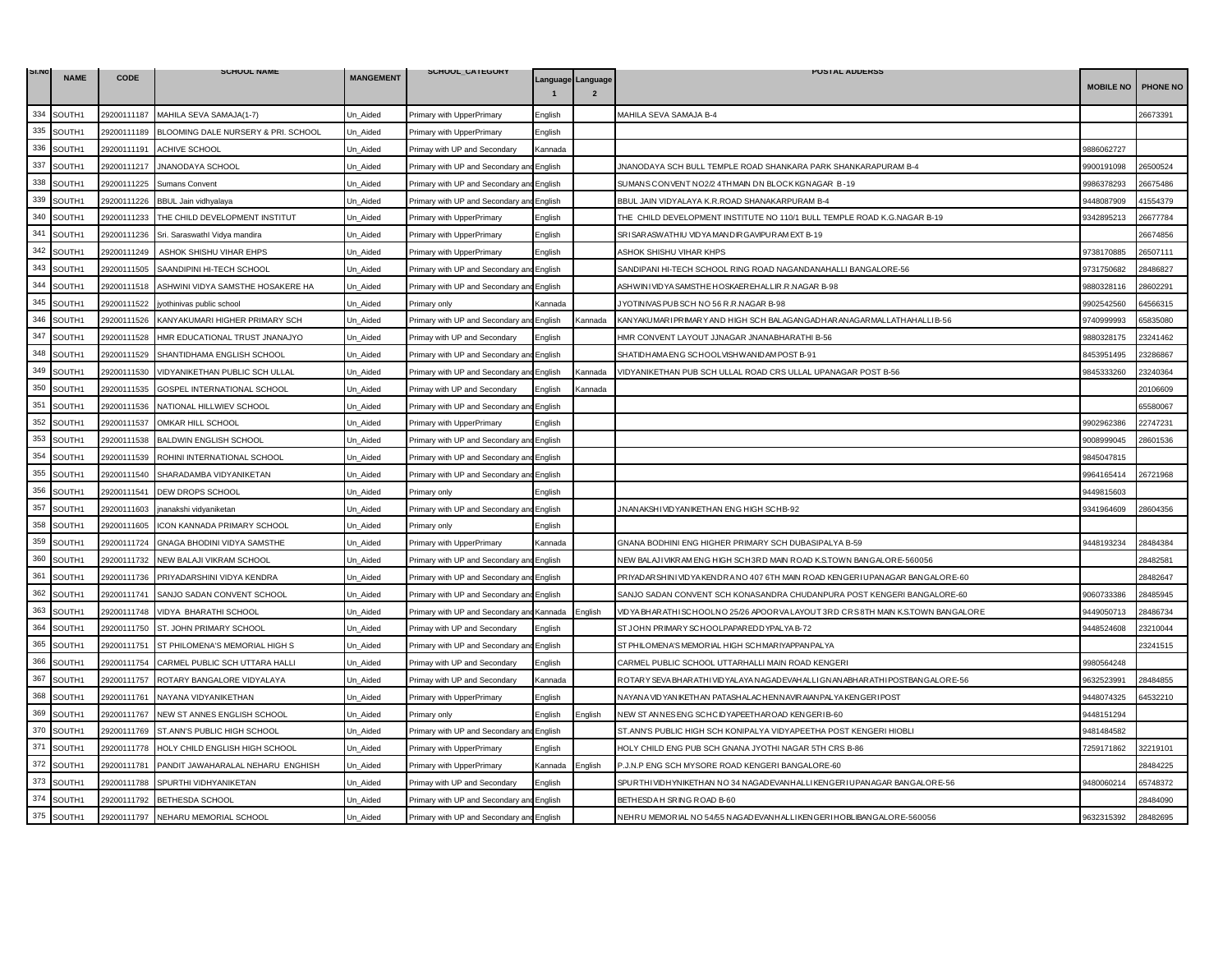| SI.NO |             |             | <b>SCHOOL NAME</b>                      |                  | SCHOOL_CATEGORY                           |                |                                     | <b>POSTAL ADDERSS</b>                                                                                |                  |          |
|-------|-------------|-------------|-----------------------------------------|------------------|-------------------------------------------|----------------|-------------------------------------|------------------------------------------------------------------------------------------------------|------------------|----------|
|       | <b>NAME</b> | <b>CODE</b> |                                         | <b>MANGEMENT</b> |                                           |                | Language Language<br>$\overline{2}$ |                                                                                                      | <b>MOBILE NO</b> | PHONE NO |
| 376   | SOUTH1      | 29200111798 | <b>BHANU EDUCATION TRUST</b>            | Un_Aided         | Primary with UP and Secondary an          | English        |                                     |                                                                                                      | 9448913636       |          |
| 377   | SOUTH1      | 29200111849 | FLORA PRIMARY SCH YELACHENAHALLI        | Jn Aided         | Primary with UP and Secondary and         | r Kannada      |                                     | FLORA PRIMARY SCH YELCHANHALLI KANAKAPURA ROAD B-78                                                  |                  | 6644696  |
| 378   | SOUTH1      | 29200111859 | DEODATE PUBLIC SCHOOL PS                | Un Aided         | Primary with UP and Secondary and English |                |                                     | DEODATE PUB SCH VITTAL NAGAR ISROLAYOUT B-78                                                         | 9845593825       | 65602350 |
| 379   | SOUTH1      | 29200111860 | NALANDA VIDYAPEETH                      | Jn Aided         | Primary with UP and Secondary an          | English        |                                     | NALANDA VIDYAPEETHA GOVARDAN GARDEN YALCHENAHALLI KANAKAPUR ROAD B-62                                | 0620693449       | 26860008 |
| 380   | SOUTH1      | 29200111861 | RAGHAVENDRA VIDYA PEETH                 | Un Aided         | Primary with UP and Secondary and Kannada |                | English                             | RAGHVENDRA VIDYA PEETH YALCHENHALLI B-78                                                             | 9448514808       | 26667991 |
| 381   | SOUTH1      | 29200111862 | ST MOUNT MARY EDU SOC                   | Un_Aided         | Primary with UP and Secondary ar          | English        |                                     | SAINT MOUNT MARY EDU SCH NO.42 ANNAIAH ROAD KASHINAGAR YALCHENHALLI B-78                             |                  | 26662968 |
| 382   | SOUTH1      | 29200111865 | ROYAL PRIMARY SCH                       | Jn Aided         | Primary with UP and Secondary and Kannada |                | English                             | ROYAL ENG HIGH SCH VASANTHAPURA ROAD KONANAKUNTE CRS B-62                                            |                  | 32923441 |
| 383   | SOUTH1      | 29200111866 | INDIAN ENGLISH SCH                      | Un Aided         | Primary with UP and Secondary an          | English        |                                     | INDIAN ENG SCHOOLYELCHENHALLIB-78                                                                    | 9742046830       | 26662480 |
| 384   | SOUTH1      | 29200111868 | ARUNODAYA PUBLIC SCHOOL                 | Un Aided         | Primary with UP and Secondary an          | Kannada        | English                             | ARUNODAYA PUBLIC SCHOOL #4/1-32N MARUTHI LAYOUT SUBRAMANYAPURA POST B-61                             | 9901856469       | 26913915 |
| 385   | SOUTH1      | 29200111869 | <b>MARUTHI PRIMARY SCH</b>              | Jn Aided         | <sup>9</sup> rimary only                  | Kannada        |                                     | MARUTHI PRIMARY SCHOOL MARUTHI LAYOUT GUBBALALA GATE VASANTHPUR B-62                                 | 9845574767       | 26320766 |
| 386   | SOUTH1      | 29200118206 | JSS ENG PRI SCHOOL                      | Un Aided         | Primary only                              | English        |                                     |                                                                                                      |                  |          |
| 387   | SOUTH1      | 29200123607 | <b>GREEN CITY NURSERY &amp; PRIMARY</b> | Jn Aided         | Primary with UpperPrimary                 | English        |                                     | GREEN CITY NURSERY & PRIMARY SCHNEAR BANGALORE UNIVERSITY MALLATHHALLI B-56                          | 9742344013       | 23218042 |
| 388   | SOUTH1      | 29200123608 | NARAYANA E TECHNO SCHOOL                | Un Aided         | Primarv onlv                              | English        |                                     |                                                                                                      |                  |          |
| 389   | SOUTH1      | 29200124108 | GOKULA VIDYA SCH                        | Un_Aided         | Primary with UP and Secondary ar          | English        |                                     | GOKUL VID YA KENDRA#3 12TH MAIN SHKAMBARINAGAR J.PNAGAR 1ST PHASE BANGALORE-78                       |                  | 26638527 |
| 390   | SOUTH1      | 29200124109 | LITTLE ANGELS EPS                       | Jn Aided         | Primary with UpperPrimary                 | English        |                                     | THE LITTLE ANGEL'S ENG SCHNO.70/71 R.K.COLONY J.P.NAGAR 2ND PHASE 5TH CRSBANGALORE-78                | 9739437444       |          |
| 391   | SOUTH1      | 29200124112 | INDIRA PRIYADARSHINI SCH                | Un Aided         | Primary with UpperPrimary                 | English        |                                     | INDIRA PRIYADARSHINI PRIMARY AND MIDDLE SCHOOL NO.6TH A MAIN 9TH CRS 3RDPHASE J.P.NAGAR BANGALORE-78 | 9916597741       | 26782118 |
| 392   | SOUTH1      | 29200124117 | <b>ST PAULS ENG</b>                     | Jn_Aided         | Primary with UP and Secondary ar          | English        |                                     | STPAUL'S HIGH SCHOOL#121,3RD CRS3RD PHASE J.P.NAGARBANGALORE-78                                      |                  | 26582710 |
| 393   | SOUTH1      | 29200124118 | <b>JSS PUBLIC SCH</b>                   | Un_Aided         | Primary with UP and Secondary an          | English        |                                     | JSS PUB SCH NO 31 15TH MAIN 22ND CRS BSK 2ND STAGE B-70                                              |                  | 22970131 |
| 394   | SOUTH1      | 29200124119 | <b>AVE SCH</b>                          | Un_Aided         | Primary with UP and Secondary ar          | English        |                                     | A.V.EDUCATION SOCIETY NO 13 17TH CRS 20TH MAIN 5TH PHASE J.P.NAGAR BANGALORE-70                      |                  | 26590952 |
| 395   | SOUTH1      | 29200124121 | JAYASHREE SCH                           | Jn Aided         | Primary with UpperPrimary                 | <b>Kannada</b> | English                             | JAYASHREE PUBLIC SCHJ.PNAGAR 1ST STAGE BANGALOREB-78                                                 | 902526076        | 26638258 |
| 396   | SOUTH1      | 29200124125 | <b>FRANK ENG HIGH SCH</b>               | Un Aided         | Primary with UP and Secondary ar          | English        |                                     | FRANK ENG HIGH SCHB-78                                                                               |                  | 26644696 |
| 397   | SOUTH1      | 29200124127 | SHRI SHARADA VIDYA MANDIR HIGH SCH      | Un_Aided         | Secondary Only                            | English        |                                     | SHRI SHARADA VIDYA MANDIR HIGH SCH B-78                                                              | 9448325093       |          |
| 398   | SOUTH1      | 29200124129 | CLARENCE HIGH SCHOOL STATE              | Jn Aided         | Secondary Only                            | English        |                                     |                                                                                                      | 9845972851       | 26584245 |
| 399   | SOUTH1      | 29200124131 | THE ICFAI REPUBLIC SCHOOL               | Un Aided         | Primary with UP and Secondary ar          | English        |                                     |                                                                                                      |                  | 26589881 |
| 400   | SOUTH1      | 29200124136 | SRI RAVISHANKARA SCHOOL                 | Jn Aided         | <sup>2</sup> rimary only                  | English        |                                     |                                                                                                      |                  |          |
| 401   | SOUTH1      | 29200124137 | THE OXFORD SCHOOL CBSE                  | Jn_Aided         | Primary only                              | English        |                                     |                                                                                                      |                  |          |
| 402   | SOUTH1      | 29200124222 | <b>SSVM</b>                             | Un Aided         | Primary with UP and Secondary ar          | English        |                                     | SRISAR ASWATHIVID YA VANIVILAS ROAD V.V.PURAM B-4 (NAME CHANGE)                                      |                  | 26500115 |
| 403   | SOUTH1      | 29200124235 | CBL MOTHER TERESA ENGLISH SCHOL         | Un Aided         | Primay with UP and Secondary              | English        |                                     | CBL MOTHER THERESA SHARAVATHI NADI ROAD SRINAGAR G-19                                                | 9019304495       | 65761877 |
| 404   | SOUTH1      | 29200124236 | NET PUBLIC SCHOOL                       | Un Aided         | Primary with UP and Secondary ar          | English        |                                     | NET PUBLIC SCHOOL#17 2ND MAIN ROAD GAVIPURAM EXTENSION B-19                                          |                  | 55905978 |
| 405   | SOUTH1      | 29200124237 | <b>KIDS CONVENT</b>                     | Un Aided         | Primary with UpperPrimary                 | Kannada        | English                             | KIDS CONVENT NO 10 1ST MAIN ROAD LAKSHMIPURA B-19                                                    | 9449646822       |          |
| 406   | SOUTH1      | 29200124238 | KANAKA VIDYA SAMSTHE EHPS               | Jn_Aided         | Primary with UP and Secondary ar          | English        |                                     | KANAKA VID YA SAMSTHE NO 15 80 FT ROADBSK 1ST STAGE SRINIVASANAGAR B-50                              | 9341118359       |          |
| 407   | SOUTH1      | 29200124240 | EXCELLENT PUBLIC SCHOOL                 | Un Aided         | Primay with UP and Secondary              | English        |                                     | EXCEKKENT PUB SCH KALIDAS CIRCLE SRINAGAR B-50                                                       | 9482227997       | 64501985 |
| 408   | SOUTH1      | 29200124301 | APPOLO CONVENT. ITTAMADU                | Jn Aided         | Primary with UP and Secondary a           | English        |                                     | APOLLO CONVENT 320 5TH CRS BANASHAN AKARI 3RD STAGEB-85                                              |                  | 26698907 |
| 409   | SOUTH1      | 29200124302 | ASHRAMA SCHOOL, CHIKKAKALLASANDRA       | Un Aided         | Primay with UP and Secondary              | Kannada        |                                     | ASHRAM SCHK.N.GURUSWAMY EDUCATIONAL AND CHARITABLE TRUST CHIKKALASANDRA B-61                         |                  | 26391409 |
| 410   | SOUTH1      | 29200124305 | BLOOSOM SCHOOL, K.S. LAYOUT             | Un_Aided         | Primary with UP and Secondary ar          | Kannada        | English                             | BLOOSOM SCH KANAKA EDU TRUST BEHIND MUNESHWARA TEMPLE GROUND K.S.LAYOUT B-78                         |                  | 26660293 |
| 411   | SOUTH1      | 29200124306 | CARMEL SCHOOL, PADMANABHA NAGAR         | Jn Aided         | Primary with UpperPrimary                 | Kannada        | Kannada                             | CARMEL VIDYASAMSTHE PADMNABHANAGAR B-70                                                              |                  | 26796285 |
| 412   | SOUTH1      | 29200124319 | NATIONAL CONVENT                        | Un Aided         | Primary with UP and Secondary a           | English        |                                     | NATIONAL CONVENT ISRO LAYOUT B-78                                                                    | 9008671156       | 26660202 |
| 413   | SOUTH1      | 29200124325 | <b>RUSHIKESH</b>                        | Un_Aided         | Primary with UP and Secondary an          | English        |                                     | HRISHIKESH VIDYAPEETH HOSAKEREHALLI B-85                                                             | 9964351599       | 26918334 |
| 414   | SOUTH1      | 29200124329 | SEA CAB SCHOOL                          | Un_Aided         | Primary with UP and Secondary an          | English        | English                             | SECAB SCHOOL B-85                                                                                    | 9916087586       |          |
| 415   | SOUTH1      | 29200124345 | SHREE SHYLA TAMIL VIDYA SAMSH           | Un Aided         | Primary with UP and Secondary ar          | 16             |                                     | SHREE SHYLA TAMIL VIDYA SAMSTHE4/1 VISHNU ROAD KADIRENBHALLINEW COLONY B-70                          | 9141157802       |          |
| 416   | SOUTH1      | 29200124346 | SHRESHYLA ENG VIDYA SAMITHI             | Jn Aided         | Primary with UP and Secondary and         | English        |                                     | SHREE SYLA VIDYA SAMSTHENO 4/1 VISHNU ROAD KADIRENHALLINEW COLONY B-70                               | 141157802        |          |
| 417   | SOUTH1      | 29200124347 | SRI ANNAMMA DEVI VIDYA MANDIRA          | Un Aided         | Primary with UP and Secondary and Kannada |                |                                     | SRI ANNAMMA DEVI VID YA MANDIR AK.SLAYOUT B-70                                                       | 9449064733       | 26668241 |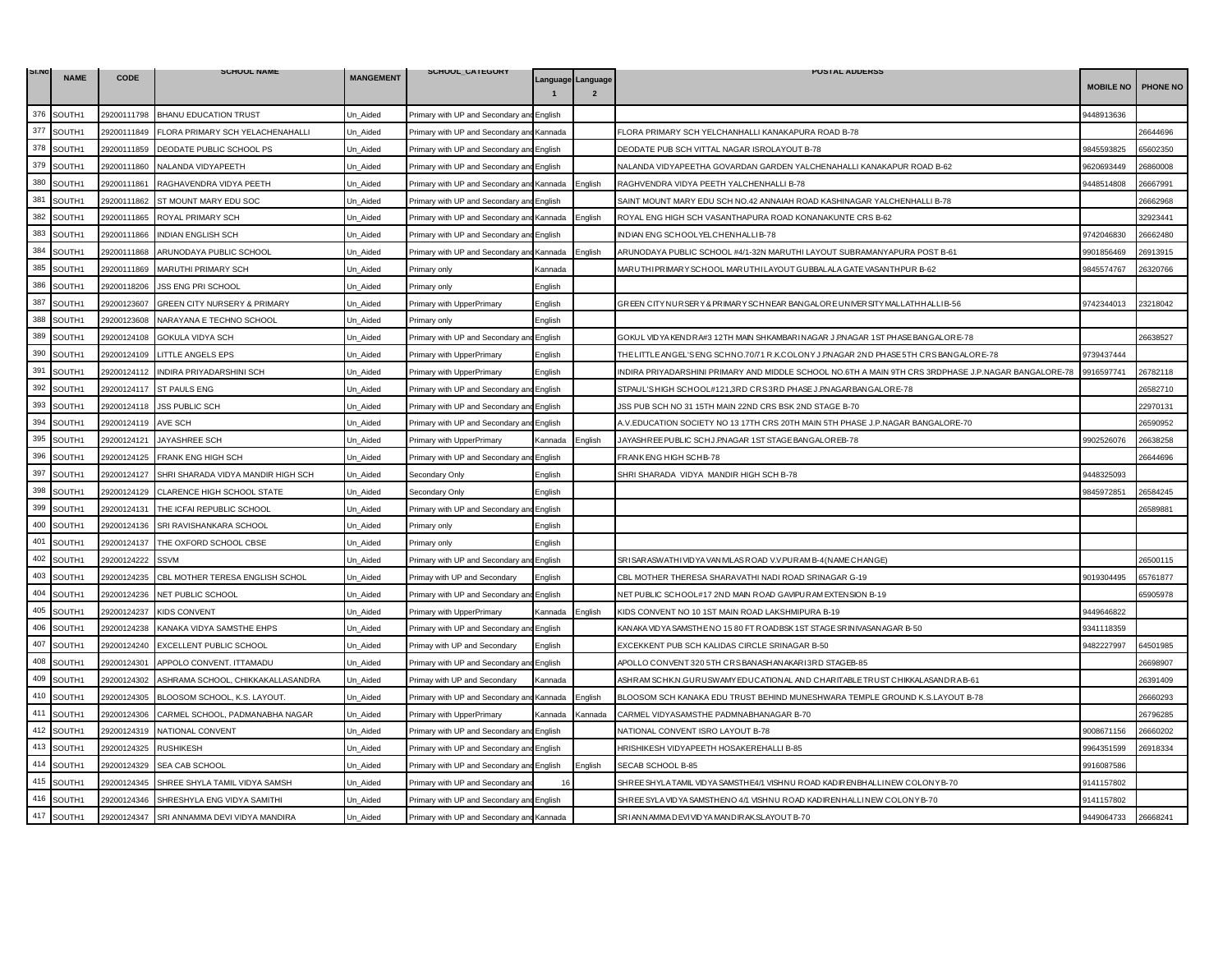| SI.NO |             |             | <b>SCHOOL NAME</b>                  |                  | SCHOOL_CATEGORY                           |                                                                                                                                         |                   | <b>POSTAL ADDERSS</b>                                                                               |                  |                 |
|-------|-------------|-------------|-------------------------------------|------------------|-------------------------------------------|-----------------------------------------------------------------------------------------------------------------------------------------|-------------------|-----------------------------------------------------------------------------------------------------|------------------|-----------------|
|       | <b>NAME</b> | <b>CODE</b> |                                     | <b>MANGEMENT</b> |                                           |                                                                                                                                         | Language Language |                                                                                                     | <b>MOBILE NO</b> | <b>PHONE NO</b> |
| 418   | SOUTH1      | 29200124349 | STELLA MARY'S SCHOOL                | Un_Aided         | Primary with UP and Secondary an          | English                                                                                                                                 |                   | STELLA MARY'S SCHKUMAR ASWAMY NLAYOUT B-78                                                          |                  | 6663237         |
| 419   | SOUTH1      | 29200124352 | KIDS CONVENT SCHOOL                 | Jn Aided         | Primary with UpperPrimary                 | Kannada                                                                                                                                 |                   | KIDSCONVENT, BUVANESHWARI NAGAR ,ITTAMADUBSK 3RD B-85                                               | 9449281715       |                 |
| 420   | SOUTH1      | 29200124353 | LAWRENCE INTERNATIONAL SCH IS       | Un Aided         | Primary with UpperPrimary                 | English                                                                                                                                 |                   | LAWRENCE INTERNATIONAL PUBLIC SCHOOL ISRO LAYOUT B-78                                               | 9242237746       | 26661783        |
| 421   | SOUTH1      | 29200124354 | PRESIDENCY PUBLIC SCH ITTAMADU      | Jn Aided         | Primary with UP and Secondary an          | English                                                                                                                                 |                   | PRESIDENCY PUBLIC HIGHSCHOOL NO 36 8TH MAIN ITTAMADU SRIRAMANAGAR B.S.K.3RD STAGEB-85               |                  | 26426111        |
| 422   | SOUTH1      | 29200124355 | ST. ANNIES PUBLIC SCH BSK III       | Jn Aided         | <sup>2</sup> rimary only                  | English                                                                                                                                 |                   | ST ANN'S PUB SCH B-85                                                                               | 9241202575       | 40958694        |
| 423   | SOUTH1      | 29200124358 | CORMEL SCH PADMANABHA NAGAR         | Un_Aided         | Secondary Only                            | English                                                                                                                                 | Enalish           | CARMEL SCH BSK 2ND STAGE PADMANABHANAGAR B-70                                                       |                  | 26892319        |
| 424   | SOUTH1      | 29200124360 | ST ANN'S INDIAN SCHOOL              | Jn Aided         | Primary with UP and Secondary and         | Kannada                                                                                                                                 |                   | ST ANN'S INDIAN SCH NEAR KIDNEY FOUNDATIONPADMANABHANAGAR B-70                                      | 9980859394       | 26798894        |
| 425   | SOUTH1      | 29200124361 | ST PHILOMENA PRIMARY SCHOOL         | Un Aided         | Primary with UP and Secondary an          | English                                                                                                                                 |                   | ST PHILOMENA PRIMARY SCH NO 47/A11 15 F BUS MAIN ROAD K.SLAYOUT B-78                                | 9845620218       | 26665973        |
| 426   | SOUTH1      | 29200124363 | SRI SHYLA VIDYA SAMSATHE            | Un Aided         | Primary with UP and Secondary and         | Kannada                                                                                                                                 |                   | SREE SHAILA VID YA SAMSSTHE (KHPS) KAD IR ENHALLI B-70                                              | 9141157802       |                 |
| 427   | SOUTH1      | 29200124365 | <b>MAGNIFIQUE</b>                   | Jn Aided         | Primary with UP and Secondary and         | English                                                                                                                                 |                   | MAGNIFIQUE ENGLISH SCHOOL, 152/A , 9TH CROSS, 6TH MAIN , JHBCS LAYOUT, 6TH MAIN J.P.NAGAR POST B-78 |                  | 22712858        |
| 428   | SOUTH1      | 29200124367 | RAMAN SCHOOL                        | Un Aided         | Primary with UpperPrimary                 | Kannada                                                                                                                                 | English           | RAMAN VIDYA SAMSTHEHANUMAGIR INAGAR CHIKKAKALLASANDRA B-61                                          | 9844284607       |                 |
| 429   | SOUTH1      | 29200124372 | BANASHANKARI VIDYA PEETA BENDR      | Jn Aided         | Primary with UP and Secondary an          | English                                                                                                                                 |                   | BANASHANKAR I VIDYA PEETA BENDRANAGAR BSK 2ND STAGE B-70                                            | 9901042914       | 26661768        |
| 430   | SOUTH1      | 29200124373 | NEW MILLENNIUM SCH PADMANABHAN      | Un Aided         | Primary with UP and Secondary an          | Kannada                                                                                                                                 |                   | NEW MILLENIUM SCH PADMANABHANAGAR J.P.NAGAR POST B-78                                               | 8892314511       | 26667819        |
| 431   | SOUTH1      | 29200124377 | ESWARI ENG SCHOOL HOSAKEREHALLI     | Un_Aided         | Primay with UP and Secondary              | English                                                                                                                                 | English           | ESWARIENG SCH HOSAKEREHALLIB-85                                                                     | 9448201495       | 26723616        |
| 432   | SOUTH1      | 29200124378 | GNANAGANGOTRI VIDYALAYA             | Jn Aided         | Primary with UP and Secondary ar          | Enalish                                                                                                                                 | Enalish           | GNANA GANGOTRI VIDYALAYA EvÀvÀªÀÄzÀÄ §-85                                                           | 9448954906       | 26721988        |
| 433   | SOUTH1      | 29200124379 | NEW KIDS KEMP SCHOOL                | Un Aided         | Primary with UpperPrimary                 | Kannada                                                                                                                                 |                   | HOLIKIDSHOSKEREHALLI B-85                                                                           | 3951165983       | 35361167        |
| 434   | SOUTH1      | 29200124381 | NEW CARMEL SCHOOL PADMANABHANAGAR   | Un_Aided         | Primary with UP and Secondary ar          | English                                                                                                                                 |                   | NEW CARMEL SCH HOSAKEREHALLI B-85                                                                   | 448460006        | 26727962        |
| 435   | SOUTH1      | 29200124382 | PRAKRUTHI PRIMARY SCHOOL            | Un_Aided         | Primary with UpperPrimary                 | Kannada                                                                                                                                 | English           | PRAKRUTHIPRIMARY SCHOOLHOSAKEREKAHLLI-85                                                            | 9986031456       | 26421747        |
| 436   | SOUTH1      | 29200124383 | PRARTHANA SCHOOL                    | Un_Aided         | Primary with UP and Secondary an          | English                                                                                                                                 |                   | PRARTHANA HIGH SCHOOL, NEAR KADIRENHALLI PETROL BANK BSK 2ND STAGE, PADMANABHANAGAR, B-70           | 9886843764       |                 |
| 437   | SOUTH1      | 29200124384 | R T M ENG SCHOOL ITTAMADU           | Jn Aided         | Primary with UpperPrimary                 | English                                                                                                                                 |                   | RTM ENG SCH THIMMER AYGOUD AB-85                                                                    | 0611344475       | 26725608        |
| 438   | SOUTH1      | 29200124385 | JNANA VIJNANA VIDYAPEETHA           | Un_Aided         | Primary with UP and Secondary ar          | English                                                                                                                                 |                   |                                                                                                     |                  | 26391509        |
| 439   | SOUTH1      | 29200124387 | VALLANTAINA MODEL SCHOOL            | Un_Aided         | Primary with UP and Secondary ar          | English                                                                                                                                 |                   | VALLAINTINE MODEL SCH ITTAMADU B-85                                                                 | 9980295422       | 26729932        |
| 440   | SOUTH1      | 29200124388 | VISHWA BHARATHI ENG/KAN SCHOOL      | Jn Aided         | Primary with UP and Secondary and         | Kannada                                                                                                                                 | English           | VISHWA BHARATHI ENG/KAN SCHNO 6 SAI MOTOR OPP ITTAMADU LAYOUT B-85                                  | 9964162526       | 16798902        |
| 441   | SOUTH1      | 29200124389 | NAVODAYA ENG SCHOOL                 | Un_Aided         | Primary with UpperPrimary                 | Kannada                                                                                                                                 |                   | NAVODYAYA ENG SCHOOL NO 212/6SWAMY VIVEKANAND ROAD 2ND BADAVANE T.R.NAGAR B-28                      |                  |                 |
| 442   | SOUTH1      | 29200124409 | <b>GNANA JYOTHI CONVENT</b>         | Jn Aided         | Primary with UpperPrimary                 | <annada< td=""><td>English</td><td>GNANAJYOTHI CONVENT KŊ MEDIUM MARUTINAGAR SONNENHALLI B-56</td><td>880127542</td><td></td></annada<> | English           | GNANAJYOTHI CONVENT KŊ MEDIUM MARUTINAGAR SONNENHALLI B-56                                          | 880127542        |                 |
| 443   | SOUTH1      | 29200124415 | MAHATHMA CHILDREN HOME              | Jn_Aided         | Primary with UP and Secondary ar          | English                                                                                                                                 |                   | MAHATMA CHILDREN HOME 9TH CRS 8TH MAIN 3RD PHASE J.P.NAGAR BANGALORE-78                             |                  | 26590773        |
| 444   | SOUTH1      | 29200124418 | MODREN ENGLISH SCHOOL               | Un Aided         | Primary with UP and Secondary ar          | English                                                                                                                                 |                   | MODERN ENGLISH HIGH SCHOOL NO 16 6TH B MAIN J.P.NAGAR 3RD PHASE BANGALORE-78                        | 9845323282       | 22444171        |
| 445   | SOUTH1      | 29200124423 | <b>OXFORD HS</b>                    | Jn Aided         | Secondary Only                            | English                                                                                                                                 |                   | THE OSFORD HS J PNAGAR 1ST STAGE B-78                                                               | 9448955001       | 30410529        |
| 446   | SOUTH1      | 29200124427 | SHARADA VIDYA MANDIRA HPS           | Un Aided         | Primary with UpperPrimary                 | English                                                                                                                                 |                   | SHREE SHARADA VIDYA MANDIRA HIGHER PRIMARY SCH SARAKKI                                              | 9448325093       |                 |
| 447   | SOUTH1      | 29200124428 | SRIRAMANA MAHARSHI ANDARA SH        | Un_Aided         | Primary with UP and Secondary ar          | English                                                                                                                                 |                   | SRI RAMAN MAHRISHI ANDARA SCH                                                                       |                  | 26581076        |
| 448   | SOUTH1      | 29200124429 | V E T SCHOOL                        | Un_Aided         | Primay with UP and Secondary              | English                                                                                                                                 |                   | VET SCHOOL NO 18 14TH AMIN 2ND [HASEJ.P.NAGARB-78                                                   | 9900328731       | 26585623        |
| 449   | SOUTH1      | 29200124432 | CAUVERY EDUCATIONAL TRUST           | Un Aided         | Primay with UP and Secondary              | English                                                                                                                                 | English           | CAUVERY EDU TRUSTB-560078                                                                           | 9972225425       |                 |
| 450   | SOUTH1      | 29200124435 | <b>GNYANA JYOTHI EDU CENTER</b>     | Jn Aided         | Primary with UP and Secondary a           | English                                                                                                                                 |                   | GNYANA JYOTHI EDU CENTER J.P.NAGAR B-78                                                             |                  | 26954616        |
| 451   | SOUTH1      | 29200124437 | ST MARKS PUB SCH                    | Un Aided         | Primay with UP and Secondary              | English                                                                                                                                 |                   | ST MARKS PUBSCH3RD PHASEJ.PNAGAR                                                                    |                  | 26491076        |
| 452   | SOUTH1      | 29200124443 | NALANDA ENGLISH SCHOOL 46/2,16TH MA | Un_Aided         | Primay with UP and Secondary              | English                                                                                                                                 |                   | NALANDA ENG SCH # 46/2 RAGIGUDDA TEMPLE J.PNAGAR B-78                                               |                  | 26580909        |
| 453   | SOUTH1      | 29200124452 | JUBILEE NATIONAL PUBLIC SCHOOL      | Jn Aided         | Primary with UpperPrimary                 | <b>Kannada</b>                                                                                                                          |                   |                                                                                                     | 7829392908       |                 |
| 454   | SOUTH1      | 29200124453 | FLORENCE ENGLISH SCHOOL             | Un Aided         | Primay with UP and Secondary              | Enalish                                                                                                                                 |                   |                                                                                                     | 8891971858       |                 |
| 455   | SOUTH1      | 29200124502 | KVV TRUST DODDABASTI                | Un_Aided         | Primay with UP and Secondary              | English                                                                                                                                 |                   | K.V.V.TRUST CHIKKABASTI B-56                                                                        | 9538541762       |                 |
| 456   | SOUTH1      | 29200124705 | SRI RAVISHANKAR VIDYA MANDIR        | Jn_Aided         | Primary with UP and Secondary ar          | English                                                                                                                                 |                   |                                                                                                     | 9886927877       | 28432369        |
| 457   | SOUTH1      | 29200125201 | SRI VENKATESSWARA VIDYAPETA ENGLISH | Un Aided         | Primary with UP and Secondary ar          | English                                                                                                                                 |                   |                                                                                                     | 9008884044       |                 |
| 458   | SOUTH1      | 29200125603 | THE OXFORD ENGLISH HPS              | Jn Aided         | Primary with UpperPrimary                 | English                                                                                                                                 |                   |                                                                                                     |                  | 30410532        |
| 459   | SOUTH1      | 29200125605 | THE OXFORD ENGLISH SCHOOL ICIC      | Un Aided         | Primary with UP and Secondary and English |                                                                                                                                         |                   |                                                                                                     |                  | 30410522        |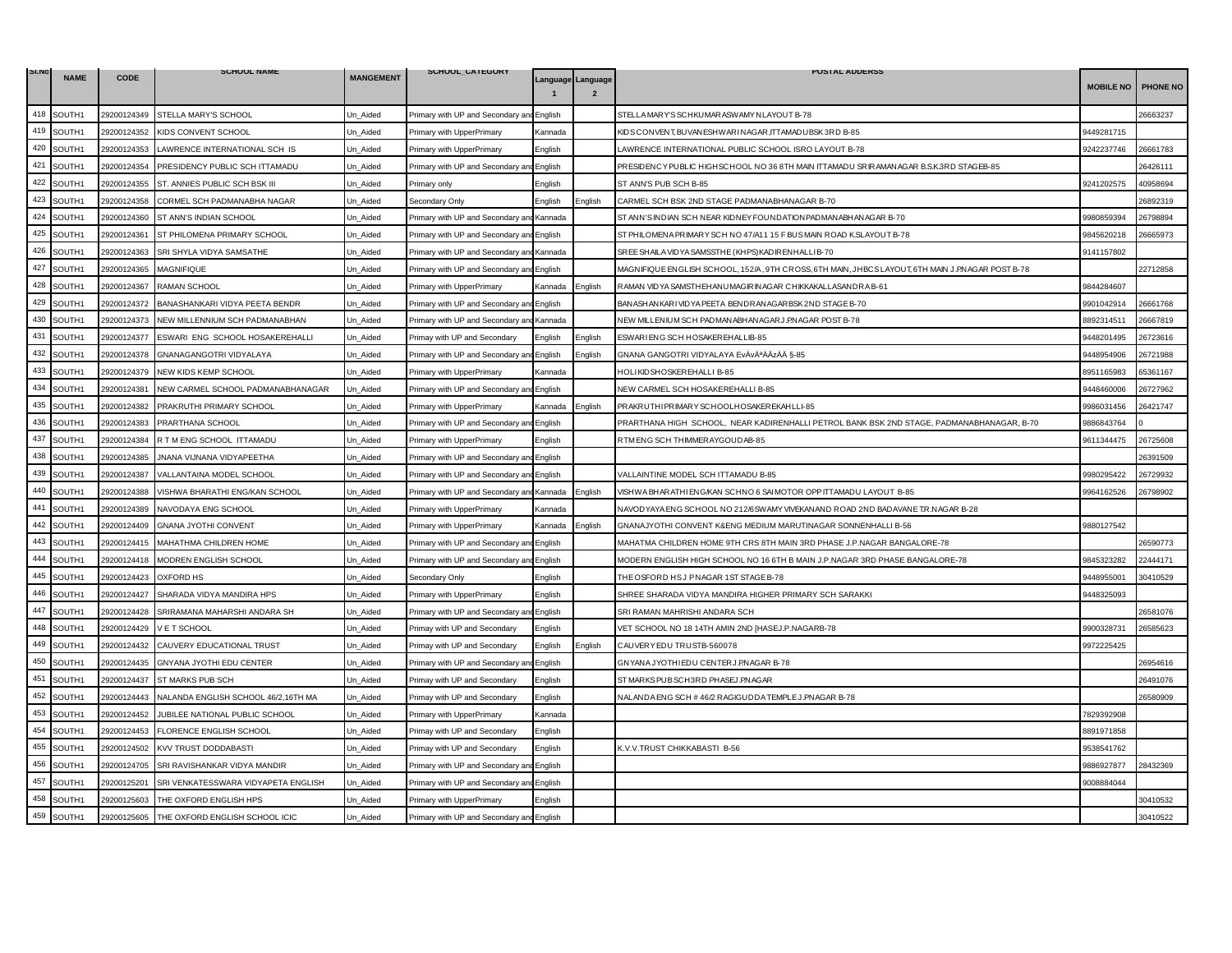| SI.NO       | <b>NAME</b> | <b>CODE</b> | <b>SCHOOL NAME</b>                 | <b>MANGEMENT</b> | SCHOOL_CATEGORY                           |         |                                     | <b>POSTAL ADDERSS</b>                                                          |                  |          |
|-------------|-------------|-------------|------------------------------------|------------------|-------------------------------------------|---------|-------------------------------------|--------------------------------------------------------------------------------|------------------|----------|
|             |             |             |                                    |                  |                                           |         | Language Language<br>$\overline{2}$ |                                                                                | <b>MOBILE NO</b> | PHONE NO |
| 460         | SOUTH1      | 29200125606 | <b>TWINKLERS SCHOOL</b>            | Un_Aided         | Primary only                              | English |                                     |                                                                                |                  |          |
| 461         | SOUTH1      | 29200126001 | <b>ITTLE LILYS SCHOOL</b>          | Un Aided         | <sup>2</sup> rimary only                  | Kannada |                                     |                                                                                | 9591552525       |          |
| 462         | SOUTH1      | 29200126201 | NOBEL ENG SCH                      | Un Aided         | Primary with UP and Secondary an          | English | English                             | NOBLE HIGH SCHOOL KOTTEGEPALYA MAGADI MAIN B-81                                | 9731199089       | 23285900 |
| 463         | SOUTH1      | 29200126202 | ST JOSEPHS CONVENT                 | Jn_Aided         | Primay with UP and Secondary              | English | Enalish                             | ST JOSEPHS CONVENTSUMANHALLIVISHWANIDAM POST MAGADIROAD B-9                    | 9902177576       |          |
| 464         | SOUTH1      | 29200126203 | VENKAT PUB SCH                     | Jn_Aided         | Primary with UpperPrimary                 | English |                                     | VENKAT PUB SCHOOL3RD STAGE RHCS LAYOUTSRIGANDADKAVALU B-91                     | 9880178192       | 35462945 |
| 465         | SOUTH1      | 29200126204 | SRI SWAMY SHIVANANDA EPS           | Un Aided         | Primary with UpperPrimary                 | English |                                     | SRISWAMY SHIVAN AD A EPSKOTTIGEPAL YA VISHWAN EED AM B-91                      | 8971967787       |          |
| 466         | SOUTH1      | 29200126205 | <b>VIDYA VAHINI EPS</b>            | Jn Aided         | Primary with UP and Secondary an          | English |                                     | VIDYA VAHIN I EPS AR OGYA BADAVAN EW GROUP BADAVAN E SRIGANDAN DA KAVALU B-91  | 9845237502       | 35330222 |
| 467         | SOUTH1      | 29200126501 | ST SOPHIA CONVENT                  | Un_Aided         | Primary with UP and Secondary and         | English |                                     | ST SOPHIA CONVENT HIGH SCH 6 10TH BLK 2ND STAGE NAGARABHAVI B-72               | 9243031872       | 23483888 |
| 468         | SOUTH1      | 29200126502 | RENUKA NATIONAL PUBLIC SCHOOL      | Un_Aided         | Primary with UpperPrimary                 | English |                                     | RESCONVENT9TH BLOACKNAGARABHAVI2ND STAGE B-72                                  | 9886912068       | 23281781 |
| 469         | SOUTH1      | 29200126503 | RAJADHANI PUBLIC SCHOOL            | Jn Aided         | Primary only                              | Kannada |                                     |                                                                                |                  |          |
| 470         | SOUTH1      | 29200127001 | NIRMAN PUB SCH                     | Un Aided         | Primary with UP and Secondary ar          | English |                                     | NIRMAN PUB SCHBEHIND BANGALORE UNIVER SITYB-56                                 | 9739544911       | 32936510 |
| 471         | SOUTH1      | 29200128501 | SHARADA SRI PUBLIC SCHOOL          | Un_Aided         | Primay with UP and Secondary              | Kannada |                                     |                                                                                | 9945884699       | 26727354 |
| 472         | SOUTH1      | 29200128602 | <b>NOOR NURSERY</b>                | Un_Aided         | Primary with UP and Secondary and         | Urdu    | English                             | NOOR NURSERY ILIYASANAGAR B-78                                                 | 9343776777       | 26668891 |
| 473         | SOUTH1      | 29200128603 | <b>SAI ORIENTAL</b>                | Un_Aided         | Secondary Only                            | English |                                     | SAIORIENTAL ILIYASANAGAR B-78                                                  | 9242288119       | 26660769 |
| 474         | SOUTH1      | 29200128604 | ORIENTAL                           | Un Aided         | Primary with UpperPrimary                 | English |                                     | ORINETAL ILIYASANAGAR B-78                                                     | 9242288119       | 26660769 |
| 475         | SOUTH1      | 29200128605 | ST THOMAS INTERNATIONAL SCHOOL     | Un Aided         | Primay with UP and Secondary              | English |                                     |                                                                                |                  |          |
| 476         | SOUTH1      | 29200128606 | NEW ERA PUBLIC SCHOOL              | Un Aided         | Primary with UP and Secondary ar          | English |                                     |                                                                                | 9741319359       |          |
| 477         | SOUTH1      | 29200128802 | <b>JNANAMANDIRA HIGH SCH</b>       | Jn Aided         | Secondary Only                            | Kannada |                                     | JNANAMADNIRA HIGH SCHYELCHENHALLIB-78                                          | 9902989340       |          |
| 478         | SOUTH1      | 29200128901 | WE-CARE PRIMARY SCHOOL KANAKANAGAR | Un Aided         | Primary only                              | English |                                     |                                                                                |                  | 26665727 |
| 479         | SOUTH1      | 29200135215 | SUBODHA VIDYA MANDIRA              | Jn Aided         | Primary with UpperPrimary                 | Kannada |                                     | SUBOBHA VIDYA MANIDRA HOSKEREHALLI B-85                                        | 3722867776       |          |
| 480         | SOUTH1      | 29200135216 | LITTLE FLOWER PUBLIC SCHOOL        | Un_Aided         | Primary with UP and Secondary an          | English |                                     |                                                                                |                  | 26422696 |
| 481         | SOUTH1      | 29200135217 | RATNAGIRI PUBLIC                   | Un_Aided         | Primary with UP and Secondary ar          | English |                                     |                                                                                |                  | 26423292 |
| 482         | SOUTH1      | 29200135218 | WISDOMINTERNATIONAL PRIMARI SCHOOL | Jn Aided         | Primay with UP and Secondary              | English |                                     |                                                                                |                  | 42351450 |
| 483         | SOUTH1      | 29200135220 | SRI CHAITHANYA PUBLIC SCHOOL       | Un_Aided         | Primary only                              | Kannada |                                     |                                                                                | 9886211248       | 26725019 |
| 484         | SOUTH1      | 29200135221 | RAYAL PUBLIC SCHOOL HOSAKEREHALLI  | Un_Aided         | Primary only                              | Kannada |                                     |                                                                                | 9986494290       |          |
| 485         | SOUTH1      | 29200135222 | SAHAKARI VIDYA KENDRA ENGLISH      | Jn_Aided         | Secondary Only                            | English |                                     |                                                                                | 9620143441       | 26799547 |
| 486         | SOUTH1      | 29200135223 | CHANDRRODAYA VIDYALAYA             | Un Aided         | Primary only                              | Kannada |                                     |                                                                                | 9448711276       |          |
| 487         | SOUTH1      | 29200135224 | STALWART INTERNATIONAL SCHOOL      | Jn Aided         | Primary only                              | Kannada |                                     |                                                                                | 9449668666       | 26729684 |
| 488         | SOUTH1      | 29200135225 | GREEN WOOD PUBLIC SCHOOL           | Un_Aided         | Primary only                              | English |                                     |                                                                                |                  |          |
| 489         | SOUTH1      | 29200135517 | HPS SUGNANA ENGLISH                | Un_Aided         | Primary with UpperPrimary                 | English |                                     | SUGNANA VID YA SAMSTHE YARABANAGAR (ENG) B.S.K.2ND STAGE BANGALORE-70          | 9901038453       |          |
| 490         | SOUTH1      | 29200135518 | SREE POORNA CHANDRA VIDYA MANDIR   | Un Aided         | Primary with UpperPrimary                 | Kannada |                                     | SRIPOORNA CHANDRA VIDYA KENDRA# 82 4TH CRSTEACHERS COLONY BSK 2ND STAGE B-70   | 9980771061       | 26715018 |
| 491         | SOUTH1      | 29200135519 | THE ALLISON EDU CENTRE             | Un Aided         | Primary with UP and Secondary ar          | English |                                     | THE ALLISON EDU CENTER                                                         |                  | 26716874 |
| 492         | SOUTH1      | 29200135521 | GNANA SAGAR SCHOOLS                | Un_Aided         | Primary with UP and Secondary an          | Kannada | English                             | NASAGARA SCHOOL NO 1777,14TH MAIN 34TH CRS BANASHANAKARI 2ND STAGEBANGALORE-70 | 9980062212       |          |
| 493         | SOUTH1      | 29200135522 | PRATIBHA BALA MANDIRA              | Un_Aided         | Primary with UpperPrimary                 | English |                                     | PRATHIBHA BALA MANDIRANO 9 18TH MAIN BSK 2ND STAGE BLORE-70                    |                  | 26710170 |
| 494         | SOUTH1      | 29200135523 | SREE AURBINDO MEMORIAL             | Un_Aided         | Primay with UP and Secondary              | English |                                     | SREE AUROBINDO MEMORIAL SCHNAGARABHAVI 2ND STAGEB-70                           |                  | 26717777 |
| 495         | SOUTH1      | 29200135529 | <b>SUGNANA THPS</b>                | Jn Aided         | Primary with UpperPrimary                 | 16      |                                     |                                                                                | 9880589075       |          |
| 496         | SOUTH1      | 29200135611 | NEW HORIZON ENG SCH                | Un Aided         | Primary with UP and Secondary and         | English |                                     | NEW HORIZON ENG SCHNAGANDANAHALLIB-56                                          |                  | 28485817 |
| 497         | SOUTH1      | 29200135614 | SVS PUB SCH                        | Un_Aided         | Primary with UP and Secondary an          | English |                                     | SVS PUB HIGH SCHOOL MARUTHINAGAR JNANBHARATHI POST BANGALORE-66                | 9880425358       |          |
| 498         | SOUTH1      | 29200135616 | SRI VIDYA VIKAS SCH                | Un Aided         | Primary with UP and Secondary and         | English |                                     | SRI VIDYA VIKASA SCHOOLSIR M VISVESHWAR YA LAYOUT 4TH BLK CHIKKABASTI          | 9731056762       |          |
| 499         | SOUTH1      | 29200135621 | HOLYCHILD ENGLISH SCHOOL           | Un Aided         | Primary with UP and Secondary and         | English |                                     |                                                                                | 9731766899       | 32219103 |
| 500         | SOUTH1      | 29200135801 | THE JHS EPS                        | Un_Aided         | Primary with UP and Secondary and         | English |                                     | THE JHS SCHB.S.K.1 ST STAGE B-50                                               | 9880019432       | 26696161 |
| ${\bf 501}$ | SOUTH1      |             | 29200135802 LAUREL CONVENT ES      | Un_Aided         | Primary with UP and Secondary and English |         |                                     | LAUREL CONVENT ES IT.P BADAVANE B-85                                           | 9845011399       | 26695287 |
|             |             |             |                                    |                  |                                           |         |                                     |                                                                                |                  |          |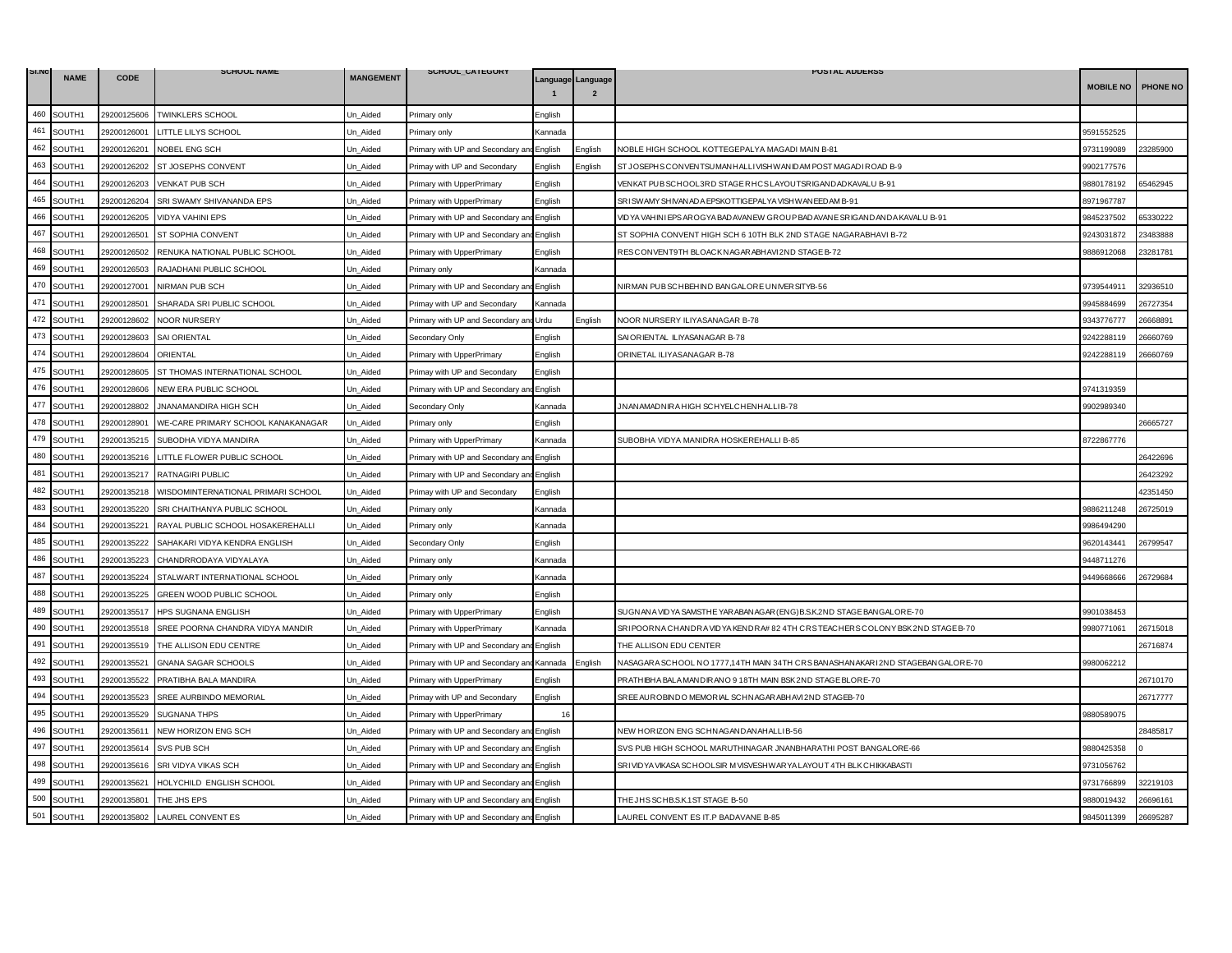| SI.NO       |                    |             | <b>SCHOOL NAME</b>                  |                  | SCHOOL_CATEGORY                           |                |                                     | <b>POSTAL ADDERSS</b>                                                                   |                  |          |
|-------------|--------------------|-------------|-------------------------------------|------------------|-------------------------------------------|----------------|-------------------------------------|-----------------------------------------------------------------------------------------|------------------|----------|
|             | <b>NAME</b>        | <b>CODE</b> |                                     | <b>MANGEMENT</b> |                                           |                | Language Language<br>$\overline{2}$ |                                                                                         | <b>MOBILE NO</b> | PHONE NO |
| 502         | SOUTH1             | 29200135803 | <b>ST MICHAEL EPS</b>               | Un_Aided         | Primary with UP and Secondary an          | English        |                                     | ST MICHEAL EPS AVALALAHALLI B-26                                                        | 9341398877       |          |
| 503         | SOUTH1             | 29200135804 | <b>BTL VIDYAVAHINI</b>              | Un Aided         | Primary with UP and Secondary and Kannada |                | English                             | BTL VIDYAVAHINI SCHOOL NO 2 5TJ MAIN 3RD CRS 4TH PHASE BSK 3RD STAGE B-85               |                  | 26794520 |
| 504         | SOUTH1             | 29200135805 | <b>ST PAULS ELPS</b>                | Un Aided         | Primary with UP and Secondary and English |                |                                     | ST PAULS ELPS23 MAIN ROAD B-85                                                          |                  | 25986924 |
| 505         | SOUTH1             | 29200135807 | HOLY CHILD EPS                      | Jn Aided         | Primary with UpperPrimary                 | English        |                                     | <b>IOLY CHILD CONVENT ASHOKNAGAR B-50</b>                                               | 9900775566       | 26608485 |
| 506         | SOUTH1             | 29200135809 | SHANTINIKETHAN EPS                  | Un Aided         | Primary with UP and Secondary and         | <b>English</b> |                                     | SHANTINIKETHAN EPSB-85                                                                  | 9686036519       | 26721334 |
| 507         | SOUTH1             | 29200135811 | JNANA DEEPTHI EHPS                  | Un Aided         | Primary with UP and Secondary ar          | English        |                                     | JNANADEEPTHI EHPS AVALAHALLI EXT GIRINAGAR B-85                                         | 9845846301       | 26722641 |
| 508         | SOUTH1             | 29200135813 | SACHIDANANDA AVADHUTA               | Un Aided         | Primary with UpperPrimary                 | Kannada        |                                     | SGS VAGHDEVI SCH 3RD MAIN 7TH CRS GIRINAGAR B-85                                        | 9886349253       | 26720940 |
| 509         | SOUTH1             | 29200135815 | <b>AIRD EPS</b>                     | Un Aided         | Primary with UpperPrimary                 | English        |                                     | AIRD VIDYA KENDRA # 17 BSK 3RD STAGE VIDYA PEETHA MAIN ROAD B-85                        | 9448190100       | 26692218 |
| 510         | SOUTH1             | 29200135816 | PRECIDENCY SCH                      | Un Aided         | Primary with UP and Secondary ar          | English        |                                     | PRECIDENCY SCH NO 9 1ST MAIN AVALAHALLI B-26                                            | 9448671317       | 26756895 |
| 511         | SOUTH1             | 29200135818 | SRC CHAITANYA EDC SOCIETY           | Un_Aided         | Primary with UP and Secondary an          | English        | English                             | SRI CHAITHANYA PUB SCH# 33/34 KATTRIGUYPPE MAIN ROAD VIVEKANAND NAGARBSK 3RD STAGE B-85 | 9620370339       | 65987179 |
| 512         | SOUTH1             | 29200135820 | THE HOLY CHILD ENG HIGH SCH         | Un Aided         | Secondary Only                            | English        |                                     |                                                                                         |                  |          |
| 513         | SOUTH1             | 29200135901 | MARUTHI EDU SOCIETY                 | Un Aided         | Primary with UP and Secondary an          | English        |                                     | MES 2ND STAGE KUMARSWAMY LAYOUT B-78                                                    | 9538542009       | 26669904 |
| 514         | SOUTH1             | 29200135906 | NALANDA VIDYA                       | Un_Aided         | Primary with UpperPrimary                 | English        |                                     | NALANDA PUB SCH                                                                         |                  | 28391467 |
| 515         | SOUTH1             | 29200135907 | NEHRU SMARAKA                       | Un_Aided         | Primay with UP and Secondary              | Kannada        | Enalish                             | NSVK PADMANABHANAGAR -70                                                                | 9980161492       | 26682853 |
| 516         | SOUTH1             | 29200135910 | <b>NEW VEENA SCH</b>                | Un Aided         | Primary with UpperPrimary                 | Kannada        |                                     | NEW VEENA VID YA SAMSTHE10TH MAIN KUMAR SWAMY LAYOUTB-78                                | 9741319359       |          |
| 517         | SOUTH1             | 29200135913 | THE BENAKA EPSCH                    | Un Aided         | Primary with UP and Secondary an          | English        |                                     | THE BEN AKA PUB SCHKUVEMPUROADHAN UMAGIR I CHIKKAKALASAN DRA B-61                       | 9980276584       | 25965042 |
| 518         | SOUTH1             | 29200135921 | ST DOMMINOES SCH                    | Un Aided         | Primary with UP and Secondary an          | English        |                                     | ST DOMINIC SCHCHIKKALASANDRA B-61                                                       |                  | 26394233 |
| 519         | SOUTH1             | 29200135923 | <b>VIKAS HS</b>                     | Un Aided         | Primay with UP and Secondary              | English        | English                             | VIKAS HIGH SCHOL BSK 3RD STAGE B-85                                                     |                  | 26797652 |
| 520         | SOUTH1             | 29200135927 | <b>SRI KRISHNA</b>                  | Un_Aided         | Primary with UpperPrimary                 | English        |                                     | SRI KRISHNA KLPS ITTAMADU B-85                                                          | 9743372193       |          |
| 521         | SOUTH1             | 29200135928 | CARMEL SCHOOL(1-10)                 | Jn Aided         | Primary with UP and Secondary an          | English        |                                     | CARMEL SCHOOL BSK 2ND STAGE PADMANABHANAGAR B-70                                        |                  | 26790932 |
| 522         | SOUTH1             | 29200135930 | <b>SSM ENG SCH</b>                  | Un Aided         | Primary with UP and Secondary and         | English        |                                     | SSM ENG NURSERY PRIMARY AND HIGH SCH NO1CHENNAMMA TANKB-28                              | 9739008620       | 26764054 |
| 523         | SOUTH1             | 29200135931 | AHALYA BAI'S HIGH SCHOOL            | Un_Aided         | Secondary Only                            | English        |                                     | AHALYA BAI'S HIGH SCHOOL NO-9 18TH MAIN BSK 2ND STAGE B-70                              |                  | 26710170 |
| 524         | SOUTH1             | 29200135932 | KRUPANIDHI PRIMARY SCHOOL           | Un Aided         | Primary with UpperPrimary                 | Kannada        |                                     | (RUPANIDHI PRIMARY AND SCHOOL KAVERINAGAR BSK2ND STAGE B-70                             | 9341941753       | 26718159 |
| 525         | SOUTH1             | 29200135933 | DIAMOND ENG SCHOOL                  | Un Aided         | Primary with UpperPrimary                 | English        |                                     | DIAMOND ENG SCHOOL# 129 MASJID ROAD OPP MASJID YARABANAGAR BSK 2ND STAGE                | 9980412789       |          |
| 526         | SOUTH1             | 29200135934 | MARY GOLD ENG SCHOOL                | Un_Aided         | Primary with UP and Secondary an          | English        |                                     | MARY GOLD ENG SCHOOLTEACHERS COLONY BSK 2ND STAGE B-70                                  | 9620559230       |          |
| 527         | SOUTH1             | 29200135935 | YASHASVI VIDYANIKETHAN              | Un_Aided         | Primary with UP and Secondary an          | Kannada        | English                             | YASHASVI VIDYANIKETHANNO 1853 11TH MAIN 33RD CRS BSK 2ND B-70                           | 9341332556       | 26711547 |
| 528         | SOUTH1             | 29200135936 | <b>OUR SCHOOL</b>                   | Un Aided         | Primary with UP and Secondary and English |                |                                     |                                                                                         | 9900153795       | 26665415 |
| 529         | SOUTH <sub>1</sub> | 29200135937 | <b>VIDYAVAHINI PUBLIC SCHOOL</b>    | Jn Aided         | Primary only                              | Kannada        |                                     |                                                                                         |                  |          |
| 530         | SOUTH1             | 29200136002 | SRI MANJUNATHASWAMY VIDYNIKETHAN    | Un_Aided         | Primay with UP and Secondary              | Kannada        | English                             | SRI MANJUNATH SWAMY VID YN IKETHAN KANAKAPURA MAIN ROAD B-62                            | 9945347667       | 28435694 |
| 531         | SOUTH1             | 29200136003 | SADHANA PUB SCH                     | Un_Aided         | Primay with UP and Secondary              | Kannada        |                                     | SADHANA PUB SCHGANIGAR PALYA B-62                                                       |                  |          |
| 532         | SOUTH1             | 29200136004 | YASHASVI INT SCH                    | Un Aided         | Primay with UP and Secondary              | English        |                                     | YASHASVI INT SCH KANAKAPURA MAIN ROAD B-62                                              |                  | 28425474 |
| 533         | SOUTH1             | 29200136301 | CHANDHAN VIDYA SAMSTHE              | Un Aided         | Primary with UP and Secondary ar          | Kannada        | English                             | CHANDAN VIDYA SAMSTHED GROUP BADAVANE SRIGANDNADA KAVALU B-91                           | 9535040393       | 65413731 |
| 534         | SOUTH1             | 29200136401 | SAROJA MEMORIAL ENG HIGH SCH        | Un Aided         | Primary with UP and Secondary an          | Kannada        | :nalish                             | SAROJA MEMORIAL ENG HIGH SCHULLAL ROAD MUNESHWARA NAGAR JNANABHARATHIB-56               | 9141713586       | 23240178 |
| 535         | SOUTH1             | 29200136702 | <b>B.G.NATIONAL PUB SCH</b>         | Un Aided         | Primary with UP and Secondary an          | English        |                                     | B.G.NATIONAL PUB SCHOOL SUNKAD KATTECOLONY B-72                                         | 9880064948       | 23213109 |
| 536         | SOUTH1             | 29200136703 | ST.JOSEPHINE PUBLIC SCHOOL          | Un_Aided         | Primary only                              | Kannada        |                                     |                                                                                         | 9900513049       | 23182739 |
| 537         | SOUTH1             | 29200136704 | M.E.S PUBLIC SCHOOL                 | Jn Aided         | Primary only                              | Kannada        |                                     |                                                                                         |                  |          |
| 538         | SOUTH1             | 29200136705 | AGASTYA INTERNATIONAL PUBLIC SCHOOL | Un Aided         | Primary only                              | English        |                                     |                                                                                         | 9845147050       |          |
| 539         | SOUTH1             | 29200136706 | MATHRUSHREE SCHOOL                  | Un_Aided         | Primary only                              | English        |                                     |                                                                                         |                  |          |
| 540         | SOUTH1             | 29200136801 | ARYAN PRESIDENCY SCH                | Un Aided         | Primary with UP and Secondary an          | GEnglish       |                                     | ARYAN PRESIDENCY SCHOOLNAGARABHAVI 2ND STAGE B-72                                       | 9916086339       | 23210924 |
| 541         | SOUTH1             | 29200136802 | <b>KLE SOCIETY SCHOOL</b>           | Un Aided         | Primay with UP and Secondary              | Kannada        |                                     |                                                                                         |                  | 23188899 |
| 542         | SOUTH1             | 29200136803 | JANANI VIDYA MANDIRA                | Un_Aided         | Primary only                              | Kannada        |                                     |                                                                                         |                  |          |
| ${\bf 543}$ | SOUTH1             |             | 29200136806 SRI CHAITHANYA SCHOOL   | Un_Aided         | Primary only                              | English        |                                     |                                                                                         |                  |          |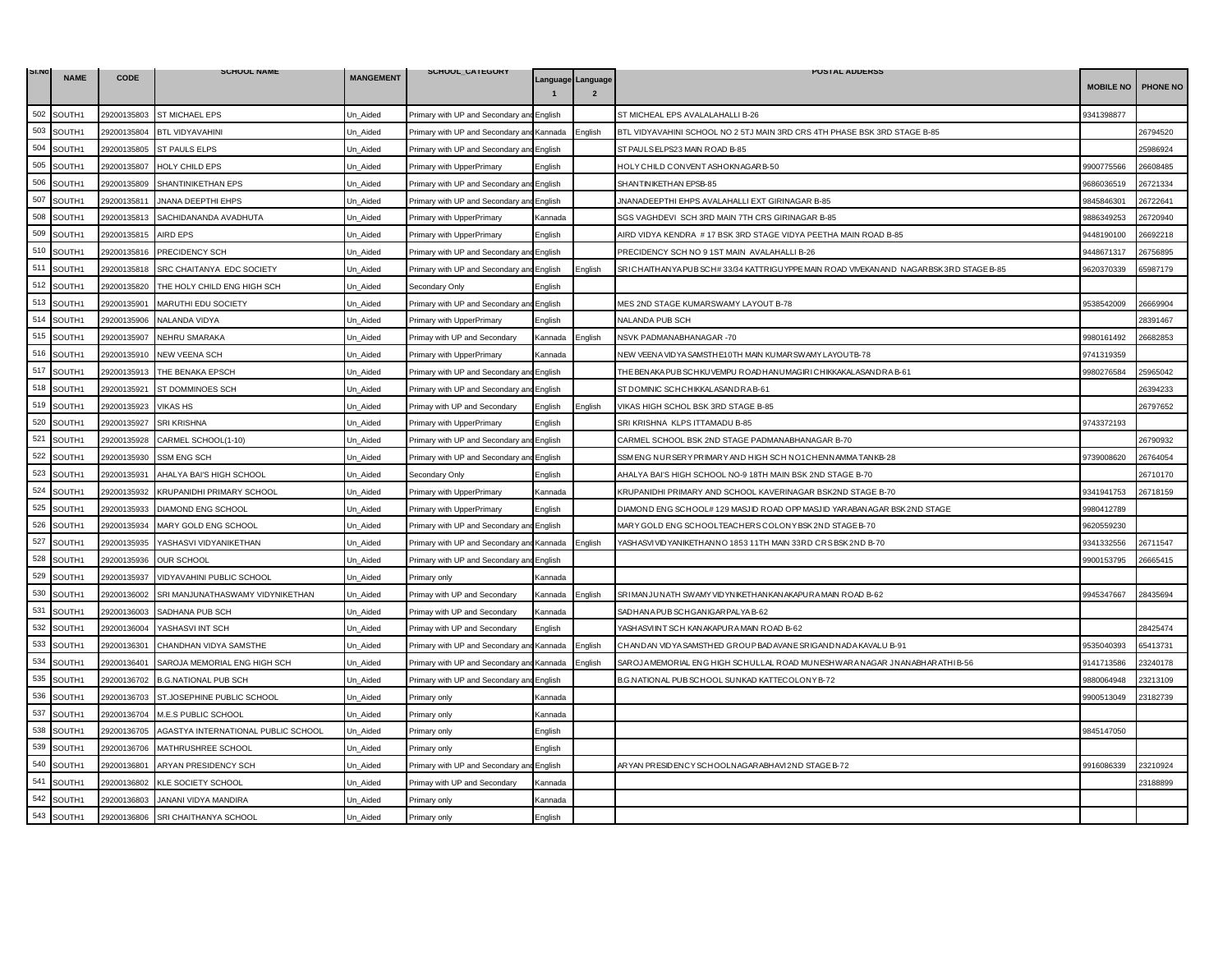| SI.NO |             |             | <b>SCHOOL NAME</b>                             |                  | SCHOOL_CATEGORY                   |         |                                     | <b>POSTAL ADDERSS</b>                                                                    |                  |          |
|-------|-------------|-------------|------------------------------------------------|------------------|-----------------------------------|---------|-------------------------------------|------------------------------------------------------------------------------------------|------------------|----------|
|       | <b>NAME</b> | CODE        |                                                | <b>MANGEMENT</b> |                                   |         | Language Language<br>$\overline{2}$ |                                                                                          | <b>MOBILE NO</b> | PHONE NO |
| 544   | SOUTH1      | 29200136807 | MALAGUDI VIDYANIKETHAN                         | Un_Aided         | Primary with UpperPrimary         | English |                                     |                                                                                          |                  |          |
| 545   | SOUTH1      | 29200136902 | GNANABODHINI HIGH SCH (ENG MED)                | Un Aided         | Secondary Only                    | English |                                     | GNANABODHINI HIGH SCH (ENG MED) DUBASIPALYA B-59                                         | 9448311445       | 28484020 |
| 546   | SOUTH1      | 29200136904 | SKANDA'S VIDYALAYA(R)                          | Un_Aided         | Primary with UpperPrimary         | English |                                     | SKAND'S VIDYALAYA(R) DODDABASTI SIR M VISHWAESHWARAIAH LAYOUT 4TH BLK JNANABHARATHI B-56 |                  | 28482960 |
| 547   | SOUTH1      | 29200136905 | <b>GURUKUL HIGH SCH</b>                        | Un Aided         | Secondary Only                    | Kannada |                                     | GURUKUL HIGH SCH B-60KENGERI                                                             | 9242047901       | 28483813 |
| 548   | SOUTH1      | 29200136906 | GURUKUL PRIMARY SCHO (UNAIDED)                 | Un Aided         | Primary only                      | Kannada |                                     | GURUKUL PRIMARY SCHOOLKENGERI POST B-60                                                  |                  | 28483813 |
| 549   | SOUTH1      | 29200136909 | <b>ROMAN KINTO</b>                             | Un_Aided         | Primary with UpperPrimary         | English |                                     |                                                                                          |                  |          |
| 550   | SOUTH1      | 29200136910 | SHANKARACHARYA VIDYAPEETHA                     | Un_Aided         | Primary with UpperPrimary         | Kannada |                                     |                                                                                          |                  |          |
| 551   | SOUTH1      | 29200136911 | SRI BANDESHWARA SWAMI                          | Un Aided         | Primary with UpperPrimary         | English |                                     |                                                                                          |                  |          |
| 552   | SOUTH1      | 29200137001 | TWINKLE PUBLIC SCHOOL                          | Un_Aided         | Primary with UpperPrimary         | English |                                     | TWINKLE PUB SCHKAVIKA LAYOUTK.S.TOWN B-60                                                | 9886597213       | 65354021 |
| 553   | SOUTH1      | 29200137002 | S.J.R PUB SCH                                  | Un_Aided         | Primary with UP and Secondary ar  | English |                                     | SJ.R. KENGER I PUBSCHKSTOWN B-60                                                         |                  | 28484675 |
| 554   | SOUTH1      | 29200137003 | RADHA KRISHANA SCHO OF EDUCATION               | Un Aided         | Primay with UP and Secondary      | English |                                     | RADHA KRISHNA SCHOOL OF EDUCATION KS TOWN B-60                                           |                  | 22794842 |
| 555   | SOUTH1      | 29200137004 | CHINMAYI VIDYALAYA                             | Un_Aided         | Primary only                      | English |                                     |                                                                                          |                  |          |
| 556   | SOUTH1      | 29200137005 | MOTHER MILENIUM SCHOOL                         | Un_Aided         | Primary only                      | English |                                     |                                                                                          |                  |          |
| 557   | SOUTH1      | 29200137006 | SRI BANDESHWAR SWAMY ENG SCHOOL                | Un Aided         | Primary with UpperPrimary         | English |                                     |                                                                                          |                  |          |
| 558   | SOUTH1      | 29200137007 | VISHWAVENKATESHWARA INTERNATIONAL SCHOUn Aided |                  | Primay with UP and Secondary      | English |                                     |                                                                                          |                  |          |
| 559   | SOUTH1      | 29200137201 | MARUTHI EDU SCH SONNENHALLI                    | Un Aided         | Primary only                      | Kannada |                                     | MARUTHI EDUCATIONAL SCHOOL SONNENHALLIKENGERIHOBLI B-56                                  | 3105238230       |          |
| 560   | SOUTH1      | 29200137401 | SRI HARSHA SCHOOL                              | Un_Aided         | Primary with UP and Secondary ar  | Kannada | <b>English</b>                      | SRIHAR SHA SCHYELECHAN AHALLIB-62                                                        |                  | 26662072 |
| 561   | SOUTH1      | 29200137402 | DAYANANDA SAGAR ENG HIGH SCH                   | Un_Aided         | Secondary Only                    | English |                                     | DAYANANDA SAGAR ENG HIGH SCHYELCHENAHALLI KANKAPURA MAIN ROAD B-78                       | 9449671748       |          |
| 562   | SOUTH1      | 29200137403 | DAYANANDA KHPS.                                | Un_Aided         | Primary with UpperPrimary         | Kannada |                                     |                                                                                          |                  |          |
| 563   | SOUTH1      | 29200137404 | FURQAN PUBLIC SCHOOL                           | Un Aided         | Primary only                      | Kannada |                                     |                                                                                          | 9900265417       | 26669942 |
| 564   | SOUTH1      | 29200137405 | DELHI PUBLIC SCHOOL                            | Un_Aided         | Primary with UP and Secondary an  | English | English                             |                                                                                          |                  | 26668581 |
| 565   | SOUTH1      | 29200137406 | NARAYANA E TECHNO SCHOOL                       | Un_Aided         | Primay with UP and Secondary      | English |                                     |                                                                                          |                  |          |
| 566   | SOUTH1      | 29200137503 | THE NOBLE ENG SCH                              | Un Aided         | Primary with UP and Secondary ar  | English |                                     | THE NOBLE ENGLISH SCHOOL, SUBBAIAH CIRCLE VVPURAM B-1                                    |                  | 26607901 |
| 567   | SOUTH1      | 29200137601 | NIKHIR SHIKSHAN                                | Un_Aided         | Primary with UpperPrimary         | Kannada | English                             | NIKHAR SHIKASHAN VIKASA ITILAYOUT NO 188 5TH MAIN ROAD ITI COLONY MALLATHAHALLI B-56     | 9008554710       | 32967335 |
| 568   | SOUTH1      | 29200137602 | JNANAMANDIRA PUBLIC SCHOOL                     | Un_Aided         | Primary with UpperPrimary         | English |                                     |                                                                                          |                  | 64521773 |
| 569   | SOUTH1      | 29200137701 | TWINKERSE VIDYNIKETHAN                         | Un Aided         | Primary with UpperPrimary         | English | <b>English</b>                      | TWINKER SE VIDYANIKETHAN 5TH MAIN ROAD NGEF LAYOUT B-72                                  | 7411399442       | 23213135 |
| 570   | SOUTH1      | 29200138002 | B.N.M. SCH                                     | Un_Aided         | Primary with UP and Secondary and | English |                                     | BNM SCH P B 7087 BSK 2ND STAGE B-70                                                      |                  | 26713243 |
| 571   | SOUTH1      | 29200138004 | NARAGUNDA INTERNATIONALSCHOOL                  | Un Aided         | Primary only                      | Kannada |                                     |                                                                                          | 9535558017       |          |
| 572   | SOUTH1      | 29200138007 | SUNMOON EDUCATION SOCITY                       | Un Aided         | Primary with UpperPrimary         | English |                                     |                                                                                          | 9886406959       |          |
| 573   | SOUTH1      | 29200138010 | NEW MIRACLE SCHOOL                             | Un_Aided         | Primary only                      | Kannada |                                     |                                                                                          | 9740166827       |          |
| 574   | SOUTH1      | 29200138011 | <b>B.N.M. HIGH SCHOOL</b>                      | Un Aided         | Primary only                      | English |                                     |                                                                                          |                  |          |
| 575   | SOUTH1      | 29200138101 | ARVIN VIDYA MANDIRA                            | Un Aided         | Primary with UP and Secondary an  | English |                                     | ARVIN VIDYA MANDIRANAGARABHAVIB-91                                                       | 9980133203       | 23183366 |
| 576   | SOUTH1      | 29200138202 | JUBILEE INT PUB SCH                            | Un_Aided         | Primary with UP and Secondary an  | English |                                     | JUBILEE INTERNATIONAL PUB SCHNAGARABHAVI 2ND STAGE B-72                                  | 9663333087       | 23182191 |
| 577   | SOUTH1      | 29200138301 | GREEN CAPITAL PUBLIC SCHOOL                    | Un Aided         | Primary with UpperPrimary         | English |                                     |                                                                                          | 9945977032       |          |
| 578   | SOUTH1      | 29200138501 | NEW ERA ENG HIGH SCH                           | Un Aided         | Secondary Only                    | English |                                     | NEW ERAENG HIGH SCH KUMAR SWAMY LAYOUT B-78                                              | 9741319359       |          |
| 579   | SOUTH1      | 29200138502 | MARG PRIMARY SCH                               | Un_Aided         | Primay with UP and Secondary      | Kannada | English                             | MARG MARI PRIMARY SCHKUMARSWAMY LAYOUT 1ST STAGE B-78                                    | 9880752956       | 26663504 |
| 580   | SOUTH1      | 29200138503 | KUMARASWAMY SIDDALINGESHWAR SCHOOL             | Un_Aided         | Primary with UpperPrimary         | Kannada |                                     |                                                                                          |                  | 6660868  |
| 581   | SOUTH1      | 29200138505 | SRI SHARADA VIDYANIKETHAN(CBSE)                | Un Aided         | Primary with UpperPrimary         | English |                                     |                                                                                          |                  |          |
| 582   | SOUTH1      | 29200138506 | DAYANAND INTERNATIONAL SCHOOL                  | Un_Aided         | Primay with UP and Secondary      | English |                                     |                                                                                          |                  |          |
| 583   | SOUTH1      | 29200138601 | SRI CHOWDESHWARI ENG HIGH SCH                  | Un Aided         | Secondary Only                    | English |                                     | SRI CHOWDESHWARI ENG HIGH SCH KATTRIGUPPE B-85                                           | 9449340868       |          |
| 584   | SOUTH1      | 29200138602 | NEW ST.FRANCIS XEVIER PUBLIC SCHOOL            | Un Aided         | Primary with UP and Secondary an  | Kannada | English                             | SRI CHOWDESHWARI HPS KATTRIGUPPE B-85                                                    | 7829047721       | 26421871 |
| 585   | SOUTH1      | 29200138603 | <b>BET HIGH SCH</b>                            | Un Aided         | Secondary Only                    | Kannada |                                     | BET HIGH SCHTIMMAR AYGOUDA LAYOUT ITTAMADUB-85                                           | 9611344475       | 26725608 |
|       |             |             |                                                |                  |                                   |         |                                     |                                                                                          |                  |          |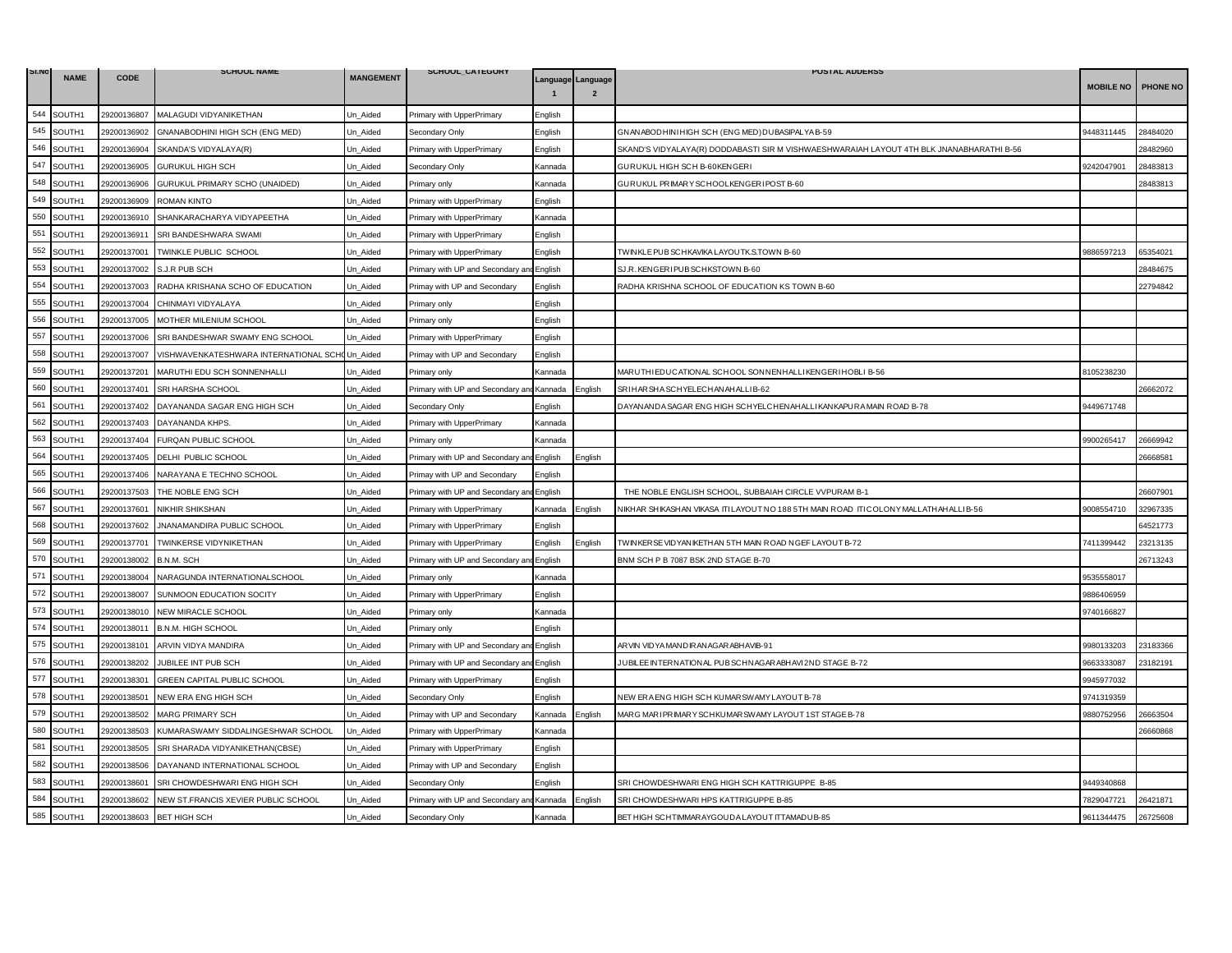| SI.NO |             |             | <b>SCHOOL NAME</b>                                |                  | SCHOOL_CATEGORY                   |                   |                | <b>POSTAL ADDERSS</b>                                                                             |                  |          |
|-------|-------------|-------------|---------------------------------------------------|------------------|-----------------------------------|-------------------|----------------|---------------------------------------------------------------------------------------------------|------------------|----------|
|       | <b>NAME</b> | <b>CODE</b> |                                                   | <b>MANGEMENT</b> |                                   | Language Language | $\overline{2}$ |                                                                                                   | <b>MOBILE NO</b> | PHONE NO |
| 586   | SOUTH1      | 29200138605 | VIVEKANANDA VIDYALAYA ENGLISH SCHOOL              | Un_Aided         | Primary with UpperPrimary         | English           |                |                                                                                                   | 3448882408       |          |
| 587   | SOUTH1      | 29200138702 | SRI GIRI MARUTHI MAKKAL MANDIRA                   | Jn Aided         | Primary with UP and Secondary an  | English           |                | SRI GIRIMARUTHI MAKKALA MANDIR GEF POST B-26                                                      | 9880159622       | 25905944 |
| 588   | SOUTH1      | 29200138703 | ARROW KIDS PUB SCH                                | Un Aided         | Primary with UpperPrimary         | Kannada           |                | ARROW KIDS PUBSCHOOL #2 2ND CROSSVINOBA COLONY AVALAHALLIB-26                                     | 9845275570       | 22799725 |
| 589   | SOUTH1      | 29200138704 | VSS PUB SCHOOL                                    | Jn_Aided         | Primary with UP and Secondary an  | English           |                | VSS PUB SCHOOLBSK 1 ST STAGE B-50                                                                 | 8454447407       | 26697777 |
| 590   | SOUTH1      | 29200138706 | S G M ENGLISH SCHOOL                              | Un Aided         | Primary with UP and Secondary and | English           |                |                                                                                                   | 9036722282       | 25905944 |
| 591   | SOUTH1      | 29200138707 | SHANTHINIKETHANA ENGLISH SCHOOL(ICSE)             | Un_Aided         | Primary only                      | English           |                |                                                                                                   |                  |          |
| 592   | SOUTH1      | 29200138802 | CREAA ACADAMY FOR LEARNING SCHOOL                 | Un_Aided         | Primary only                      | English           |                |                                                                                                   |                  |          |
| 593   | SOUTH1      | 29200139003 | K.N.P.ENG HIGH SCH                                | Un Aided         | Primary with UP and Secondary ar  | English           |                | KAMALA NEHRU PATASHALA ENGLISH PRIMARY SCHOOL NO 96/1 5TH CRS 5TH MAIN 3RD BLOCK T.R.BANGALORE-28 | 9035698372       | 26915548 |
| 594   | SOUTH1      | 29200139101 | CAUVERY VIDYANIKETHAN HPS                         | Un_Aided         | Primary with UP and Secondary ar  | English           | English        | CAVER YVIDYNIKETHANNUR SER YPR IMAR YAND HIGH SCHOOL KATRIGU PPEVIVEKAN ANDNAGAR BANGALORE-85     |                  | 26790845 |
| 595   | SOUTH1      | 29200139103 | ST ANN'S ENG SCH                                  | Jn_Aided         | Primary with UP and Secondary and | English           |                | ST ANNS ENG SCHOOL #143 144 100 FT RING ROAD OPP PESIT COLLEGE BANGALORE-85                       | 9242258756       | 65351173 |
| 596   | SOUTH1      | 29200139105 | GOOD SCHOLAR SCHOOL                               | Un_Aided         | Primary only                      | Kannada           |                |                                                                                                   |                  |          |
| 597   | SOUTH1      | 29200139301 | NET PUB SCH (ICSE)                                | Un Aided         | Primary with UP and Secondary and | English           |                | NET PUBSCH(ICSE)B-19                                                                              |                  | 5905978  |
| 598   | SOUTH1      | 29200139401 | <b>EVERSHINE ENG SCH</b>                          | Un_Aided         | Primary with UP and Secondary an  | English           |                | EVERSHINE ENG SCH B-50                                                                            | 9845075444       | 26755696 |
| 599   | SOUTH1      | 29200139501 | SRI RAM VIDYALAYA                                 | Un_Aided         | Primay with UP and Secondary      | English           |                | SRI RAMA VIDYALAYA 2ND BLK JAYANAGAR B-11                                                         |                  | 26564250 |
| 600   | SOUTH1      | 29200139502 | SRI RAMA VIDYALAYA(ICSE)                          | Un Aided         | Primary with UP and Secondary an  | English           |                |                                                                                                   |                  |          |
| 601   | SOUTH1      | 29200139601 | <b>WEBSTERS SCH</b>                               | Un Aided         | Primary with UP and Secondary ar  | English           |                | WEBSTERS SCHBSK1ST STAGEB-50                                                                      | 9980997938       | 26670244 |
| 602   | SOUTH1      | 29200139602 | SWAMY VIVEKANAD KHPS                              | Jn_Aided         | Primary with UP and Secondary an  | Kannada           |                | SWAMY VIVEKAN AN DA KHPSBSK 1ST STAGE B-50                                                        | 9448085302       | 16792793 |
| 603   | SOUTH1      | 29200139603 | SWAMY VIVEKANAND VIDYA SHALA KHS                  | Un Aided         | Secondary Only                    | English           |                | SWAMY VIVEKANAND EHPS                                                                             | 9448085302       |          |
| 604   | SOUTH1      | 29200139604 | QUEST INDIAN CONVENT                              | Un_Aided         | Primary with UpperPrimary         | Kannada           |                |                                                                                                   | 9945723971       |          |
| 605   | SOUTH1      | 29200139701 | ST PETERS HIGH SCH                                | Jn Aided         | Primary with UP and Secondary ar  | English           |                | ST PETERS HIGH SCH NAGADEVANHALLI B-56                                                            |                  | 28482114 |
| 606   | SOUTH1      | 29200139702 | VSS INT PUB SCH                                   | Un Aided         | Primary with UP and Secondary and | English           |                | VSS INTERNATIONAL PUB SCH JNANABHARATHI POSTNAGAD EVANHALLI B-56                                  | 9342829926       | 32429392 |
| 607   | SOUTH1      | 29200139703 | CHITRAKUTA SCHOOL                                 | Un_Aided         | Primary only                      | English           |                |                                                                                                   |                  |          |
| 608   | SOUTH1      | 29200139801 | KAMALA NEHRU HIGH SCH                             | Jn Aided         | Secondary Only                    | Kannada           | English        | KAMALA NEHRU HIGH SCH UMMARBHAG LAYOUT BANASHANAKARI B-78                                         |                  | 26710830 |
| 609   | SOUTH1      | 29200139802 | BIBI FATHIMA PUB SCH                              | Un Aided         | Primary with UP and Secondary ar  | English           |                | BIBI FATH IMA PUB SCHOOL ILIYASA NAGAR B-78                                                       | 9448226652       | 26710389 |
| 610   | SOUTH1      | 29200140001 | <b>BASAVA SAMITI</b>                              | Un_Aided         | Primary with UP and Secondary ar  | English           |                |                                                                                                   |                  |          |
| 611   | SOUTH1      | 29200140103 | THE J.H.S SCHOOL CBSE                             | Jn_Aided         | Primary only                      | English           |                |                                                                                                   |                  |          |
| 612   | SOUTH1      | 29200140104 | SWAMY VIVEKANANDA VIDYASHALA SHISHU VIH/ Un Aided |                  | Primary only                      | English           |                |                                                                                                   |                  |          |
| 613   | SOUTH1      | 29200140402 | CHITRAKUTA SCHOOL                                 | Jn Aided         | Primary with UpperPrimary         | Kannada           |                |                                                                                                   | 141761367        |          |
| 614   | SOUTH1      | 29200140601 | BALAVIKAS INTERNATIONAL SCHOOL                    | Un_Aided         | Primary with UpperPrimary         | English           |                |                                                                                                   | 9844516778       | 23288124 |
| 615   | SOUTH1      | 29200140602 | SV PUBLIC SCHOOL                                  | Un_Aided         | Primary with UpperPrimary         | English           |                |                                                                                                   |                  |          |
| 616   | SOUTH1      | 29200140901 | VES PUBLIC SHCOOL                                 | Jn Aided         | Primary only                      | English           |                | VES PUB SCHOOL C VRAMAN ROAD KODIPALYA KENGERIB-60                                                |                  | 34501288 |
| 617   | SOUTH1      | 29200140902 | VISHWA VENKATESHWARA INTERNATIONAL SCH Un_Aided   |                  | Primary only                      | English           |                |                                                                                                   |                  |          |
| 618   | SOUTH1      | 29200141001 | <b>JSS HIGH SCH</b>                               | Un_Aided         | Secondary Only                    | Kannada           |                | JSS HIGH SCHOOLSR IN IVASPURAB-60                                                                 | 3904476518       | 28611566 |
| 619   | SOUTH1      | 29200141101 | HOLY SAINT HIGH SCH                               | Jn Aided         | Primary with UP and Secondary ar  | English           |                | HOLY SAINT HIGH SCHOOL SBM COLONYBSK 1ST STAGE B-50                                               |                  | 26792574 |
| 620   | SOUTH1      | 29200141604 | PURNA PRAMATI SCHOOL                              | Un_Aided         | Primary only                      | Kannada           |                |                                                                                                   |                  |          |
| 621   | SOUTH1      | 29200141606 | AUDEN PUBLIC SCHOOL                               | Jn Aided         | Primary with UP and Secondary an  | English           | English        |                                                                                                   |                  | 26721901 |
| 622   | SOUTH1      | 29200141701 | SRI SARASWATHI VIDYA MANDIRA                      | Un Aided         | Primary with UpperPrimary         | English           |                |                                                                                                   |                  |          |
| 623   | SOUTH1      | 29200141702 | APPOLLO NATIONAL PUBLIC SCHOOL                    | Un_Aided         | Primay with UP and Secondary      | English           |                |                                                                                                   |                  |          |
| 624   | SOUTH1      | 29200141801 | MEERAMBIKA SCHOOL                                 | Jn Aided         | Primary with UP and Secondary and | English           |                |                                                                                                   | 9880373004       | 26640562 |
| 625   | SOUTH1      | 29200141803 | <b>GR INTERNATIONAL SCHOOL</b>                    | Un Aided         | Primary with UpperPrimary         | Kannada           |                |                                                                                                   | 9945480759       |          |
| 626   | SOUTH1      | 29200141901 | MODREN ENG SCHOOL                                 | Un_Aided         | Primary only                      | English           |                |                                                                                                   |                  |          |
| 627   | SOUTH1      | 29200141902 | INNISFREE ENGLISH SCHOOL                          | Un_Aided         | Primary only                      | English           |                |                                                                                                   |                  |          |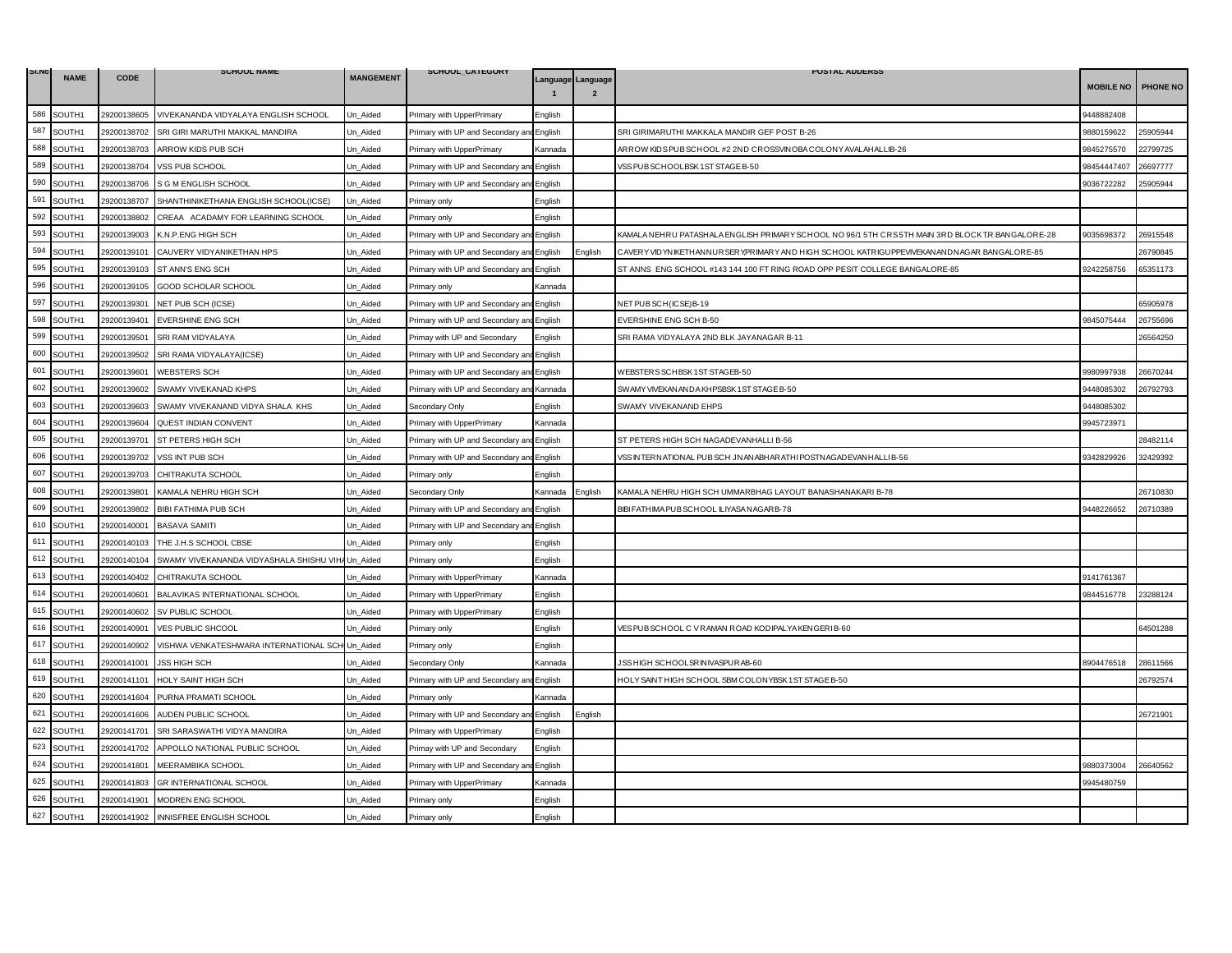| SI.NO |                    |             | <b>SCHOOL NAME</b>                       |                  | SCHOOL_CATEGORY                           |         |                                     | <b>POSTAL ADDERSS</b>                                                            |                  |                 |
|-------|--------------------|-------------|------------------------------------------|------------------|-------------------------------------------|---------|-------------------------------------|----------------------------------------------------------------------------------|------------------|-----------------|
|       | <b>NAME</b>        | <b>CODE</b> |                                          | <b>MANGEMENT</b> |                                           |         | Language Language<br>$\overline{2}$ |                                                                                  | <b>MOBILE NO</b> | <b>PHONE NO</b> |
| 628   | SOUTH1             | 29200142003 | HIMALAYA SCHOOL                          | Un_Aided         | Primary only                              | Enalish |                                     |                                                                                  |                  |                 |
| 629   | SOUTH2             | 29200800103 | CARMEL PUBLIC SCH SVG NAGARA             | Jn Aided         | Primary with UpperPrimary                 | English | Enalish                             | CARMEL PUBLIC SCH SVG NAGAR, MODALAPALYA, BANGALORE72                            | 3886434563       | 23398922        |
| 630   | SOUTH2             | 29200800107 | FRANK PUBLIC SCH SHARAVATHINAG           | Un Aided         | Primary with UP and Secondary and English |         |                                     | FRANK PUBLIC SCH SARAVATHINAGARA, BANGALORE-72                                   | 9845639684       |                 |
| 631   | SOUTH2             | 29200800111 | MAHERSHI ARAVINDO EDU SOCIET H           | Jn Aided         | Primary with UP and Secondary an          | English |                                     | MAHARSHI ARAVINDU EDU SOCIETY. PANCHASELANAGAR. MUDALAPALYA. BANGALORE-72        | 3448471694       |                 |
| 632   | SOUTH2             | 29200800112 | MANASA GANGOTHRI VIDYALAYA HS            | Jn_Aided         | Primary with UP and Secondary and         | English | Kannada                             | MANASA GANGOTHRI VIDYALAYA PRI & HIGH SCHOOL, MODALAPALYA, BANGALORE-72          | 9008726660       | 23407682        |
| 633   | SOUTH2             | 29200800115 | SWAMY VIVEKANANDA SCH SVG NAGA           | Un_Aided         | Primary with UP and Secondary ar          | English | Kannada                             | SWAMY VIVEKANANDA SCH SVG NAGARA, BHAVI MAIN ROAD BANGALORE-72                   | 9844153770       | 30756167        |
| 634   | SOUTH2             | 29200800119 | NEW CITIZEN SCH MUDALAPALYA BA           | Jn Aided         | Primary with UP and Secondary an          | English | English                             | NEW CITIZEN SCH MUDALAPALYA NAGARABHAVI MAIN ROAD, BANGALORE-40                  | 9180307561       | 23301469        |
| 635   | SOUTH2             | 29200800125 | <b>COLUMBIA HS</b>                       | Un Aided         | Primary with UP and Secondary an          | English |                                     | COLUMBIYA PRIMARY & HS UNIVERSITY ROAD, BANGALORE-40                             | 9379427050       | 23201295        |
| 636   | SOUTH2             | 29200800126 | <b>KISAN CONVENT</b>                     | Un_Aided         | Primary with UP and Secondary ar          | English | Enalish                             | kishn convent AND HIGH SCHOOL no 144 opp A.B.C park VIDYARANYANAGAR BANGALORE-23 |                  | 23151903        |
| 637   | SOUTH2             | 29200800129 | GURUKULA PUBLIC SCHOOL                   | Jn Aided         | Primary only                              | Kannada |                                     |                                                                                  | 9243101114       | 23403613        |
| 638   | SOUTH2             | 29200800216 | RNS VIDYANIKETAN                         | Un Aided         | Primary with UP and Secondary an          | English |                                     | RNS VIDYANIKETHANA, ATTIKUPPE, VIJAYANAGARA. BANGALORE-40                        | 9845225365       | 23398922        |
| 639   | SOUTH2             | 29200800218 | ST JOHN'S H SCH                          | Un Aided         | Primary with UP and Secondary ar          | Kannada | English                             | ST JOHNS SCHOOL, GONGONDANAHALLI, BANGALORE-39                                   | 9448524609       | 23391714        |
| 640   | SOUTH2             | 29200800225 | THE CHANDRA PUBLIC SCHOOL                | Un Aided         | Primary with UpperPrimary                 | English | English                             | THE CHANDRA PUBLIC SCHOOL, CHANDRA LAY OUT, BANGALORE-40                         | 9845798151       | 23218617        |
| 641   | SOUTH2             | 29200800227 | BANGALORE CENTRAL SCHOOL                 | Un_Aided         | Primary with UpperPrimary                 | Kannada | <b>Cannada</b>                      | BANGALORE CENTRAL SCHOOL, CHANDRALAY OUT, BANGALORE-40                           | 9980813455       | 23398055        |
| 642   | SOUTH <sub>2</sub> | 29200800228 | YOUNGSTUNS HPS INCOMTAX LY               | Jn Aided         | Primary with UpperPrimary                 | Kannada | English                             | YOUNGSTERS INDIA ENGLISH SCHOOL, ATTIKUPPE, BANGALORE-40                         | 9343154214       |                 |
| 643   | SOUTH2             | 29200800229 | ST ANTHONYS ENG SCH GANGAONDAN           | Un Aided         | Primary with UP and Secondary ar          | English | Enalish                             | ST. ANTHONY'S ENGLISH SCHOOL, GANGAOND AN A HALLI, BANGALORE-39.                 | 9449530844       |                 |
| 644   | SOUTH2             | 29200800235 | SHANTINIKETHANA HPS INCOMETAX            | Jn Aided         | Secondary Only                            | Kannada |                                     | SHANTHINIKETHAN AHIGH SCHOOL, ATTIKUPPE, VIJAYANAGARA, BANGALORE-40              | 9611835335       |                 |
| 645   | SOUTH2             | 29200800238 | RNS VIDYANIKETHANA SCHOOL                | Un Aided         | Primary with UP and Secondary an          | English |                                     |                                                                                  | 9845024074       | 23398922        |
| 646   | SOUTH2             | 29200800239 | S.P.VIDYANIKETHANA                       | Un_Aided         | Primary only                              | English |                                     |                                                                                  |                  |                 |
| 647   | SOUTH2             | 29200800240 | VIDYANIKETHANA                           | Jn Aided         | Primary only                              | English |                                     |                                                                                  |                  |                 |
| 648   | SOUTH2             | 29200800325 | BASAVESHWARA EDUCATIONAL INS             | Un Aided         | Primary with UP and Secondary an          | English | English                             | BASAVESWARA EDUCATION INSTITUTE, MYSORE ROAD, BANGALORE-26                       | 9448679023       | 26743914        |
| 649   | SOUTH2             | 29200800333 | PADMASHRI HPS KASTHURIBHA NAGA           | Un_Aided         | Primary with UpperPrimary                 | Kannada |                                     | padmashri higher primary school 3rd cross k b nagar.mysore road.bangalore-26     | 9535839393       |                 |
| 650   | SOUTH2             | 29200800335 | VINOD EHS AJADNAGARA                     | Jn_Aided         | Primary with UP and Secondary and         | English |                                     | /INOD ENGLISH PRIMARY SCHOOL. KASTURIBANAGARA. MYSORE ROAD.BANGALORE.-26         | 9341003131       |                 |
| 651   | SOUTH2             | 29200800336 | VISHVAMANAVA K LPS KASTHURIBHA           | Un Aided         | Primary with UpperPrimary                 | Kannada | English                             | /ISHVAMANAVA.K .H .P.S.RUDRAPPA GARDAN.KASTURIBANAGARA. MYSOREROAD.B.LORE-26     | 9880002277       | 64501985        |
| 652   | SOUTH <sub>2</sub> | 29200800338 | CAMBRIDGE EHPS AJADNAGARA                | Jn Aided         | Primary with UP and Secondary an          | English | English                             | CAMBRIDGE EHPS AJADNAGARA, BANGALORE                                             |                  | 26741644        |
| 653   | SOUTH2             | 29200800339 | GARDEN ENG NURSURY SCHOOL                | Un_Aided         | Primary with UP and Secondary and         | English |                                     | GARDEN ENG NURSURY SCHOOL, BANGALORE                                             | 7795689019       | 26746910        |
| 654   | SOUTH2             | 29200800340 | MAMATHA HS KASTHURIBHANAGARA             | Un_Aided         | Primary with UP and Secondary ar          | English | English                             | MAMATHA HS KASTHURIBHANAGARA, BANGALORE-                                         | 9341251176       | 26749556        |
| 655   | SOUTH <sub>2</sub> | 29200800341 | MARTHAS HS KASTHURIBHA NAGARA            | Jn Aided         | Primary with UP and Secondary an          | Kannada | English                             | MARTHAS HIGH SCHOOL, KASTURIBHANAGARA, MYSORE ROAD, BANGALORE-26                 | 8050802332       | 26743921        |
| 656   | SOUTH2             | 29200800342 | AYESH ENGLISH PRIMARY SCHOOL             | Un Aided         | Primary with UP and Secondary ar          | English | English                             | AYESHA ENGLISH HIGH SCHOOL.B. M. LAYOUT.MYSORE ROAD.BANGALORE.-26                | 9845317514       | 26749803        |
| 657   | SOUTH2             | 29200800344 | SOUTHEND PUBLIC SCHOOL                   | Jn_Aided         | Primary with UP and Secondary an          | Kannada | Enalish                             | SOUTHEND PUBLICSCHOOL, KASTURIBHANAGARA, W.NO.45, MYSORE ROAD, BANGALORE-26      | 9945350139       | 26742976        |
| 658   | SOUTH2             | 29200800345 | LITTLE ANGELS PUBLIC SCHOOL              | Jn_Aided         | Primary only                              | English |                                     |                                                                                  |                  |                 |
| 659   | SOUTH2             | 29200800434 | WINDERMERE HPS MAGADI ROAD               | Un_Aided         | Primary with UP and Secondary an          | English | Enalish                             | WINDER MERE HIGH SCHOOL 13/1 3 RD CROSS MAGDI ROAD BANGALORE 560023              | 9036093753       | 23144539        |
| 660   | SOUTH2             | 29200800437 | LAL BAHADUR HS                           | Jn Aided         | Primary with UpperPrimary                 | English |                                     | AL BAHADUR MEMORIAL ENGLISH SCHOOL. 26/4 5TH CROSS BANGALORE-560023              | 9945597724       |                 |
| 661   | SOUTH2             | 29200800439 | PLATONIC HS                              | Un Aided         | Primary with UP and Secondary ar          | English |                                     | PLATONIKA HIGH SCHOOL NO31/2 7TH CROSS MAGADI ROAD BANGALORE-560023              | 9632169284       |                 |
| 662   | SOUTH2             | 29200800440 | <b>ROSE CONVENT</b>                      | Un Aided         | Primary with UpperPrimary                 | Kannada | English                             | ROSES CONVENT 4/6 13TH CROSS 1ST MAIN ROAD KP AGRAARA BANGALORE -560023          | 9591065171       | 64180552        |
| 663   | SOUTH2             | 29200800450 | THILAK MEMORIAL ENGLISH SCHOOL           | Jn Aided         | Primary with UP and Secondary an          | English | English                             | THILAK MEMORIAL ENGLISH SCHOOL MAGADI ROAD 2ND CROSS BANGALORE-23                | 9844431173       | 23355290        |
| 664   | SOUTH2             | 29200800451 | <b>BINNY KHPS UNAIDED</b>                | Un_Aided         | Primary with UpperPrimary                 | Kannada |                                     |                                                                                  | 9901046605       |                 |
| 665   | SOUTH2             | 29200800452 | SARVODAYA ENGLISH HIGH SCHOOL            | Jn Aided         | Secondary Only                            | English |                                     |                                                                                  |                  |                 |
| 666   | SOUTH2             | 29200800453 | SAIVENKAT PUBLIC SCHOOL                  | Un Aided         | Primary only                              | Kannada | Kannada                             |                                                                                  | 9964193185       |                 |
| 667   | SOUTH2             | 29200800454 | SUREKHA INTERNATIONAL SCHOOL             | Un_Aided         | Primay with UP and Secondary              | English |                                     |                                                                                  |                  |                 |
| 668   | SOUTH <sub>2</sub> | 29200800455 | BAPUJI TEACHERS ASSOCIATION HPS          | Jn Aided         | Primary with UpperPrimary                 | Enalish |                                     |                                                                                  |                  |                 |
| 669   | SOUTH2             |             | 29200800504 EVER BRIGHT LPS BAPUJINAGARA | Un Aided         | Primary with UP and Secondary and Kannada |         | English                             | EVER BRIGHT HIGH SCHOOL,, 12, 15TH CROSS, BAPUJI NAGAR, BANGALORE - 560 026      | 9964389117       |                 |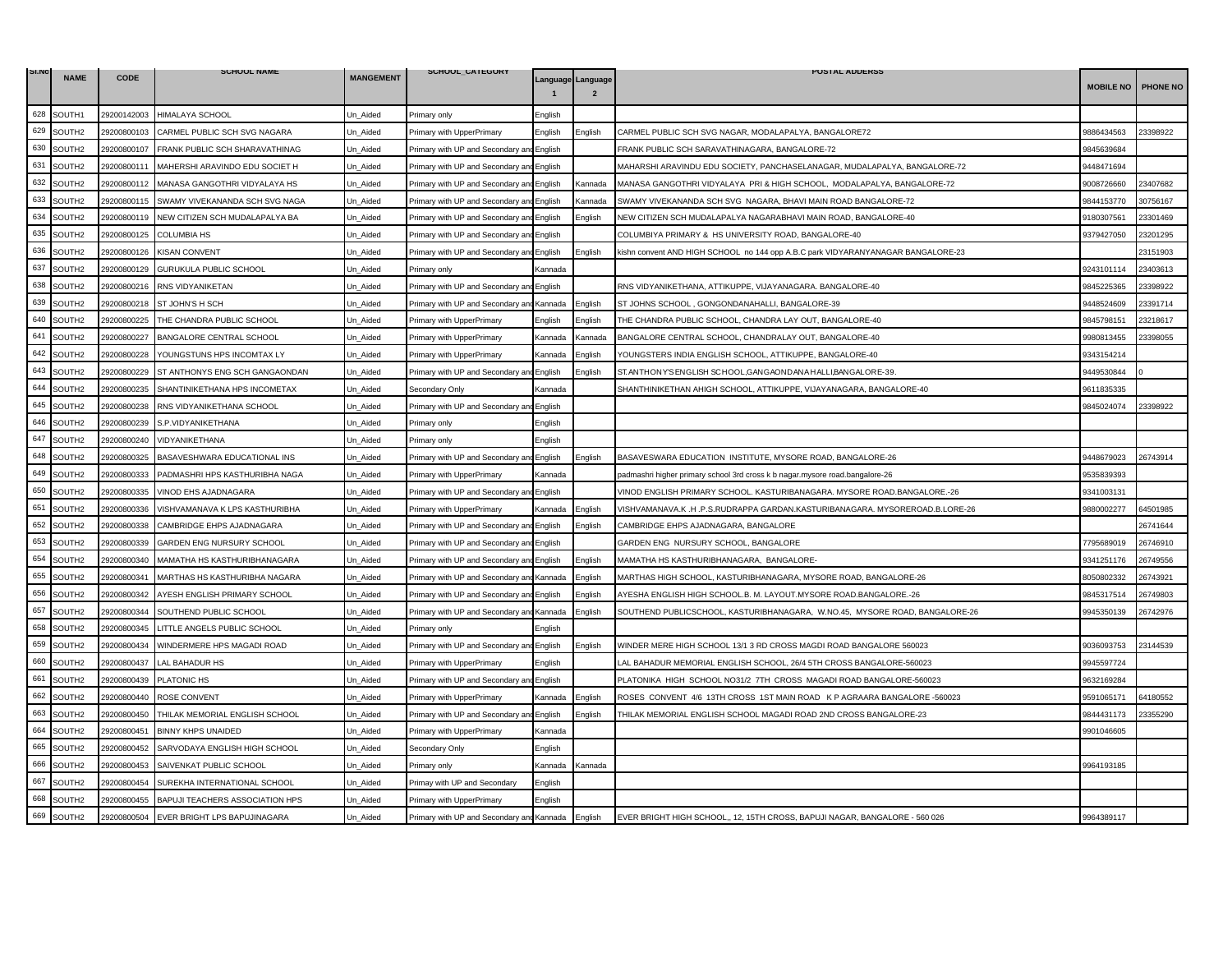| SI.NO | <b>NAME</b>        |             | <b>SCHOOL NAME</b>                 | <b>MANGEMENT</b> | SCHOOL_CATEGORY                           |         |                   | <b>POSTAL ADDERSS</b>                                                                               |                  |                 |
|-------|--------------------|-------------|------------------------------------|------------------|-------------------------------------------|---------|-------------------|-----------------------------------------------------------------------------------------------------|------------------|-----------------|
|       |                    | <b>CODE</b> |                                    |                  |                                           |         | Language Language |                                                                                                     | <b>MOBILE NO</b> | <b>PHONE NO</b> |
| 670   | SOUTH2             | 29200800536 | UNIVERSAL ENGLISH SCH BAPUJINA     | Un_Aided         | Primary with UpperPrimary                 | Kannada | Enalish           | UNIVERSAL ENGLISH SCH BAPUJINAGARA, BANGALORE-26                                                    | 9242605742       | 26724468        |
| 671   | SOUTH2             | 29200800538 | NIVEEDEETHA HPS SHAMANNA GARDE     | Jn Aided         | Primary with UP and Secondary ar          | Kannada | Enalish           | NIVEDITHA HIGH SCHOOL, SAMANNAGARDEN, BANGALORE-26                                                  | 9448522418       | 26742211        |
| 672   | SOUTH2             | 29200800539 | ROMAN KINTO CONVENT HOSAGUDDAD     | Un_Aided         | Primary with UpperPrimary                 | English | Kannada           | ROMAN KINTO CONWENT, HOSAGUDDADAHALLI, BANGALORE-26                                                 | 9620823545       | 26745721        |
| 673   | SOUTH2             | 29200800540 | SRI VENKATESHWARA E HPS HOSAGU     | Jn Aided         | Primary with UpperPrimary                 | English |                   | SRI VENKATESHWARA EHPS HOSAHALLIA, KUVEMPUNAGARA, BANGALORE-28                                      | 3481470859       |                 |
| 674   | SOUTH2             | 29200800541 | THE ASIAN SCHOOL SHAMANNA GARD     | Un Aided         | rimary with UpperPrimary                  | English | English           | THE ASIAN SCHOOL, NURSER4Y, PRIMARY AND HIGH SCHOOL, 5TH MAIN, 6TH CROSS, SHMEANNANAGAR, BANGALORE- | 095351575382     |                 |
| 675   | SOUTH2             | 29200800542 | ST MICHAEL BAPUJI NAGAR            | Un_Aided         | Primary with UpperPrimary                 | English | Enalish           |                                                                                                     | 9611176292       | 26748107        |
| 676   | SOUTH2             | 29200800543 | <b>GS ENGLISH SCH BAPUJINAGARA</b> | Jn Aided         | Primary with UP and Secondary ar          | English |                   | GS ENGLISH SCHOOL, BAPUJINAGARA, BANGALORE-26                                                       | 3448050370       | 26745516        |
| 677   | SOUTH2             | 29200800545 | VISHAL E SCH HOSAGUDDADA HALLI     | Un Aided         | Primary with UP and Secondary an          | English | English           | VISHAL ESCH HOSAGUDDADAHALLI, BANGALORE-40                                                          |                  | 26748038        |
| 678   | SOUTH2             | 29200800551 | MK MIRACAL CONVENT OLD GUDADALLI   | Un_Aided         | Primary with UpperPrimary                 | Kannada |                   | MK MIRACAL CONVENT OLD GUDDDAHALLI, BANGALORE-26                                                    | 7411426275       |                 |
| 679   | SOUTH2             | 29200800556 | GLOBALPUBLICSCHOOL                 | Jn Aided         | Primary only                              | Kannada |                   |                                                                                                     | 3951150003       |                 |
| 680   | SOUTH2             | 29200800557 | AL-FAHAD EDUCATIONCENTER           | Un_Aided         | Primary with UpperPrimary                 | English |                   |                                                                                                     | 9886635720       |                 |
| 681   | SOUTH2             | 29200800558 | BLUELINES PUBLIC SCHOOL            | Un_Aided         | Primary with UpperPrimary                 | English | Enalish           |                                                                                                     |                  |                 |
| 682   | SOUTH2             | 29200800559 | OSTEEN PUBLIC SCHOOL               | Jn_Aided         | Primary with UpperPrimary                 | Kannada |                   |                                                                                                     | 945516070        |                 |
| 683   | SOUTH2             | 29200800613 | SCPK ADARSH VIDYALAYA              | Un_Aided         | Primary with UpperPrimary                 | English |                   | SCPK ADARSH ENGLISH PRIMARY SCHOOL NO-7 K V TEMPLE STREET MANVARTHPET, BANGALORE-03                 | 9845395394       | 22875430        |
| 684   | SOUTH2             | 29200800616 | STI ENGLIS HPS                     | Jn Aided         | Primary with UpperPrimary                 | English |                   | STI ENGLISH HPS, PARK ROAD BALEPETE BANGALORE-53                                                    |                  | 41130145        |
| 685   | SOUTH2             | 29200800623 | SREE PADMASREE NATIONAL SCHOOL K P | Un Aided         | Primary with UpperPrimary                 | English |                   | SREE PADMASHREE NATIONAL SCHOOL K.P.AGRAHARA, GANDINAGARA, BANGALORE-23                             | 9980538423       | 23143916        |
| 686   | SOUTH2             | 29200800629 | <b>SSK ENGLISH SCHOOL</b>          | Un_Aided         | Primary with UP and Secondary a           | English | Enalish           | SSK ENGLISH SCHOOL, BALEPETE, K V TEMPLE ROAD, BANGALORE-53                                         | 9980693704       | 22872226        |
| 687   | SOUTH <sub>2</sub> | 29200800633 | VIJAYALABDISOORI JAIN SCHOOL       | Jn Aided         | JP with Secondary                         | English |                   | C B BANDARI JAIN HIGH SCHOOL NO-9 KILARI ROAD BANGALORE-53                                          | 9449669502       | 41323029        |
| 688   | SOUTH2             | 29200800635 | ST. CATHAERINE HIGH SCHOOL         | Un Aided         | Primary with UP and Secondary ar          | English | English           | ST. CATHERINE HIGH SCHOOL NO-207 BINNY MILL ROAD COTTON PET BANGALORE-560053                        |                  | 26706492        |
| 689   | SOUTH2             | 29200800636 | MAVALLI EDUCATION SOCIETY SCHOOL   | Un_Aided         | Primary with UpperPrimary                 | English | English           | MAVALLI EDUCATION SOCIETY EHPS 64TH CROSS LAL BAGH FORT ROAD D. MAVALLI BANGALORE-4                 | 986876701        | 22121538        |
| 690   | SOUTH2             | 29200800637 | S K M ENGLISH SCHOOL               | Jn_Aided         | Primary with UpperPrimary                 | English | English           | SKM ENGLISH SCHOOL NO-120 RANGASWAMY GUDI BEEDI BANGALORE -53                                       | 9845401204       | 22340339        |
| 691   | SOUTH2             | 29200800638 | K H S ADARSH VIDYALAYA HIGH SCHOOL | Un_Aided         | Secondary Only                            | English |                   | KHS ADARSH VIDYALAYA HIGH SCHOOL NO-7 K V TEMPLE 1ST CROSS BANGALORE -53                            | 9449285765       | 22875430        |
| 692   | SOUTH2             | 29200800639 | CITIZEN HIGH SCHOOL                | Jn Aided         | Secondary Only                            | English |                   | CITIZEN HIGH SC HOOL KALARI PALYA MOSQUE BUILDING STORE BANGALORE -2                                | 0632502607       | 26800915        |
| 693   | SOUTH2             | 29200800640 | <b>SSK KANNADA SCHOOL</b>          | Un Aided         | Primary with UpperPrimary                 | Kannada | Kannada           |                                                                                                     | 9341308000       | 2872226         |
| 694   | SOUTH <sub>2</sub> | 29200800641 | OXFORD SCHOOL BANNAPA PARK         | Un_Aided         | Primary only                              | English |                   |                                                                                                     |                  |                 |
| 695   | SOUTH2             | 29200800705 | HTM DARGA ENGLISH HPS OTC ROAD     | Jn Aided         | Primary with UP and Secondary ar          | English |                   | HTM DARGA ENGLISH HPS&HIGH SCHOOL, OTC, ROAD,COTTON PET BANGALORE-53                                | 9141791932       | 2258562         |
| 696   | SOUTH2             | 29200800719 | NEW PRISIDENCY SCHOOL COTTONPET    | Un Aided         | Primary with UP and Secondary ar          | English | English           | NEW PRISIDENCY SCHOOL COTTONPET, BANGALORE-53                                                       | 9448041432       | 26701432        |
| 697   | SOUTH2             | 29200800720 | SUN GOLRY HIGH SCHOOL K P AGRAHARA | Un_Aided         | Primary with UP and Secondary an          | Kannada | Enalish           | SUN GOLRY HIGH SCHOOL, K.P.AGRAHARA, BHUVANESWARINAGARA BANGALORE-28                                | 9880785368       | 23380418        |
| 698   | SOUTH2             | 29200800722 | ISSAC NEWTON ENGLISH HPS ARALE     | Jn_Aided         | Primary with UP and Secondary and English |         |                   | ISSAC NEWTON ENGLISH HPS, ARALEPET, BANGALORE-53                                                    |                  | 26707050        |
| 699   | SOUTH2             | 29200800723 | KAMALA CENTRAL SCHOOL              | Un Aided         | Primay with UP and Secondary              | English |                   |                                                                                                     |                  |                 |
| 700   | SOUTH2             | 29200800802 | ATHENA PUBLIC HS CHAMARAJPETE      | Jn Aided         | Primary with UP and Secondary ar          | English |                   | ATHENA PUBLIC HS, CHAMARAJPET, BANGALORE18                                                          | 9845198474       | 26675909        |
| 701   | SOUTH2             | 29200800813 | JNANADEEP HPS CHAMARAJPET          | Un_Aided         | Primary with UpperPrimary                 | Kannada | English           | JNANADEEP ENGLISH SCHOOL, CHAMARAJPET, BANGALORE-18                                                 | 9845909003       | 26670009        |
| 702   | SOUTH2             | 29200800828 | ST JOSEPH HPS                      | Un_Aided         | Primary with UpperPrimary                 | English | English           | ST JOSEPH PRI SCHOOL, CHAMARAJPET, BANGALORE-10                                                     | 9980872241       | 26701878        |
| 703   | SOUTH2             | 29200800838 | JAWAHARLALA NEHRU MEMORIAL         | Jn Aided         | Primary with UP and Secondary ar          | English |                   | PANDIT JAWAHARALAL NEHRU MEMORIYAL HIGH SCHOOL, CHAMARJPET, BANGALORE-18                            |                  | 26747725        |
| 704   | SOUTH2             | 29200800842 | SCOTTISH PUBLIC SCHOOL             | Un Aided         | Primary with UP and Secondary and         | Kannada | English           | SCOTTISH PUBLIC SCHOOL, CHAMARAJPET, BANGALORE-18                                                   | 9341217704       | 26700276        |
| 705   | SOUTH2             | 29200800850 | janatha vidyalaya                  | Un_Aided         | Primary with UpperPrimary                 | English | Kannada           | JANATHA VIDYALAYA, CHAMARAJPET, BANGALORE-18                                                        | 9945461828       | 26675962        |
| 706   | SOUTH2             | 29200800877 | BHARATIYA SANSKRITI VIDYAPEETHA    | Jn_Aided         | Primary with UpperPrimary                 | English |                   | BHARATIYA SANSKRITI VIDYAPEETHA, CHAMARAJPET, BANGALORE18                                           | 9008739836       | 26509169        |
| 707   | SOUTH2             | 29200800878 | CRESENT ENGLISH SCHOOL             | Un Aided         | Primary with UP and Secondary a           | Kannada | English           | CRESENT ENGLISH SCHOOL, NO. 28, SULTAN ROAD, BRIAND SQUARE, BANGALORE - 02                          | 9945306916       | 26707201        |
| 708   | SOUTH2             | 29200800881 | <b>WILLINGTON HS</b>               | Jn_Aided         | Primary with UP and Secondary ar          | Kannada | English           | WILLINGTON ENGLISH SCHOOL, SULTANPET, CHAMARAJPET, BANGALORE-02                                     | 844052947        | 23703910        |
| 709   | SOUTH2             | 29200800885 | ST TERESA'S ENG HPS CHAMRAJPET     | Un Aided         | Primary with UpperPrimary                 | Enalish | English           | ST TERESA'S ENGLISH HPS CHAMRAJAPETE BANGALORE-18                                                   |                  | 26707883        |
| 710   | SOUTH2             | 29200800892 | <b>KASTURABHA HPS</b>              | Un Aided         | Primary with UpperPrimary                 | Enalish | English           | KASTURIBA WOMEN CHILDREN WELFARE CENTER, CHAMARAJPET, BANGALORE-23                                  | 3197289172       | 26705673        |
| 711   | SOUTH2             | 29200800895 | HOLY ROCK CONVENT                  | Un_Aided         | Primary only                              | English | English           |                                                                                                     | 9986365510       |                 |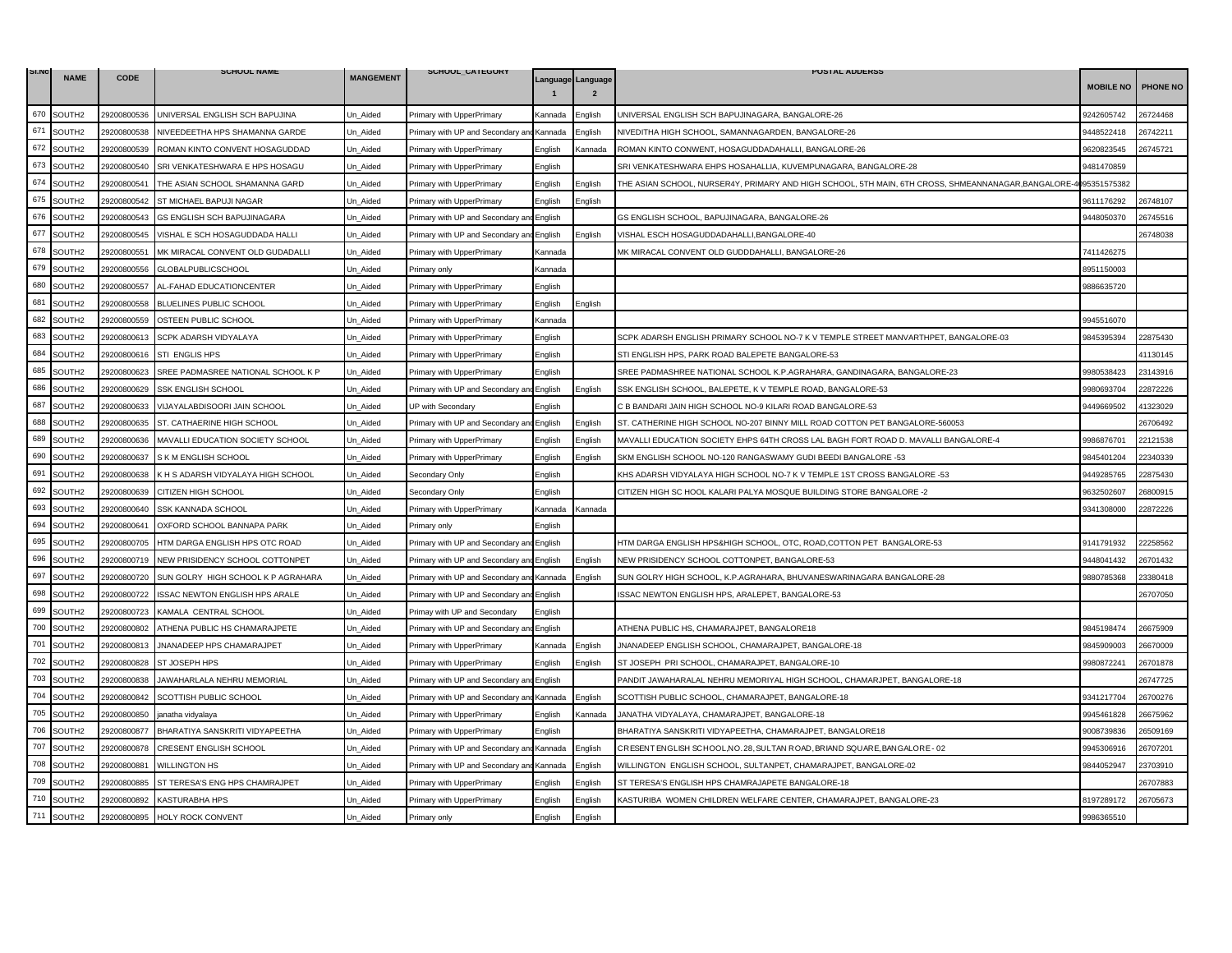| Language Language<br><b>MOBILE NO</b><br>$\overline{2}$<br>712 SOUTH2<br>29200800924<br>HOLLYCHILD HPS PANTHARAPALYA<br>Un_Aided<br>HOLLY CHILD HPS PANTHARAPALYA, BANGALORE-39<br>9243059585<br>Primary with UpperPrimary<br>Kannada<br>Enalish<br>713<br>SOUTH2<br>29200800925<br>DON BASCO EDUCATIONAL INSTITUTION<br>Jn Aided<br>DON BASCO EDUCATIONAL INSTITUTION NAYANDAHALLI. MYSORE ROAD. . BANGALORE-39<br>9341191615<br>Primary with UP and Secondary an<br>English<br>Enalish<br>714<br>SOUTH2<br>29200800927<br>SRI VENKATESHWARA HPS GONGONDA<br>Un_Aided<br>English<br>English<br>SRIVENKATESHWARA HPS,GONGONDANA HALLI,BENGALORE - 39.<br>9980332713<br>Primary with UP and Secondary and<br>715<br>SOUTH2<br>SEEMA PUBLIC SCHOOL<br>SEEMA PUBLIC SCHOOL, GANGONDANAHALLI, BANGALORE-39<br>29200800929<br>Jn Aided<br>Primary with UP and Secondary ar<br>Urdu<br>English<br>716<br>SOUTH2<br>VIDYA SAGAR PUBLIC SCH<br>VIDYASAGARA PUBLIC SCHOOL, CHANDRALAYOUT, BANGALORE-40<br>9844218835<br>29200800930<br>Un_Aided<br>Primary with UP and Secondary an<br>English<br>English<br>717<br>SOUTH2<br>29200800931<br>SIDDAGANAGA PUBLIC SCH<br>Un_Aided<br>English<br>SIDDAGANGA PUBLIC SCHOOL, CHANDRALAY OUT, BANGALORE-72,<br>9632041171<br>Secondary Only<br>718<br>SOUTH2<br>29200800935<br>AL-MEHRAJ CHARITABLE TRUST<br>Jn Aided<br>AL MEHARAJ CHARITABLE TRUST, GANGONDANAHALLI, BANGALORE-39<br>9241715390<br>Primary with UpperPrimary<br><b>Jrdu</b><br>719<br>SOUTH2<br>29200800937<br>MMI ENGLISH HS<br>Un_Aided<br>English<br>MMI NURSARY PRIMARY & ENGLISH HIGH SCHOOL, G G HALLI BLORE-39<br>9902277381<br>Primary with UP and Secondary ar<br>English<br>720<br>SOUTH2<br>9900733717<br>29200800938<br>ROYAL ENGLISH SCHOOL<br>ROYAL ENGLISH SCHOOL, BANGALORE - 560 009<br>Un_Aided<br>Primary with UpperPrimary<br>English<br>English<br>721<br>SOUTH2<br>29200800939<br>SHREE LAKSHMI RANGANATHA KHPS<br>Jn Aided<br>LAKSHMIRANGANATHA KHPS CHANDRA BADAVANE BENGALORE 40<br>Primary with UP and Secondary an<br>Kannada<br>722<br>SOUTH2<br>9480114147<br>29200800942<br>ST MEERAS INTERNATIONAL HS<br>Un Aided<br>Primary with UP and Secondary ar<br>Kannada<br>English<br>ST MEERAS INTERNATIONATIONAL HIGH SCHOOL. KALYANANAGARA, MODALAPALYA, BANGALORE-72<br>723<br>SOUTH2<br>29200800943<br>ASHA PUBLIC SCHOOL<br>Un_Aided<br>Primary with UpperPrimary<br>ASHA PUBLIC SCHOOL, GANGONDANAHALLI, BANGALORE-39<br>9243856900<br>Enalish<br>Kannada<br>724<br>SOUTH2<br>29200800944<br>VISHWA BHARATHI HIGH SCHOOL<br>Jn_Aided<br>Primary with UP and Secondary an<br>Kannada<br>English<br>VISHWA BHAR ATHI HIGH SCHOOLD EEPTI VID YA NIKETHAN HIGH SCHOOL<br>9243065318<br>725<br>SOUTH2<br>29200800945<br>VISHWA BHARATHI HPS<br>VISHWA BHAR ATHI PHS MUDALPAL YABAN GALORE-72<br>9243065318<br>Un Aided<br>Primary with UP and Secondary and<br>English<br>Kannada<br>726<br>SOUTH2<br>29200800947<br>NEW NATIONAL SCHOOL<br>9341925522<br>Jn Aided<br>Primary with UP and Secondary ar<br>English<br>ew natioinal school, kemmana building,nayandahalli, mysore main road,bangalore<br>727<br>SOUTH2<br>29200800948<br>SIDDAGANAGA HPS<br>9632041171<br>Un_Aided<br>Primary with UP and Secondary an<br>English<br>English<br>728<br>SOUTH2<br>SHREE LAKSHMI RANGANATHA HS ARUNDHATHII Un_Aided<br>8050507047<br>29200800949<br>Primay with UP and Secondary<br>Kannada<br>729<br>SOUTH2<br>29200800950<br>OXFORD UNIVERSAL PUBLIC SCHOOL NAGARABI Un Aided<br>9900174435<br>Primary with UpperPrimary<br>English<br>730<br>SOUTH2<br>29200800951<br>OXFORD ENGLISH PRIMARY SCHOOL NAGARABH Un Aided<br>English<br>Primary with UpperPrimary<br>Kannada<br>731<br>SOUTH2<br>9902325872<br>29200800955<br>BHAVAN BANGALORE PRESS<br>Un Aided<br>Kannada<br>English<br>Primary with UpperPrimary<br>732<br>SOUTH2<br>29200800966<br>BANGALORE BLAZE GIRLS HS NAGARABHAVI<br>Jn Aided<br>990041576<br>Primay with UP and Secondary<br>Kannada<br>English | SI.NO | <b>NAME</b> |      | <b>SCHOOL NAME</b> | <b>MANGEMENT</b> | SCHOOL_CATEGORY |  | <b>POSTAL ADDERSS</b> |          |
|----------------------------------------------------------------------------------------------------------------------------------------------------------------------------------------------------------------------------------------------------------------------------------------------------------------------------------------------------------------------------------------------------------------------------------------------------------------------------------------------------------------------------------------------------------------------------------------------------------------------------------------------------------------------------------------------------------------------------------------------------------------------------------------------------------------------------------------------------------------------------------------------------------------------------------------------------------------------------------------------------------------------------------------------------------------------------------------------------------------------------------------------------------------------------------------------------------------------------------------------------------------------------------------------------------------------------------------------------------------------------------------------------------------------------------------------------------------------------------------------------------------------------------------------------------------------------------------------------------------------------------------------------------------------------------------------------------------------------------------------------------------------------------------------------------------------------------------------------------------------------------------------------------------------------------------------------------------------------------------------------------------------------------------------------------------------------------------------------------------------------------------------------------------------------------------------------------------------------------------------------------------------------------------------------------------------------------------------------------------------------------------------------------------------------------------------------------------------------------------------------------------------------------------------------------------------------------------------------------------------------------------------------------------------------------------------------------------------------------------------------------------------------------------------------------------------------------------------------------------------------------------------------------------------------------------------------------------------------------------------------------------------------------------------------------------------------------------------------------------------------------------------------------------------------------------------------------------------------------------------------------------------------------------------------------------------------------------------------------------------------------------------------------------------------------------------------------------------------------------------------------------------------------------------------------------------------------------------------------------------------------------------------------------------------------------------------------------------------------------------------------------------------------------------------------------------------------------------------------------------------------------------------------------------------------------------------------------------------------------------------|-------|-------------|------|--------------------|------------------|-----------------|--|-----------------------|----------|
|                                                                                                                                                                                                                                                                                                                                                                                                                                                                                                                                                                                                                                                                                                                                                                                                                                                                                                                                                                                                                                                                                                                                                                                                                                                                                                                                                                                                                                                                                                                                                                                                                                                                                                                                                                                                                                                                                                                                                                                                                                                                                                                                                                                                                                                                                                                                                                                                                                                                                                                                                                                                                                                                                                                                                                                                                                                                                                                                                                                                                                                                                                                                                                                                                                                                                                                                                                                                                                                                                                                                                                                                                                                                                                                                                                                                                                                                                                                                                                                                    |       |             | CODE |                    |                  |                 |  |                       | PHONE NO |
|                                                                                                                                                                                                                                                                                                                                                                                                                                                                                                                                                                                                                                                                                                                                                                                                                                                                                                                                                                                                                                                                                                                                                                                                                                                                                                                                                                                                                                                                                                                                                                                                                                                                                                                                                                                                                                                                                                                                                                                                                                                                                                                                                                                                                                                                                                                                                                                                                                                                                                                                                                                                                                                                                                                                                                                                                                                                                                                                                                                                                                                                                                                                                                                                                                                                                                                                                                                                                                                                                                                                                                                                                                                                                                                                                                                                                                                                                                                                                                                                    |       |             |      |                    |                  |                 |  |                       | 65734894 |
|                                                                                                                                                                                                                                                                                                                                                                                                                                                                                                                                                                                                                                                                                                                                                                                                                                                                                                                                                                                                                                                                                                                                                                                                                                                                                                                                                                                                                                                                                                                                                                                                                                                                                                                                                                                                                                                                                                                                                                                                                                                                                                                                                                                                                                                                                                                                                                                                                                                                                                                                                                                                                                                                                                                                                                                                                                                                                                                                                                                                                                                                                                                                                                                                                                                                                                                                                                                                                                                                                                                                                                                                                                                                                                                                                                                                                                                                                                                                                                                                    |       |             |      |                    |                  |                 |  |                       |          |
|                                                                                                                                                                                                                                                                                                                                                                                                                                                                                                                                                                                                                                                                                                                                                                                                                                                                                                                                                                                                                                                                                                                                                                                                                                                                                                                                                                                                                                                                                                                                                                                                                                                                                                                                                                                                                                                                                                                                                                                                                                                                                                                                                                                                                                                                                                                                                                                                                                                                                                                                                                                                                                                                                                                                                                                                                                                                                                                                                                                                                                                                                                                                                                                                                                                                                                                                                                                                                                                                                                                                                                                                                                                                                                                                                                                                                                                                                                                                                                                                    |       |             |      |                    |                  |                 |  |                       | 32499303 |
|                                                                                                                                                                                                                                                                                                                                                                                                                                                                                                                                                                                                                                                                                                                                                                                                                                                                                                                                                                                                                                                                                                                                                                                                                                                                                                                                                                                                                                                                                                                                                                                                                                                                                                                                                                                                                                                                                                                                                                                                                                                                                                                                                                                                                                                                                                                                                                                                                                                                                                                                                                                                                                                                                                                                                                                                                                                                                                                                                                                                                                                                                                                                                                                                                                                                                                                                                                                                                                                                                                                                                                                                                                                                                                                                                                                                                                                                                                                                                                                                    |       |             |      |                    |                  |                 |  |                       |          |
|                                                                                                                                                                                                                                                                                                                                                                                                                                                                                                                                                                                                                                                                                                                                                                                                                                                                                                                                                                                                                                                                                                                                                                                                                                                                                                                                                                                                                                                                                                                                                                                                                                                                                                                                                                                                                                                                                                                                                                                                                                                                                                                                                                                                                                                                                                                                                                                                                                                                                                                                                                                                                                                                                                                                                                                                                                                                                                                                                                                                                                                                                                                                                                                                                                                                                                                                                                                                                                                                                                                                                                                                                                                                                                                                                                                                                                                                                                                                                                                                    |       |             |      |                    |                  |                 |  |                       | 23395591 |
|                                                                                                                                                                                                                                                                                                                                                                                                                                                                                                                                                                                                                                                                                                                                                                                                                                                                                                                                                                                                                                                                                                                                                                                                                                                                                                                                                                                                                                                                                                                                                                                                                                                                                                                                                                                                                                                                                                                                                                                                                                                                                                                                                                                                                                                                                                                                                                                                                                                                                                                                                                                                                                                                                                                                                                                                                                                                                                                                                                                                                                                                                                                                                                                                                                                                                                                                                                                                                                                                                                                                                                                                                                                                                                                                                                                                                                                                                                                                                                                                    |       |             |      |                    |                  |                 |  |                       | 23397600 |
|                                                                                                                                                                                                                                                                                                                                                                                                                                                                                                                                                                                                                                                                                                                                                                                                                                                                                                                                                                                                                                                                                                                                                                                                                                                                                                                                                                                                                                                                                                                                                                                                                                                                                                                                                                                                                                                                                                                                                                                                                                                                                                                                                                                                                                                                                                                                                                                                                                                                                                                                                                                                                                                                                                                                                                                                                                                                                                                                                                                                                                                                                                                                                                                                                                                                                                                                                                                                                                                                                                                                                                                                                                                                                                                                                                                                                                                                                                                                                                                                    |       |             |      |                    |                  |                 |  |                       |          |
|                                                                                                                                                                                                                                                                                                                                                                                                                                                                                                                                                                                                                                                                                                                                                                                                                                                                                                                                                                                                                                                                                                                                                                                                                                                                                                                                                                                                                                                                                                                                                                                                                                                                                                                                                                                                                                                                                                                                                                                                                                                                                                                                                                                                                                                                                                                                                                                                                                                                                                                                                                                                                                                                                                                                                                                                                                                                                                                                                                                                                                                                                                                                                                                                                                                                                                                                                                                                                                                                                                                                                                                                                                                                                                                                                                                                                                                                                                                                                                                                    |       |             |      |                    |                  |                 |  |                       | 23394148 |
|                                                                                                                                                                                                                                                                                                                                                                                                                                                                                                                                                                                                                                                                                                                                                                                                                                                                                                                                                                                                                                                                                                                                                                                                                                                                                                                                                                                                                                                                                                                                                                                                                                                                                                                                                                                                                                                                                                                                                                                                                                                                                                                                                                                                                                                                                                                                                                                                                                                                                                                                                                                                                                                                                                                                                                                                                                                                                                                                                                                                                                                                                                                                                                                                                                                                                                                                                                                                                                                                                                                                                                                                                                                                                                                                                                                                                                                                                                                                                                                                    |       |             |      |                    |                  |                 |  |                       |          |
|                                                                                                                                                                                                                                                                                                                                                                                                                                                                                                                                                                                                                                                                                                                                                                                                                                                                                                                                                                                                                                                                                                                                                                                                                                                                                                                                                                                                                                                                                                                                                                                                                                                                                                                                                                                                                                                                                                                                                                                                                                                                                                                                                                                                                                                                                                                                                                                                                                                                                                                                                                                                                                                                                                                                                                                                                                                                                                                                                                                                                                                                                                                                                                                                                                                                                                                                                                                                                                                                                                                                                                                                                                                                                                                                                                                                                                                                                                                                                                                                    |       |             |      |                    |                  |                 |  |                       | 2327779  |
|                                                                                                                                                                                                                                                                                                                                                                                                                                                                                                                                                                                                                                                                                                                                                                                                                                                                                                                                                                                                                                                                                                                                                                                                                                                                                                                                                                                                                                                                                                                                                                                                                                                                                                                                                                                                                                                                                                                                                                                                                                                                                                                                                                                                                                                                                                                                                                                                                                                                                                                                                                                                                                                                                                                                                                                                                                                                                                                                                                                                                                                                                                                                                                                                                                                                                                                                                                                                                                                                                                                                                                                                                                                                                                                                                                                                                                                                                                                                                                                                    |       |             |      |                    |                  |                 |  |                       | 23388955 |
|                                                                                                                                                                                                                                                                                                                                                                                                                                                                                                                                                                                                                                                                                                                                                                                                                                                                                                                                                                                                                                                                                                                                                                                                                                                                                                                                                                                                                                                                                                                                                                                                                                                                                                                                                                                                                                                                                                                                                                                                                                                                                                                                                                                                                                                                                                                                                                                                                                                                                                                                                                                                                                                                                                                                                                                                                                                                                                                                                                                                                                                                                                                                                                                                                                                                                                                                                                                                                                                                                                                                                                                                                                                                                                                                                                                                                                                                                                                                                                                                    |       |             |      |                    |                  |                 |  |                       |          |
|                                                                                                                                                                                                                                                                                                                                                                                                                                                                                                                                                                                                                                                                                                                                                                                                                                                                                                                                                                                                                                                                                                                                                                                                                                                                                                                                                                                                                                                                                                                                                                                                                                                                                                                                                                                                                                                                                                                                                                                                                                                                                                                                                                                                                                                                                                                                                                                                                                                                                                                                                                                                                                                                                                                                                                                                                                                                                                                                                                                                                                                                                                                                                                                                                                                                                                                                                                                                                                                                                                                                                                                                                                                                                                                                                                                                                                                                                                                                                                                                    |       |             |      |                    |                  |                 |  |                       |          |
|                                                                                                                                                                                                                                                                                                                                                                                                                                                                                                                                                                                                                                                                                                                                                                                                                                                                                                                                                                                                                                                                                                                                                                                                                                                                                                                                                                                                                                                                                                                                                                                                                                                                                                                                                                                                                                                                                                                                                                                                                                                                                                                                                                                                                                                                                                                                                                                                                                                                                                                                                                                                                                                                                                                                                                                                                                                                                                                                                                                                                                                                                                                                                                                                                                                                                                                                                                                                                                                                                                                                                                                                                                                                                                                                                                                                                                                                                                                                                                                                    |       |             |      |                    |                  |                 |  |                       | 64501175 |
|                                                                                                                                                                                                                                                                                                                                                                                                                                                                                                                                                                                                                                                                                                                                                                                                                                                                                                                                                                                                                                                                                                                                                                                                                                                                                                                                                                                                                                                                                                                                                                                                                                                                                                                                                                                                                                                                                                                                                                                                                                                                                                                                                                                                                                                                                                                                                                                                                                                                                                                                                                                                                                                                                                                                                                                                                                                                                                                                                                                                                                                                                                                                                                                                                                                                                                                                                                                                                                                                                                                                                                                                                                                                                                                                                                                                                                                                                                                                                                                                    |       |             |      |                    |                  |                 |  |                       | 23217183 |
|                                                                                                                                                                                                                                                                                                                                                                                                                                                                                                                                                                                                                                                                                                                                                                                                                                                                                                                                                                                                                                                                                                                                                                                                                                                                                                                                                                                                                                                                                                                                                                                                                                                                                                                                                                                                                                                                                                                                                                                                                                                                                                                                                                                                                                                                                                                                                                                                                                                                                                                                                                                                                                                                                                                                                                                                                                                                                                                                                                                                                                                                                                                                                                                                                                                                                                                                                                                                                                                                                                                                                                                                                                                                                                                                                                                                                                                                                                                                                                                                    |       |             |      |                    |                  |                 |  |                       | 23397600 |
|                                                                                                                                                                                                                                                                                                                                                                                                                                                                                                                                                                                                                                                                                                                                                                                                                                                                                                                                                                                                                                                                                                                                                                                                                                                                                                                                                                                                                                                                                                                                                                                                                                                                                                                                                                                                                                                                                                                                                                                                                                                                                                                                                                                                                                                                                                                                                                                                                                                                                                                                                                                                                                                                                                                                                                                                                                                                                                                                                                                                                                                                                                                                                                                                                                                                                                                                                                                                                                                                                                                                                                                                                                                                                                                                                                                                                                                                                                                                                                                                    |       |             |      |                    |                  |                 |  |                       | 23390255 |
|                                                                                                                                                                                                                                                                                                                                                                                                                                                                                                                                                                                                                                                                                                                                                                                                                                                                                                                                                                                                                                                                                                                                                                                                                                                                                                                                                                                                                                                                                                                                                                                                                                                                                                                                                                                                                                                                                                                                                                                                                                                                                                                                                                                                                                                                                                                                                                                                                                                                                                                                                                                                                                                                                                                                                                                                                                                                                                                                                                                                                                                                                                                                                                                                                                                                                                                                                                                                                                                                                                                                                                                                                                                                                                                                                                                                                                                                                                                                                                                                    |       |             |      |                    |                  |                 |  |                       | 23210333 |
|                                                                                                                                                                                                                                                                                                                                                                                                                                                                                                                                                                                                                                                                                                                                                                                                                                                                                                                                                                                                                                                                                                                                                                                                                                                                                                                                                                                                                                                                                                                                                                                                                                                                                                                                                                                                                                                                                                                                                                                                                                                                                                                                                                                                                                                                                                                                                                                                                                                                                                                                                                                                                                                                                                                                                                                                                                                                                                                                                                                                                                                                                                                                                                                                                                                                                                                                                                                                                                                                                                                                                                                                                                                                                                                                                                                                                                                                                                                                                                                                    |       |             |      |                    |                  |                 |  |                       | 23211188 |
|                                                                                                                                                                                                                                                                                                                                                                                                                                                                                                                                                                                                                                                                                                                                                                                                                                                                                                                                                                                                                                                                                                                                                                                                                                                                                                                                                                                                                                                                                                                                                                                                                                                                                                                                                                                                                                                                                                                                                                                                                                                                                                                                                                                                                                                                                                                                                                                                                                                                                                                                                                                                                                                                                                                                                                                                                                                                                                                                                                                                                                                                                                                                                                                                                                                                                                                                                                                                                                                                                                                                                                                                                                                                                                                                                                                                                                                                                                                                                                                                    |       |             |      |                    |                  |                 |  |                       | 26705069 |
|                                                                                                                                                                                                                                                                                                                                                                                                                                                                                                                                                                                                                                                                                                                                                                                                                                                                                                                                                                                                                                                                                                                                                                                                                                                                                                                                                                                                                                                                                                                                                                                                                                                                                                                                                                                                                                                                                                                                                                                                                                                                                                                                                                                                                                                                                                                                                                                                                                                                                                                                                                                                                                                                                                                                                                                                                                                                                                                                                                                                                                                                                                                                                                                                                                                                                                                                                                                                                                                                                                                                                                                                                                                                                                                                                                                                                                                                                                                                                                                                    |       |             |      |                    |                  |                 |  |                       |          |
| 733<br>SOUTH2<br>LURDH ENGLISH HPS CUBBENPETE<br>LURDHS ENG HR. PRIMARY SCHOOL.3rd CROSS CUBBONPET BANGALORE.560002.<br>29200801008<br>Un Aided<br>English<br>9845523048<br>Primary with UpperPrimary<br>Enalish                                                                                                                                                                                                                                                                                                                                                                                                                                                                                                                                                                                                                                                                                                                                                                                                                                                                                                                                                                                                                                                                                                                                                                                                                                                                                                                                                                                                                                                                                                                                                                                                                                                                                                                                                                                                                                                                                                                                                                                                                                                                                                                                                                                                                                                                                                                                                                                                                                                                                                                                                                                                                                                                                                                                                                                                                                                                                                                                                                                                                                                                                                                                                                                                                                                                                                                                                                                                                                                                                                                                                                                                                                                                                                                                                                                   |       |             |      |                    |                  |                 |  |                       | 22210811 |
| 734<br>SOUTH2<br>29200801010<br>JAHE UL ULAM HPS SJP ROAD<br>Jn Aided<br>JAME-UL-ULOOM NURSERY PRIMARY AND HIGH SCHOOL, SJP. ROAD, BANGALORE-560 002.<br>3480612261<br>Primary with UP and Secondary ar<br>English<br>inalish                                                                                                                                                                                                                                                                                                                                                                                                                                                                                                                                                                                                                                                                                                                                                                                                                                                                                                                                                                                                                                                                                                                                                                                                                                                                                                                                                                                                                                                                                                                                                                                                                                                                                                                                                                                                                                                                                                                                                                                                                                                                                                                                                                                                                                                                                                                                                                                                                                                                                                                                                                                                                                                                                                                                                                                                                                                                                                                                                                                                                                                                                                                                                                                                                                                                                                                                                                                                                                                                                                                                                                                                                                                                                                                                                                      |       |             |      |                    |                  |                 |  |                       | 22272086 |
| 735<br>SOUTH2<br>MMES HPS KALASIPALYAM<br>29200801011<br>Un_Aided<br>Primary with UP and Secondary an<br>English<br>MMES HPS KALASIPALYAM, BANGALORE-2                                                                                                                                                                                                                                                                                                                                                                                                                                                                                                                                                                                                                                                                                                                                                                                                                                                                                                                                                                                                                                                                                                                                                                                                                                                                                                                                                                                                                                                                                                                                                                                                                                                                                                                                                                                                                                                                                                                                                                                                                                                                                                                                                                                                                                                                                                                                                                                                                                                                                                                                                                                                                                                                                                                                                                                                                                                                                                                                                                                                                                                                                                                                                                                                                                                                                                                                                                                                                                                                                                                                                                                                                                                                                                                                                                                                                                             |       |             |      |                    |                  |                 |  |                       | 26801404 |
| 736<br>SOUTH2<br>9986378703<br>29200801028<br>SJM SCHOOL<br>Un_Aided<br>SJM SCHOOL, THARAMANDALA PET BANGALORE-2<br>Primary with UP and Secondary an<br>English                                                                                                                                                                                                                                                                                                                                                                                                                                                                                                                                                                                                                                                                                                                                                                                                                                                                                                                                                                                                                                                                                                                                                                                                                                                                                                                                                                                                                                                                                                                                                                                                                                                                                                                                                                                                                                                                                                                                                                                                                                                                                                                                                                                                                                                                                                                                                                                                                                                                                                                                                                                                                                                                                                                                                                                                                                                                                                                                                                                                                                                                                                                                                                                                                                                                                                                                                                                                                                                                                                                                                                                                                                                                                                                                                                                                                                    |       |             |      |                    |                  |                 |  |                       | 41141940 |
| 737<br>SOUTH2<br>29200801029<br>SHARADA SHISHUVIDYALAYA UNAIDED<br>Un_Aided<br>Primary with UpperPrimary<br>Kannada                                                                                                                                                                                                                                                                                                                                                                                                                                                                                                                                                                                                                                                                                                                                                                                                                                                                                                                                                                                                                                                                                                                                                                                                                                                                                                                                                                                                                                                                                                                                                                                                                                                                                                                                                                                                                                                                                                                                                                                                                                                                                                                                                                                                                                                                                                                                                                                                                                                                                                                                                                                                                                                                                                                                                                                                                                                                                                                                                                                                                                                                                                                                                                                                                                                                                                                                                                                                                                                                                                                                                                                                                                                                                                                                                                                                                                                                                |       |             |      |                    |                  |                 |  |                       |          |
| 738<br>SOUTH2<br>29200801311<br>SAINT MICHEL HPS BYATARAYANAPU<br>Un Aided<br>9886097615<br>rimary with UP and Secondary ar<br>English<br>St. Michel's High SchoolByatrayanpuraBangalore - 560 026.                                                                                                                                                                                                                                                                                                                                                                                                                                                                                                                                                                                                                                                                                                                                                                                                                                                                                                                                                                                                                                                                                                                                                                                                                                                                                                                                                                                                                                                                                                                                                                                                                                                                                                                                                                                                                                                                                                                                                                                                                                                                                                                                                                                                                                                                                                                                                                                                                                                                                                                                                                                                                                                                                                                                                                                                                                                                                                                                                                                                                                                                                                                                                                                                                                                                                                                                                                                                                                                                                                                                                                                                                                                                                                                                                                                                |       |             |      |                    |                  |                 |  |                       |          |
| 739<br>SOUTH2<br>29200801314<br>SOMANATHA HPS BYATARAYANAPURA<br>Un Aided<br>rimary with UP and Secondary ar<br>English<br>MOUNT.EVAREST ENGLISH SCHOOL.4thCROSS.2ndMAIN.BYATARAYANAPURA.MYSOREROAD.<br>9164488666<br>Kannada                                                                                                                                                                                                                                                                                                                                                                                                                                                                                                                                                                                                                                                                                                                                                                                                                                                                                                                                                                                                                                                                                                                                                                                                                                                                                                                                                                                                                                                                                                                                                                                                                                                                                                                                                                                                                                                                                                                                                                                                                                                                                                                                                                                                                                                                                                                                                                                                                                                                                                                                                                                                                                                                                                                                                                                                                                                                                                                                                                                                                                                                                                                                                                                                                                                                                                                                                                                                                                                                                                                                                                                                                                                                                                                                                                      |       |             |      |                    |                  |                 |  |                       | 26757113 |
| 740<br>SOUTH2<br>29200801317<br><b>SSVP CONVENT</b><br>Jn Aided<br>S.S.V.P.CONVENTBYATAR AYANAPUR A,BANGALORE - 560 026.<br>9986286647<br>Primary with UP and Secondary and<br>Kannada<br>English                                                                                                                                                                                                                                                                                                                                                                                                                                                                                                                                                                                                                                                                                                                                                                                                                                                                                                                                                                                                                                                                                                                                                                                                                                                                                                                                                                                                                                                                                                                                                                                                                                                                                                                                                                                                                                                                                                                                                                                                                                                                                                                                                                                                                                                                                                                                                                                                                                                                                                                                                                                                                                                                                                                                                                                                                                                                                                                                                                                                                                                                                                                                                                                                                                                                                                                                                                                                                                                                                                                                                                                                                                                                                                                                                                                                  |       |             |      |                    |                  |                 |  |                       |          |
| 741<br>SOUTH2<br>9945287820<br>29200801348<br>PRAJNA VIDYANEKETHAN<br>Un Aided<br>Primary with UP and Secondary an<br>Kannada<br>English<br>PRAJNA VIDYANIKETHANA, 5TH , CROSS, MYSORE ROAD, BANGALORE-26                                                                                                                                                                                                                                                                                                                                                                                                                                                                                                                                                                                                                                                                                                                                                                                                                                                                                                                                                                                                                                                                                                                                                                                                                                                                                                                                                                                                                                                                                                                                                                                                                                                                                                                                                                                                                                                                                                                                                                                                                                                                                                                                                                                                                                                                                                                                                                                                                                                                                                                                                                                                                                                                                                                                                                                                                                                                                                                                                                                                                                                                                                                                                                                                                                                                                                                                                                                                                                                                                                                                                                                                                                                                                                                                                                                          |       |             |      |                    |                  |                 |  |                       | 26746659 |
| 742<br>SOUTH2<br>29200801349<br>SAINT LARENS HPS BYATARAYANAPU<br>Un Aided<br>SAINT LARENS BYATARAYANAPURA, MYSORY ROAD, BANGALORE-26<br>9740154959<br>Primary with UP and Secondary an<br>Kannada<br>English                                                                                                                                                                                                                                                                                                                                                                                                                                                                                                                                                                                                                                                                                                                                                                                                                                                                                                                                                                                                                                                                                                                                                                                                                                                                                                                                                                                                                                                                                                                                                                                                                                                                                                                                                                                                                                                                                                                                                                                                                                                                                                                                                                                                                                                                                                                                                                                                                                                                                                                                                                                                                                                                                                                                                                                                                                                                                                                                                                                                                                                                                                                                                                                                                                                                                                                                                                                                                                                                                                                                                                                                                                                                                                                                                                                      |       |             |      |                    |                  |                 |  |                       | 26742432 |
| 743<br>SOUTH2<br>MOUNT AUSTIN SCHOOL<br>MOUNT AUSTIN ENGLISH SCHOOL, DEPANJALENAGARA, BANGALORE-26<br>9986698399<br>29200801350<br>Jn_Aided<br>Primary with UP and Secondary an<br>Kannada<br>English                                                                                                                                                                                                                                                                                                                                                                                                                                                                                                                                                                                                                                                                                                                                                                                                                                                                                                                                                                                                                                                                                                                                                                                                                                                                                                                                                                                                                                                                                                                                                                                                                                                                                                                                                                                                                                                                                                                                                                                                                                                                                                                                                                                                                                                                                                                                                                                                                                                                                                                                                                                                                                                                                                                                                                                                                                                                                                                                                                                                                                                                                                                                                                                                                                                                                                                                                                                                                                                                                                                                                                                                                                                                                                                                                                                              |       |             |      |                    |                  |                 |  |                       |          |
| 744<br>SOUTH2<br>29200801351<br>ST. PHILOMINA ENG SCHOOL<br>Un Aided<br>ST PHILOMINA PABLIC SCHOOL, 9TH MAIN ROAD NEW BADAVANE AVALAHALLI, BANGALORE-26<br>9663078327<br>Primary with UP and Secondary and<br>English<br>Kannada                                                                                                                                                                                                                                                                                                                                                                                                                                                                                                                                                                                                                                                                                                                                                                                                                                                                                                                                                                                                                                                                                                                                                                                                                                                                                                                                                                                                                                                                                                                                                                                                                                                                                                                                                                                                                                                                                                                                                                                                                                                                                                                                                                                                                                                                                                                                                                                                                                                                                                                                                                                                                                                                                                                                                                                                                                                                                                                                                                                                                                                                                                                                                                                                                                                                                                                                                                                                                                                                                                                                                                                                                                                                                                                                                                   |       |             |      |                    |                  |                 |  |                       | 26742531 |
| 745<br>SOUTH2<br>MYSORE ROAD PUBLIC SCHOOL<br>29200801366<br>Jn Aided<br>9342977944<br>Primary with UpperPrimary<br>Kannada                                                                                                                                                                                                                                                                                                                                                                                                                                                                                                                                                                                                                                                                                                                                                                                                                                                                                                                                                                                                                                                                                                                                                                                                                                                                                                                                                                                                                                                                                                                                                                                                                                                                                                                                                                                                                                                                                                                                                                                                                                                                                                                                                                                                                                                                                                                                                                                                                                                                                                                                                                                                                                                                                                                                                                                                                                                                                                                                                                                                                                                                                                                                                                                                                                                                                                                                                                                                                                                                                                                                                                                                                                                                                                                                                                                                                                                                        |       |             |      |                    |                  |                 |  |                       | 26745464 |
| 746<br>SOUTH2<br>29200801367<br>NATIONAL ENGLISH PUBLIC SCHOOL<br>9964189582<br>Un_Aided<br>Primay with UP and Secondary<br>Enalish                                                                                                                                                                                                                                                                                                                                                                                                                                                                                                                                                                                                                                                                                                                                                                                                                                                                                                                                                                                                                                                                                                                                                                                                                                                                                                                                                                                                                                                                                                                                                                                                                                                                                                                                                                                                                                                                                                                                                                                                                                                                                                                                                                                                                                                                                                                                                                                                                                                                                                                                                                                                                                                                                                                                                                                                                                                                                                                                                                                                                                                                                                                                                                                                                                                                                                                                                                                                                                                                                                                                                                                                                                                                                                                                                                                                                                                                |       |             |      |                    |                  |                 |  |                       | 26743989 |
| 747<br>SOUTH2<br>29200801506<br>APOLLO CONVENT<br>APOLLO CONVENT, MANJUNATHANAGARA BANGALORE-23<br>9448202865<br>Un_Aided<br>Primary with UP and Secondary ar<br>Kannada<br>Enalish                                                                                                                                                                                                                                                                                                                                                                                                                                                                                                                                                                                                                                                                                                                                                                                                                                                                                                                                                                                                                                                                                                                                                                                                                                                                                                                                                                                                                                                                                                                                                                                                                                                                                                                                                                                                                                                                                                                                                                                                                                                                                                                                                                                                                                                                                                                                                                                                                                                                                                                                                                                                                                                                                                                                                                                                                                                                                                                                                                                                                                                                                                                                                                                                                                                                                                                                                                                                                                                                                                                                                                                                                                                                                                                                                                                                                |       |             |      |                    |                  |                 |  |                       | 23386959 |
| 748<br>SOUTH2<br>BOSTON INTERNATIONAL PUBLIC SCHOOL<br>BOSTON INTERNATIONAL PUBLIC SCHOOL, VIJAYANAGAR, BANGALORE, 23<br>29200801508<br>Jn Aided<br>Primary with UP and Secondary and<br>English                                                                                                                                                                                                                                                                                                                                                                                                                                                                                                                                                                                                                                                                                                                                                                                                                                                                                                                                                                                                                                                                                                                                                                                                                                                                                                                                                                                                                                                                                                                                                                                                                                                                                                                                                                                                                                                                                                                                                                                                                                                                                                                                                                                                                                                                                                                                                                                                                                                                                                                                                                                                                                                                                                                                                                                                                                                                                                                                                                                                                                                                                                                                                                                                                                                                                                                                                                                                                                                                                                                                                                                                                                                                                                                                                                                                   |       |             |      |                    |                  |                 |  |                       | 23408832 |
| 749<br>SOUTH2<br>29200801509<br>ST FLOWERS HIGH SCH<br>Un Aided<br>English<br>ST FLOWERS HIGH SCHOOL, VIDYARANYANAGARA, BANGALORE-23<br>Secondary Only                                                                                                                                                                                                                                                                                                                                                                                                                                                                                                                                                                                                                                                                                                                                                                                                                                                                                                                                                                                                                                                                                                                                                                                                                                                                                                                                                                                                                                                                                                                                                                                                                                                                                                                                                                                                                                                                                                                                                                                                                                                                                                                                                                                                                                                                                                                                                                                                                                                                                                                                                                                                                                                                                                                                                                                                                                                                                                                                                                                                                                                                                                                                                                                                                                                                                                                                                                                                                                                                                                                                                                                                                                                                                                                                                                                                                                             |       |             |      |                    |                  |                 |  |                       | 23408832 |
| 750<br>SOUTH2<br>RAGHAVENDRA HPS VIJAYANAGARA<br>RAGHAVENDRA PRI&HS VIJAYANAGARA, BANGALORE-40<br>9739856495<br>29200801510<br>Un_Aided<br>Primary with UP and Secondary ar<br>English                                                                                                                                                                                                                                                                                                                                                                                                                                                                                                                                                                                                                                                                                                                                                                                                                                                                                                                                                                                                                                                                                                                                                                                                                                                                                                                                                                                                                                                                                                                                                                                                                                                                                                                                                                                                                                                                                                                                                                                                                                                                                                                                                                                                                                                                                                                                                                                                                                                                                                                                                                                                                                                                                                                                                                                                                                                                                                                                                                                                                                                                                                                                                                                                                                                                                                                                                                                                                                                                                                                                                                                                                                                                                                                                                                                                             |       |             |      |                    |                  |                 |  |                       | 23305190 |
| 751<br>SOUTH2<br>NEW CAMBRIDGE SCHOOL<br>Jn_Aided<br>tHE NEW CAMBRIDGE PRIMARY AND HIGH SCHOOL, VIJAYANAGAR, BANGALORE-40<br>9916739142<br>29200801528<br>Primary with UP and Secondary ar<br>English<br>English                                                                                                                                                                                                                                                                                                                                                                                                                                                                                                                                                                                                                                                                                                                                                                                                                                                                                                                                                                                                                                                                                                                                                                                                                                                                                                                                                                                                                                                                                                                                                                                                                                                                                                                                                                                                                                                                                                                                                                                                                                                                                                                                                                                                                                                                                                                                                                                                                                                                                                                                                                                                                                                                                                                                                                                                                                                                                                                                                                                                                                                                                                                                                                                                                                                                                                                                                                                                                                                                                                                                                                                                                                                                                                                                                                                   |       |             |      |                    |                  |                 |  |                       | 23301404 |
| 752<br>SOUTH <sub>2</sub><br>SRI ADICHUNCHANAGIRI HS<br>SRI ADICHUNCHANAGIRI PRI+HIGH SCHOOL, 1ST MAIN ROAD, VIJAYANAGARA, BANGALORE-40<br>9900515871<br>29200801530<br>Un Aided<br>Primay with UP and Secondary<br>English<br>English                                                                                                                                                                                                                                                                                                                                                                                                                                                                                                                                                                                                                                                                                                                                                                                                                                                                                                                                                                                                                                                                                                                                                                                                                                                                                                                                                                                                                                                                                                                                                                                                                                                                                                                                                                                                                                                                                                                                                                                                                                                                                                                                                                                                                                                                                                                                                                                                                                                                                                                                                                                                                                                                                                                                                                                                                                                                                                                                                                                                                                                                                                                                                                                                                                                                                                                                                                                                                                                                                                                                                                                                                                                                                                                                                             |       |             |      |                    |                  |                 |  |                       | 23350626 |
| 753<br>SOUTH2<br>NEW CAMBRIDGE SCHOOL (ICSE)<br>29200801532<br>Un_Aided<br>Primay with UP and Secondary<br>English                                                                                                                                                                                                                                                                                                                                                                                                                                                                                                                                                                                                                                                                                                                                                                                                                                                                                                                                                                                                                                                                                                                                                                                                                                                                                                                                                                                                                                                                                                                                                                                                                                                                                                                                                                                                                                                                                                                                                                                                                                                                                                                                                                                                                                                                                                                                                                                                                                                                                                                                                                                                                                                                                                                                                                                                                                                                                                                                                                                                                                                                                                                                                                                                                                                                                                                                                                                                                                                                                                                                                                                                                                                                                                                                                                                                                                                                                 |       |             |      |                    |                  |                 |  |                       |          |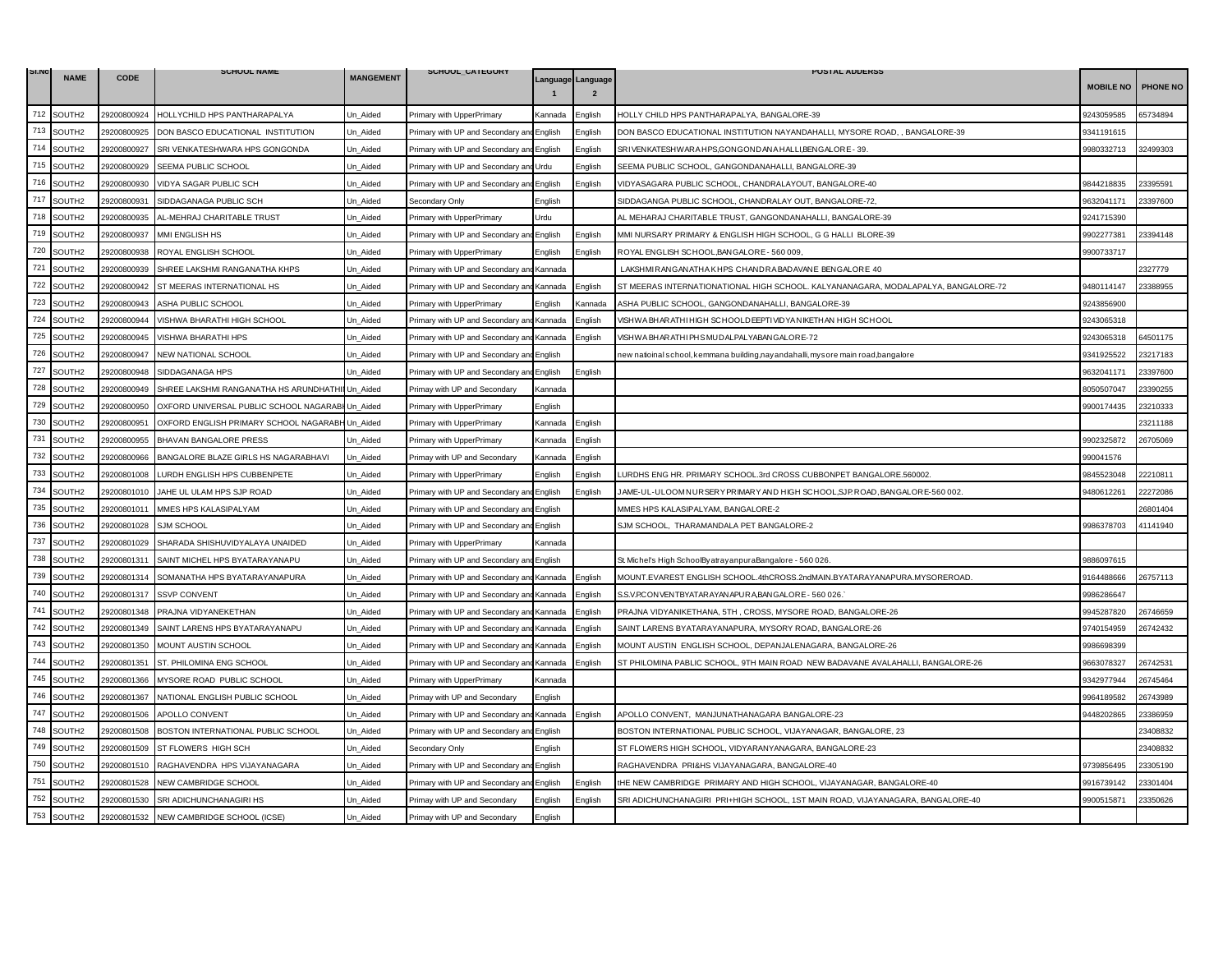| SI.NO | <b>NAME</b>        |             | <b>SCHOOL NAME</b>                  | <b>MANGEMENT</b> | SCHOOL_CATEGORY                           |         |                                     | <b>POSTAL ADDERSS</b>                                                                          |                  |                 |
|-------|--------------------|-------------|-------------------------------------|------------------|-------------------------------------------|---------|-------------------------------------|------------------------------------------------------------------------------------------------|------------------|-----------------|
|       |                    | <b>CODE</b> |                                     |                  |                                           |         | Language Language<br>$\overline{2}$ |                                                                                                | <b>MOBILE NO</b> | <b>PHONE NO</b> |
| 754   | SOUTH2             | 29200801902 | GOODSAMARIN RANGANATHA CY J J       | Un_Aided         | Primary with UpperPrimary                 | English |                                     | GOOD SAMARITAN HIGHER PRIMARY SCHOOL,H.H.R. COLONY,JJR. NAGAR. BANGALORE - 18                  | 8105590697       | 26751653        |
| 755   | SOUTH2             | 29200801909 | IAES ENGLISH SCH PADARAYANA PU      | Jn Aided         | Primary with UP and Secondary ar          | English |                                     | <b>IAES ENGLISH SCHOOL PADARAYANAPURA, BANGALORE-26</b>                                        | 9986365510       |                 |
| 756   | SOUTH2             | 29200801923 | KIN KIDS CONVENT J J NAGAR          | Un Aided         | Primary with UP and Secondary and Kannada |         | English                             | KIN KIDSEDUCATION SOCIETY, NO. 14, 2ND MAIN ROAD, JJR. NAGAR, BANGALORE-18.                    | 9341216334       | 26754149        |
| 757   | SOUTH2             | 29200801924 | WISDOM HIGH SCHOOL J J R NAGAR GORI | Jn Aided         | Primary with UP and Secondary an          | Kannada | English                             | WISDOM HIGH SCHOOL,NO.33, 'B' STREET, GOWR IPALYA,J.J.R. NAGAR, BANGALORE - 18.                | 9845616065       |                 |
| 758   | SOUTH2             | 29200801925 | SAINT ANTHONY GORIPALYA             | Jn_Aided         | Primary with UpperPrimary                 | Kannada | Enalish                             | ST. ANTHONY'S SCHOOL, NO. 473, WND MAIN ROAD, V.S. GARDEN JAGAJ EEVAN RAM NAGAR, BANGALORE-18. | 9845830624       |                 |
| 759   | SOUTH2             | 29200801936 | BLASAM PUBLIC SCHOOL PADARAYANAPURA | Un_Aided         | Primary with UpperPrimary                 | Kannada |                                     | BLASAM PUBLIC SCHOOL NO-39/2 8TH MAIN ROAD 7TH PADARAYANAPURA BANGALORE-26                     | 9886383099       | 26752288        |
| 760   | SOUTH <sub>2</sub> | 29200801937 | ALAN PUBLIC SCHOOL PADARAYANAPURA   | Un_Aided         | Primary with UpperPrimary                 | English | English                             |                                                                                                | 9341202109       | 26757547        |
| 761   | SOUTH2             | 29200801938 | <b>FLORIDA ENGLISH LPS</b>          | Un Aided         | Primary with UpperPrimary                 | Urdu    | Other Lang                          |                                                                                                | 9845220692       |                 |
| 762   | SOUTH2             | 29200801939 | <b>FLORIDA ENGLISH HPS</b>          | Un_Aided         | Primary with UpperPrimary                 | English |                                     |                                                                                                | 9845220698       |                 |
| 763   | SOUTH2             | 29200801940 | CMA ENGLISH PRIMARY SCHOOL          | Un Aided         | Primary with UpperPrimary                 | English |                                     |                                                                                                |                  |                 |
| 764   | SOUTH2             | 29200801985 | ST.FLOWER ENGLISH SCHOOL(ICSE)      | Un_Aided         | Primay with UP and Secondary              | English |                                     |                                                                                                |                  | 23409884        |
| 765   | SOUTH2             | 29200802012 | SRI SIDDALINGESHWARA ENG HPS        | Un Aided         | Primary with UP and Secondary a           | English |                                     | SIDDALINGESWARA ENGLISH HIGH SCHOOL MAGADI ROAD BANGALORE -560023                              |                  | 23383623        |
| 766   | SOUTH2             | 29200802043 | S.M ENGLISH SCHOOL                  | Un Aided         | Primary with UP and Secondary an          | English | English                             | S M ENGLISH SCHOOL 5TH CROSS BANGALORE-23 MAGADI ROAD                                          | 9738644716       | 23109171        |
| 767   | SOUTH2             | 29200802045 | JESUS MEMORIAL ENGLISH HPS          | Un_Aided         | Primary with UP and Secondary ar          | English |                                     | JESUS MEMORIAL ENGLISH SCHOOL 10 TH CROSS MAGADI ROAD -BANGALORE -560023                       | 9591781796       | 23353166        |
| 768   | SOUTH2             | 29200802046 | NEW ST PAULS CONVENT                | Jn Aided         | Primary with UpperPrimary                 | English |                                     | NEW ST POUL CONVENT NO 3 3RD CROSS 9TH CROSS BHUVANESWARINAGARA BANGALOR                       | 9964622878       |                 |
| 769   | SOUTH2             | 29200802049 | RED ROCKS ENCLISH SCHOOL            | Un Aided         | Primary with UpperPrimary                 | Kannada | English                             | ST RED ROCKS CONVENT NO 70 15TH CROSS A BLOCK BUVANESWARI NAGARA MAGADI ROAD -BANGALORE -5600  | 8123801085       | 23505007        |
| 770   | SOUTH <sub>2</sub> | 29200802051 | <b>KES HS ENGLISH</b>               | Un_Aided         | Primary with UP and Secondary an          | English |                                     | K E S ENGLISH HIGH SCHOOL NO 52 9TH CROSS MAGADI ROAD BANGALORE -560023                        | 9980231667       | 23358688        |
| 771   | SOUTH2             | 29200802055 | NAGARAJ MEMORIAL HS ENGLISH         | Un_Aided         | Secondary Only                            | English |                                     | BAPUJI TEACHERS ASSOCIATION ENGLISH HIGH SCHOOL 13/1 8 TH CROSS MAGD IROAD BANGALORE 23        | 9886472284       | 23409561        |
| 772   | SOUTH2             | 29200802056 | SHUBHA HS ENGLISH                   | Un_Aided         | Primary with UP and Secondary an          | Kannada | Enalish                             | SHUBA HIGH SCHOOL 8TH CROSS MAGADI ROAD BANGALORE- 560023                                      | 8050572153       | 23102415        |
| 773   | SOUTH <sub>2</sub> | 29200802060 | SHUBHA HIGH SCHOOL MAGADI ROAD      | Un Aided         | Primary with UP and Secondary an          | Kannada |                                     |                                                                                                | 3050572153       | 23102415        |
| 774   | SOUTH2             | 29200802061 | ST MARIS HPS BHUVANESWARINAGARA     | Un_Aided         | Primary with UpperPrimary                 | Enalish |                                     |                                                                                                |                  |                 |
| 775   | SOUTH2             | 29200802062 | ST MARTIN'S HIGH SCHOOL MAGADI ROAD | Un Aided         | Primary with UP and Secondary ar          | English | Enalish                             |                                                                                                | 9916184299       | 23101999        |
| 776   | SOUTH2             | 29200802101 | FLORENCE ENGLISH SCH MARENAHAL      | Un Aided         | Primary with UpperPrimary                 | Kannada | English                             | FOLR ENCE HIGHER PRIMERY SCHOOL, MOOD ALAPALYA, NAGARABHAVI, BENGALORE - 560 072.              | 9902077510       | 23355593        |
| 777   | SOUTH2             | 29200802105 | MESHS NAGARABHAVI MAIN RD           | Un_Aided         | Primary with UP and Secondary and         | English | Enalish                             | MES HS NAGARABHAVI MAIN ROAD, VIJAYANAGARA, BANGALORE-40                                       |                  | 23394983        |
| 778   | SOUTH2             | 29200802108 | PRIYADARSHINI ENGLISH HS MAREN      | Un Aided         | Primary with UP and Secondary an          | English |                                     | PRIYADARSHINI ENGLISH HS, MARENAHALLI, BANGALORE-40                                            | 9448618235       | 23350435        |
| 779   | SOUTH2             | 29200802110 | ST MARY'S ENGLISH HS MARENAHA       | Jn_Aided         | Primary with UP and Secondary and         | English |                                     | ST. MARY'S ENGLISH HIGHSCHOOL, MAREN AHALLI VIJ AYAN AGAR, BANGALORE-560040                    | 3453384033       | 35377624        |
| 780   | SOUTH2             | 29200802118 | NIVEDITHA ENGLISH SCHOOL VIJANAGARA | Un_Aided         | Primary with UP and Secondary ar          | Kannada | Kannada                             | THE NEW CAMEL SCHOOL, MARENAHALLI, , VIJAYANAGARA, BANGALORE-40                                | 9844110237       | 23592627        |
| 781   | SOUTH <sub>2</sub> | 29200802122 | STANDARD ENGLISH HS                 | Un Aided         | Primary with UP and Secondary an          | English |                                     | STANDARD ENGLISH HIGH SCHOOL, MARENAHALLI, VIJAYANAGARA, BANGALORE-40                          | 9902455633       | 23358745        |
| 782   | SOUTH2             | 29200802124 | <b>KANAKA HS</b>                    | Un Aided         | Secondary Only                            | Kannada |                                     | KANAKA HIGH SCHOOL, MUDALAPALYA, BANGALORE-72                                                  | 9980425379       |                 |
| 783   | SOUTH2             | 29200802128 | RAGHAVENDRA HIGH SCHOOL             | Un_Aided         | Secondary Only                            | Kannada | English                             | RAGHAVENDRA HIGH SCHOOL, MODALAPALYA. NAGARABHAVI. BANGALORE-72                                | 9242481065       | 23355593        |
| 784   | SOUTH2             | 29200802130 | TINNY TWINCLELAR, HPS               | Un_Aided         | Primary with UpperPrimary                 | English |                                     | TINY TWINKLERS, PRIMARY SCHOOL, VIJAYANAGARA, BANGALORE-40                                     | 94811777565      | 23503439        |
| 785   | SOUTH2             | 29200802131 | <b>UDAYA ENGLISH PRI</b>            | Un Aided         | Primary with UP and Secondary and         | English |                                     | UDAYA ENGLISH HIGHER PRIMARY SCHOOL, VIJAYANAGARA, BANGALORE-40                                | 9480314320       | 23353220        |
| 786   | SOUTH2             | 29200802134 | UDAYAENGLISH MEDEM HIGH SCHOOL      | Un Aided         | Secondary Only                            | English |                                     |                                                                                                | 9480314320       | 23353220        |
| 787   | SOUTH2             | 29200802236 | RAHMANIA URDU SCHOOL VINAYAK NAGAR  | Un_Aided         | Primary with UpperPrimary                 | Urdu    | English                             | RAHAMANEYA URDU SCHOOL, VINAYAKANAGARA, MYSORE ROAD, BANGALORE26                               | 9535974280       | 26754004        |
| 788   | SOUTH2             | 29200802238 | TAHIR PUBLIC SCHOOL                 | Un_Aided         | Primary with UpperPrimary                 | Kannada | English                             | TAHER PUBLIC SCHOOL,NO. 32, 3RD CROSS, GYALAXI FUNCTION HALL,VINAYAKA NAGARA,BENGALORE - 26    | 9980608165       | 23758767        |
| 789   | SOUTH2             | 29200802240 | KINTO CONVENT VINAYAKANAGARA        | Jn Aided         | Primary with UP and Secondary an          | English | English                             | KINTO CONVENT VINAYAKANAGARA, BANGALORE-26                                                     | 9845994295       | 26741235        |
| 790   | SOUTH2             | 29200802244 | SUNSHYN MODEL ENG SCH PADARAYA      | Un_Aided         | Primary with UpperPrimary                 | Kannada | English                             | THE NEW SUNSHINE SCHOOL, 9TH CROSS PADARAYANAPURA, BANGALORE - 26                              | 9880133851       |                 |
| 791   | SOUTH <sub>2</sub> | 29200802245 | SOLOMON PRIMARY SCHOOL              | Un_Aided         | Primary with UP and Secondary an          | Kannada | Enalish                             | SOLOMON ENGLISH SCHOOL, VINAYAKA NAGARA, BENGALURU - 26                                        | 9740084869       | 26751289        |
| 792   | SOUTH2             | 29200802246 | VENUS PUBLIC SCHOOL                 | Un_Aided         | Primary with UpperPrimary                 | Urdu    |                                     | /EENUS PUBLIC SCHOOL, NO. 38/2, 13TH CROSS, PADARAYAN PURA, BANGALORE - 560 026.               | 9844671665       |                 |
| 793   | SOUTH2             | 29200802247 | AL AZHAR FOUNDATION                 | Un Aided         | Primary with UpperPrimary                 | Urdu    | English                             | AL-AZHAR FOUNDATION, NURSERY AND PRIMARY SCHOOL, 1ST CROSS, 4TH MAIN ROAD, BENGALORE - 560026. | 9731855823       | 26754141        |
| 794   | SOUTH2             | 29200802250 | JAVAHAR MEMORIAL ES PADAR PURA      | Un Aided         | Primary with UP and Secondary an          | English |                                     | JAVAHARAMEMORIYALA ENGLISH, P, PADARAYANAPURA, BANGALORE-26                                    | 9980850553       | 26746158        |
| 795   | SOUTH2             | 29200802251 | LORD CONVENT (DK CONVENT)           | Un Aided         | Primary with UP and Secondary and Kannada |         | English                             | LORD CONVENT (DK CONVENT) VIJAYANAGARA, BANGALORE-40                                           | 9448069295       | 26757984        |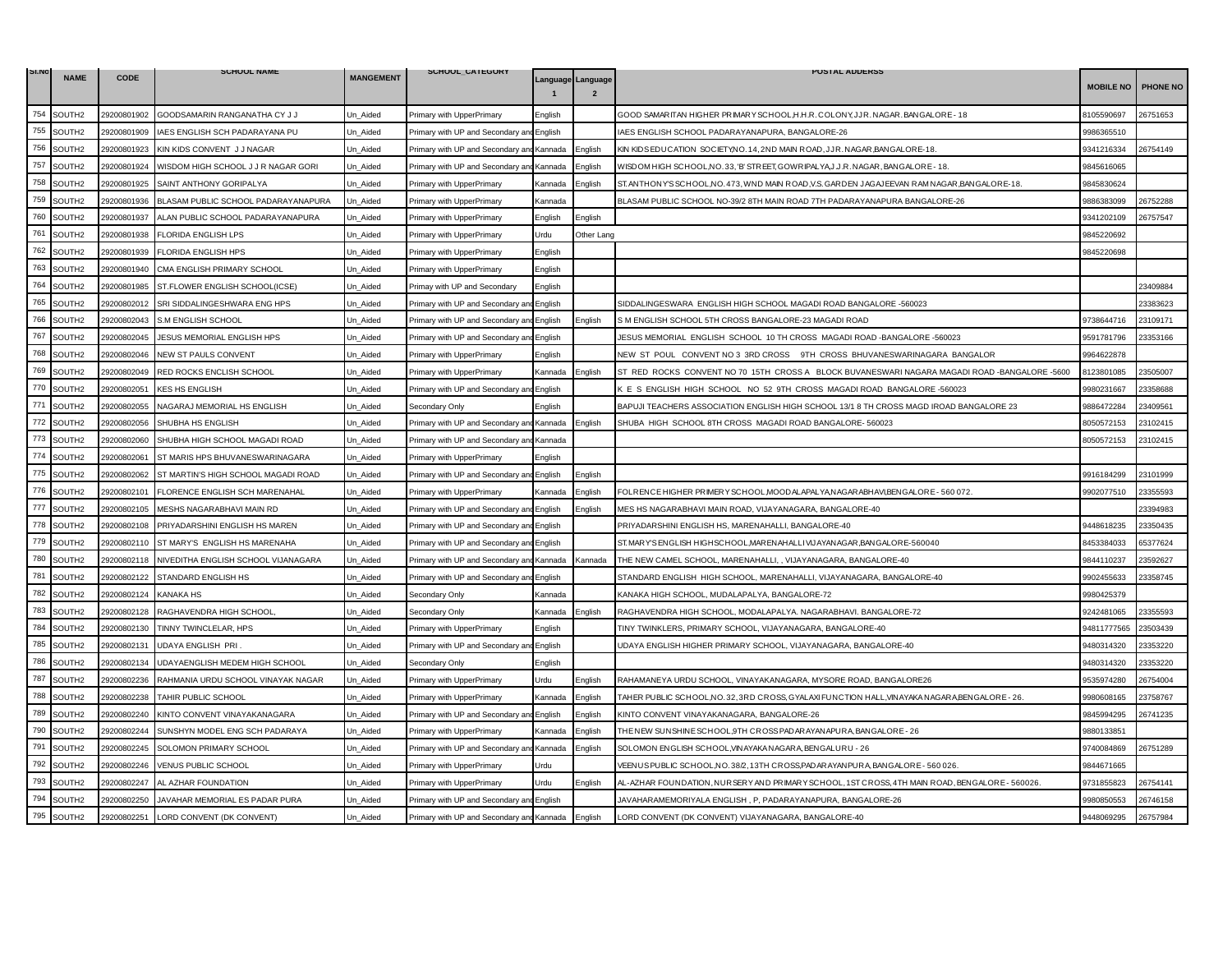| SI.NO | <b>NAME</b>        |             | <b>SCHOOL NAME</b>                         | <b>MANGEMENT</b> | SCHOOL_CAILGORY                           |         |                   | <b>POSTAL ADDERSS</b>                                                                              |                  |                 |
|-------|--------------------|-------------|--------------------------------------------|------------------|-------------------------------------------|---------|-------------------|----------------------------------------------------------------------------------------------------|------------------|-----------------|
|       |                    | <b>CODE</b> |                                            |                  |                                           |         | Language Language |                                                                                                    | <b>MOBILE NO</b> | <b>PHONE NO</b> |
| 796   | SOUTH2             | 29200802252 | SRI KAVERI ASRAMA HIGH SCHOOL              | Un_Aided         | Secondary Only                            | Kannada |                   | SRI KAVERI ASRAMA HIGH SCHOOL, BANGALORE-26                                                        | 9945712471       | 26748475        |
| 797   | SOUTH2             | 29200802253 | FLORIDA ENGLISH SCHOOL                     | Jn Aided         | Primary with UP and Secondary an          | English | Enalish           | FLORIDA ENGLISH SCHOOL, PADARAYANAPURA, BANGALORE-26                                               | 9845220692       |                 |
| 798   | SOUTH2             | 29200802254 | SUBHAS MEMOREYAL E.H.S.                    | Un Aided         | Primary with UP and Secondary and         | English | Enalish           | SUBHAS MEMORIYAL ENGLISH HIGH SCHOOL, PADARAYANAPURA, BANGALORE-26                                 | 9902962041       | 26745535        |
| 799   | SOUTH2             | 29200802256 | NEW AXFORD PUBLIC SCHOOL                   | Jn Aided         | Primary with UP and Secondary an          | Kannada |                   | NEW OXFORD PUBLIC HIGH SCHOOL, PADARAYANAPURA, BANGALORE-26                                        | 9945282864       | 26748324        |
| 800   | SOUTH2             | 29200802258 | SUFIYA HAMIDIYA HPS                        | Un_Aided         | <sup>2</sup> rimary only                  | Urdu    |                   |                                                                                                    |                  | 32491783        |
| 801   | SOUTH2             | 29200802259 | <b>EVER GREEN SCHOOL</b>                   | Un_Aided         | Primary only                              | Kannada |                   |                                                                                                    | 9964858016       |                 |
| 802   | SOUTH2             | 29200802403 | HOLY ANGLS HS RPC LAYOUT                   | Jn Aided         | Primary with UP and Secondary an          | English | English           | HOLY ANGLS SCHOOL, RPC. LAY OUT, VIJAYANAGARA, BANGALORE-40                                        | 9845553174       | 23404465        |
| 803   | SOUTH2             | 29200802411 | ST MICHLS HS RPC LAYOUT                    | Un Aided         | Primary with UP and Secondary an          | English | English           | ST. MICHAEL'SH.P SCHOOLnO.553, 14TH CROSS, RAILWAY PARALLEL ROAD,R.P.C. LAYOUT, BNAGALORE-40       | 9945976279       | 23388067        |
| 804   | SOUTH2             | 29200802412 | ST PETERS ENGLISH HS RPC LAYOU             | Un Aided         | Primary with UP and Secondary an          | English |                   | ST. PETER'S ENGLISH HIGH SCHOOL #1920/1921, 4TH MAIN ROAD, RPC. LAYOUT, VIJAYA NAGAR, BANGALORE-40 | 9480451923       | 23388262        |
| 805   | SOUTH2             | 29200802417 | <b>NEW HOLY SAINT SCH</b>                  | Un Aided         | Primary with UP and Secondary and         | English | English           | NEW HOLY SAINT SCH, BANGALORE                                                                      | 9448737592       | 28512301        |
| 806   | SOUTH2             | 29200802418 | NEW INDIAN SCH                             | Un_Aided         | Primary with UP and Secondary and         | Kannada | Enalish           | NEW INDIAN PUBLIC PRIMARY AND HIGH SCHOOL, BANGALORE-23                                            | 9945488055       | 23359087        |
| 807   | SOUTH2             | 29200802419 | SREE SHWETHA PUBLIC SCHOOL                 | Un Aided         | Primary with UpperPrimary                 | Kannada |                   | SREE SHWETHA PUBLIC SCHOOL, CHOLURUPALYA, BANGALORE-23                                             | 9341123057       |                 |
| 808   | SOUTH2             | 29200802423 | SHRI BHARATHI VIDYALAYA                    | Un Aided         | Primary with UP and Secondary an          | English | English           | SHRI BHARATHI VIDYALAYA, RPC.LAY OUT, VIJAYANAGARA, BANGALORE-40                                   | 9844796939       | 23112134        |
| 809   | SOUTH2             | 29200802424 | ST JOHN HS                                 | Un_Aided         | Primary with UP and Secondary a           | English |                   | ST. JOHNS HIGH SCHOOLS, NO.6, 9TH CROSS, VIJAYA NAGAR, BNAGALORE-560 040                           |                  | 23300958        |
| 810   | SOUTH2             | 29200802425 | THE NEW CAMBRIDGE HS                       | Jn Aided         | Primary with UP and Secondary ar          | English | English           | THE NEW CAMBRIDGE HS, VIJAYANAGARA, BANGALORE-40                                                   | 9538540698       | 23502747        |
| 811   | SOUTH2             | 29200802426 | VIJAY INTERNATIONAL PUBLIC SCHOOL          | Un Aided         | Primary with UP and Secondary and         | English |                   | VIJAY INTERNATIONAL PUBLIC SCHOOL, HUMPINAGARA, BANGALORE-40                                       | 9900771723       | 23398292        |
| 812   | SOUTH2             | 29200802431 | THE NEW CAMEBRIDG ENGLISH HPS              | Jn_Aided         | Primary with UpperPrimary                 | English | English           |                                                                                                    | 9538540698       | 23301578        |
| 813   | SOUTH2             | 29200802432 | HOLY ANGEL ICSE SCHOOL                     | Un_Aided         | Primary with UpperPrimary                 | English | English           |                                                                                                    | 9845553174       | 23202042        |
| 814   | SOUTH2             | 29200802434 | VIJAYNAGARA PUBLIC SCHOOL                  | Un_Aided         | Primary only                              | Kannada |                   |                                                                                                    |                  | 23214806        |
| 815   | SOUTH2             | 29200802511 | SRI LALBAHADUR SHASTRY VIDYARA             | Un_Aided         | Primary with UpperPrimary                 | English |                   | PRESIDENCE SCHOOL VIJAYANAGARA, BANGALORE-40                                                       |                  | 23204539        |
| 816   | SOUTH2             | 29200802512 | SRI VASAVI VIDYA PITH VIJAYANA             | Un Aided         | Primary with UP and Secondary a           | English | English           | SRI VASAVI VIDYAPETHA VIJAYANAGARA, BANGALORE-40                                                   | 9886993365       | 23304991        |
| 817   | SOUTH2             | 29200802522 | CAMILIN ENG SCH                            | Un Aided         | Primary with UP and Secondary ar          | English | English           | CAMLIN ENGLISH SCHOOL,6TH 'C' MAIN, 4TH CROSS,HAMPINAGAR, VIJAYANAGAR-560 040                      |                  | 23301363        |
| 818   | SOUTH2             | 29200802532 | ALL INAM URDU SCHOOL                       | Jn Aided         | Primary with UpperPrimary                 | Urdu    | Enalish           | ALL INAM URDU SCHOOL MAGADI ROAD VIDYARANYANAGARA BANGALORE-23                                     | 9019340178       |                 |
| 819   | SOUTH2             | 29200802534 | ANGEL SCHOOL                               | Un Aided         | Primary with UpperPrimary                 | English | English           | ANGEL ENGLISH SCHOOL NO-749, 4TH MAIN 9TH CROSS M C LAYOUT VIJAYANGARA BANGALORE-41                | 9986555788       | 23306496        |
| 820   | SOUTH <sub>2</sub> | 29200802605 | OXFORD HIGH SCHOOL                         | Jn Aided         | Primary with UP and Secondary ar          | English |                   | OXFORD ENGLISH SCHOOL, BANGALORE-72                                                                |                  | 23210333        |
| 821   | SOUTH2             | 29200802612 | <b>NEW ST ANN'S</b>                        | Jn Aided         | Primary with UpperPrimary                 | English | English           | NEW ST ANNS BYARAVESWARANAGARA, NAGARABHAVI BANGALORE-72                                           | 9880633881       |                 |
| 822   | SOUTH2             | 29200802614 | PREETHI PUBLIC SCHOOL                      | Un Aided         | Primarv onlv                              | Kannada |                   |                                                                                                    | 9945358017       |                 |
| 823   | SOUTH2             | 29200802814 | ALMAS ENGLISH HPS ANJANAPPATOTA            | Un Aided         | Primary with UP and Secondary an          | English |                   | ALMAS ENGILISH H.P.S. AND H.S. AN JANAPPA LANE, BANGALORE - 560 018.                               | 9880216397       | 26700749        |
| 824   | SOUTH2             | 29200802818 | GODWIN ENGLISH SCHOOL                      | Un Aided         | Primary with UP and Secondary an          | Kannada | English           | GODWIN ENGLISH SCHOOL.NO.145 SIDDARTHA NAGAR Dr.T.C.MCRAYAN SCHOOL.B.LORE.                         | 9902085297       |                 |
| 825   | SOUTH2             | 29200802824 | THAMAS MEMORIYAL HPS, T.C.M.RAYAN          | Un_Aided         | <sup>9</sup> rimary only                  | Kannada |                   | THAMAS MEMORIYAL HPS T.C.M.RAYAN ROAD, BANGALORE-53                                                | 8050895347       |                 |
| 826   | SOUTH2             | 29200802829 | WISDOM INTERNATIONAL SCHOOL                | Un_Aided         | Primary only                              | Urdu    |                   |                                                                                                    |                  | 40926964        |
| 827   | SOUTH2             | 29200803020 | <b>CAUVERY HS</b>                          | Un Aided         | Primary with UP and Secondary and         | English | English           | CAUVERY HS.CANARA BANK COLONY, NAGARABHAVIROAD, BENGALORE-72                                       | 9632925502       | 23398292        |
| 828   | SOUTH <sub>2</sub> | 29200803021 | KARNATAKA VIDYAVADRHAKA HS                 | Jn Aided         | Primary with UP and Secondary ar          | English | English           | KARNATAKA VIDYAVARDHAKA SCHOOL,MOODALAPALYA, NAGARABHAVI,BANGALORE-72                              | 9036543132       | 23207754        |
| 829   | SOUTH2             | 29200803022 | MATHA NATIONAL PUBLIC SCHOOL               | Un_Aided         | Primary with UP and Secondary ar          | English | Kannada           | MATHA NATIONAL PUBLIC SCHOOL,#95, 4TH MAIN, KALYANANAGARA,NAGARABHAVI 1ST PHASE, BANGALORE-72      | 9901030052       | 35628797        |
| 830   | SOUTH2             | 29200803025 | <b>NEW PIONER HS</b>                       | Un_Aided         | Primary with UP and Secondary ar          | English | English           | NEW PIONEER 'S HIGH SCHOOLNO1 2ND BMAIN, BYRAVESHWARA NAGAR, NAGAR BHAVI MAIN ROAD BANGALORE-72    | 9343761488       | 23217553        |
| 831   | SOUTH2             | 29200803027 | <b>NEW BALDWINS HS</b>                     | Jn Aided         | Primary with UP and Secondary and         | Kannada | English           | moodalapalyaw.no 383rd cross, kalyananagar                                                         | 9343819192       | 23106504        |
| 832   | SOUTH2             | 29200803028 | ROCKFORD VIDYANIKETHANA ENG SCHOOL         | Un Aided         | Primary with UP and Secondary ar          | English | English           |                                                                                                    | 9880155550       | 23211302        |
| 833   | SOUTH2             | 29200803030 | VISHWA BHARATHI PUBLIC EDUCATION           | Un_Aided         | Primary with UP and Secondary an          | Kannada | English           |                                                                                                    | 9739395399       | 35984291        |
| 834   | SOUTH2             | 29200803031 | L R ENGLISH HIGH SCHOOL                    | Un_Aided         | Secondary Only                            | English | English           |                                                                                                    | 9886434563       |                 |
| 835   | SOUTH2             | 29200803032 | BBMP MALAGALA JANATHA COLONY               | Un Aided         | Primary with UP and Secondary ar          | Kannada |                   |                                                                                                    | 9743994176       | 23305150        |
| 836   | SOUTH <sub>2</sub> | 29200803103 | CORDIAL SCHOOL PRASHANTH NAGAR             | Jn Aided         | Primary with UP and Secondary an          | English |                   | CORDIYAL 8TH MAIN HIGH SCHOOL VIJAYANAGARA, BANGALORE-40                                           | 9448258207       | 23350646        |
| 837   | SOUTH2             |             | 29200803108 HARDWARD SCHOOL PRASHANTHNAGAR | Un Aided         | Primary with UP and Secondary and Kannada |         | English           | HARDWARD SCHOOL PRASHANTHANAGARA, BANGALORE-79                                                     | 9964746702       | 23283480        |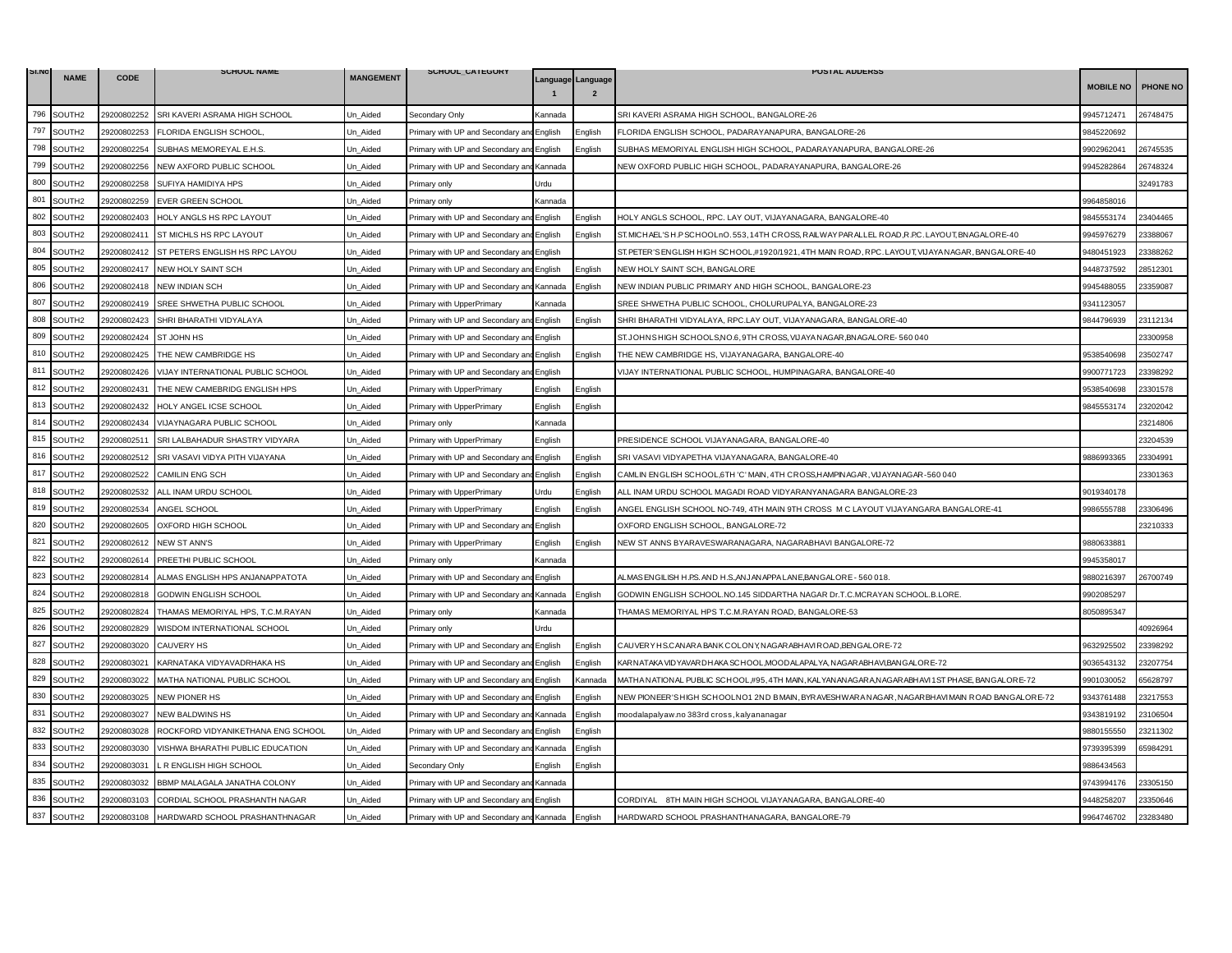| SI.NO |                    |             | <b>SCHOOL NAME</b>                              |                  | SCHOOL_CATEGORY                           |         |                                     | <b>POSTAL ADDERSS</b>                                                                           |                  |                 |
|-------|--------------------|-------------|-------------------------------------------------|------------------|-------------------------------------------|---------|-------------------------------------|-------------------------------------------------------------------------------------------------|------------------|-----------------|
|       | <b>NAME</b>        | <b>CODE</b> |                                                 | <b>MANGEMENT</b> |                                           |         | Language Language<br>$\overline{2}$ |                                                                                                 | <b>MOBILE NO</b> | <b>PHONE NO</b> |
| 838   | SOUTH2             | 29200803113 | PINE WOOD HS PRASHANTH NAGAR                    | Un_Aided         | Primary with UP and Secondary an          | English | :nalish                             | PINE WOOD HS PRASHANTHNAGARA, VIJAYANAGARA, BANGALORE-40                                        | 9448380997       | 23354625        |
| 839   | SOUTH2             | 29200803121 | SRI SARVAGNA HS VIYAYANAGARA                    | Jn Aided         | Primary with UpperPrimary                 | Kannada |                                     | SRI SARVAGNA HS VIJAYANAGARA, BANGALORE-40                                                      | 9880253959       | 23354648        |
| 840   | SOUTH2             | 29200803122 | SRI SHARADA EDUCATIONCENTRE MC                  | Un Aided         | Primary with UP and Secondary and English |         |                                     | SRISHARADA EDUCATIONAL CENTER MC LAY OUTVIJAYANAGARA, BANGALORE-40                              | 9980656666       | 23113366        |
| 841   | SOUTH2             | 29200803123 | ST PAUL'S HS PATTEGARAPALYA                     | Jn Aided         | Primary with UP and Secondary ar          | English | English                             | ST PAUL'S NO-1 2ND MAIN ROAD PATTEGARAPALYA, BANGALORE-79                                       | 9535177379       | 23287415        |
| 842   | SOUTH2             | 29200803124 | ST ROHITH SCH PRASHANTH NAGAR                   | Jn_Aided         | rimary with UP and Secondary an           | Kannada | English                             | ST ROHITH SCH PRASHANTH NAGARA, BANGALORE-79                                                    | 9448075461       | 23286401        |
| 843   | SOUTH2             | 29200803129 | THERESA PUBLIC SCHOOL                           | Un_Aided         | Primary with UP and Secondary ar          | English | Enalish                             | THERESA PUBLIC SCHOOL, MAGIDI MAIN ROAD, KAMAKSHIPALYA, BANGALORE-79                            | 9448520473       | 23282239        |
| 844   | SOUTH2             | 29200803139 | SRI SARVAJNA ENG PRIMARY SCH                    | Jn Aided         | Primary with UP and Secondary and         | English | Enalish                             | SRI SARVAJNA ENG PRIMARY HIGH SCHOOL, VIJAYANAGARA, BANGALORE-40                                | 9945689147       | 23354648        |
| 845   | SOUTH2             | 29200803149 | PURNANDA ENG PRIMARY SCHOOL                     | Un Aided         | Primary with UP and Secondary an          | English |                                     | ROAN INTERNATIONAL SCHOLL ENGLISH PRIMARY SCHOOL, BANGALORE-79                                  | 9449670870       | 23500665        |
| 846   | SOUTH2             | 29200803157 | NEW PUBLIC ENGLISH SCHOOL                       | Un_Aided         | Primary with UP and Secondary an          | English |                                     | NEW PUBLIC ENGLISH SCHOOL, 17 TH CROSS, GOVINDARAJANAGARA, BANGALORE-40                         | 9241758663       | 23351087        |
| 847   | SOUTH2             | 29200803159 | SRI SHARADA HPS KAVERIPURA                      | Jn_Aided         | Primary only                              | Kannada |                                     | SRI SHARADA KHPS, KAVERIPURA, KAMAKSIPALYA, BANGALORE-79                                        |                  |                 |
| 848   | SOUTH2             | 29200803160 | MARIYAN ENGLISH SCHOOL                          | Un_Aided         | Primary with UpperPrimary                 | English |                                     | MAREYAN ENGLISH SCHOOL, M.C.LAYOUT, BANGALORE-40                                                |                  | 23353867        |
| 849   | SOUTH <sub>2</sub> | 29200803161 | RES CONVENT HIGH SCHOOL                         | Un Aided         | Primary with UP and Secondary ar          | Kannada | English                             | VISHVESHARAIAH AIDED HIGH SCHOOL, KAVERIPURA, KAMAKSHIPALYA BANGALORE-79                        |                  | 23288726        |
| 850   | SOUTH2             | 29200803162 | PRASANNA UNAIDED SCHOOL                         | Un_Aided         | Primary with UP and Secondary and         | Kannada | English                             | SREE PRASANNA HPS BANGALORE 79 PRASHANTHANAGARA                                                 | 9900839749       |                 |
| 851   | SOUTH2             | 29200803165 | ST. MEERAS UNAIDED SCHOOL                       | Un_Aided         | Primary with UP and Secondary ar          | English | English                             | ST. MEERA'S PRIMARY SCHOOL KAVERIPUR KAMAKSHIPALYA BANGALORE-79                                 | 9900562218       |                 |
| 852   | SOUTH2             | 29200803167 | SHREE MANJUNATHA UNAIDED SCHOOL                 | Jn Aided         | Primary with UP and Secondary and         | Kannada | English                             | SREE MANJUNATHA HIGH SCHOOL VIDYARANYA NAGARA BANGALORE-23                                      | 9448074071       | 23350778        |
| 853   | SOUTH2             | 29200803169 | R.E.S PRIMARY CONVENT                           | Un Aided         | Primary with UpperPrimary                 | Kannada |                                     |                                                                                                 | 9448970385       |                 |
| 854   | SOUTH2             | 29200803170 | MYTHRE VIDYAPETA HPS                            | Un_Aided         | Primary only                              | Kannada |                                     |                                                                                                 | 9448970385       |                 |
| 855   | SOUTH2             | 29200803172 | AL-ARAM HIGH SCHOOL                             | Jn Aided         | Primary with UP and Secondary ar          | Urdu    | Urdu                                |                                                                                                 | 9901296117       | 32495741        |
| 856   | SOUTH2             |             | 29200803174 PALLAVI INTERNATIONAL SCHOOL        | Un_Aided         | Primary only                              | Kannada | English                             |                                                                                                 | 9632753818       | 23282239        |
| 857   | SOUTH2             | 29200803176 | SAI MEDINI VIDYA SCHOOL                         | Jn Aided         | Primary only                              | English |                                     |                                                                                                 |                  |                 |
| 858   | SOUTH2             | 29200803210 | SANTOSH EDU TRUST DODDAMAVALLI                  | Un Aided         | <sup>2</sup> rimary only                  | English | English                             | SANTOSH EDUCATIONAL TRUST, SUDHAMANAGARA, BANGALORE27                                           | 9740453251       | 22295031        |
| 859   | SOUTH2             | 29200803217 | CHENNAMA MEMORIAL SCHOOL                        | Un_Aided         | Primary with UP and Secondary ar          | English | English                             | CHENAMMA MEMORIYAL HIGH SCHOOL,NO-68 MISSION ROAD  BANGALORE-27                                 | 9663951005       | 22223201        |
| 860   | SOUTH2             | 29200803219 | <b>MY SCHOOL</b>                                | Jn Aided         | Primary with UP and Secondary an          | English |                                     | MY SCHOOL, SHAHID 4TH CROSS K H ROAD , BANGALORE-27                                             | 9845066723       | 22239657        |
| 861   | SOUTH2             | 29200803221 | SRI VINAYAKA ENG HPS                            | Un Aided         | Primary with UpperPrimary                 | Kannada | English                             | SRI VINAYAKA ENGLISH, HPS, CABBANPET, BANGALORE-2                                               |                  | 22210459        |
| 862   | SOUTH2             | 29200803226 | <b>UNITED MISSION</b>                           | Un_Aided         | Primary with UpperPrimary                 | Kannada | English                             | UNITED MISSION, HPS, BANGALORE.27                                                               |                  | 22223076        |
| 863   | SOUTH2             | 29200803234 | KHAMAR MEMORIAL ENGLISH SCHOOL                  | Jn_Aided         | Primary with UpperPrimary                 | English |                                     | KHAMAR MEMORIAL ENGLISH SCHOOL, KALASIPALYAM, BANGALORE-02                                      | 9845887034       |                 |
| 864   | SOUTH2             | 29200803236 | M.E.S. PRI&HIGH SCHOOL                          | Un Aided         | Secondary Only                            | English |                                     | MESM PRI& HIGH SCHOOL,2ND CROSS L B F ROAD DODDAMAVALLI, BANGALORE-4                            |                  | 22121538        |
| 865   | SOUTH <sub>2</sub> | 29200803240 | OXFORD INTERNATIONAL SCHOOL                     | Jn Aided         | <sup>o</sup> rimarv onlv                  | English |                                     |                                                                                                 |                  |                 |
| 866   | SOUTH2             | 29200803701 | BRILLIENT PRIMARY & HIGH SCHOO                  | Un_Aided         | Primary with UP and Secondary and Kannada |         | English                             | BRILLIANT KANNADA AND ENGLISH NO-336, 1ST MAIN ROAD PANCHSHEELANAGARA MOODALAPAYAL BANGALORE-79 | 9845136241       |                 |
| 867   | SOUTH3             | 29200900101 | BRILLIANT HPS HSR LAYOUT                        | Un_Aided         | Primary with UpperPrimary                 | English |                                     | BRILLIENT ENGLISH CONVENTHSR LAY OUTBANGALORE                                                   |                  | 64548903        |
| 868   | SOUTH3             | 29200900103 | MOUNT CARMEL EHPS HSR LAYOUT                    | Jn Aided         | Primary with UP and Secondary and         | English |                                     | EHPS MOUNT CARMEL HSR LAYOUTBANGALORE-68                                                        |                  |                 |
| 869   | SOUTH3             | 29200900107 | CAMBRIDGE PUBLIC SCHOOL                         | Un Aided         | Primary with UP and Secondary ar          | English |                                     | CAMBRIDGE PUBLIC SCHOOLHSR LAYOUTBANGALORE-34                                                   |                  |                 |
| 870   | SOUTH3             | 29200900202 | FLORENCE PUBLIC SCHOOL 4TH BLO                  | Un_Aided         | Primary with UP and Secondary an          | Kannada | Enalish                             | FLORENCE PUBLIC SCHOOLANJANAPURABANGALORE                                                       | 9480488818       | 22717644        |
| 871   | SOUTH3             | 29200900203 | <b>MVS HPS</b>                                  | Un Aided         | Primary with UP and Secondary and         | Kannada |                                     | MVSHPSMEENAKSHIGARDENGOLLAHALLYBANGLORE-62                                                      |                  |                 |
| 872   | SOUTH3             | 29200900205 | HERITAGE PUBLIC SCHOOL                          | Un_Aided         | Primary with UpperPrimary                 | English |                                     |                                                                                                 |                  | 26322111        |
| 873   | SOUTH3             | 29200900401 | ARADHANA KHPS ARAKERE                           | Jn Aided         | Primary with UP and Secondary ar          | Kannada |                                     | Aradhana KHPSI.I.M. post, ArekereBannerghatta RoadBangalore - 560072                            |                  |                 |
| 874   | SOUTH3             | 29200900402 | DAYANA MEMORIAL HPS ARAKERE                     | Un Aided         | Primary with UP and Secondary an          | English |                                     | Diana Memorial High SchoolNo. 45/46, 4th MainVijaya LayoutArakere, B.G. RdBangalore - 560076    | 9900197056       | 26483559        |
| 875   | SOUTH3             | 29200900405 | OXFORD PUBLIC ENG SCH ARAKERE                   | Un_Aided         | Primary with UP and Secondary an          | English |                                     | Oxford Public Eng High SchoolNo. 14, Yyllappa reddy layoutArekere, B.G. RoadBangalore - 560076  | 9448763946       | 26595886        |
| 876   | SOUTH3             | 29200900407 | MARRY IMMACULATE SCHOOL                         | Jn Aided         | Primary with UP and Secondary and         | Kannada |                                     | Mary Immaculate English SchoolArekere, B.G.Road, Bangalore-560078                               | 9880623365       | 65336895        |
| 877   | SOUTH3             | 29200900410 | J P VIDYAKENDRA SCHOOL                          | Un Aided         | Primary with UpperPrimary                 | English |                                     | J.P. Vidhya KendraNo. 46/5 ArkereVyshya Bank ColonyBangalore                                    |                  |                 |
| 878   | SOUTH3             | 29200900411 | SHINE ENG SCHOOL                                | Un_Aided         | <sup>2</sup> rimary only                  | Kannada |                                     | Shine English SchoolAradhana LayoutBannerghatta RoadBangalore - 560076                          |                  |                 |
| 879   | SOUTH3             |             | 29200900413 SHRI SHARADHA VIDYANIKETHANA ARKERE | Un_Aided         | Primary with UP and Secondary and English |         |                                     | Shri Sharadha VidhyanikethanaNo. 90/6, CRR Sapota GardanBTM Layout, ArkereBangalore - 560076    |                  | 26590758        |
|       |                    |             |                                                 |                  |                                           |         |                                     |                                                                                                 |                  |                 |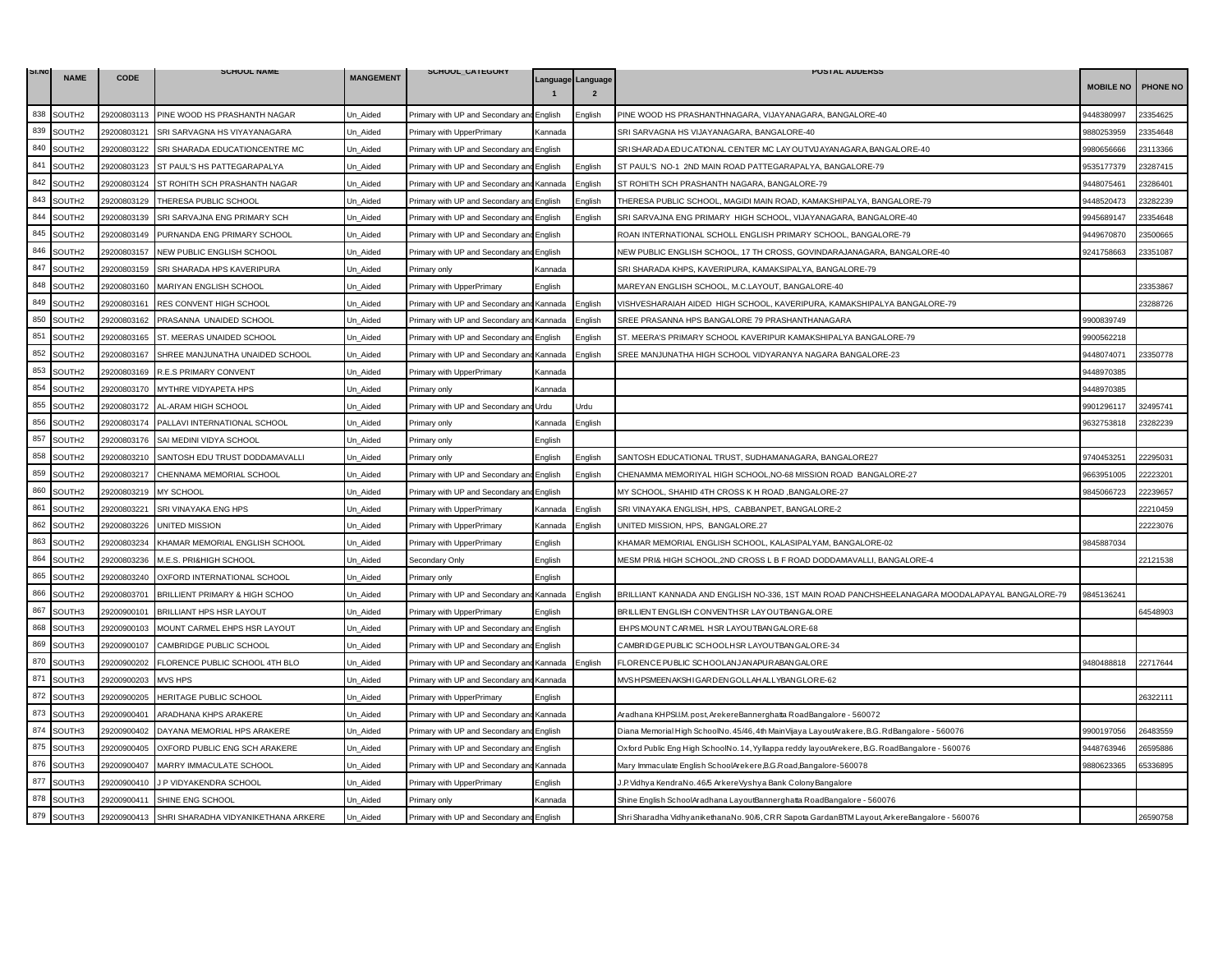| SI.NO | <b>NAME</b>        | <b>CODE</b> | <b>SCHOOL NAME</b>                  | <b>MANGEMENT</b> | SCHOOL_CATEGORY                           |         |                                                                                                                                        | <b>POSTAL ADDERSS</b>                                                                          |                  |                 |
|-------|--------------------|-------------|-------------------------------------|------------------|-------------------------------------------|---------|----------------------------------------------------------------------------------------------------------------------------------------|------------------------------------------------------------------------------------------------|------------------|-----------------|
|       |                    |             |                                     |                  |                                           |         | Language Language                                                                                                                      |                                                                                                | <b>MOBILE NO</b> | <b>PHONE NO</b> |
| 880   | SOUTH3             | 29200900414 | ARADHANA EHPS ARAKERE               | Un_Aided         | Primary with UP and Secondary an          | English |                                                                                                                                        | Aradhana EHPSI.I.M Post, ArakereBannerughatta RoadBangalore - 560076                           |                  |                 |
| 881   | SOUTH3             | 29200900415 | AECS MAGNOLIA MARUTHI PUBLIC SCHOOL | Jn Aided         | Primary with UpperPrimary                 | English |                                                                                                                                        | AECS Magnolia Maruti Public SchoolNo. 36/909, ArekereBannerghatta RoadBangalore - 560076       | 9845216531       | 26430687        |
| 882   | SOUTH <sub>3</sub> | 29200900416 | DIVYA JYOTHI KHPS                   | Un Aided         | Primary with UP and Secondary and Kannada |         |                                                                                                                                        |                                                                                                |                  |                 |
| 883   | SOUTH3             | 29200900417 | AECS MAGNOLIA MAARUTHI SCHOOL       | Jn_Aided         | Primary with UpperPrimary                 | English |                                                                                                                                        |                                                                                                |                  |                 |
| 884   | SOUTH3             | 29200900418 | MOTHERLAND SCHOOL ARKERE            | Jn_Aided         | Primary with UpperPrimary                 | Kannada |                                                                                                                                        |                                                                                                |                  |                 |
| 885   | SOUTH3             | 29200900420 | ARADHANA ICSEARAKERE                | Un_Aided         | Primary only                              | English |                                                                                                                                        |                                                                                                |                  |                 |
| 886   | SOUTH3             | 29200900421 | SRI DIVYA JYOTI PRIMARY SCHOOL      | Jn_Aided         | Primay with UP and Secondary              | English |                                                                                                                                        |                                                                                                |                  |                 |
| 887   | SOUTH3             | 29200900502 | Shantiniketan english high school   | Jn Aided         | Primary with UP and Secondary a           | English |                                                                                                                                        | SHANTHINIKETAN TRUST SCHOOLNO 58, MICO LAYOUTBANGALORE 560076                                  |                  | 26484762        |
| 888   | SOUTH3             | 29200900503 | SHREEE VAGDEVI EDUCATIONAL TRUST    | Un_Aided         | Primary only                              | Kannada | English                                                                                                                                | SGHREE VAGDEVI EDUCATION TRUST CK PALYA ROAD GOTTIGERE BANGALORE-83                            | 9900535970       | 32999378        |
| 889   | SOUTH3             | 29200900504 | VATSALYA PUB SCH                    | Jn Aided         | Primary with UpperPrimary                 | Kannada |                                                                                                                                        | VATSALYA PRISCHKOTTANUR MAIN ROADBANGALORE-76                                                  |                  |                 |
| 890   | SOUTH3             | 29200900604 | HILLSIDE PUBLIC LPS NS PALYA        | Un_Aided         | Primary with UP and Secondary ar          | English |                                                                                                                                        | HILL SIDE PUBLIC LPS NS PALYANO-254/10 7 MAIN CROSS ROAD NS PALYA BTM 2ND STAGE BANGALORE-76   |                  |                 |
| 891   | SOUTH3             | 29200900611 | SRI BALAMURI VIDYA SAMSTAE LPS      | Jn Aided         | Primary with UpperPrimary                 | English |                                                                                                                                        | SRIBALAMURIVID YA SAMSTAE LPS1ST CROSS IN SIDE BALAMURITEMPLE, N S PALYAB G ROAD BANGALORE-76  |                  |                 |
| 892   | SOUTH3             | 29200900612 | VIDYA JYOTHI EHPS BTM LAYOUT        | Un Aided         | Primary with UP and Secondary an          | English |                                                                                                                                        | VIDHYA JYOTHI EHPS BTM LAYOUT30 TH MAIN 2ND STAGEBTM LAYOUT 13-68 65 WARDBANGALORE-76          | 9448204791       |                 |
| 893   | SOUTH3             | 29200900615 | GREEN PASCHERS KHPS NS PALYA        | Un_Aided         | Primary with UP and Secondary ar          | Kannada |                                                                                                                                        | GREEN PASTURES KAN H P SCHOOLN S PALYABG ROADBANGALORE                                         |                  |                 |
| 894   | SOUTH3             | 29200900619 | M E S HPS KUVEMPUNAGAR              | Jn Aided         | Primary with UP and Secondary ar          | English |                                                                                                                                        | MESGOVT.PRIMARYAND HIGHER SCHOOLNO.2 25TH ACROSSMAIN ROAD KUV7TH CROSSBT M2ND PHASE            |                  |                 |
| 895   | SOUTH3             | 29200900624 | ST JOSEPHS ENG PRI SCH BTM LAY      | Un Aided         | Primary with UP and Secondary a           | English |                                                                                                                                        | NEW ST JOSEPH'S ENGLISH PRIMARY AND HIGH SCHOOLNO 4/1 3RD A CROLSS2ND STAGE BT MLAYOUT BANG    |                  |                 |
| 896   | SOUTH3             | 29200900628 | ST MIRS HIGH SCHOOL                 | Jn_Aided         | Primary with UP and Secondary ar          | English |                                                                                                                                        | ST. MIR A'S HIGH SCHOOLCA-6 DOLLAR 'S SCHEME COLONYBTM 1ST STAGEBANGALORE 560068               |                  | 26786817        |
| 897   | SOUTH3             | 29200900631 | OUR LADY FATHIMA HPS                | Un_Aided         | Primary with UP and Secondary an          | English |                                                                                                                                        | OUR LADY OF FATIMA HIGH SCHOOL#9, 20TH MAIN, 14TH CROSSVENKATESHWARA LAYOUT MADIVALA BANGALORE |                  |                 |
| 898   | SOUTH3             | 29200900633 | STAR ABLAZE TRUST SCH               | Un_Aided         | Primary with UpperPrimary                 | Kannada |                                                                                                                                        | STAR ABLAISTER BANGALORE                                                                       |                  |                 |
| 899   | SOUTH3             | 29200900634 | BET MAHADESHWAR NAGARA              | Jn Aided         | Primary with UP and Secondary an          | Urdu    |                                                                                                                                        | BET ENGLISH SCHOOLMADINA NAGARBANGALORE 5600076                                                |                  |                 |
| 900   | SOUTH3             | 29200900636 | A S B GLOBAL SCHOOL                 | Un_Aided         | Primary with UpperPrimary                 | Kannada |                                                                                                                                        |                                                                                                |                  | 12287390        |
| 901   | SOUTH3             | 29200900644 | WISDOM URDU LPS                     | Un_Aided         | Primary only                              | English |                                                                                                                                        |                                                                                                |                  |                 |
| 902   | SOUTH3             | 29200900701 | BABYMIRROR HPS VIVEKANAGAR          | Jn Aided         | Primary with UP and Secondary an          | English | English                                                                                                                                | BABY MIR ROR HPS VIVEKAN AGAR ABAN GALORE-47                                                   |                  |                 |
| 903   | SOUTH3             | 29200900702 | BALA AESU VIDYALAYA HPS VIVEKA      | Un_Aided         | Primary with UpperPrimary                 | English | English                                                                                                                                | Bala Aesu Vidyalaya HPSVivek NagarB'lore-47                                                    |                  | 25512794        |
| 904   | SOUTH3             | 29200900706 | INFANT INDIAN HPS NEELASANDRA       | Jn Aided         | Primary with UP and Secondary ar          | English | English                                                                                                                                | Infant Indian High SchoolAustintownB'lore-47                                                   | 9845199606       | 25300109        |
| 905   | SOUTH3             | 29200900707 | KARNATAKA VIDYA SHALA (KVS)HPS      | Jn_Aided         | Primary with UP and Secondary an          | English | English                                                                                                                                | Karnataka Vidya Shala high schoolAustintownB'lore-47                                           | 886602646        | 25362635        |
| 906   | SOUTH3             | 29200900709 | SATHYABAMA GOPALA HPS VIVEKAN       | Un_Aided         | Primary with UP and Secondary ar          | English | English                                                                                                                                | Sathyabama Gopala Eng. Primary schoolViveknagarB'lore-47                                       |                  | 25574404        |
| 907   | SOUTH3             | 29200900710 | SHANTHINIKETHAN HPS VIVEKANAG       | Jn Aided         | Primary with UP and Secondary an          | English | English                                                                                                                                | SHANTINIKETAN HIGH SCHOOL, VIVEKNAGARA, BANGALORE 560047                                       | 9900826240       | 25700405        |
| 908   | SOUTH3             | 29200900717 | <b>ELIGHT HS</b>                    | Un Aided         | Primary with UP and Secondary a           | English | <annada< td=""><td>Elite Educational TrustK. B. Manzil Muniswamy GardenNeelasandraB'lore-47</td><td>9964238381</td><td></td></annada<> | Elite Educational TrustK. B. Manzil Muniswamy GardenNeelasandraB'lore-47                       | 9964238381       |                 |
| 909   | SOUTH3             | 29200900720 | ATFAA HS AUSTIN TOWN                | Un_Aided         | Primary with UP and Secondary ar          | English | English                                                                                                                                | Atfaa nursery primary high schoolB.D.A. Layout. AustintownB'lore-47                            | 9945603378       | 25546560        |
| 910   | SOUTH3             | 29200900721 | RELIANCE SCHOOL                     | Jn_Aided         | Primary with UP and Secondary an          | English | English                                                                                                                                | Reliance SchoolAustintownB'lore-47                                                             | 9449612578       |                 |
| 911   | SOUTH3             | 29200900803 | ABHAY PRIMARY SCHOOL                | Un Aided         | Primary with UP and Secondary and         | Kannada | English                                                                                                                                |                                                                                                | 9483964648       | 27717524        |
| 912   | SOUTH3             | 29200900804 | PODAR (ICSE)                        | Jn Aided         | Primary with UpperPrimary                 | Kannada |                                                                                                                                        |                                                                                                |                  |                 |
| 913   | SOUTH3             | 29200900903 | ACT SECONDARY HPS BERATENA AGR      | Un_Aided         | Primary with UP and Secondary ar          | English |                                                                                                                                        | ActSecondary ICSCBeratena AgraharaB'lore-100                                                   |                  | 28521538        |
| 914   | SOUTH3             | 29200900904 | ST JOSEPH ENG SCH HOSUR ROAD        | Un_Aided         | Primary with UP and Secondary ar          | English |                                                                                                                                        | St. Joseph Eng SchoolHosur Rd.B'lore-100                                                       |                  |                 |
| 915   | SOUTH3             | 29200900907 | <b>OXFORD SCHOOL</b>                | Jn Aided         | Primary with UpperPrimary                 | Kannada | English                                                                                                                                | Oxford schoolChannakeshav nagarB'Lore-100                                                      | 9686227625       |                 |
| 916   | SOUTH3             | 29200900908 | G V S SCHOOL                        | Un Aided         | Primary with UP and Secondary ar          | English | English                                                                                                                                |                                                                                                | 9535001232       | 25743861        |
| 917   | SOUTH3             | 29200901008 | SILICON CITY HPS BOMMANA HALLI      | Un_Aided         | Primary with UP and Secondary an          | English |                                                                                                                                        | SILICON CITY HPS BOMMANAHALLI                                                                  | 9341974251       |                 |
| 918   | SOUTH3             | 29200901015 | ROYAL CONVENT HPS BOMMANA HALL      | Un_Aided         | Primary with UP and Secondary ar          | Kannada | Kannada                                                                                                                                | ROYAL CONVENT EHPS BOMMAN AHALLIBAN GALORE-68                                                  |                  |                 |
| 919   | SOUTH3             | 29200901017 | ST JOSEPH HPS BOMMANA HALLI         | Un Aided         | Primary with UP and Secondary an          | English | Kannada                                                                                                                                | JOSEPH HPS BOMMAN AHALLIBAN GALORE                                                             | 9901848601       | 25737946        |
| 920   | SOUTH3             | 29200901301 | DILEEP HPS BILEKALLI                | Jn Aided         | Primary with UP and Secondary and         | Kannada |                                                                                                                                        | Dileep Higer and Primary SchoolNo. 108/6, bilekallil.A.M. postBangalore - 560076               | 9945112393       |                 |
| 921   | SOUTH3             | 29200901303 | MGS INFANT LPS BILEKALLI            | Un Aided         | Primary with UP and Secondary and English |         |                                                                                                                                        | MGS Infant SchoolNo. 171, Someshwar Temple StreetBilekhalli, Bannerghatta RdBangalore - 560076 |                  | 26485985        |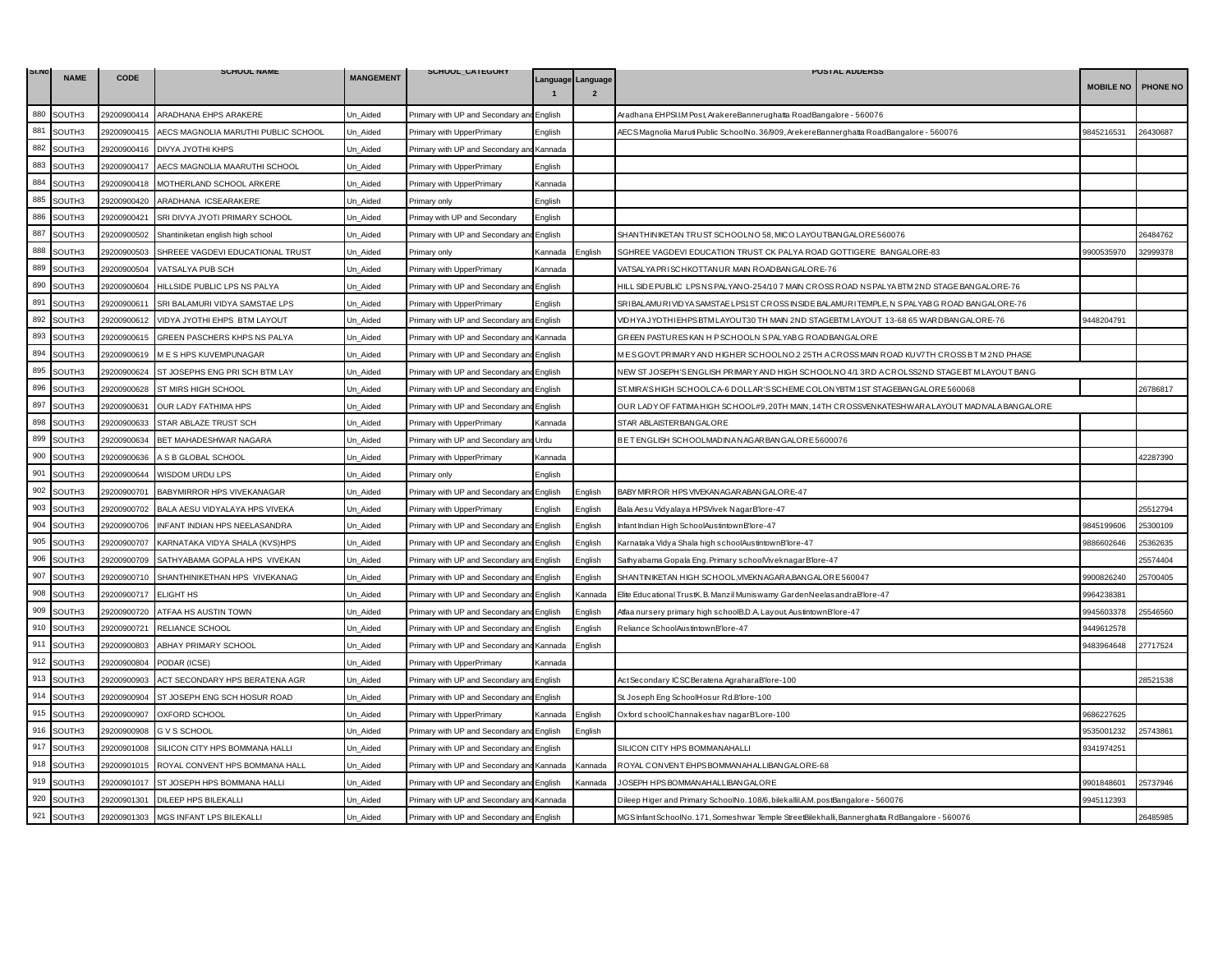| SI.NO | <b>NAME</b> |             | <b>SCHOOL NAME</b>                  | <b>MANGEMENT</b> | SCHOOL_CATEGORY                           |                |                                     | <b>POSTAL ADDERSS</b>                                                                        |                  |                 |
|-------|-------------|-------------|-------------------------------------|------------------|-------------------------------------------|----------------|-------------------------------------|----------------------------------------------------------------------------------------------|------------------|-----------------|
|       |             | <b>CODE</b> |                                     |                  |                                           |                | Language Language<br>$\overline{2}$ |                                                                                              | <b>MOBILE NO</b> | <b>PHONE NO</b> |
| 922   | SOUTH3      | 29200901305 | BLUE STAR EDUCATION TRUST           | Un_Aided         | Primary with UpperPrimary                 | Kannada        |                                     | BLUE STAR EDUCATION TRUSTYEJAMAN NAR AYANAPPALAYOUTOPP VIJAYA BANKCOLONY BILEKAHALLI         | 9945794494       | 35682216        |
| 923   | SOUTH3      | 29200901306 | SHANTINKETAN TRUST SCH\             | Un Aided         | Primary with UP and Secondary an          | English        |                                     | Shanthiniketan Trust SchoolNo. 58, BilekahalliBangalore - 560076                             | 9901506230       | 26484762        |
| 924   | SOUTH3      | 29200901307 | TERESA PUB SCH BILEKAHALLI          | Un Aided         | Primary with UP and Secondary and English |                |                                     |                                                                                              |                  | 26482513        |
| 925   | SOUTH3      | 29200901308 | BVS NATIONAL PUBLIC SCHOOL          | Jn Aided         | <sup>9</sup> rimary only                  | <b>Kannada</b> |                                     |                                                                                              |                  |                 |
| 926   | SOUTH3      | 29200901309 | BGS NATIONAL SCHOOL(KANNADA)        | Jn_Aided         | Primary with UP and Secondary an          | Kannada        |                                     |                                                                                              |                  |                 |
| 927   | SOUTH3      | 29200901310 | BVS NATIONAL PUBLIC SCHOOL HS       | Un_Aided         | Secondary Only                            | Kannada        |                                     |                                                                                              |                  |                 |
| 928   | SOUTH3      | 29200901311 | BABY PERALS KANDA HPS BILLEKAHALLI  | Un Aided         | Primary with UpperPrimary                 | Kannada        |                                     |                                                                                              | 9986552018       |                 |
| 929   | SOUTH3      | 29200901502 | ANKITH HPS BILEKALLI                | Un Aided         | Primary with UP and Secondary a           | English        |                                     | Ankita School Tayappa GardenBilekahalliBannerugatta RoadBangalore - 560076                   | 9481805203       | 65972977        |
| 930   | SOUTH3      | 29200901503 | GNANA PRAKASHAM EHPS BILEKALLI      | Un Aided         | Primary with UP and Secondary ar          | Kannada        | nglish:                             | Gnana Prakasham EHPSBilekahalliBannerghatta RoadBangalore - 560076                           |                  |                 |
| 931   | SOUTH3      | 29200901504 | ORCHID ENGLISH SCHOOL               | Un Aided         | <sup>o</sup> rimarv onlv                  | Kannada        |                                     | ORCHID ENGLISH SCHOOLNO-863,11TH MAIN,5TH B CROSS VIJ AYA BANK LAYOUTBILEKAH ALLI BANG ALORE |                  |                 |
| 932   | SOUTH3      | 29200901601 | AL RAHI EDU SCH BOMMANA HALLI       | Un_Aided         | Primary with UP and Secondary an          | English        | English                             | AL RAHIEDUCATION SCHOOLBOMMANAHALLIBANGALORE                                                 | 9900156495       |                 |
| 933   | SOUTH3      | 29200901603 | CES JARAGANA HALLI                  | Un Aided         | Primary with UP and Secondary ar          | Kannada        | English                             | CES HPS JARAGANAHALLI, BANGALORE-78                                                          |                  |                 |
| 934   | SOUTH3      | 29200901604 | CHINMAYA VIDYA MANDIRA              | Un Aided         | Primary with UP and Secondary and         | Kannada        |                                     | CHINMAYA VIDYA MANDIR AAR ULUKUNTEHOSAPALYABANGALORE-68                                      |                  |                 |
| 935   | SOUTH3      | 29200901619 | SM ENGLISH SCH                      | Un_Aided         | Primary with UP and Secondary ar          | English        |                                     | S M ENGLISH SCHOOL, YELACHENAHALLI, KANAKAPURA MAIN ROAD, BANGALORE-78                       |                  |                 |
| 936   | SOUTH3      | 29200901624 | NEW CAMBRIDGE CONVENT & HS          | Un Aided         | Primary with UP and Secondary ar          | English        |                                     | CAMBRIDGEPUBLIC HIGH SCHOOLCA/23 11TH CROSS 22ND MAINSECTOR 1 HSR LAYOUT BANGALORE-34        | 9448312549       | 25733781        |
| 937   | SOUTH3      | 29200901637 | <b>EHPS NEW FRANCIS</b>             | Un Aided         | Primary with UP and Secondary an          | Kannada        | Kannada                             | new francis english school,#69,11th main,13th ward,viratnagar,nr layoutbommanahalli,560068   | 9844633793       | 65996219        |
| 938   | SOUTH3      | 29200901640 | <b>EHPS AMARDEEP</b>                | Jn_Aided         | Primary with UpperPrimary                 | Kannada        |                                     | MAR AD EEPVID YAMAN DIR ABOMMAN AH ALLIBN AG ALOR E                                          |                  |                 |
| 939   | SOUTH3      | 29200901644 | NEW BHARAT INTERNATIONAL KODLU GATE | Un_Aided         | Primary with UP and Secondary an          | Kannada        |                                     | NEW BHARAT INE-TER NATIONAL RESIDENTIAL HS KOODLU GATE BNG-68                                | 9845014845       |                 |
| 940   | SOUTH3      | 29200901645 | LORVEN PUB SCH                      | Un_Aided         | Primary with UpperPrimary                 | Kannada        | English                             | LORVEN PUB SCH KODICHIKKANAHALII MAIN ROAD BOMMANAHALLI BANGALORE-68                         | 9449810315       | 25732103        |
| 941   | SOUTH3      | 29200901646 | PRATHAM VIDYA MANDIR VIRATNAGARA    | Un Aided         | Primary with UpperPrimary                 | Kannada        |                                     |                                                                                              | 3050817683       |                 |
| 942   | SOUTH3      | 29200901647 | <b>BALDWIN INDIAN HS</b>            | Un Aided         | Primary with UpperPrimary                 | Kannada        |                                     |                                                                                              |                  |                 |
| 943   | SOUTH3      | 29200901703 | <b>ST TERESA HS</b>                 | Un_Aided         | Secondary Only                            | Kannada        |                                     | St. Teresa's High SchoolBegur PostBegurBangalore - 560068                                    |                  | 25730884        |
| 944   | SOUTH3      | 29200901704 | THE SELONY LPS BEGUR                | Jn Aided         | Primary with UP and Secondary an          | English        | nglish:                             | The Salonee School No. 16961& Il Cross, V.P. NagarBegurBangalore - 560068                    | 9845155646       |                 |
| 945   | SOUTH3      | 29200901705 | ST ANNS SCHOOL                      | Un Aided         | Primary with UP and Secondary and         | English        |                                     | SAINT ANN'S ENGLISH MEDIUM SCHOOLAKSHAYANAGARA, BEGUR ROADBANGALORE SOUTH - 560068           | 9243015253       | 26591177        |
| 946   | SOUTH3      | 29200901707 | ST PAULS SCHOOL                     | Un Aided         | Primary only                              | <b>Kannada</b> |                                     | StPauls SchoolBegurBangalore - 560068                                                        | 9686620852       |                 |
| 947   | SOUTH3      | 29200901709 | PREETHIDHAMA                        | Jn Aided         | Primary with UP and Secondary and         | Kannada        | English                             | Preethidhama SchoolMylasandra GateBegur postBangalore - 560068                               |                  | 2712243         |
| 948   | SOUTH3      | 29200901710 | PRIYADARSHINI SCHOOL                | Un Aided         | Primary with UP and Secondary a           | English        | English                             | Priyadharshini Public SchoolA Block SubhashnagaraBangalore - 560068                          | 9242475429       |                 |
| 949   | SOUTH3      | 29200901711 | <b>CRESENT ENG SCHOOL</b>           | Un Aided         | Primary with UP and Secondary an          | English        |                                     | CresentSchoolNo.150, BBlock, SubhashnagarChikbegurBangalore - 560068                         |                  |                 |
| 950   | SOUTH3      | 29200901712 | LITTLE ANGLE ENG SCHOOL             | Un Aided         | Primary with UP and Secondary an          | English        | English                             | Little Angels SchoolNo.407,1stcrossBBlock,SubhashnagarBangalore - 560068                     | 9845064067       | 25731867        |
| 951   | SOUTH3      | 29200901717 | JNANAJYOTHI ENG SCHOOL              | Un_Aided         | Primary with UpperPrimary                 | Kannada        |                                     | Jnana Jyothi English SchoolChikkabegur PostSingasandra PostHosur RoadBangalore - 560068      | 9343632113       |                 |
| 952   | SOUTH3      | 29200901719 | ST FRANCIS SCHOOL(ICSE)             | Un_Aided         | Primary with UpperPrimary                 | English        |                                     |                                                                                              | 9008684730       |                 |
| 953   | SOUTH3      | 29200901720 | ADITYA PUBLIC SCHOOL                | Un Aided         | Primary with UpperPrimary                 | Kannada        |                                     |                                                                                              |                  |                 |
| 954   | SOUTH3      | 29200901803 | TILAK ENGLISH SCHOOL                | Un Aided         | Primary with UpperPrimary                 | English        | <b>Kannada</b>                      | TILAK ENGLISH SCHOOLBANGALORE                                                                | 3886532774       |                 |
| 955   | SOUTH3      | 29200901807 | JANAK VIDYALAYA                     | Un_Aided         | Primary with UP and Secondary ar          | English        |                                     | Janak Vidyalaya2nd Cross, Syndicate Bank Colony Arekere Gate, B.G. RoadBangalore - 560076    | 9448257321       | 26581477        |
| 956   | SOUTH3      | 29200901808 | NEW NOBAL SCHOOL ARKERE             | Un_Aided         | Primary with UP and Secondary ar          | Kannada        |                                     | New Nobal English SchoolArakere, Mico LayoutBangalore                                        | 9980761287       | 26582237        |
| 957   | SOUTH3      | 29200901809 | MOTHER TERESA YELENAHALLI           | Un Aided         | Primary with UP and Secondary and         | English        | Enalish                             | Mother Teresa Memorial Eng SchoolNo.58 YelenahalliBegurBangalore - 560068                    | 9448909458       | 65417879        |
| 958   | SOUTH3      | 29200901812 | SOURANCE PUB SCH                    | Un Aided         | Primary with UpperPrimary                 | Kannada        |                                     | SOURANCE PUBLIC SCHOOL SUBHASHNAGARA ROADSINGASANDRABANGALORE-68                             |                  |                 |
| 959   | SOUTH3      | 29200901814 | ST. MARY'S ENGLISH SCHOOL           | Un_Aided         | Primary with UP and Secondary an          | English        |                                     | ST MARYS ENGLISH SCHOOLGARVEBHAVIPALYABANGALORE                                              |                  |                 |
| 960   | SOUTH3      | 29200901823 | NEW ARVINDA MEMORIAL HS             | Un_Aided         | Primary with UP and Secondary an          | Kannada        |                                     | New Arvinda Memorial English SchoolNo.20,1stMain,Manjunatha LayoutBTM, Kodichikkanahalli     |                  |                 |
| 961   | SOUTH3      | 29200901902 | THE PARADISE RESIDENTIAL SCH        | Un Aided         | Primary only                              | English        | English                             | THE PARADISE RESIDENTIAL SCHOOL HOSURU MAIN ROAD BANGALORE -100                              | 9900081777       | 65462507        |
| 962   | SOUTH3      | 29200901914 | THE PARADISE RESIDENTIAL SCHOOL HS  | Jn Aided         | <sup>2</sup> rimary only                  | Kannada        |                                     |                                                                                              |                  |                 |
| 963   | SOUTH3      | 29200902001 | <b>CARMEL JYOTHI LPS</b>            | Un Aided         | Primary with UP and Secondary and Kannada |                | English                             | CARMEL JYOTHI SCHOOL, CHUNCHAGHATTA MAIN ROAD, KONANAKUNTE, BANGALORE-62                     | 9900473502       |                 |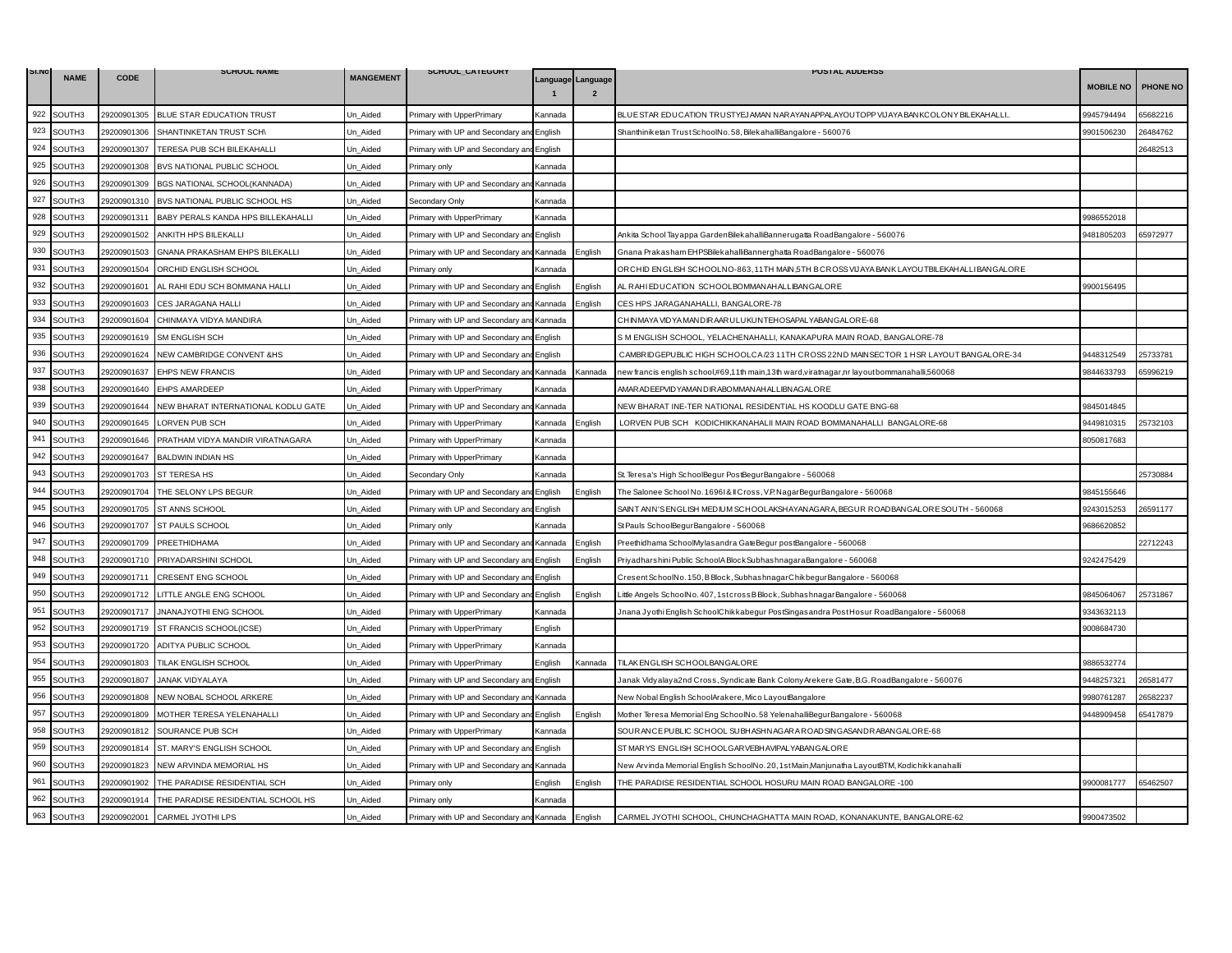| SI.N | <b>NAME</b>        | <b>CODE</b> | <b>SCHOOL NAME</b>                  | <b>MANGEMENT</b> | SCHOOL_CATEGORY                           |         |                                     | <b>POSTAL ADDERSS</b>                                                                                |                    |          |
|------|--------------------|-------------|-------------------------------------|------------------|-------------------------------------------|---------|-------------------------------------|------------------------------------------------------------------------------------------------------|--------------------|----------|
|      |                    |             |                                     |                  |                                           |         | Language Language<br>$\overline{2}$ |                                                                                                      | MOBILE NO PHONE NO |          |
| 964  | SOUTH3             | 29200902103 | BEGUR CHANNARAYAPPA RAMIYA          | Un_Aided         | Primary with UP and Secondary an          | English | :nalish                             | B.C.R. Public SchoolNo. 166/9, Chikka Begur Main RoadChikka BegurBangalore - 560068                  |                    |          |
| 965  | SOUTH3             | 29200902202 | PRAGATHI SCHOOL                     | Jn_Aided         | <sup>2</sup> rimary only                  | Kannada |                                     | Pragathi SchoolChikkathogur Rd.B'lore-100                                                            | 9886668710         |          |
| 966  | SOUTH3             | 29200902308 | VIDYANIKETHAN EHP DOMMALUR          | Un Aided         | Primary with UP and Secondary and English |         |                                     | VID YANIKETHAN ENGLISH MEDIUM NUR SER Y PRIMAR Y AND HIGH SCHOOLK R COLONYDOMLUR LAYOUT BANGALORE 56 |                    | 25351575 |
| 967  | SOUTH3             | 29200902314 | BANGALORE MONTESSORI ENG SCH D      | Jn_Aided         | Primary with UpperPrimary                 | English |                                     | 17 - Bangalore Montessori Eng Pry School313/1, 7th Cross, Patel Ramareddy MargDomlurBangalor         |                    | 25350421 |
| 968  | SOUTH3             | 29200902317 | LITTLE ANGELS HS                    | Un_Aided         | Primary with UP and Secondary an          | English |                                     | ittle Angle Modern High SchoolNo. 1B, Service RoadDomlur LayoutBangalore - 560071.                   |                    | 25350489 |
| 969  | SOUTH3             | 29200902319 | <b>KRLS HPS</b>                     | Un_Aided         | Secondary Only                            | English |                                     | KR LS PATEL RAMA REDDY ENGLISH HIGH SCHOOL313/1, 7TH CROSSPATEL RAMAREDDY MARG, DOMULUR LAYOUT       |                    |          |
| 970  | SOUTH3             | 29200902323 | UNIT SCH EME AGRAM                  | Jn_Aided         | Primary only                              | English |                                     |                                                                                                      |                    |          |
| 971  | SOUTH3             | 29200902402 | MME SCH KONNAPPANA AGRAHARA         | Un Aided         | Primary with UP and Secondary ar          | Kannada |                                     | MM ENGLISH HIGH SCHOOL#2, DODDA THOGUR MAIN ROADKONAPPANA AGRAHARABANGALORE-100                      |                    |          |
| 972  | SOUTH3             | 29200902403 | SACRETIS SCHOOL                     | Un_Aided         | Primary with UP and Secondary an          | Kannada | English                             | Sacretis public schoolNo.52/1. T.M. Abaiah reddy leyoutBettadasanpura Rd.Dodda Thoguru.B-100         | 9980302907         |          |
| 973  | SOUTH3             | 29200902404 | NEW HORIZON ENG SCHOOL              | Jn Aided         | Primary with UP and Secondary and         | Kannada | English                             | New Horizon schoolDoddathoguruB'lore-100                                                             |                    |          |
| 974  | SOUTH3             | 29200902406 | ST XAVIER'S SCHOOL                  | Un_Aided         | Primary with UpperPrimary                 | English | English                             |                                                                                                      | 9343747810         | 326506   |
| 975  | SOUTH3             | 29200902414 | ABHAYA ENGLISH HS                   | Un Aided         | Secondary Only                            | English |                                     |                                                                                                      |                    |          |
| 976  | SOUTH3             | 29200902502 | ST GASPER SCH DODDA NAGAMANGAL      | Un Aided         | Primary with UP and Secondary and         | Kannada |                                     | St. Gasper schoolDodda NagamangalB'lore-100                                                          | 9741343155         |          |
| 977  | SOUTH3             | 29200902602 | ST ANTHONY S SCHOOL                 | Un_Aided         | <sup>9</sup> rimary only                  | Kannada |                                     |                                                                                                      | 9620921544         |          |
| 978  | SOUTH3             | 29200902603 | <b>BVM GLOBAL SCHOOL</b>            | Jn Aided         | Primary with UpperPrimary                 | Kannada |                                     |                                                                                                      |                    |          |
| 979  | SOUTH3             | 29200902702 | NEW SHANTHINIKETAN ENG CONVENT      | Un Aided         | Primary with UpperPrimary                 | English |                                     | NEW SHANTINIKETHANA ENGLISH CONVENTHOSAPALYABANGALORE-68                                             |                    |          |
| 980  | SOUTH3             | 29200902705 | NEWTON PUBLIC SCHOOL                | Jn_Aided         | Primary with UP and Secondary ar          | English | English                             | NEWTON PUBLIC SCHOOLBANGALORE                                                                        | 9886024445         |          |
| 981  | SOUTH3             | 29200902708 | SUJANA CONVENT                      | Un_Aided         | Primary with UP and Secondary ar          | Kannada |                                     | SUJANA CONVENTCHANNAKESHAVANAGAR ABANGALORE                                                          | 9880071929         | 25733929 |
| 982  | SOUTH3             | 29200902718 | BLOOSOM SCH                         | Un_Aided         | Primary only                              | English | English                             | BLOSAM SCHOOLHONGASANDRABANGALORE                                                                    |                    |          |
| 983  | SOUTH3             | 29200902719 | <b>BLUE BEL PUB SCH</b>             | Jn Aided         | Primary with UP and Secondary an          | Kannada | English                             | blue bel pub schoolbangalore                                                                         | 3535580482         | 5329642  |
| 984  | SOUTH3             | 29200902720 | <b>INFONT PUB SCH</b>               | Un_Aided         | Primary with UpperPrimary                 | Kannada |                                     | Infont public SchoolGovindshetty palyaB'lore-100                                                     | 3738040443         | 28523279 |
| 985  | SOUTH3             | 29200902722 | NEW PECIDENCNY PUB SCH ICSE         | Un_Aided         | Primary with UP and Secondary an          | English |                                     | NEW PREIDENCYPUBLIC SCHOOL ICSEMG PALLY BANGALORE                                                    | 9632963140         |          |
| 986  | SOUTH3             | 29200902724 | <b>NEW MADAR TERESA</b>             | Jn Aided         | Primary with UP and Secondary and         | English |                                     | <b>NEW MADAR TERESAHOSAPALYABANALORE</b>                                                             |                    |          |
| 987  | SOUTH3             | 29200902731 | EHPS BALDWIN SCHOOL                 | Un_Aided         | Primary with UP and Secondary and         | English | English                             | EHPS BALDWIN SCHOOLHSR LAYOUT BANGALORE-34                                                           |                    |          |
| 988  | SOUTH <sub>3</sub> | 29200902735 | <b>JSS EHPS SCHOOL</b>              | Jn Aided         | Primary with UP and Secondary ar          | English | <b>Cannada</b>                      | ISS EHPS SCHOOLHSR LAYOUT NEAR BDA COMPLEXBOMMAN AHALLIBAN GALORE-68                                 |                    |          |
| 989  | SOUTH3             | 29200902736 | SPOORTHI VIDYA KENDRA VENKATAPURA   | Un_Aided         | Primary only                              | Kannada |                                     |                                                                                                      |                    |          |
| 990  | SOUTH3             | 29200902737 | SADHANA ENGLISH SCHOOL              | Un_Aided         | Primay with UP and Secondary              | Kannada | Kannada                             |                                                                                                      |                    |          |
| 991  | SOUTH3             | 29200902738 | MOUNT CARMAL HIGHER SCHOOL          | Jn Aided         | Primary with UpperPrimary                 | Kannada |                                     |                                                                                                      |                    |          |
| 992  | SOUTH3             | 29200902739 | FREEDOM INTERNATIONAL SCHOOL        | Un Aided         | Primary with UpperPrimary                 | Kannada |                                     |                                                                                                      |                    |          |
| 993  | SOUTH3             | 29200902804 | ST PHILOMINA ENGLISH SCH DEVAR      | Un_Aided         | Primary with UpperPrimary                 | English |                                     | ST PHILOMENA SCHOOLNO.9DEVARACHIKKANAHALLIMAIN ROADDEVARACHIKKANAHALLIBANGALORE                      | 9945126749         | 26481432 |
| 994  | SOUTH3             | 29200902805 | NIGHTINGALE ENG SCHOOL              | Un_Aided         | Primary with UP and Secondary ar          | Kannada |                                     | Nightingales EHSNo. 1/B&C, BTM 4th Stage3rd Main, 1st Block DevarachikkanahalliB'lore - 76           | 9880900940         | 26482213 |
| 995  | SOUTH3             | 29200902806 | ST MARY ENG SCHOOL                  | Un Aided         | Primary with UpperPrimary                 | Kannada |                                     | St. Mary Cresent SchoolNo. 1576, Royal Meridian LayoutDevarachikkanahalli BegurBanglore - 68         |                    |          |
| 996  | SOUTH3             | 29200902807 | INDIAN PRIMARY SCHOOL               | Jn Aided         | Primary with UpperPrimary                 | Kannada |                                     |                                                                                                      | 9844182385         | 32551384 |
| 997  | SOUTH3             | 29200902903 | SILICON VALLY LPS GOTTIGERE         | Un_Aided         | Primary with UP and Secondary ar          | English |                                     | SILICON VALLEY LPS GOTTIGERE                                                                         | 9845966143         | 22720810 |
| 998  | SOUTH3             | 29200902916 | <b>ITTLE ANGELS</b>                 | Un_Aided         | Primary with UP and Secondary ar          | English |                                     | LITTLE ANGELS13/68 GOTTIGERE BENNER EGATTA ROADBANGALORE-560083                                      |                    |          |
| 999  | SOUTH3             | 29200902917 | SHRINE PUBLIC SCHOOL                | Jn Aided         | Primary with UP and Secondary and         | English |                                     | SHRINE PUBLIC SCHOOLANJANAPURABANGALORE 560082                                                       |                    |          |
| 1000 | SOUTH3             | 29200902918 | GURUDARSHAN PUB SCH (CBSE)          | Un Aided         | Primary with UP and Secondary an          | English |                                     |                                                                                                      |                    | 64566648 |
| 1001 | SOUTH3             | 29200902919 | SRI VAGDEVI EDUCATION SCHOOL        | Un_Aided         | Primary only                              | English |                                     |                                                                                                      |                    |          |
| 1002 | SOUTH3             | 29200902920 | MGEESA-KEMBATHHALLI                 | Un_Aided         | Primary only                              | Kannada |                                     |                                                                                                      |                    |          |
|      | 1003 SOUTH3        | 29200902921 | CARMAL ACDAMY SCHOOL GOTTIGERE CBSE | Un Aided         | Primary with UpperPrimary                 | Kannada |                                     |                                                                                                      |                    |          |
| 1004 | SOUTH <sub>3</sub> | 29200902922 | RADCLISSEE SCHOOL                   | Jn Aided         | Primary with UpperPrimary                 | Kannada |                                     |                                                                                                      |                    |          |
|      | 1005 SOUTH3        | 29200903002 | SHAM'S LPS GOVINDASHETTY PALYA      | Un Aided         | Primary with UP and Secondary and English |         |                                     | SHAM'S LPS GOVINDA SHETTY PALYAELECTRONIC CITY POST BANGLORE-SOUTH-3                                 |                    |          |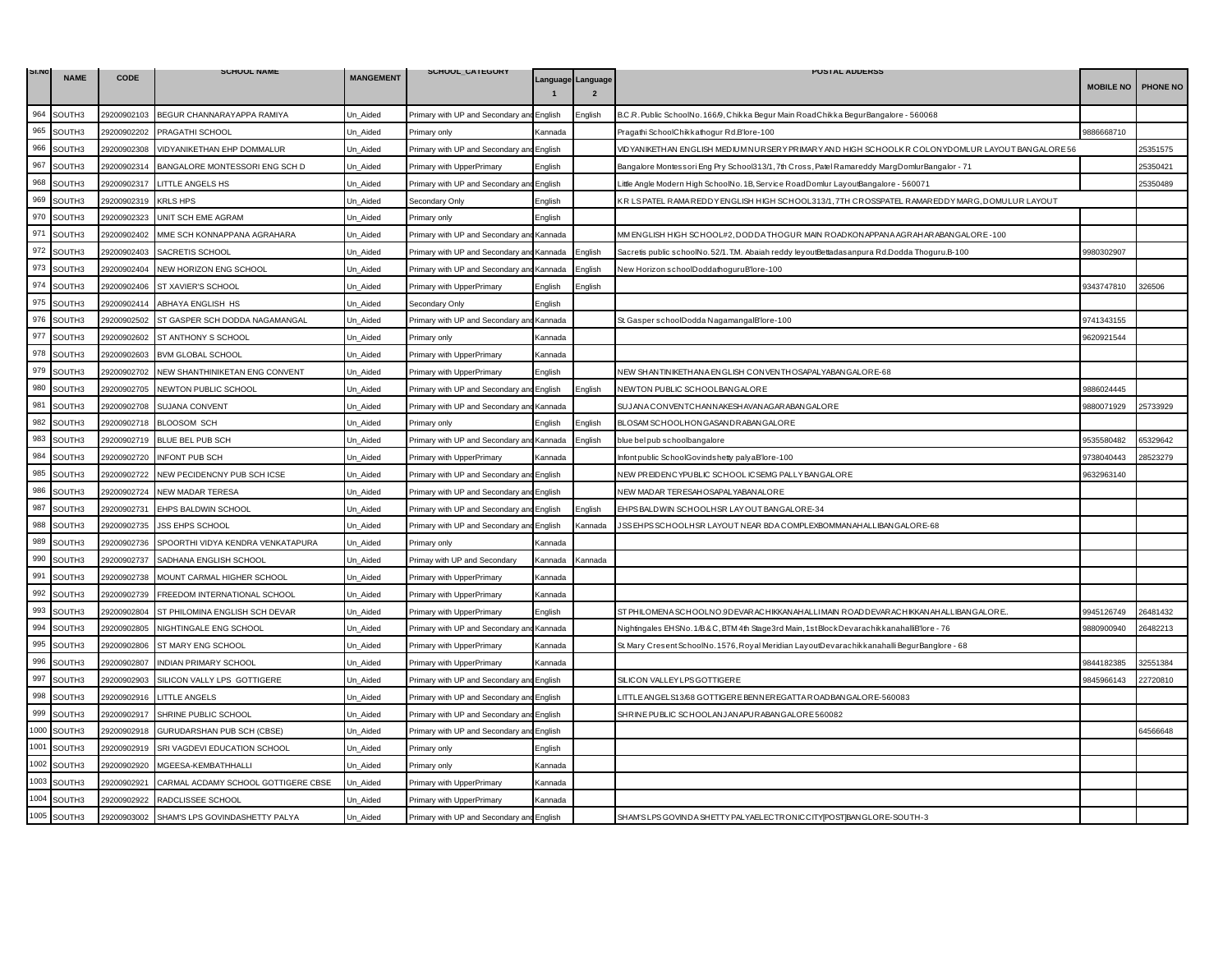| SI.NO | <b>NAME</b> | <b>CODE</b> | <b>SCHOOL NAME</b>              | <b>MANGEMENT</b> | SCHOOL_CATEGORY                           |                |                                                                                                                   | <b>POSTAL ADDERSS</b>                                                        |                  |                 |
|-------|-------------|-------------|---------------------------------|------------------|-------------------------------------------|----------------|-------------------------------------------------------------------------------------------------------------------|------------------------------------------------------------------------------|------------------|-----------------|
|       |             |             |                                 |                  |                                           |                | Language Language                                                                                                 |                                                                              | <b>MOBILE NO</b> | <b>PHONE NO</b> |
| 1006  | SOUTH3      | 29200903104 | BRIGHT FUTURE LPS GARVEBHAVI P  | Un_Aided         | Primary with UP and Secondary an          | Kannada        |                                                                                                                   | BRIGHT FUTURE LPS GARVEBHVIPALYABAN GALORE                                   |                  |                 |
| 1007  | SOUTH3      | 29200903105 | MEKALE HPS GARVEBHAVI PALYA     | Jn Aided         | Primary with UP and Secondary an          | English        |                                                                                                                   | MACALAY ENGLISH SCHOOLBANGALORE                                              | 9449532951       | 32470364        |
| 1008  | SOUTH3      | 29200903109 | MATHAS EDUCATION SOCIETY GARVE  | Un Aided         | Primary with UP and Secondary and Kannada |                |                                                                                                                   | MATHAS EDUCATION SOCIETYGAR VEBHAVIPALYABAN GALORE-68                        |                  |                 |
| 1009  | SOUTH3      | 29200903110 | VES HS                          | Jn_Aided         | Primary with UP and Secondary an          | English        |                                                                                                                   | es HSGARVEBHAVIPALYABANGALORE                                                | 9901507988       | 25730256        |
| 1010  | SOUTH3      | 29200903114 | RAJRAJESHWARI HS                | Un_Aided         | Primary with UP and Secondary and         | English        |                                                                                                                   | SREE RAJARAJESWARI VID YA SAMSTEGAR VEBHAVIPAL YABAN GALORE-68               |                  |                 |
| 1011  | SOUTH3      | 29200903118 | SAHYADRI E HPS                  | Un_Aided         | Primary with UpperPrimary                 | Kannada        |                                                                                                                   | SAHYADRIHPSCONVENTCHIKKABEGURUBANGALORE                                      | 9060937722       |                 |
| 1012  | SOUTH3      | 29200903119 | NAVODAYA VIDYALAYA              | Un_Aided         | Primary with UpperPrimary                 | Kannada        | Kannada                                                                                                           | NAVODAYA VIDYALAYAGAR VEBHAVIPALYABOMMAN AHALLIBAN GALORE-68                 | 9343481703       |                 |
| 1013  | SOUTH3      | 29200903120 | JAI HIND INTERNATIONAL SCHOOL   | Un Aided         | Primary only                              | Kannada        |                                                                                                                   |                                                                              |                  |                 |
| 1014  | SOUTH3      | 29200903201 | ADARSHA EDU CENTRE HPS HONGASA  | Un_Aided         | Primary with UP and Secondary ar          | English        | :nalish                                                                                                           | ADAR SHA EDUCATION HONGASANDRABANGALORE                                      | 7353999915       |                 |
| 1015  | SOUTH3      | 29200903202 | GNANABHARATHI HPS HONGASANDRA   | Un Aided         | Primary with UP and Secondary and English |                |                                                                                                                   | GNANABHARATHIHPSHONGASANDRABANGALORE-68                                      |                  |                 |
| 1016  | SOUTH3      | 29200903203 | VIDYAJYOTHI EHPS HONGASANDRA    | Un_Aided         | Primary with UP and Secondary and         | English        |                                                                                                                   | VIDYAJYOTHI EHPSHONGASANDRABANGALORE-68                                      |                  |                 |
| 1017  | SOUTH3      | 29200903206 | MOTHER THERESA HS               | Un Aided         | Primary with UP and Secondary ar          | English        |                                                                                                                   | MOTHER THERESA HSGB PALYAHON GASAND RABAN GALORE-68                          |                  |                 |
| 1018  | SOUTH3      | 29200903207 | PRARTHANA HS                    | Un Aided         | Primarv onlv                              | Kannada        | Kannada                                                                                                           | PRARTHANA PUBLIC SCHOOLHONGASANDRABANGALORE-68                               | 9845465441       |                 |
| 1019  | SOUTH3      | 29200903209 | BHAGYALAKSHMI HS                | Un_Aided         | Primary with UP and Secondary a           | English        | nglish                                                                                                            | BHAGYALAKSHMI HIGH SCHOOL BANGALORE SOUTH - 3                                |                  |                 |
| 1020  | SOUTH3      | 29200903213 | ANIKETHAN PUB SCH HONGASANDRA   | Un Aided         | Primary with UpperPrimary                 | English        | :nglish                                                                                                           | ANKITHA PUB SCH KAKAPPA BUILDING BEGURU MAIN ROAD HONGASANDRA BANGALORE-68   | 9945479414       | 25730591        |
| 1021  | SOUTH3      | 29200903214 | VIDYAJYOTHI KHPS HONGASANDRA    | Un Aided         | Secondary Only                            | Kannada        |                                                                                                                   | VIDYAJYOTHIKHPSHONGASANDRA                                                   |                  |                 |
| 1022  | SOUTH3      | 29200903215 | SRI SAI PUBLIC SCHOOL           | Un_Aided         | Primary with UP and Secondary an          | English        | nglish                                                                                                            |                                                                              |                  |                 |
| 1023  | SOUTH3      | 29200903216 | <b>BALDWIN PUBLIC SCHOOL</b>    | Un_Aided         | Primary only                              | Kannada        |                                                                                                                   |                                                                              |                  | 32551385        |
| 1024  | SOUTH3      | 29200903217 | THE SILICON CITY SCHOOL         | Un_Aided         | Primay with UP and Secondary              | Kannada        |                                                                                                                   |                                                                              |                  |                 |
| 1025  | SOUTH3      | 29200903218 | CARMEL PUBLIC SCHOOL            | Jn Aided         | Primary with UP and Secondary ar          | English        |                                                                                                                   |                                                                              |                  |                 |
| 1026  | SOUTH3      | 29200903219 | MATHAS ICSE SCHOOL              | Un_Aided         | Primay with UP and Secondary              | English        |                                                                                                                   |                                                                              | 9449814917       | 25736275        |
| 1027  | SOUTH3      | 29200903220 | SRI SAI RAM VIDYA MANDIRA       | Un_Aided         | Primary with UpperPrimary                 | Kannada        |                                                                                                                   |                                                                              |                  |                 |
| 1028  | SOUTH3      | 29200903222 | SRI VENKATESHWARA LPS           | Un Aided         | Primary only                              | Kannada        |                                                                                                                   |                                                                              |                  |                 |
| 1029  | SOUTH3      | 29200903302 | OXFORD HPS HONGASANDRA          | Un_Aided         | Primary with UP and Secondary an          | Kannada        | English                                                                                                           | OXFORD PUBLIC SCHOOL HONGASANDRABANGALORE                                    | 9845203869       | 25736689        |
| 1030  | SOUTH3      | 29200903525 | LOURDES ENGLISH PRIMARY SCH UL  | Un Aided         | Primary with UpperPrimary                 | English        |                                                                                                                   | LOURDES ENGLISH PRIMARY SCHOOLCAMBRIDGE ROADHALASURUBANGALORE                |                  | 41135296        |
| 1031  | SOUTH3      | 29200903602 | HOLY MOTHER HPS J P NAGARA      | Jn_Aided         | Primary with UP and Secondary and Kannada |                | English                                                                                                           | HOLY MOTHER SCHOOL, J P NAGAR, BANGALORE-78                                  |                  |                 |
| 1032  | SOUTH3      | 29200903603 | JYOTHI KENDRIYA VIDYALAYA HPS   | Un_Aided         | Primary with UP and Secondary ar          | English        |                                                                                                                   | JYOTHI KENDRIYA VIDYALAYA HPS, YELACHENAHALLI, KANAKAPURA ROAD, BANGALORE-78 |                  |                 |
| 1033  | SOUTH3      | 29200903605 | SRI VIDYANIKETHAN HPS JARAGANA  | Un Aided         | Primary with UpperPrimary                 | Kannada        |                                                                                                                   | SRI VIDYANIKETHANA HPS, JARAGANAHALLI, BANGALORE-78                          | 9901385701       |                 |
| 1034  | SOUTH3      | 29200903606 | THRISHOOL SCHOOL J P NAGAR      | Un Aided         | Primary with UP and Secondary an          | English        | <annada< td=""><td>THRISHUL SCHOOL, SARAKKI TOTA J P NAGAR, BANGALORE-78</td><td></td><td>32498353</td></annada<> | THRISHUL SCHOOL, SARAKKI TOTA J P NAGAR, BANGALORE-78                        |                  | 32498353        |
| 1035  | SOUTH3      | 29200903609 | <b>VIVEKANANDA HPS</b>          | Un_Aided         | Primary with UpperPrimary                 | Kannada        |                                                                                                                   | VIVEKANANDA HPS, JARAGANALLI, BANGALORE-78                                   |                  |                 |
| 1036  | SOUTH3      | 29200903610 | SHREYAS SCHOOL JARAGANAHALLI    | Un_Aided         | Primary with UP and Secondary an          | English        |                                                                                                                   | SHREYAS SCHOOL, JARAGANAHALLI, BANGALORE-78                                  |                  |                 |
| 1037  | SOUTH3      | 29200903612 | SINCERE VIDYALAYA JARAGANAHALLI | Un_Aided         | Primary with UpperPrimary                 | Kannada        |                                                                                                                   |                                                                              |                  |                 |
| 1038  | SOUTH3      | 29200903613 | CARMAL SCHOOL JARAGANA HALLI    | Un Aided         | Primary only                              | <b>Kannada</b> |                                                                                                                   |                                                                              |                  |                 |
| 1039  | SOUTH3      | 29200903703 | IMAGE SCHOOL J P NAGAR          | Un_Aided         | Primary with UP and Secondary an          | English        | English                                                                                                           | MAGE SCHOOL, J P NAGAR, BANGALORE-78                                         |                  |                 |
| 1040  | SOUTH3      | 29200903810 | RAGHAVENDRA EHPS KORAMANGALA    | Un_Aided         | Primary with UP and Secondary an          | English        |                                                                                                                   | RAGHAVSNDRA EHPSKORAMANGALABANGALORE                                         |                  |                 |
| 1041  | SOUTH3      | 29200903817 | NEENA HPS KORMANGALA            | Un Aided         | Primary with UP and Secondary and         | English        |                                                                                                                   | NEENA ENGLISH HIGH SCHOOLKOR AMANGALABANGLORE                                | 9632784317       |                 |
| 1042  | SOUTH3      | 29200903818 | BABYMONA EHPS KORAMANGALA       | Un_Aided         | Primary with UP and Secondary ar          | English        |                                                                                                                   | B MON A EHPS KOR AMANG ALABANG ALORE                                         |                  |                 |
| 1043  | SOUTH3      | 29200903820 | S E S PRIMARY SCHOOL            | Un_Aided         | Primary with UP and Secondary and         | English        | :nglish                                                                                                           | SES SCHOOLADUGODIBANGALORE-30                                                |                  | 22291912        |
| 1044  | SOUTH3      | 29200903821 | HOLY SAINT ENG SCH KORAMANGALA  | Un_Aided         | Primary with UP and Secondary and English |                |                                                                                                                   | HOLI SAINT ENG SCH KOR AMAN AGALABAN GALORE                                  |                  |                 |
| 1045  | SOUTH3      | 29200903822 | LAWRENCE HIGH SCH KORAMANGALA   | Un_Aided         | Primary with UP and Secondary an          | English        |                                                                                                                   | LAWRENSHSSCHOOL KORAMANGALABANAGALORE                                        |                  | 25715553        |
| 1046  | SOUTH3      | 29200903835 | MES HS                          | Jn Aided         | Primary with UP and Secondary an          | English        | Kannada                                                                                                           | MES H SKOR AMAN GALABAN GALORE                                               |                  | 65348568        |
| 1047  | SOUTH3      |             | 29200903840 REDDY JANASANGHA    | Un Aided         | Primary with UP and Secondary and English |                |                                                                                                                   |                                                                              |                  |                 |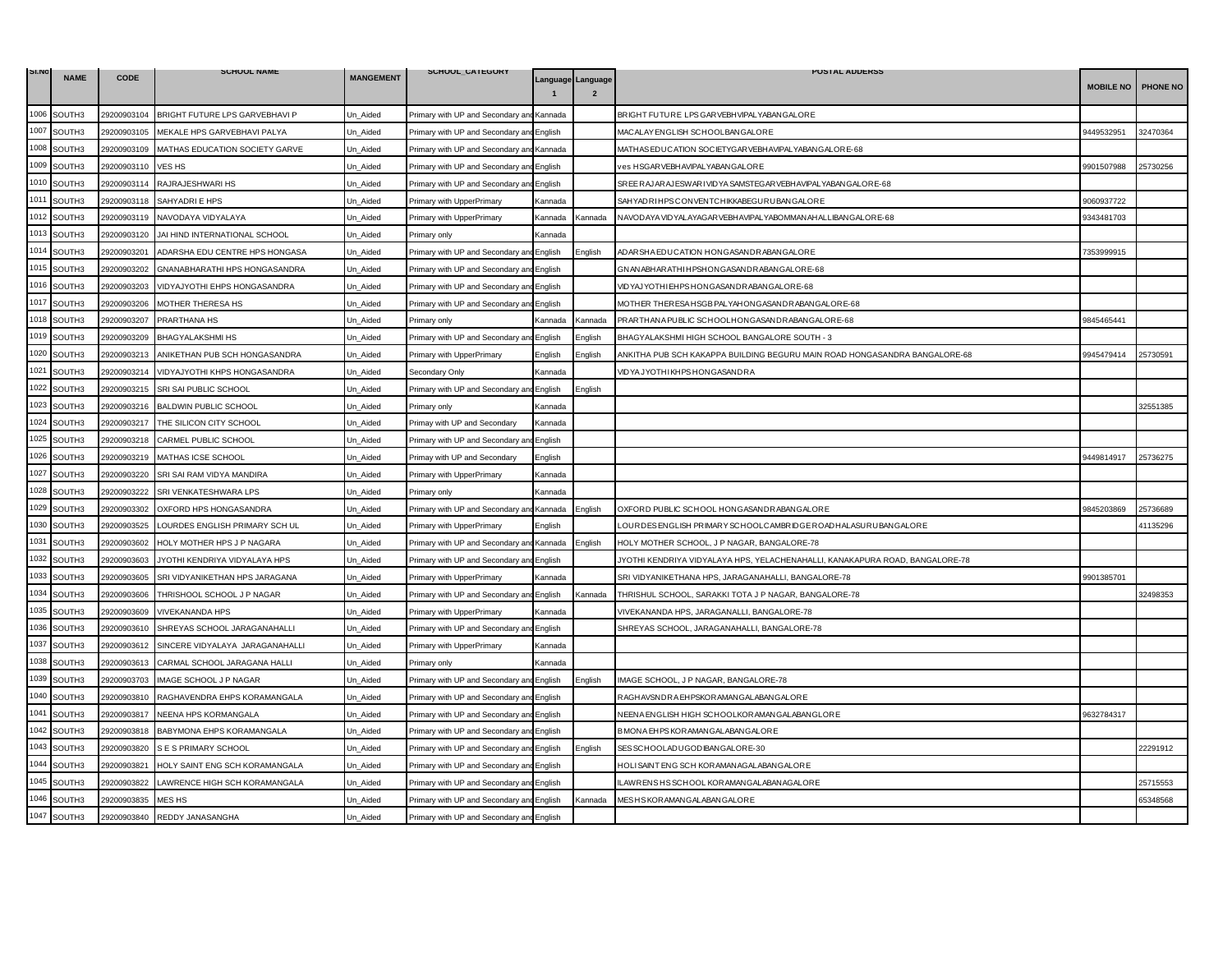| SI.NO | <b>NAME</b>        | <b>CODE</b> | <b>SCHOOL NAME</b>                | <b>MANGEMENT</b> | SCHOOL_CATEGORY                           |                   |                | <b>POSTAL ADDERSS</b>                                                                                |                  |          |
|-------|--------------------|-------------|-----------------------------------|------------------|-------------------------------------------|-------------------|----------------|------------------------------------------------------------------------------------------------------|------------------|----------|
|       |                    |             |                                   |                  |                                           | Language Language |                |                                                                                                      | <b>MOBILE NO</b> | PHONE NO |
| 1048  | SOUTH3             | 29200903841 | SUNSHINE HPS LR NAGAR             | Un_Aided         | Primary with UP and Secondary ar          | English           |                | Sunshine Public school (EWS compond) Koramangal NO.32B'lore-47                                       | 9964539146       |          |
| 1049  | SOUTH3             | 29200903849 | DBA REDDY JANASANGHA KORAMANGALA  | Jn Aided         | Primary with UP and Secondary an          | Enalish           |                |                                                                                                      | 9980968559       | 25531125 |
| 1050  | SOUTH3             | 29200903850 | POLICE PUB SCH (CBSE)KORAMANGALA  | Un Aided         | Primary with UP and Secondary and         | Kannada           | Kannada        |                                                                                                      |                  | 25506765 |
| 1051  | SOUTH3             | 29200903851 | CEPHAS MEMORIAL SCH RAJENDRANAGRA | Un_Aided         | Primary only                              | Kannada           |                |                                                                                                      | 9742738011       |          |
| 1052  | SOUTH3             | 29200903852 | CHINMAYA VIDYALAYA                | Jn_Aided         | Primary with UP and Secondary and         | English           |                |                                                                                                      |                  | 25538341 |
|       | 1053 SOUTH3        | 29200903853 | PARIKRAMA CENTRE FOR LEARNING HPS | Un Aided         | Primary only                              | Kannada           |                |                                                                                                      |                  |          |
| 1054  | SOUTH3             | 29200903903 | SRI MARUTHI EDU TRUST SCHOOL KOTH | Jn Aided         | Primary with UP and Secondary an          | Kannada           | English        | SRI MARUTHI SCHOOL, KOTHANUR, BANGALORE-76                                                           |                  |          |
| 1055  | SOUTH3             | 29200903905 | THE LITTLE ANGELS SCHOOL          | Un_Aided         | rimary with UP and Secondary and          | Kannada           |                | THE LITTLE ANGELS SCHOOL, KOTHANUR LAYOUT, BANGALORE-76                                              | 9538592809       |          |
| 1056  | SOUTH3             | 29200903907 | SRI SARATHY ENGLISH SCHOOL        | Un_Aided         | Primary with UP and Secondary ar          | English           |                | SRI SARATHY ENGLISHA SCHOOL, KOTHANUR, J P NAGAR 8TH PHASE, BANGALORE-83                             |                  |          |
| 1057  | SOUTH3             | 29200903908 | A E T SCHOOL SREE ANNAPOORNESH    | Jn Aided         | Primary with UpperPrimary                 | Kannada           |                | A E T SCHOOL, KOTHANUR, BANGALORE-76                                                                 |                  |          |
| 1058  | SOUTH3             | 29200903910 | ENNAR SCHOOL AADITHYA NAGAR       | Un Aided         | Primary with UP and Secondary ar          | English           | English        | ENNAR SCHOOL, ADITHYANAGAR, KOTHANUR, J P NAGAR 8TH PHASE, BANGALORE-62                              |                  |          |
| 1059  | SOUTH3             | 29200903911 | LADY WELLINGTON SCHOOL            | Un_Aided         | Primary with UP and Secondary an          | English           |                | LADY WELLINGTON SCHOOL, J P NAGAR 8TH PHASE, BANGALORE-78                                            |                  | 26544891 |
| 1060  | SOUTH3             | 29200903915 | <b>JNANAVIKAS HPS</b>             | Un Aided         | Primary with UP and Secondary and         | English           |                | GNANAVIKAS PUBLIC SCHOOL, KOTHANUR, BANGALORE-76                                                     |                  |          |
| 1061  | SOUTH3             | 29200903916 | GLISSY PUBLIC SCHOOL              | Un_Aided         | Primary with UP and Secondary ar          | English           |                | GLISSY PUBLIC SCHOOL, ANNAPURNA LAYOUT, KONANAKUNTE, BANGALORE-62                                    |                  |          |
| 1062  | SOUTH3             | 29200903917 | CAMBRIDGE SCHOOL                  | Un Aided         | Primary with UP and Secondary an          | Kannada           | English        |                                                                                                      |                  |          |
| 1063  | SOUTH3             | 29200903918 | VIDYAKIRANA PUBLIC SCHOOL         | Un Aided         | Primary with UpperPrimary                 | Kannada           |                |                                                                                                      | 9448363097       | 26850687 |
| 1064  | SOUTH3             | 29200903919 | CLEVER LAND KOTTANURU DINNE       | Un Aided         | Primary with UpperPrimary                 | Kannada           |                |                                                                                                      |                  |          |
| 1065  | SOUTH3             | 29200903920 | BT SCHOOL KOTHANOOR               | Jn Aided         | Primary only                              | Kannada           |                |                                                                                                      |                  |          |
| 1066  | SOUTH3             | 29200903921 | SRI CHAITANYA TECHNO SCHOOL       | Un Aided         | Primay with UP and Secondary              | English           |                |                                                                                                      |                  |          |
| 1067  | SOUTH3             | 29200904003 | SILICON VALLEY SCHOOL             | Jn Aided         | Primary with UP and Secondary ar          | English           |                | Silicon Valley SchoolGovindshetty palyaB'lore-100                                                    |                  |          |
| 1068  | SOUTH3             | 29200904005 | ARUNODAYA VIDYA SAMSTHE           | Un_Aided         | Primary with UpperPrimary                 | Kannada           |                | Arunodaya vidya SamstheKonappana AgraharaB'lore-100                                                  | 9945735404       |          |
| 1069  | SOUTH3             | 29200904102 | CHRIST SCHOOL S G PALYA           | Un_Aided         | Primary with UP and Secondary ar          | Kannada           | Enalish        | CHRISTHAS SCHOOL, SUDDAGUNTEPALYA, BANGALORE-29                                                      |                  |          |
| 1070  | SOUTH3             | 29200904114 | PADMAVATHI EHPS ADUGODI           | Jn Aided         | Primary with UpperPrimary                 | English           |                | PADMAVATHI EHPS ADUGODIBANGALORE                                                                     |                  | 25711070 |
| 1071  | SOUTH <sub>3</sub> | 29200904128 | CHRISTHA VIDYALAYA HS             | Un_Aided         | Secondary Only                            | Kannada           |                | CHRISTHA VIDYALAYA HIGH SCHOOL, SUDDAGUNTEPALYA, DHARMARAM COLLEGE POST, HOSUR ROAD, BANGALORE-29    |                  |          |
| 1072  | SOUTH3             | 29200904129 | <b>FRANCISKA N HS</b>             | Un_Aided         | Secondary Only                            | Kannada           |                | FRANCISCAN HIGH SCHOOL, SUDDAGUNTEPALYA, DHARMARAM COLLEGE POST, HOSUR ROAD, TAVAREKERE, BANGALORE29 |                  | 25505381 |
| 1073  | SOUTH3             | 29200904130 | GENISES PUBLIC SCHOOL             | Jn Aided         | Primary with UP and Secondary and         | English           |                | GENSES PUB SCHLAKKASANDRA                                                                            |                  |          |
|       | 1074 SOUTH3        | 29200904207 | GRAMMER PUBLIC HPS VENKARAPURA    | Un Aided         | Primary with UP and Secondary and         | English           |                | GRAMMER PUBLIC HPS VENKATAPURA                                                                       |                  |          |
| 1075  | SOUTH <sub>3</sub> | 29200904209 | KAVERI CONVENT HPS MADIVALA       | Jn Aided         | Primary with UP and Secondary an          | English           |                | <b>KAVERICONVENT MADIVALABANGALORE</b>                                                               |                  |          |
| 1076  | SOUTH3             | 29200904213 | PADMAVATHI HPS MADIVALA           | Un_Aided         | Primary with UpperPrimary                 | English           |                | PADMAVATHIHPS MDIVALABANG ALORE                                                                      |                  | 25531857 |
| 1077  | SOUTH3             | 29200904223 | KHALSA PUBLIC LPS MADIVALA        | Un_Aided         | Primary with UP and Secondary ar          | English           |                | KHALASA PUBLIC LPS MAD IVALABAN GALORE-68                                                            |                  | 25534491 |
| 1078  | SOUTH3             | 29200904225 | NEW CHRIST CONVENT HPS MADIVAL    | Un Aided         | Primary with UP and Secondary and         | English           |                | NEW CHRIST CONVENTMADIVALABANGALORE                                                                  |                  |          |
| 1079  | SOUTH3             | 29200904226 | ST. SARA ENG SCHOOL MADIWALA      | Un Aided         | Primary with UpperPrimary                 | English           |                | ST SAR A ENGLISH SCHOOLKOR AMANGALABANGALORE                                                         |                  |          |
| 1080  | SOUTH3             | 29200904227 | A V S CONVENT                     | Un_Aided         | Primary with UP and Secondary ar          | English           |                | AVSCONVENTCHIKKAADUGODITAVAR EKEREBANGALORE                                                          |                  |          |
| 1081  | SOUTH3             | 29200904231 | PRESIDENCY INDIAN SCH EHPS VEN    | Un_Aided         | Primary with UP and Secondary an          | English           |                | PRESIDENCY INDIAN SCHOOLBANGALORE                                                                    | 9663333249       | 5522599  |
| 1082  | SOUTH3             | 29200904232 | GOLDWYN MEMORIAL PUB SCH JAKKA    | Un Aided         | Primary with UP and Secondary and         | Kannada           |                | GOLDWIN MEMORIAL SCHOOLVENKATAPURABANGALORE                                                          |                  |          |
| 1083  | SOUTH3             | 29200904234 | KAMALA NEHARU GANDHI TAVAREKERE   | Jn Aided         | <sup>2</sup> rimary only                  | English           |                | <b>KAMAL;ANEHRU GANDHITAVAREKEREBANGALORE-81</b>                                                     | 9141843284       |          |
| 1084  | SOUTH3             | 29200904246 | ADITYA VENKATAPURA                | Un Aided         | Primary with UpperPrimary                 | English           | <b>Cannada</b> | ADITYA EDUCATATION SOCIETY VENKATAPUR ABANGALORE-34                                                  |                  |          |
| 1085  | SOUTH3             | 29200904248 | ST FLOURENCE HS                   | Un_Aided         | Primary with UP and Secondary an          | Kannada           |                | ST FLOUR ENCE HSTAVAR EKER EBANGALORE                                                                | 9886492133       |          |
| 1086  | SOUTH3             | 29200904249 | INDIRA CONVENT HS                 | Jn Aided         | Primary with UP and Secondary and         | Kannada           |                | IN DIRA CINVENT HSTAVAREKER EBANGALORE                                                               |                  |          |
| 1087  | SOUTH3             | 29200904251 | <b>KRUPANIDHI HS</b>              | Un Aided         | Primary with UP and Secondary and         | English           |                | <b>KRUPANIDHIIHSMDIVALABANGALORE</b>                                                                 |                  |          |
| 1088  | SOUTH3             | 29200904255 | VENKATESHWARA HS                  | Un_Aided         | Primary with UP and Secondary an          | English           |                | VENKATESWAR A HSMAR UTIN AGAR AMADIVALABAN GALOR E                                                   |                  |          |
| 1089  | SOUTH3             |             | 29200904258 CARMEL GARDEN         | Un_Aided         | Primary with UP and Secondary and Kannada |                   |                | CARMAEL GARDEN PUBLIC SCHOOL 8, 4TH AVENUE TEACHERS COLAONY, KORAMANGALA BANGALORE-34                |                  |          |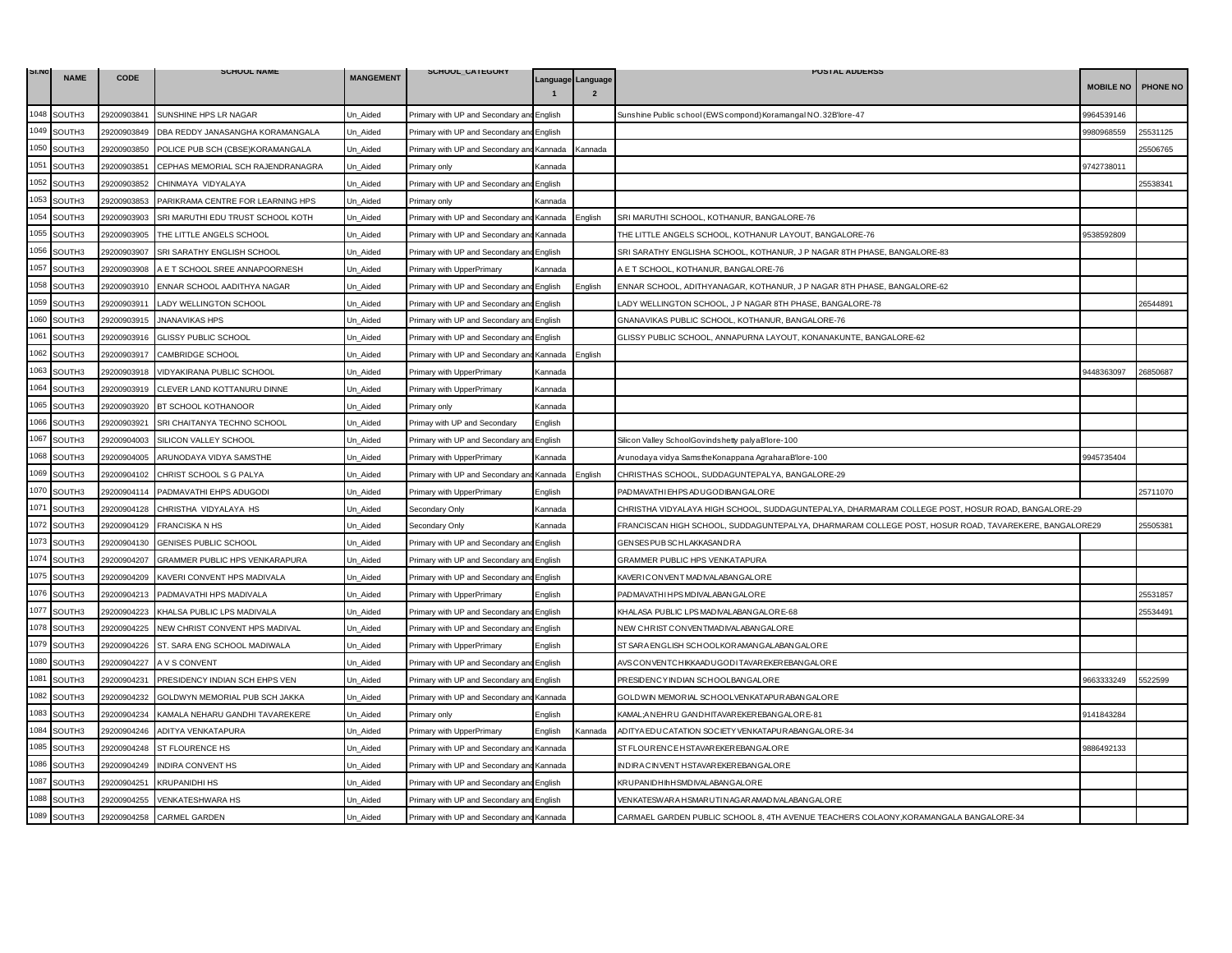| SI.NO |             |             | <b>SCHOOL NAME</b>                 |                  | SCHOOL_CATEGORY                           |         |                   | <b>POSTAL ADDERSS</b>                                                                        |                  |                 |
|-------|-------------|-------------|------------------------------------|------------------|-------------------------------------------|---------|-------------------|----------------------------------------------------------------------------------------------|------------------|-----------------|
|       | <b>NAME</b> | <b>CODE</b> |                                    | <b>MANGEMENT</b> |                                           |         | Language Language |                                                                                              | <b>MOBILE NO</b> | <b>PHONE NO</b> |
| 1090  | SOUTH3      | 29200904261 | NEW CHRIST CONVENT AND HIGH SCHOOL | Un_Aided         | Primay with UP and Secondary              | Kannada |                   |                                                                                              |                  |                 |
| 1091  | SOUTH3      | 29200904306 | HOLY CHRIST HPS EEGIPURA           | Jn Aided         | Primary with UP and Secondary ar          | English |                   | Holy ChristschoolEjipura, ViveknagarB'lore-47                                                | 9902140750       | 25701488        |
| 1092  | SOUTH3      | 29200904307 | MODER HPS EEGIPURA                 | Un Aided         | Primary with UP and Secondary and English |         | English           | Modern High SchoolEjipura.B'lore-47                                                          |                  |                 |
| 1093  | SOUTH3      | 29200904308 | PATRIYOT VIDYANIKETHAN LPS EE      | Jn Aided         | Primary with UpperPrimary                 | Kannada |                   | Patriyot Vidyanikethan1st Main Rd.SrinivagiluB'lore-47                                       |                  | 22721810        |
| 1094  | SOUTH3      | 29200904313 | SEEMA HPS EEGIPURA                 | Jn Aided         | Primary with UP and Secondary an          | English |                   | Seema English School1stblock, 11nd cross, KoramangalaB'lore-34                               |                  | 25533521        |
| 1095  | SOUTH3      | 29200904317 | ST FRANCES ICSE SCHOOL KORAMAN     | Un_Aided         | Primary with UP and Secondary a           | English |                   | St. Francis High School8th Main 3rd Block.KormangalaB'lore-34                                | 9448851615       | 25635858        |
| 1096  | SOUTH3      | 29200904327 | <b>BOSTAN PUB SCH</b>              | Jn Aided         | Primary with UpperPrimary                 | English | Kannada           | Boston Public SchoolRose GardenNeelasandraB'lore-47                                          |                  | 65595073        |
| 1097  | SOUTH3      | 29200904351 | SATHYA BAMA GOPAL ENG HS           | Un Aided         | Primary with UP and Secondary ar          | English |                   | Sathya Bama Gopal English high schoolEjipuraB'lore-47                                        |                  |                 |
| 1098  | SOUTH3      | 29200904353 | NATIONAL PUBLIC SCHOOL KORMANGALA  | Un Aided         | Primary with UP and Secondary an          | English |                   | National Public schoolKoramangalaB'lore-47                                                   |                  | 25705172        |
| 1099  | SOUTH3      | 29200904354 | CHINMAYA VIDYA KENDRA HPS          | Jn_Aided         | Primary with UP and Secondary and         | English |                   |                                                                                              |                  | 42027564        |
| 1100  | SOUTH3      | 29200904355 | SUNBHIM EJIPURA                    | Un Aided         | Primary with UpperPrimary                 | Kannada |                   |                                                                                              |                  |                 |
| 1101  | SOUTH3      | 29200904401 | BRIGHT ENGLISH HPS NEELASANDR      | Jn Aided         | Primary with UP and Secondary ar          | Kannada | English           | Bright English High schoolRK GardenNeelasandraB'lore-47                                      | 9880600925       | 25920026        |
| 1102  | SOUTH3      | 29200904402 | CHRISTAL LPS NEELASANDRA           | Jn_Aided         | Primary with UP and Secondary ar          | English | Kannada           | The Christal SchoolAnepalyaB'lore-47                                                         | 9743597768       | 25717209        |
| 1103  | SOUTH3      | 29200904406 | METHADIST HPS ANEPALYA             | Jn_Aided         | Primary with UP and Secondary ar          | Kannada |                   | Baldwin Methodist Kannada SchoolAnepalya, Gajendranagar B'lore-30                            | 9844744075       | 32403234        |
| 1104  | SOUTH3      | 29200904408 | SHANTHINIKETHAN HPS NEELASAND      | Jn Aided         | Primary with UP and Secondary ar          | English | English           | SHANTINIKETHANA HPS & HS NEELASANDRABANGALORE                                                |                  | 25712469        |
| 1105  | SOUTH3      | 29200904409 | MODERN HPS ANEPALYA                | Jn Aided         | Primary with UP and Secondary an          | Kannada | English           | Modern English High Primary SchoolAnepalyaB'lore-30                                          | 9900495812       | 25700257        |
| 1106  | SOUTH3      | 29200904421 | <b>BALA ESU SCHOOL</b>             | Jn_Aided         | Secondary Only                            | English |                   | Balayesu vidyalaya High schoolVivek nagarB'lore-47                                           |                  | 25512794        |
| 1107  | SOUTH3      | 29200904424 | <b>EVEREST</b>                     | Jn_Aided         | Primary with UP and Secondary ar          | Kannada | English           | EVEREST HIGH SCHKORAMANGALA 560047                                                           |                  | 25713261        |
| 1108  | SOUTH3      | 29200904425 | CREDENCE PUB SCH NEELASANDRA       | Un_Aided         | Primary only                              | English |                   |                                                                                              |                  | 25710758        |
| 1109  | SOUTH3      | 29200904503 | SAHANA NAGANATHAPURA               | Jn Aided         | Primary with UpperPrimary                 | Kannada |                   | SAHANA VIDYA MANDIR AELECTRINIC CITY BANGALORE-100                                           |                  |                 |
| 1110  | SOUTH3      | 29200904504 | <b>BANGALORE ENG SCHOOL</b>        | Jn Aided         | Primary with UP and Secondary an          | English |                   | BANGLORE ENG SCHOOLBANGLORE-100                                                              |                  |                 |
| 1111  | SOUTH3      | 29200904802 | SHREE VIDYANIKETHAN                | Un_Aided         | Primary with UP and Secondary ar          | Kannada |                   | Shree VidyanikethanParappan AgraharaB'lore-100                                               | 3792005501       |                 |
| 1112  | SOUTH3      | 29200904908 | MORNING GLORY LPS SHANTHINAGAR     | Jn Aided         | Primary only                              | Kannada | Kannada           | MORNING GLORY SCHOOL37, SHANTHIROAD, SHANTHINAGARBANGALORE-27                                |                  |                 |
| 1113  | SOUTH3      | 29200904909 | MOTHER MARRY HPS                   | Un Aided         | Primary with UP and Secondary ar          | English | English           | MOTHER MARRY PRIMARY SCHOOL1ST MAIN 4TH CROSS, VINAYAKANAGAR ADUGODI POSTBANGALORE           |                  | 22252709        |
| 1114  | SOUTH3      | 29200904910 | NEW BOLDWIN LPS SRK GARDEN         | Jn_Aided         | Primary with UP and Secondary ar          | Kannada | English           | NEW BOLDWIN SCHOOL BANGALORE                                                                 |                  |                 |
| 1115  | SOUTH3      | 29200904911 | NIRMALA EHPS SHANTHINAGAR          | Jn_Aided         | Primary with UpperPrimary                 | English | English           | NIRMALA ENGLISH PRIMARY SCHOOLSHANTHINAGAR AKKITHIMMNAHALLIBANGALORE 27                      |                  |                 |
| 1116  | SOUTH3      | 29200904913 | RK LPS SHANTHINAGAR                | Un Aided         | Primary with UpperPrimary                 | Kannada | English           | RKLPSSHANTHINAGARNO 58, J KMAIN ROAD, VINAYAKAMAGAR, ADUGODI (POST) BANGALORE-560030         |                  |                 |
| 1117  | SOUTH3      | 29200904917 | LORDS NENORIAL PRIMARY SCHOOL      | Jn Aided         | Primary with UpperPrimary                 | English | Kannada           | -ORDSMEMOREIAL PRIMARY SCHOOL#16.1ST MAIN 1ST BLOCK VINAYAKA NAGARA ADUGODI POSTBANGALORE-30 | 9632326767       |                 |
| 1118  | SOUTH3      | 29200904918 | WISDOM HS                          | Un_Aided         | Primary with UP and Secondary an          | English |                   | WISDOM HIGH SCHOOL13, IIND CROSS, MILKMAN STREETLANGFORD ROAD CROSSBABGAKIRE 560027          |                  | 41479136        |
| 1119  | SOUTH3      | 29200904919 | SN HS                              | Un_Aided         | Primary with UP and Secondary ar          | English |                   | SN ENGLISH SCHOOL14/2, RHENIUS STREETRICHMOND TOWNBANGALORE 560025                           | 9844127538       | 22212155        |
| 1120  | SOUTH3      | 29200904920 | <b>MIDTOWN HS</b>                  | Jn Aided         | Primary with UP and Secondary an          | Enalish |                   | MIDTOWN PUBLIC SCHOOLNO.18 NORRIS ROADRICHMOND TOWNBANGALORE 560025                          | 9845860407       |                 |
| 1121  | SOUTH3      | 29200904922 | SRS SCHOOL HS                      | Un Aided         | Primary with UP and Secondary and         | Kannada | Enalish           | SRS ENGLISH SCHOOL HSWILSON GARDENBANGALORE-27                                               |                  |                 |
| 1122  | SOUTH3      | 29200904923 | HOLY CRESENT HS                    | Jn_Aided         | Primary with UpperPrimary                 | Kannada |                   | HOLY CRESENT HS8TH CROSS VINAYAKAN AGARBANGALORE-30                                          |                  |                 |
| 1123  | SOUTH3      | 29200904925 | MARRY IMMACULET HS                 | Jn Aided         | Primary with UP and Secondary ar          | English |                   | MARY IMMACULATE HIGH SCHOOL WILSON GARDEN12TH MAIN 15TH CROSSBANAGLORE-560030                |                  | 22237022        |
| 1124  | SOUTH3      | 29200904926 | <b>ESHWARI SCHOOL HS</b>           | Un_Aided         | Primary with UP and Secondary ar          | Kannada | English           | ESHWARI ENG MEDIUM HS WILSON GARDEN BNG-27                                                   | 9663590283       |                 |
| 1125  | SOUTH3      | 29200904927 | NARMADA HS                         | Jn Aided         | Primary with UP and Secondary an          | English |                   | VARMADA MEMORIAL HIGHER PRIMERY SCHOOL6TH CROSS WILSON GARDENBANGALORE-560027                | 9481486931       |                 |
| 1126  | SOUTH3      | 29200904928 | NIRMALA HS                         | Un Aided         | Primary with UP and Secondary ar          | English |                   | hirmala girla high school26/1 atg layoutshanthinagarbaangalore 27                            |                  |                 |
| 1127  | SOUTH3      | 29200904929 | PADMAVATHI HS                      | Un_Aided         | Primary with UP and Secondary ar          | English | Kannada           | PADMAVATHI MONTOSSORISCHOOL NO, 12 ANDREE ROAD,SHANTHINAGARBANGLORE-27                       |                  |                 |
| 1128  | SOUTH3      | 29200904950 | L R CAMBRIDGE                      | Jn Aided         | Primary with UP and Secondary an          | Kannada | English           | R CAMBRIDGE SCHOOL#63,12TH CROSS 5TH MAIN, WILSON GARDENBANGALORE-30                         |                  |                 |
| 1129  | SOUTH3      | 29200904952 | <b>HOLY CRESENT</b>                | Un Aided         | Primary with UP and Secondary and         | English | English           | HOLY VREESENT HIGH SCHOOLNO 121 15TH CROSS 6TH MAIN WILLSON GARDAN BANGALORE 30              |                  |                 |
| 1130  | SOUTH3      | 29200904956 | <b>KJ CONVENT</b>                  | Jn_Aided         | Primary with UP and Secondary an          | Kannada | Enalish           | KJ CONVENTNO 239 17TH CROSS WILLSONGARD ANBANGALORE 30                                       |                  |                 |
| 1131  | SOUTH3      | 29200904960 | LITTLE ANGLE PUB SCH               | Un_Aided         | Primary with UpperPrimary                 | English |                   | LITTLE ANGLEJAYANAGARA 1ST BLK BNG-11                                                        | 9902858558       |                 |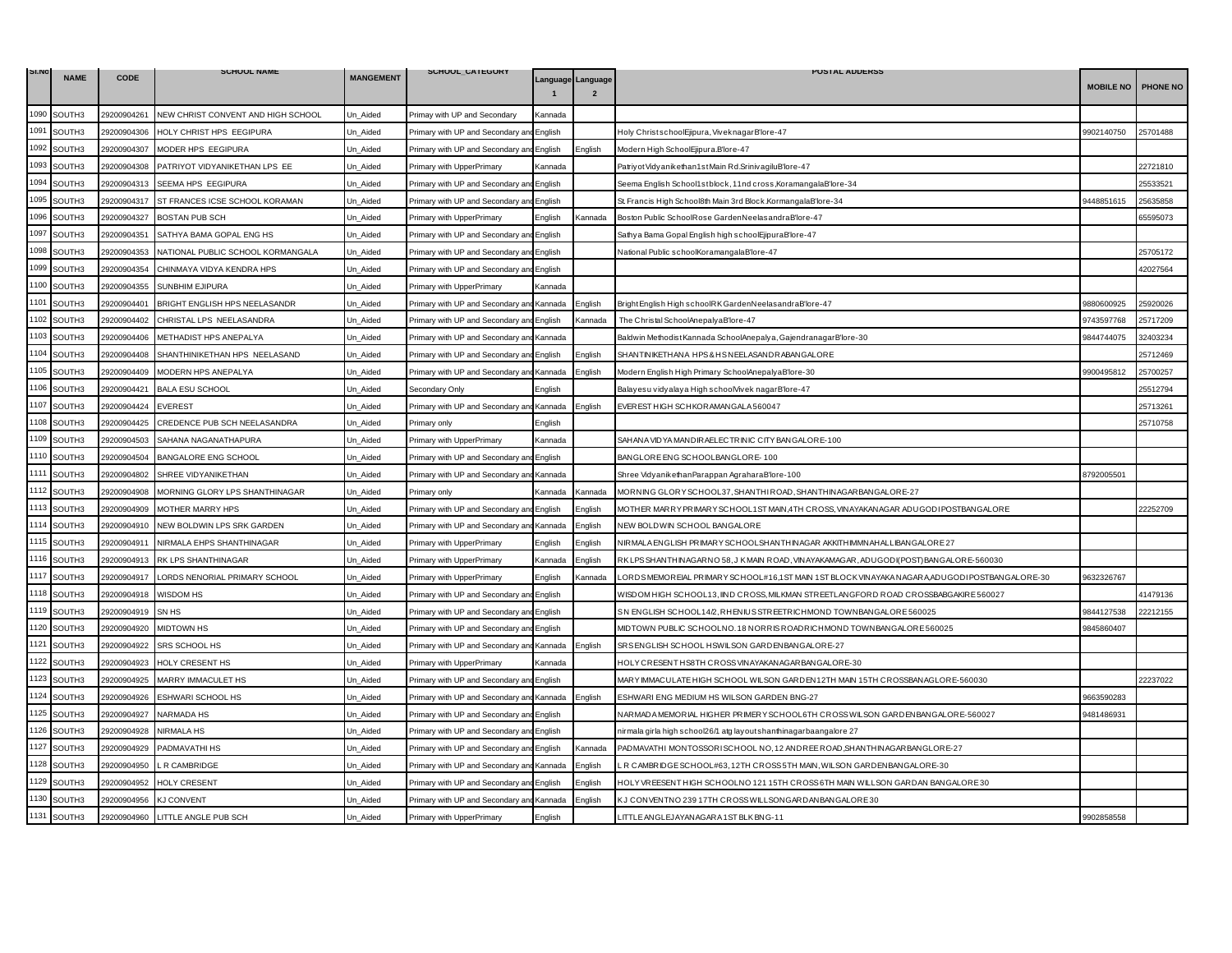| SI.NO | <b>NAME</b> | <b>CODE</b> | <b>SCHOOL NAME</b>                    | <b>MANGEMENT</b> | SCHOOL_CATEGORY                           |                |                                     | <b>POSTAL ADDERSS</b>                                                                                |                  |          |
|-------|-------------|-------------|---------------------------------------|------------------|-------------------------------------------|----------------|-------------------------------------|------------------------------------------------------------------------------------------------------|------------------|----------|
|       |             |             |                                       |                  |                                           |                | Language Language<br>$\overline{2}$ |                                                                                                      | <b>MOBILE NO</b> | PHONE NO |
| 1132  | SOUTH3      | 29200904961 | LITTLE ANGLE HPS SCH                  | Un_Aided         | Primary with UpperPrimary                 | English        | nalish                              | IITTLE ANGEL SCHSHAMANNA GARDEN ADUGODI (PO) BNG-30                                                  | 9900945259       |          |
| 1133  | SOUTH3      | 29200904962 | HOLY GRACE                            | Un Aided         | Primary with UpperPrimary                 | English        |                                     | HOLY GRACEVINAYAKAN GARABAN GALORE-27                                                                |                  |          |
| 1134  | SOUTH3      | 29200904963 | ST MICHAECLS HS SHANTINAGARA          | Un Aided         | Secondary Only                            | English        |                                     |                                                                                                      |                  | 22120885 |
| 1135  | SOUTH3      | 29200905002 | SRI CHANNKESHAVA HPS SINGASAND        | Un_Aided         | Primary with UP and Secondary an          | Kannada        | nalish                              | SRE CHANNAKESHAVA HPSCHANNAKESHVANAGAR ABANGALORE                                                    |                  |          |
| 1136  | SOUTH3      | 29200905003 | NEW BISHOP COTTON SCH SINGASAN        | Un Aided         | Primary with UP and Secondary an          | English        |                                     | NEW BISHOP COTTON SCHOOL SINGASANDRABANGALORE                                                        |                  | 62692229 |
| 1137  | SOUTH3      | 29200905005 | EHPS KAUVERY VIDYA KSHETRA            | Un Aided         | Primary with UP and Secondary and Kannada |                | English                             | EHPS KAUVRY VIDYA KSHETRASING ASANDRABANG ALORE                                                      |                  |          |
| 1138  | SOUTH3      | 29200905402 | SATH GURU SAI BABA HPS ROOPENA        | Un Aided         | Primary with UpperPrimary                 | Kannada        |                                     | SREE SADGURU SAIBABA HIGHER PRIMARY SCHOOLROOPENA AGRAHARAMADIVALAVBANGALORE                         | 3123414015       |          |
| 1139  | SOUTH3      | 29200905403 | REDDY JANA SANGA HPS ROOPENA A        | Un_Aided         | Primary with UP and Secondary an          | English        |                                     | REDDYJANASANGA HPS ROOPENAGRAHARABANGALORE                                                           |                  | 25737655 |
| 1140  | SOUTH3      | 29200905406 | RAMANA MAHARSHI HPS ROOPENA AG        | Un_Aided         | Primary with UpperPrimary                 | Kannada        |                                     | RAMANA MAHAR SHIMAD IVALABAN GALORE                                                                  |                  |          |
| 1141  | SOUTH3      | 29200905502 | HOLYSAINT HPS JAYANAGAR               | Un Aided         | Primary with UP and Secondary and         | English        |                                     | 11-noly sainthigh schooljayanagarabangalore                                                          | 9900496471       | 2664111  |
| 1142  | SOUTH3      | 29200905508 | KAMALANEHARU EHPS BASAVANGUDI         | Un Aided         | Primary with UpperPrimary                 | English        |                                     | KAMALA NEHRU ENGLISH HIGHER PRIMARY SCHOOLBASVANAGUDI BANGALORE-04                                   | 99641421520      | 26609596 |
| 1143  | SOUTH3      | 29200905510 | NSVK EHPS JAYANAGAR                   | Un_Aided         | Primary with UP and Secondary ar          | English        |                                     | NSVK HOLY MOTHER SNGLISH PRIMARY SCHOOLBANGALORE-82                                                  |                  |          |
| 1144  | SOUTH3      | 29200905512 | OUR ENGLISH SCHOOL JAYANAGAR          | Un Aided         | Primary with UpperPrimary                 | English        |                                     | OUR ENGLISH SCHOOL JAYANAGARA BANGALORE-82                                                           |                  |          |
| 1145  | SOUTH3      | 29200905514 | ROYAL SCHOOL J P NAGAR                | Un_Aided         | Primary with UP and Secondary an          | Kannada        | English                             | ROYAL SCHOOL, J P NAGAR 6TH PHASE, BANGALORE-78                                                      |                  |          |
| 1146  | SOUTH3      | 29200905522 | GEETHA HPS JAYANAGAR                  | Jn Aided         | Primary with UpperPrimary                 | Kannada        |                                     | GEETHA EDUCATION SOCIETYJAYANAGARABANGALORE-11                                                       | 3886534468       |          |
| 1147  | SOUTH3      | 29200905523 | GOOD SHEPHERD SCHOOL JAYANAGAR        | Un Aided         | Primary with UP and Secondary an          | English        |                                     | GOOD SHOPHERD SCHOOL 5TH BLOCK JAYANAGARA BANGALORE-41                                               |                  |          |
| 1148  | SOUTH3      | 29200905524 | J S S EHPS JAYANAGAR                  | Un Aided         | Primary with UP and Secondary ar          | Kannada        | nglish                              | JSS HPS JAYAN AGAR A BAN GALORE-70                                                                   | 9980332058       | 22970104 |
| 1149  | SOUTH3      | 29200905528 | NEENA EHPS JAYANAGAR                  | Un Aided         | Primary with UP and Secondary an          | English        |                                     | NEENA ENGLISH HIGH SCHOOL JAYNAGARA 4TH BLOCKBANGALORE-11                                            | 9964421114       |          |
| 1150  | SOUTH3      | 29200905529 | NEW HOLYCROSS SCHOOL JAYANAGAR        | Un Aided         | Primary with UP and Secondary and         | English        |                                     | NEW HOLY CROSS SNGLISH SCHOOL NO41 IF JAYANAGARA BANGALORE-41                                        |                  |          |
| 1151  | SOUTH3      | 29200905531 | SAAHI VIDYAKENDRA JAYANAGAR           | Un Aided         | Primary with UP and Secondary an          | English        |                                     | SAI VID YA KENDRAJAYANAGARABANGALORE                                                                 | 9845517239       |          |
| 1152  | SOUTH3      | 29200905532 | SUDARSHANA VIDYA MANDIRA JAYAN        | Un_Aided         | Primary with UP and Secondary and         | English        | English                             | SUDHARSHAN VIDYAMANDIRA 4TH T BLOCK BANGALORE                                                        |                  |          |
| 1153  | SOUTH3      | 29200905536 | BHARATH EDUCATION SOCIETY BES         | Un_Aided         | Primary with UpperPrimary                 | English        |                                     | BES ENGLISH PRIMARY SCHOOL 4TH BLOCK JAYANAGARA BANGALORE-11                                         | 9448955558       |          |
| 1154  | SOUTH3      | 29200905538 | SILICON CITY PUB SCH                  | Un Aided         | Primary with UP and Secondary an          | English        |                                     | SILICON CITY PUBLIC SCHOOL, KONANAKUNTE, BANGALORE-62                                                |                  | 26323953 |
| 1155  | SOUTH3      | 29200905545 | <b>RKS HS</b>                         | Un_Aided         | Secondary Only                            | Kannada        |                                     | RKS HIGH SCHOOL7TH BLOCK JAYANGARABANGALORE-82                                                       | 9902329017       |          |
| 1156  | SOUTH3      | 29200905547 | <b>HOLY SAINT HPS</b>                 | Un_Aided         | Primary with UP and Secondary an          | English        |                                     | HOLY SAINT SCHOOL7TH BLOCK JAYAN AGAR ABANGALORE-82                                                  |                  |          |
| 1157  | SOUTH3      | 29200905551 | BMES HS BYRASANDRA                    | Jn Aided         | Secondary Only                            | English        |                                     | BMES HIGH SCHOOL BYRASANDRABANGALORE-11                                                              | 9845525749       |          |
| 1158  | SOUTH3      | 29200905602 | GREEN VALLY SCHOOL KONANAKUNTE        | Un Aided         | Primary with UP and Secondary and         | Kannada        | English                             | GREEN VALLY PUBLIC SCHOOL, CHUNCHAGHATTA MAIN ROAD, KONANAKUNTE, BANGALORE-62                        |                  |          |
| 1159  | SOUTH3      | 29200905603 | <b>JSS HPS KONANAKUNTE</b>            | Jn Aided         | Primary with UpperPrimary                 | (annada        | Kannada                             | IS SPRIMARY SCHOOL, KONANAKUNTE, BANGALORE-62                                                        |                  |          |
| 1160  | SOUTH3      | 29200905605 | LITTLE ANGLES HPS KONANAKUNTE         | Un_Aided         | Primary with UP and Secondary and Kannada |                | English                             | ITTLE ANGELS HPS, KONANAKUNTE, BANGALORE-62                                                          | 9241225282       | 26321211 |
| 1161  | SOUTH3      | 29200905606 | MODREN HPS KONANAKUNTE                | Un_Aided         | Primary with UpperPrimary                 | Kannada        | nalish                              | MODERN PRIMARY SCHOOL, KONANAKUNTE, BANGALORE-62                                                     |                  |          |
| 1162  | SOUTH3      | 29200905608 | ST. GLORIOUS CONVENT                  | Un Aided         | Primary with UP and Secondary an          | Kannada        |                                     | ST GLORIOUS SCHOOL, CHUNCHAGHATTA MAIN ROAD, KONANAKUNTE, BANGALORE-62                               |                  |          |
| 1163  | SOUTH3      | 29200905609 | POORNAPRAJNA VIDYA NIKETHAN           | Un Aided         | Primary only                              | Kannada        |                                     | POORNAPRAGNA VIDYANIKETHANA H P S, HARINAGAR, BANGALORE-62                                           |                  |          |
| 1164  | SOUTH3      | 29200905610 | <b>GNANA BHARATHI EDUCATION TRUST</b> | Un_Aided         | Primary with UpperPrimary                 | Kannada        |                                     | GNANABHARATHI EDUCATION TRUST SCHOOL, KONANAKUNTE, BANGALORE-62                                      |                  |          |
| 1165  | SOUTH3      | 29200905616 | SANMARG CENTRAL SCH                   | Jn_Aided         | Primary with UP and Secondary ar          | Kannada        |                                     | SANMARG CENTRAL SCHOOL, KOTHANUR, BANGALORE-62                                                       |                  |          |
| 1166  | SOUTH3      | 29200905626 | NATIONAL ENG SCH                      | Un_Aided         | Primary with UP and Secondary an          | English        |                                     | NATIONAL ENGLISH SCHOOL, CHUNCHAGHATTA, KONANAKUNTE, BANGALORE-62                                    | 9535158739       |          |
| 1167  | SOUTH3      | 29200905627 | I D E D EDUCATION B T M               | Jn Aided         | Primary only                              | <b>Kannada</b> |                                     | ID LEDUCATIONAL SOCIETY56, 16TH MAINBT M LAYOUT2ND PHASE BANGALORE 76                                |                  |          |
| 1168  | SOUTH3      | 29200905630 | <b>JSS HS(UNAIDED)</b>                | Un Aided         | Secondary Only                            | English        |                                     | J S S HIGH SCHOOL, KONANAKUNTE, BANGALORE-62                                                         |                  |          |
| 1169  | SOUTH3      | 29200905634 | VINAYAKA VIDYALAYA                    | Un_Aided         | Primary with UP and Secondary ar          | Kannada        |                                     | VINAYAKA VIDYALAYA SCHOOL, 1ST CROSS, 1ST MAIN, OPP RBI LAYOUT, SRI GURURAGHAVENDRA NAGAR, J P NAGAR |                  | 26550066 |
| 1170  | SOUTH3      | 29200905635 | NATIONAL PUBLIC HIGH SCHOOL           | Un Aided         | Primary with UP and Secondary an          | Kannada        |                                     | VATIONAL ENGLISH SCHOOL, J P NAGAR 5TH PHASE, BANGALORE-78                                           |                  |          |
| 1171  | SOUTH3      | 29200905636 | BANGALORE BOOTTISH SCHOOL             | Un_Aided         | Primary with UP and Secondary an          | English        |                                     |                                                                                                      |                  | 26850823 |
| 1172  | SOUTH3      | 29200905637 | SRINIDHI PUBLIC SCHOOL                | Un_Aided         | Primary only                              | Kannada        |                                     |                                                                                                      |                  | 26324343 |
| 1173  | SOUTH3      | 29200905638 | NARAYANA PUBLIC CBSC PUTTENAHALLI     | Un_Aided         | Primary only                              | Kannada        |                                     |                                                                                                      |                  |          |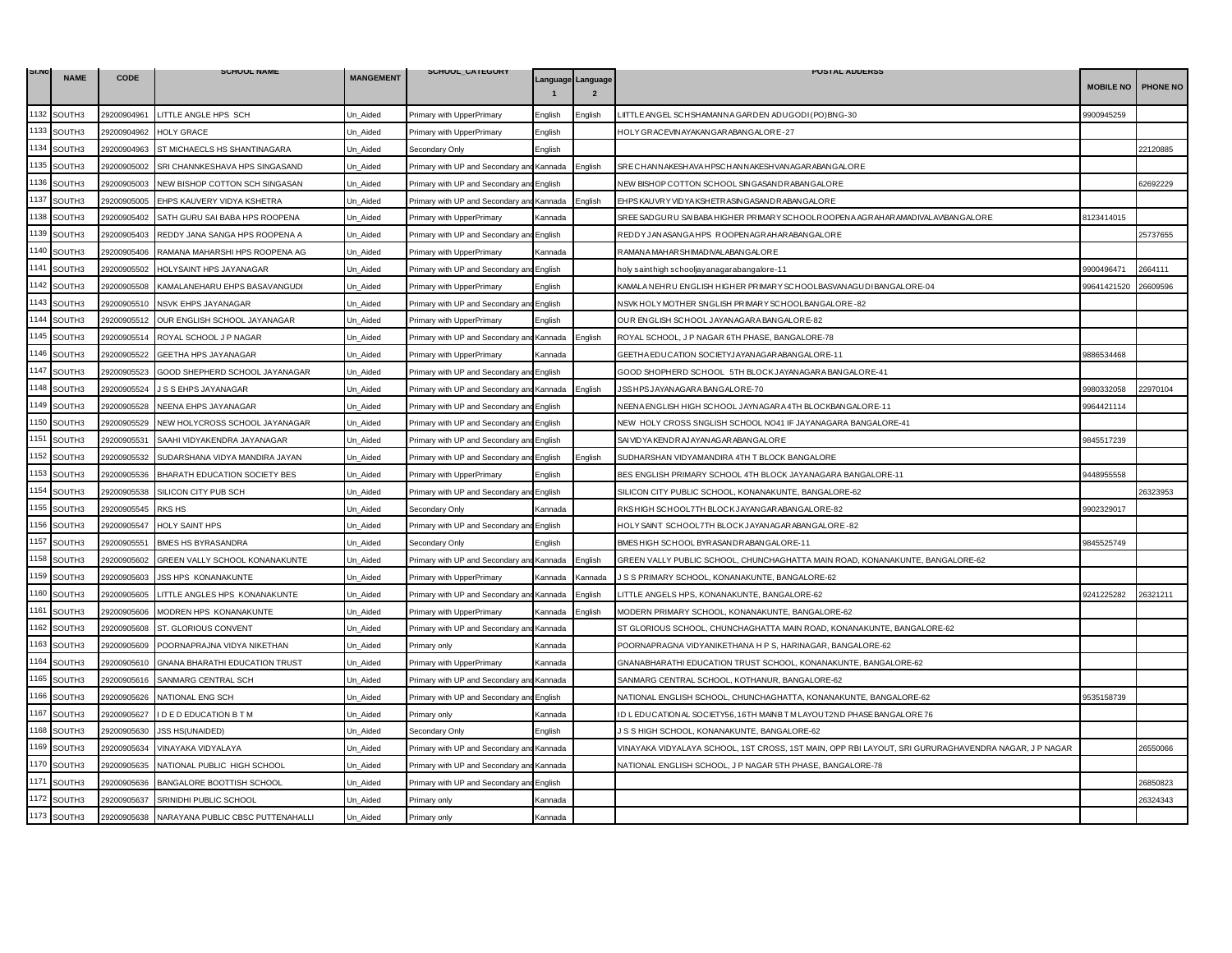| SI.N | <b>NAME</b>        | <b>CODE</b> | <b>SCHOOL NAME</b>                | <b>MANGEMENT</b> | SCHOOL_CATEGORY                           |         |                   | <b>POSTAL ADDERSS</b>                                                                              |                  |          |
|------|--------------------|-------------|-----------------------------------|------------------|-------------------------------------------|---------|-------------------|----------------------------------------------------------------------------------------------------|------------------|----------|
|      |                    |             |                                   |                  |                                           |         | Language Language |                                                                                                    | <b>MOBILE NO</b> | PHONE NO |
| 1174 | SOUTH3             | 29200905639 | CAMLINE SCHOOL PUTTENAHALLI       | Un_Aided         | Primary only                              | Kannada |                   |                                                                                                    |                  |          |
| 1175 | SOUTH3             | 29200905640 | SOUTH SCHOOL PUTTENAHALLI         | Un Aided         | <sup>2</sup> rimary only                  | Kannada |                   |                                                                                                    |                  |          |
| 1176 | SOUTH3             | 29200905641 | HEWTAGE SCHOOL KONANAKUNTE        | Un Aided         | Primary with UpperPrimary                 | Kannada |                   |                                                                                                    |                  |          |
| 1177 | SOUTH3             | 29200905801 | BRILLIANT HPS NEKARARA COLONY     | Un_Aided         | Primary with UpperPrimary                 | Kannada |                   | BRILLIANT HPSNEKAR AR A COLONYGOTTIGERE POSTBANGALORE 560083                                       | 8970105457       |          |
| 1178 | SOUTH3             | 29200905803 | SRI VENKATESHWARA HPS NEKARARA    | Un Aided         | Primary with UP and Secondary an          | English |                   | Shri Venkateshwara HPSNekaranagar, B.G. RoadBangalore - 560083                                     | 9902795999       |          |
| 1179 | SOUTH3             | 29200905804 | NAVABHARATHA NIRMANA HPS NEKAR    | Un Aided         | Primary with UP and Secondary and English |         |                   | NAVABHAR ATHA NIR MANA HPSNEKAR BANGALORE                                                          |                  |          |
| 1180 | SOUTH3             | 29200905806 | VIDYANJALI                        | Un Aided         | Primary with UP and Secondary an          | Kannada |                   | /IDHYAANJALIPRIMARYSCHOOLNEKARACOLONYBANGALORE560083                                               | 3449483396       |          |
| 1181 | SOUTH3             | 29200905807 | NEW BLOSSOM HPS & HS              | Un Aided         | Primary with UP and Secondary an          | Kannada |                   | NEW BLOSSOM PUBLIC SCHOOLMARUTHI BHADAVANI, BELUVARADHA HALLI ROAD,GOTTIGERE POST BANGALORE 5600   |                  |          |
| 1182 | SOUTH3             | 29200905907 | RELIC INTERNATIONAL SCHOOL        | Un_Aided         | Primary with UP and Secondary ar          | Kannada |                   |                                                                                                    | 9900124248       |          |
| 1183 | SOUTH3             | 29200905924 | CRESENT SUBHASH NAGAR             | Un Aided         | Primary only                              | Kannada |                   |                                                                                                    |                  |          |
| 1184 | SOUTH3             | 29200905925 | RELIK SUBHAS NAGAR                | Un Aided         | Primary only                              | Kannada |                   |                                                                                                    |                  |          |
| 1185 | SOUTH3             | 29200906103 | HOLY SPIRIT SCHOOL                | Un_Aided         | Primary with UP and Secondary an          | English |                   | Holy Spirit SchoolKalena agrharaB'lore-76                                                          | 9620962785       | 26493037 |
| 1186 | SOUTH3             | 29200906202 | BEES ENG SCHOOL                   | Un_Aided         | Primary with UP and Secondary and         | Kannada |                   | BEES SchoolBEES School Road,Nyanapanahalli,Bangalore                                               |                  |          |
| 1187 | SOUTH3             | 29200906205 | BLUE ZONE PUB SCH NYANAPPANAHALLI | Un Aided         | Primary with UpperPrimary                 | Kannada |                   |                                                                                                    |                  | 32480844 |
| 1188 | SOUTH <sub>3</sub> | 29200906402 | ST PETER'S HIGH SCHOOL            | Un_Aided         | Primary with UP and Secondary a           | English |                   |                                                                                                    |                  |          |
| 1189 | SOUTH3             | 29200906503 | <b>ACTIVE</b>                     | Un_Aided         | Primary with UpperPrimary                 | Kannada | Enalish           | Active public school42 Ramana srinagar, Doddakammana halliBannerugatta Rd.B'lore-76                |                  |          |
|      | 1190 SOUTH3        | 29200906504 | BPS DODDAKAMMANAHALLI             | Un Aided         | Primary with UpperPrimary                 | English |                   | Bangalore Public School (BPS)Doddakammana halliB'lore-83                                           |                  |          |
| 1191 | SOUTH3             | 29200906505 | ST FRANCIS XAVIERS HS             | Un Aided         | Secondary Only                            | English |                   |                                                                                                    | 7259815858       |          |
| 1192 | SOUTH3             | 29200906714 | MERRY MACLIGHT HPS LAKKASANDRA    | Un Aided         | Primary with UpperPrimary                 | Kannada |                   | MARU MACLIGHT HPS LAKSANDRA12TH MAIN,15TH CROSS WIILSONG ARD ANBANGALORE 30                        |                  |          |
| 1193 | SOUTH3             | 29200906723 | SHARADA ENGLISH NURSERY & PRIM    | Un Aided         | Primary with UpperPrimary                 | English |                   | SHARADA ENGLISH NURSERY JAYNAGARABANGALORE                                                         |                  |          |
| 1194 | SOUTH3             | 29200906724 | POORNAPRAGNA HPS HOMBEGOWDANAGRA  | Un_Aided         | Primary with UP and Secondary a           | Kannada | English           | POOR NAPRAGNA HPS HOMBEGOWD AN AGAR ABANGALORE-11                                                  |                  | 26568725 |
| 1195 | SOUTH3             | 29200906725 | THE PTA SCH JAYANAGARA            | Un_Aided         | Primary with UP and Secondary ar          | Kannada | English           |                                                                                                    |                  | 26563346 |
| 1196 | SOUTH3             | 29200906726 | ST MICHEALS ENG SCH WILSONGARDEN  | Un Aided         | Primary with UpperPrimary                 | English |                   |                                                                                                    |                  | 22100259 |
| 1197 | SOUTH3             | 29200906803 | <b>EXCELLANT HS</b>               | Un_Aided         | Primary with UP and Secondary an          | English |                   | EXCELLENT SCHOOL, #19/25, 4HT MAIN, BISMILLANAGAR, BANNERGHATTA ROAD, BANGALORE-29                 |                  |          |
| 1198 | SOUTH3             | 29200906804 | F.JAVAHAR EHPS GURAPANA PALYA     | Un_Aided         | Primary with UP and Secondary an          | English |                   | F JAVAHAR ENGLISH HIGHER PRIMARY SCHOOL, #34, 5TH MAIN, B T M LAYOUT, GURAPPANAPALYA, BANGALORE-29 |                  |          |
| 1199 | SOUTH3             | 29200906814 | MEENA EHPS GURAPANA PALYA         | Un Aided         | Primary with UP and Secondary an          | English |                   | MEENA ENGLISH HIGH SCHOOL, #80, 7TH A MAIN, BTM 1ST STAGE, DHARMARAM COLLEGE POST, BANGALORE-29    |                  |          |
| 1200 | SOUTH3             | 29200906816 | MOTHERLAND HPS                    | Un_Aided         | Primary with UP and Secondary an          | English |                   | MOTHER LAND HPS, #6, 5TH MAIN, NEW GURAPPANAPALYA, BANNERUGHATTA ROAD, BANGALORE-29                |                  |          |
| 1201 | SOUTH3             | 29200906817 | NEW MODREN HPS GURAPPANAPALYA     | Un_Aided         | Primary with UpperPrimary                 | English |                   | NEW MADERN HPS, #26, 7TH A MAIN, BTM 1ST STAGE, BANGALORE-29                                       |                  |          |
| 1202 | SOUTH3             | 29200906823 | <b>ST MARINOS HPS</b>             | Un Aided         | Primary with UP and Secondary an          | English |                   | SAINT MERINOS HPS, BANNERUGHATTA ROAD, NEW GURAPPANAPALYA, BANGALORE-29                            |                  |          |
| 1203 | SOUTH3             | 29200906824 | ST THOMAS AQUINSA HPS             | Un_Aided         | Primary with UP and Secondary and         | English |                   | ST THOMAS AQUINAS HPS, 9TH MAIN, 1ST STAGE, BTM LAYOUT, BANGALORE-29                               |                  |          |
| 1204 | SOUTH3             | 29200906828 | THE JAYANAGAR PARENTS ASSOICAT    | Un Aided         | Primary with UP and Secondary ar          | English |                   | THE JAYANAGAR PARANTS ASSOCIATION HIGH SCHOOL, #173, EAST END A MAIN ROAD, JAYANAGAR, BANGALORE-69 |                  |          |
| 1205 | SOUTH3             | 29200906834 | BET ENGLISH SCHOOL BISMILANAGAR   | Un Aided         | Primary with UpperPrimary                 | Urdu    | :nalish           | BET ENGLISH HIGHER PRIMARY SCHOOL, BISMILLA NAGAR, BANGALORE-29                                    |                  |          |
|      | 1206 SOUTH3        | 29200906835 | HOLLY MARIYAM HS                  | Un_Aided         | Primary with UP and Secondary ar          | English |                   | HOLY MARIYAM HIGH SCHOOL, 3RD MAIN ROAD, BISMILLA NAGAR, BANGALORE-29                              |                  |          |
| 1207 | SOUTH3             | 29200906838 | <b>BET HIGH SCHOOL</b>            | Un Aided         | Secondary Only                            | English |                   | BET HIGH SCHOOL, BISMILLANAGAR, BANGALORE-29                                                       |                  |          |
| 1208 | SOUTH3             | 29200906839 | LILLY ROSE HS                     | Un Aided         | Primary with UP and Secondary an          | English |                   | ILLY ROSE HIGH SCHOOL, F CROSS, BISMILLA NAGAR, BANGALORE-29                                       |                  |          |
|      | 1209 SOUTH3        | 29200906840 | WISDOM HS                         | Un_Aided         | Primary with UP and Secondary an          | English |                   | WISDOM HIGH SCHOOL, #192, 6TH MAIN, KEB LAYOUT, BTM 1ST STAGE, BANGALORE-29                        |                  |          |
| 1210 | SOUTH3             | 29200906850 | INDIRA PRIYADARSHINI HS           | Un Aided         | Primary only                              | English |                   | INDIRA PRIYADARSHINI GIRLS HIGH SCHOOL, 6TH A MAIN, 9TH CROSS, 3RD PHASE, J P NAGAR, BANGALORE-78  |                  |          |
| 1211 | SOUTH3             | 29200906852 | ORIENTAL BISMILLA NAGAR HPS       | Un Aided         | Primary with UpperPrimary                 | Kannada | English           | ORIENTAL SCHOOL, BISMILLANAGAR, BANGALORE-29                                                       | 9986090905       |          |
| 1212 | SOUTH3             | 29200906856 | ST ANTHONY HS                     | Un_Aided         | Secondary Only                            | Kannada |                   | ST ANTHONY HIGH SCHOOL, 4TH T BLOCK, BANGALORE-41                                                  | 9449080624       |          |
| 1213 | SOUTH3             | 29200906863 | <b>CANON HPS</b>                  | Un Aided         | Primary with UP and Secondary an          | Kannada | English           | CANAN HPS, #6, 1ST CROSS, 9TH MAIN, BTM LAYOUT 1ST STAGE, BANGALORE-29                             |                  |          |
| 1214 | SOUTH3             | 29200906864 | GOOD HOPE SCHOOL HPS              | Un Aided         | Primary with UP and Secondary an          | English |                   | GOOD HOPE HPS, #24/31, L CROSS, GURAPPANAPALYA, BANGALORE-29                                       |                  |          |
| 1215 | SOUTH3             | 29200906865 | CARMEL CONVENT HS                 | Un Aided         | Secondary Only                            | English |                   | CARMEL CONVENT HIGH SCHOOL, PB NO. 4107, JAYANAGAR 4TH T BLOCK, BANGALORE-41                       |                  |          |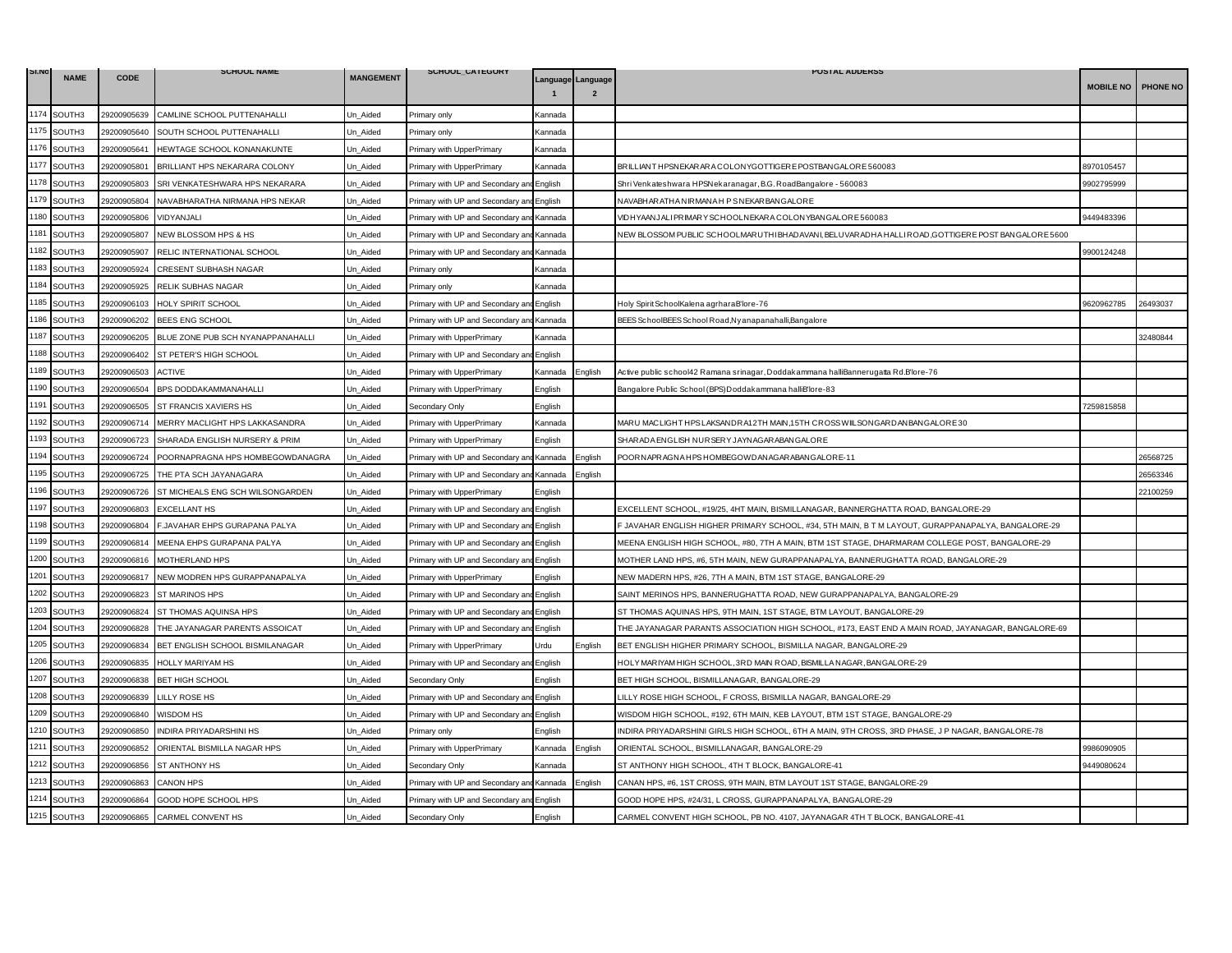| SI.NO | <b>NAME</b> | <b>CODE</b> | <b>SCHOOL NAME</b>                | <b>MANGEMENT</b> | SCHOOL_CATEGORY                           |         |                                     | <b>POSTAL ADDERSS</b>                                                        |                    |          |
|-------|-------------|-------------|-----------------------------------|------------------|-------------------------------------------|---------|-------------------------------------|------------------------------------------------------------------------------|--------------------|----------|
|       |             |             |                                   |                  |                                           |         | Language Language<br>$\overline{2}$ |                                                                              | MOBILE NO PHONE NO |          |
| 1216  | SOUTH3      | 29200906868 | UNITED SCHOOL HPS                 | Un_Aided         | Primary with UpperPrimary                 | English |                                     | UNITED HPS, BISMILLANAGAR, BANGALORE-29                                      | 9663617921         |          |
| 1217  | SOUTH3      | 29200906871 | <b>GOOD EARTH HPS</b>             | Un Aided         | Primary with UP and Secondary an          | English |                                     | GOOD EARTH HPS, BALAJINAGAR, BANGALORE-29                                    |                    |          |
| 1218  | SOUTH3      | 29200906874 | HOODA INTERNATIONAL SCHOOL        | Un Aided         | Primary with UpperPrimary                 | Urdu    |                                     | HOODA NATIANAL SCHOOL, #103,104, 9TH MAIN, GURAPPANAPALYA, BANGALORE-29      |                    |          |
| 1219  | SOUTH3      | 29200906876 | HOLY FAITH SCHOOL LAKKASANDRA     | Jn Aided         | Primary with UP and Secondary an          | English |                                     | HOLY FAITH SCHOOL, LAKKASANDRA, BANGALORE-30                                 |                    |          |
| 1220  | SOUTH3      | 29200906877 | SRI KUMARAN H.P.S                 | Un_Aided         | Primary with UpperPrimary                 | Kannada |                                     |                                                                              |                    |          |
| 1221  | SOUTH3      | 29200906878 | MOTHER TERASA KAN PRI SCHOOL      | Un_Aided         | Primary only                              | Kannada |                                     |                                                                              |                    |          |
| 1222  | SOUTH3      | 29200906923 | GANAPATHI VIDYAMANDIRA HS         | Un_Aided         | Primary with UP and Secondary an          | English |                                     | GAN PATH I VID YAMAN DIR ACHIKKAMAVALLLIBAN GALORE-04                        |                    |          |
| 1223  | SOUTH3      | 29200906926 | ROOBIYA SCHOOL                    | Un Aided         | Primary with UP and Secondary ar          | English |                                     | ROODIYA ENGILSH PRIMARY AND HIGH SCHOOLLALBAGH FONT ROADBANGALORE-04         |                    |          |
| 1224  | SOUTH3      | 29200906930 | HOLY CHRIST HS                    | Un_Aided         | Secondary Only                            | English |                                     | HOLLY CHRIST PRIMARY 4TH BLOCK JAYANAGARA BANGALORE-11                       |                    | 26545292 |
| 1225  | SOUTH3      | 29200906943 | <b>RVK SCHOOL</b>                 | Un Aided         | Primary with UP and Secondary and         | English | ≺annada                             | RVK SCHOOLCHIKKAMAVALLIBANGALORE-4                                           |                    | 26576440 |
| 1226  | SOUTH3      | 29200906944 | <b>BRIGHT FUTURE</b>              | Un_Aided         | Primary with UpperPrimary                 | English |                                     | BRIGHT FUTURE SCHOOLNO 71/1, KC PUTANNA STREET, DODDA MAVALLIBANGALORE-4     |                    |          |
| 1227  | SOUTH3      | 29200906953 | TILAK HPS                         | Un Aided         | Primary with UP and Secondary an          | English |                                     | ITHE TILAK ENGLISH SCHOOL TILAKAN AGAR ABAN GALORE-41                        |                    |          |
| 1228  | SOUTH3      | 29200906954 | <b>VIVEKANANDA HPS</b>            | Un Aided         | Primary with UP and Secondary and         | English |                                     | VIVVEKAN AND A EDUCATION CENTRE 4TH BLOCKJAYANGARA BANGALORE-11              |                    |          |
| 1229  | SOUTH3      | 29200906957 | BES HS                            | Un_Aided         | Secondary Only                            | English |                                     |                                                                              |                    |          |
| 1230  | SOUTH3      | 29200906958 | HOLY CHRIST HPS                   | Un Aided         | Primary with UpperPrimary                 | English |                                     |                                                                              |                    | 26545292 |
| 1231  | SOUTH3      | 29200906959 | <b>MES HPS</b>                    | Un Aided         | Primary with UpperPrimary                 | English |                                     |                                                                              | 9471889275         | 26638225 |
| 1232  | SOUTH3      | 29200906960 | HUDA NATIONAL SCHOOL              | Un_Aided         | Primary with UpperPrimary                 | Urdu    |                                     |                                                                              |                    |          |
| 1233  | SOUTH3      | 29200906961 | PARIKRAMA CENTRE FOR LEARNING HPS | Un_Aided         | Primary with UpperPrimary                 | Kannada |                                     |                                                                              |                    |          |
| 1234  | SOUTH3      | 29200907002 | SRI SAI VIDYA MANDIRA SARJAPUR    | Un_Aided         | Primary with UP and Secondary ar          | Kannada |                                     | SRISAIVIDYA MANDIRA SARJAPUR ROAD IBALOOR BANGALORE                          |                    |          |
| 1235  | SOUTH3      | 29200907203 | DIANA CONVENT LPS HOSA PALYA      | Un Aided         | Primary with UP and Secondary ar          | English |                                     | DAYANA CONVENTHOSAPALYABANGALORE                                             | 9845144137         |          |
| 1236  | SOUTH3      | 29200907204 | SUNSHINE EHPS HOSA PALYA          | Un_Aided         | Primary with UP and Secondary ar          | English | Kannada                             | SUNSHINE HOSAPALYABANGALORE                                                  | 9341303836         |          |
| 1237  | SOUTH3      | 29200907601 | SANABIL SCHOOL                    | Un_Aided         | Primary with UP and Secondary an          | Urdu    | English                             | Sanabil School.#191, 202, Hommadevanahalli.Gottigere PO. B.G. Rd.B'lore-083. |                    |          |
| 1238  | SOUTH3      | 29200907602 | ST MARY ICSE                      | Un Aided         | Primary with UpperPrimary                 | English |                                     | St. Mary ICSEHommadevana halliB'lore-68                                      |                    |          |
| 1239  | SOUTH3      | 29200907706 | <b>GURURAJ HS</b>                 | Un_Aided         | Primary with UP and Secondary and Kannada |         |                                     | SRI GURURAJA HOGH SCHOOL BYRASANDRA JAYANAGARA 1ST BLOCK BANGAALORE-11       |                    |          |
| 1240  | SOUTH3      | 29200907715 | <b>TEJASWINI HPS</b>              | Un Aided         | Primary with UP and Secondary an          | English |                                     | TEJESWANISCHOOL JAYANAGARABANGALORE-11                                       | 9845178331         |          |
| 1241  | SOUTH3      | 29200907716 | MOTHERTOUCH HPS                   | Un_Aided         | Primary with UP and Secondary and         | English |                                     | MOTHER TOUCH SCHOOLLIC COLONYJAYNAGARA BANGALORE-11                          | 9845474479         | 26650709 |
| 1242  | SOUTH3      | 29200907717 | SARASWATI VIDYAMANDIR HPS         | Un_Aided         | Primary with UpperPrimary                 | English |                                     | SREE SARASWATHI VID YA MANDIRALIC COLONYJAYANAGARA BANGALORE-                |                    | 26633385 |
| 1243  | SOUTH3      | 29200907718 | UNIVERSAL HPS                     | Un Aided         | Primary with UpperPrimary                 | English |                                     | UNIVER SAL B CONVENT BYRASANDRAJ AYANAGARABANGALORE                          | 9880114247         | 57671047 |
| 1244  | SOUTH3      | 29200908001 | S K SCHOOL                        | Un Aided         | Primary with UP and Secondary an          | Kannada | English                             | SKSCHOOL7TH CROSS SOMESWARNAGARBANGALORE11                                   |                    |          |
| 1245  | SOUTH3      | 29200908009 | <b>M R CAMBRIDGE</b>              | Un_Aided         | Primary with UpperPrimary                 | English | English                             | M R CAMBRIDGE                                                                | 9448074862         |          |
| 1246  | SOUTH3      | 29200908010 | OAT LEACH                         | Un_Aided         | Primary with UP and Secondary ar          | Kannada | English                             | OAT LEACH24/1-1, BTS ROAD WILLSONGARDANBANGALORE 27                          |                    | 41506108 |
| 1247  | SOUTH3      | 29200908012 | CES CONVENT SCHOOL                | Un Aided         | Primary with UP and Secondary an          | English | English                             | CES ENGLISH PRIMARY SCHOOL 3RD BLOCK EAST 8TH MAIN ROAD JAYANAGARA MNG-11    |                    | 26648954 |
| 1248  | SOUTH3      | 29200908013 | R.V PUBLIC SCHOOL                 | Un Aided         | Primay with UP and Secondary              | Kannada |                                     |                                                                              |                    |          |
| 1249  | SOUTH3      | 29200908014 | ST.PATRIOT CONVENT                | Un_Aided         | Primary with UpperPrimary                 | Kannada |                                     |                                                                              | 9141832485         |          |
| 1250  | SOUTH3      | 29200908015 | BHARATH PUBLIC SCHOOL             | Un_Aided         | Primay with UP and Secondary              | Kannada |                                     |                                                                              |                    |          |
| 1251  | SOUTH3      | 29200908016 | LITTLE ANGELS PUBLIC SCHOOL       | Un Aided         | Primary only                              | Kannada |                                     |                                                                              |                    |          |
| 1252  | SOUTH3      | 29200908101 | CHAITANYA PUB SCH                 | Un_Aided         | Primary with UpperPrimary                 | Kannada | English                             | CHAITANYA PUB SCHKONANAKUNTE--62                                             |                    |          |
| 1253  | SOUTH3      | 29200908206 | MANASA VIDYA MADIRA               | Un_Aided         | Primary with UP and Secondary an          | Kannada |                                     | MANASA VIDYA MANDIRA SCHOOL, J P NAGAR 6TH PHASE, BANGALORE-78               |                    |          |
| 1254  | SOUTH3      | 29200908207 | <b>CAPITAL HPS</b>                | Un_Aided         | Primary with UP and Secondary and English |         |                                     | CAPITAL SCHOOLJP NAGARA7TH PHASEBANGALORE-78                                 |                    |          |
| 1255  | SOUTH3      | 29200908208 | NEW CRECENT HPS                   | Un Aided         | Primary with UpperPrimary                 | Kannada |                                     | NEW CRECENT HPS, PUTTENAHALLI, BANGALORE-78                                  |                    |          |
| 1256  | SOUTH3      | 29200908209 | SILVERSPRING HPS                  | Jn Aided         | Primary with UP and Secondary an          | Kannada | English                             | SILVER SPRING SCHOOL, J P NAGAR 5TH PHASE, BANGALORE-78                      |                    | 26660769 |
| 1257  | SOUTH3      | 29200908211 | SHARADA VIDYA MANDIRA HPS         | Un Aided         | Primary with UP and Secondary and Kannada |         |                                     | SHARADA VIDYA MANDIRA SCHOOL, J P NAGAR 7TH PHASE, BANGALORE-78              |                    |          |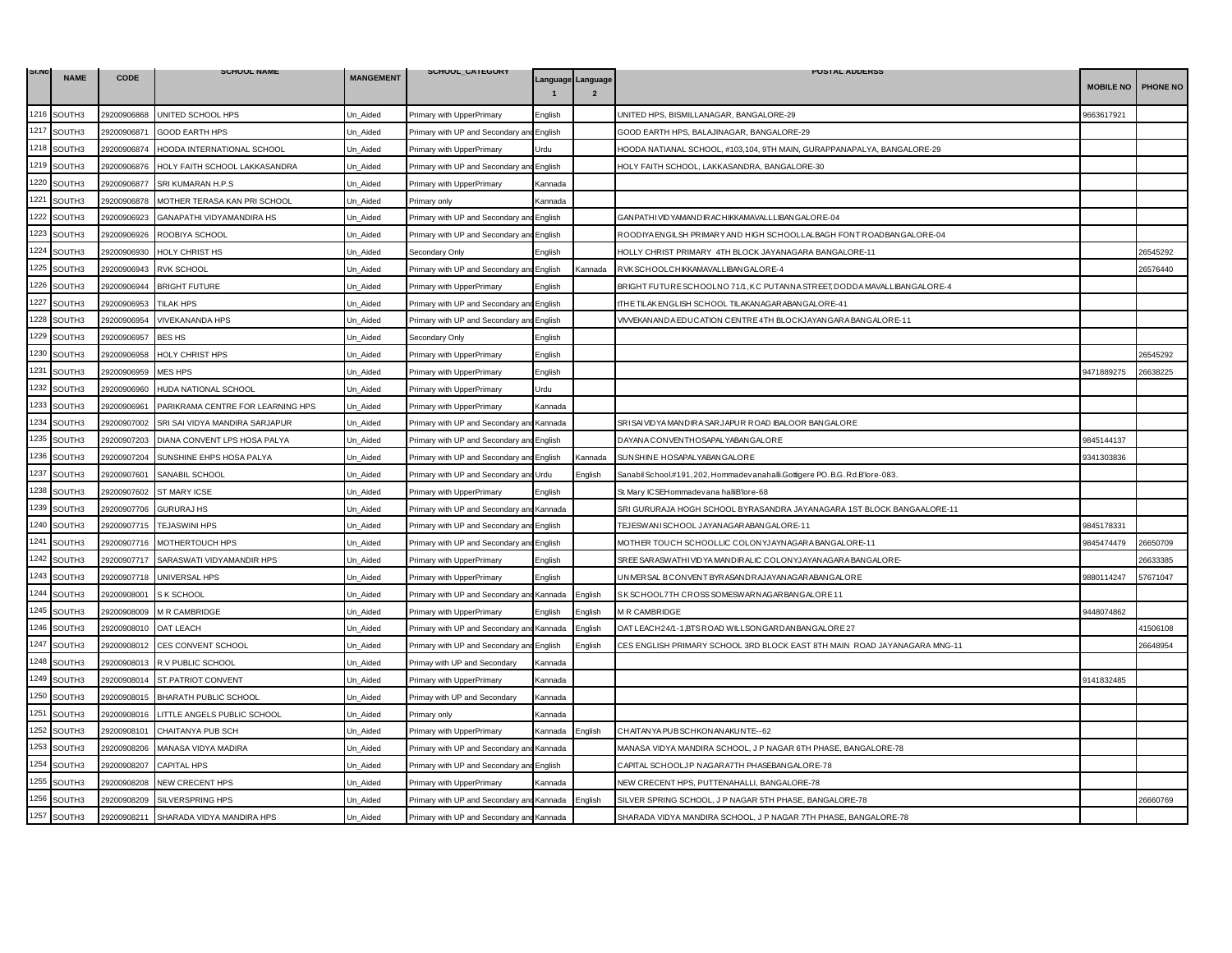| SI.NO | <b>NAME</b> | <b>CODE</b> | <b>SCHOOL NAME</b>                  | <b>MANGEMENT</b> | SCHOOL_CATEGORY                           |         |                                     | <b>POSTAL ADDERSS</b>                                                                       |                  |                 |
|-------|-------------|-------------|-------------------------------------|------------------|-------------------------------------------|---------|-------------------------------------|---------------------------------------------------------------------------------------------|------------------|-----------------|
|       |             |             |                                     |                  |                                           |         | Language Language<br>$\overline{2}$ |                                                                                             | <b>MOBILE NO</b> | <b>PHONE NO</b> |
| 1258  | SOUTH3      | 29200908212 | THE BRIGADE SCH JP NAGAR            | Un_Aided         | Primary with UP and Secondary ar          | English |                                     |                                                                                             |                  | 41301390        |
| 1259  | SOUTH3      | 29200908213 | TINY ANGLES ENG PRI JP NAGAR        | Jn Aided         | Primary with UpperPrimary                 | English |                                     |                                                                                             |                  | 32436636        |
| 1260  | SOUTH3      | 29200908215 | THE SOUTH SCHOOL                    | Un Aided         | Primary only                              | Kannada |                                     |                                                                                             |                  |                 |
| 1261  | SOUTH3      | 29200908216 | <b>TWINKLER SCHOOL</b>              | Jn_Aided         | Primary with UpperPrimary                 | English |                                     |                                                                                             |                  |                 |
| 1262  | SOUTH3      | 29200908217 | SHAM SCHOOL                         | Jn_Aided         | Primary with UpperPrimary                 | English |                                     |                                                                                             |                  |                 |
| 1263  | SOUTH3      | 29200908504 | SUN BEAN ENGLISH SCHOOL             | Un Aided         | Primary only                              | Kannada |                                     |                                                                                             |                  |                 |
| 1264  | SOUTH3      | 29200908704 | <b>BRIGHT KIDS SCHOOL</b>           | Jn Aided         | Primary only                              | English |                                     |                                                                                             |                  |                 |
| 1265  | SOUTH3      | 29200908801 | SN SCHOOL HS                        | Un_Aided         | Primary with UP and Secondary a           | English |                                     | SN SCHOOL HSADUGODIBANGALORE                                                                |                  |                 |
| 1266  | SOUTH3      | 29200908802 | VIP SCHOOL HS                       | Un_Aided         | Primary with UP and Secondary ar          | Kannada | English                             | VIP HIGH SCHOOLADUGODI BANGALORE-30                                                         |                  |                 |
| 1267  | SOUTH3      | 29200908901 | EHPS JOHN SCHOOL                    | Jn Aided         | Primary with UP and Secondary and         | Kannada |                                     | JOHNSON HIGH SCHOOLBOMMAN AHALLIBAN GALORE-68                                               | 9342388312       |                 |
| 1268  | SOUTH3      | 29200908902 | <b>EHPS EXCELLENT</b>               | Un Aided         | Primary with UP and Secondary an          | English |                                     | EHPS EXCELLINT MANGAMMAN APALYABAN GALORE                                                   | 9590585282       | 65363444        |
| 1269  | SOUTH3      | 29200908905 | EHPS MALNAD SCHOOL                  | Un_Aided         | Primary with UpperPrimary                 | English | English                             | MALNAD ENGLISH SCHOOLMANGAMMANAPALYABANGALORE                                               |                  |                 |
| 1270  | SOUTH3      | 29200908908 | EHPS MSF SCHOOL                     | Un Aided         | Primary with UP and Secondary and English |         |                                     | EHPS MSF SCHOOLMAN GAMMAN APALYABAN GLORE-68                                                | 9141439316       |                 |
| 1271  | SOUTH3      | 29200908909 | EHPS TWINKLE SCHOOL                 | Un_Aided         | Primary only                              | Kannada |                                     | EHPS TWINKLE SCHOOL MANGAMMANAPALYA BANGALORE SOUTH - 3                                     |                  |                 |
| 1272  | SOUTH3      | 29200908913 | NEW CARMEL PUBLIC SCHOOL            | Jn Aided         | Primary with UP and Secondary an          | English |                                     |                                                                                             |                  |                 |
| 1273  | SOUTH3      | 29200908914 | SHUBHODINI ENGLISH CONVENT          | Un Aided         | Primary with UP and Secondary and         | Kannada |                                     |                                                                                             |                  |                 |
| 1274  | SOUTH3      | 29200908915 | LMA INTER NATIONAL                  | Jn Aided         | Primary only                              | English |                                     |                                                                                             | 8904567767       |                 |
| 1275  | SOUTH3      | 29200908916 | M.S.F.PRIMARY SCHOOL                | Jn Aided         | Primary only                              | Kannada |                                     |                                                                                             |                  |                 |
| 1276  | SOUTH3      | 29200908917 | WISDUM LAND SCHOOL M.G PALYA        | Un Aided         | Primary with UpperPrimary                 | English |                                     |                                                                                             |                  |                 |
| 1277  | SOUTH3      | 29200908918 | NEW MECHALE KANNADA LPS             | Jn Aided         | Primary only                              | Kannada |                                     |                                                                                             |                  |                 |
| 1278  | SOUTH3      | 29200909003 | SUNRISE SCHOOL EHPS                 | Un_Aided         | Primary with UpperPrimary                 | English |                                     | SUN RISE SCHOOL HSCHANNAKESHAVANAGARABANGALORE                                              | 8123504001       |                 |
| 1279  | SOUTH3      | 29200909102 | CATHODRYL HS                        | Un_Aided         | Primary with UP and Secondary ar          | English |                                     | THE CATHEDRAL HIGH SCHOOLNO 63 RICHMOND ROADBANGALORE 560025                                |                  |                 |
| 1280  | SOUTH3      | 29200909116 | <b>ST HENRYTAS</b>                  | Jn Aided         | Primary with UP and Secondary and         | English |                                     | St. Henrietta's English Hr. Pry. SchoolNo. 2, Campbell RoadAshoknagarBangalore - 560047     |                  | 25564763        |
| 1281  | SOUTH3      | 29200909122 | SACRED HEART BOY'S SCHOOL           | Un_Aided         | Primary with UpperPrimary                 | English |                                     | Sacred HeartBoy's SchoolNo.62, Richmond RoadAshoknagarBangalore - 560025                    |                  | 25364182        |
| 1282  | SOUTH3      | 29200909125 | SACRED HEART GIRL'S SCHOOL          | Un_Aided         | Primary with UP and Secondary an          | English |                                     |                                                                                             |                  | 22211237        |
| 1283  | SOUTH3      | 29200909126 | SHREEDHANARAJ PHOOLCHAND HINDI HPS  | Jn Aided         | Primary with UpperPrimary                 | English |                                     |                                                                                             |                  | 25548780        |
| 1284  | SOUTH3      | 29200909201 | THE FRANK ANTHONY PUBLIC SCHOOL     | Un Aided         | Primary with UP and Secondary and         | English |                                     | The Frank Anthony Junior SchoolNo.26 Wellington StreetRichmond TownBangalore - 560025       |                  | 22212386        |
| 1285  | SOUTH3      | 29200909202 | NATIONAL ACADEMY HS                 | Jn Aided         | Primary with UP and Secondary an          | English |                                     | National Academy High SchoolNo. 18, Marappa RoadHalsurBangalore - 560008                    |                  | 26760047        |
| 1286  | SOUTH3      | 29200909210 | <b>LOURDS ENG LPS</b>               | Jn Aided         | Primary with UpperPrimary                 | English | English                             | Bruhat Bangalore Mahanagara Palike Composite College for Girls Jogupaly aBangalore - 560008 |                  | 25367977        |
| 1287  | SOUTH3      | 29200909212 | EAST WOOD PUBLIC SCHOOL             | Un_Aided         | Primary with UP and Secondary ar          | English |                                     | East Wood Public SchoolHalsurBangalore - 560007                                             |                  |                 |
| 1288  | SOUTH3      | 29200909213 | CHERN'S OUR HAPPY CHILDERN'S SCHOOL | Jn Aided         | Primary with UP and Secondary an          | English |                                     | Chern's Our Happy Childern's SchoolHalsurBangalore - 560007                                 |                  |                 |
| 1289  | SOUTH3      | 29200909214 | ST. MEERA'S HS HALASURU             | Un Aided         | Secondary Only                            | English |                                     |                                                                                             |                  | 25543977        |
| 1290  | SOUTH3      | 29200909215 | RAMAKRISHNA HS HALASURU             | Un_Aided         | Primary with UpperPrimary                 | English |                                     |                                                                                             |                  | 25561904        |
| 1291  | SOUTH3      | 29200909216 | ASC PUB SCH ALSURU                  | Jn_Aided         | Primary with UP and Secondary ar          | English | English                             |                                                                                             |                  | 25550677        |
| 1292  | SOUTH3      | 29200909303 | <b>BALDWIN BOYS HPS</b>             | Un Aided         | Primary with UP and Secondary and English |         |                                     | Baldwin Boys HPS14, Hosur RoadRichmond TownBangalore - 560025                               |                  | 22211981        |
| 1293  | SOUTH3      | 29200909404 | <b>BALDWIN GIRLS HS</b>             | Jn Aided         | Primary with UP and Secondary an          | English |                                     |                                                                                             |                  | 2214125         |
| 1294  | SOUTH3      | 29200909501 | SSB INTERNATIONAL HS                | Un Aided         | Primary with UP and Secondary and         | English |                                     | SSB Internation High SchoolNo. 5/A, HAL 2nd StageIndiranagarBangalore - 560038              |                  | 41523548        |
| 1295  | SOUTH3      | 29200909502 | SSB INTERNATIONAL HPS               | Un_Aided         | Primary with UP and Secondary an          | English |                                     | SSB International HPSNo. 5/A, HAL 2nd stageIndiranagarBangalore - 560038                    |                  | 41523548        |
| 1296  | SOUTH3      | 29200909605 | <b>ST AGNES HPS</b>                 | Jn Aided         | Primary with UpperPrimary                 | English |                                     | ST AGNES HIGHER PRIMARY SCHOOLGOOD SHEPHERD CONVENTMUSEUM ROADBANGALORE 560025              |                  |                 |
| 1297  | SOUTH3      | 29200909702 | TSN CONVENT HS                      | Un Aided         | Primary with UP and Secondary an          | Kannada | Enalish                             | TSN H SJAYANAGARABANGALORE                                                                  | 7760873131       |                 |
| 1298  | SOUTH3      | 29200909704 | <b>TIPPU CONVENT</b>                | Un_Aided         | Primary with UpperPrimary                 | English |                                     | <b>TIPPU CONVENT</b>                                                                        |                  |                 |
| 1299  | SOUTH3      | 29200909705 | MEERAJ SCHOOL                       | Un_Aided         | Primary with UP and Secondary and English |         |                                     | MERAJ ENGLISH SCHOOLSOMESHWARNAGAR 1ST BLOCJ, JAYNAGARBANGALORE 11                          |                  |                 |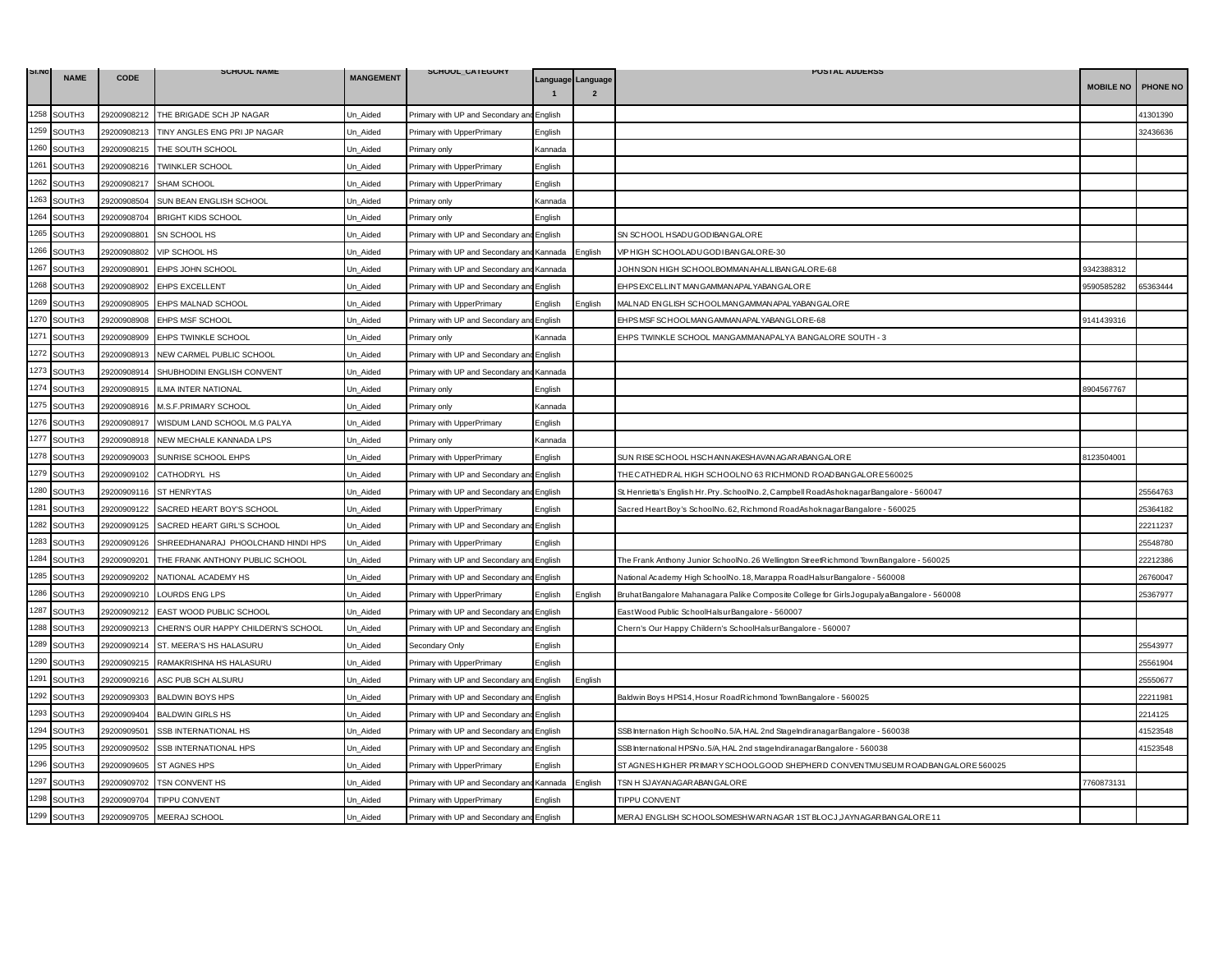| SI.NO | <b>NAME</b> | <b>CODE</b> | <b>SCHOOL NAME</b>                  | <b>MANGEMENT</b> | SCHOOL_CATEGORY                           |                                                                                                                                                     |                   | <b>POSTAL ADDERSS</b>                                                                       |                  |          |
|-------|-------------|-------------|-------------------------------------|------------------|-------------------------------------------|-----------------------------------------------------------------------------------------------------------------------------------------------------|-------------------|---------------------------------------------------------------------------------------------|------------------|----------|
|       |             |             |                                     |                  |                                           |                                                                                                                                                     | Language Language |                                                                                             | <b>MOBILE NO</b> | PHONE NO |
| 1300  | SOUTH3      | 29200909902 | RAMACHANDRA SAMASTA GRAMINA HPS     | Un_Aided         | Primary with UpperPrimary                 | <annada< td=""><td></td><td>RAMACHANDRA SAMAGRA GRAMINA H P, VADDARAPALYA, BANGALORE-83</td><td></td><td>25780653</td></annada<>                    |                   | RAMACHANDRA SAMAGRA GRAMINA H P, VADDARAPALYA, BANGALORE-83                                 |                  | 25780653 |
| 1301  | SOUTH3      | 29200910101 | LORDS ENG SCHOOL                    | Jn Aided         | Primary with UP and Secondary an          | Kannada                                                                                                                                             |                   | Lards School3/2, HulimavuBannarughatta RoadBangalore - 560076                               |                  |          |
| 1302  | SOUTH3      | 29200910106 | ST. MARINA'S SCHOOL HULIMAVU        | Un_Aided         | Primary with UP and Secondary and English |                                                                                                                                                     |                   | St. Marina's English SchoolHulimavu, B.G. RoadBangalore - 560076                            | 9916362588       |          |
| 1303  | SOUTH3      | 29200910107 | ST PETER KAN/ENG SCHOOL             | Jn Aided         | Primary with UP and Secondary an          | English                                                                                                                                             |                   | ST PEETRS KHPS KEMPAMMA LAYOUT BANNERUGHATTA ROAD HULIMAVU Bangalore - 76                   |                  | 26485650 |
| 1304  | SOUTH3      | 29200910108 | ANKITHA PRIMARY SCHOOL HULIMAVU     | Jn Aided         | Primary only                              | <annada< td=""><td></td><td>Ankitha Primary SchoolBhagavathi LayoutHulimavu, B.G. RoadBangalore - 560076</td><td>9035992859</td><td></td></annada<> |                   | Ankitha Primary SchoolBhagavathi LayoutHulimavu, B.G. RoadBangalore - 560076                | 9035992859       |          |
| 1305  | SOUTH3      | 29200910109 | SAMARTHANAM HIGH SCHOOL HULIMAVU    | Un_Aided         | Secondary Only                            | Kannada                                                                                                                                             |                   | Samarthanam High SchoolNo.9, Reddy BuildingSomeshwara LayoutB.G. Rd, HulimavuBangalore - 76 |                  |          |
| 1306  | SOUTH3      | 29200910110 | ACHALA VIDYA MANDIR                 | Jn Aided         | Primary with UP and Secondary ar          | English                                                                                                                                             |                   | ACHALA VIDYAMANDIRA ARAKERE HULIMAVU BANGALORE                                              |                  |          |
| 1307  | SOUTH3      | 29200910111 | BGS NATIONAL PUB SCH HULIMAVU       | Un Aided         | Primary with UP and Secondary an          | English                                                                                                                                             |                   |                                                                                             |                  | 26484933 |
| 1308  | SOUTH3      | 29200910113 | MOTHER TERESA CONVENT HULIMAVU      | Un_Aided         | Primary with UP and Secondary an          | Kannada                                                                                                                                             |                   |                                                                                             |                  |          |
| 1309  | SOUTH3      | 29200910114 | SRI CHAITANYA TECHNO SCHOOL         | Jn Aided         | Primary with UpperPrimary                 | English                                                                                                                                             |                   |                                                                                             |                  | 64510262 |
| 1310  | SOUTH3      | 29200910115 | NEWOXFORD PUBLIC SCHOOL HULIMAVU    | Un_Aided         | Primary only                              | <b>Kannada</b>                                                                                                                                      |                   |                                                                                             |                  |          |
| 1311  | SOUTH3      | 29200910401 | <b>LARENCE SCHOOL</b>               | Un_Aided         | Primary with UP and Secondary ar          | English                                                                                                                                             |                   | LAWRENCE SCHOOL ICSE BANGALORE-34                                                           |                  |          |
| 1312  | SOUTH3      | 29200910403 | CAMBRIDGE PUBLIC SCHOOL             | Jn_Aided         | Primary with UP and Secondary an          | English                                                                                                                                             | English           | CAMBRIDGE PUBLIC SCHOOL<br>17 CROSS 24TH MAIN HSR LAYOUT B34                                | 845068034        | 22589281 |
| 1313  | SOUTH3      | 29200910404 | <b>JNANA SRUSTI LPS</b>             | Un_Aided         | Primary with UpperPrimary                 | English                                                                                                                                             |                   |                                                                                             |                  |          |
| 1314  | SOUTH3      | 29200910405 | ST JOSEPH PRIMARY SCHOOL            | Jn Aided         | Primary only                              | <annada< td=""><td></td><td></td><td></td><td></td></annada<>                                                                                       |                   |                                                                                             |                  |          |
| 1315  | SOUTH3      | 29200910406 | SAMARTHANAM HPS SCHOOL              | Un Aided         | Primary only                              | Kannada                                                                                                                                             |                   |                                                                                             |                  |          |
| 1316  | SOUTH3      | 29200910407 | RAVINDRA BHARATI GLOBLE SCHOOL      | Un_Aided         | Primary only                              | Kannada                                                                                                                                             |                   |                                                                                             |                  |          |
| 1317  | SOUTH3      | 29200910408 | SHREE SAI RAM VIDYA MANDIRA         | Jn Aided         | Primary with UpperPrimary                 | Kannada                                                                                                                                             |                   |                                                                                             |                  |          |
| 1318  | SOUTH3      | 29200910409 | GOLDEN ARCH MONTESSORI SCH          | Un Aided         | Primary only                              | Kannada                                                                                                                                             |                   |                                                                                             |                  |          |
| 1319  | SOUTH3      | 29200910410 | THOMSON PUBLIC SCHOOL               | Jn_Aided         | Primary only                              | English                                                                                                                                             |                   |                                                                                             |                  |          |
| 1320  | SOUTH3      | 29200910504 | CHIRST SCHOOL ICSE SUDDGUNTEPALYA   | Un_Aided         | <sup>2</sup> rimary only                  | English                                                                                                                                             |                   |                                                                                             |                  |          |
| 1321  | SOUTH3      | 29200910601 | KAIRALEE NIKETHAN ENG HS            | Un_Aided         | Primary with UP and Secondary an          | English                                                                                                                                             |                   |                                                                                             | 9916726739       | 25542641 |
| 1322  | SOUTH3      | 29200910801 | GREENLAND PUBLIC SCHOOL             | Jn_Aided         | Primary with UpperPrimary                 | <annada< td=""><td></td><td></td><td></td><td></td></annada<>                                                                                       |                   |                                                                                             |                  |          |
| 1323  | SOUTH4      | 29200300103 | AR RAHEM SCHOOL K R PURAM           | Un Aided         | Primary with UP and Secondary and         | <b>English</b>                                                                                                                                      |                   | AR RAHEM SCHOOL K.R.PURAMMAD IN A MASIDI COMPLEX K.R.PURA BANGALORE-36                      | 9740622565       | 25614226 |
| 1324  | SOUTH4      | 29200300104 | SARVODAYA ENG SCH K R PURAM         | Un_Aided         | Primary with UP and Secondary ar          | English                                                                                                                                             |                   | SARVODAYA SCHOOL KR PURABANGALORE-36                                                        | 7899460534       | 25615995 |
| 1325  | SOUTH4      | 29200300105 | SREE VENKATESHWARA ENG SCH          | Jn Aided         | Primary with UP and Secondary an          | English                                                                                                                                             |                   | SREE VENKATESHWARA ENGLISH SCHOOLSOUTH-4K.R.PURA BANGALORE-36                               | 9480321277       | 25611873 |
| 1326  | SOUTH4      | 29200300108 | NAVA DEEP HIGHER PRIMARY SCHOO      | Un Aided         | Primary with UP and Secondary and         | Kannada                                                                                                                                             | English           | NAVADEEP HSSCHOOL GAYATHRILAY OUTDEVASANDRABANGALORE-36                                     | 9449649075       | 15613966 |
| 1327  | SOUTH4      | 29200300110 | SHREE VIDYAVAHINI SCHOOL            | Un_Aided         | Primary with UP and Secondary an          | English                                                                                                                                             |                   | SHREE VIDYAVAHANI SCHOOLNO.25/26,NITHARAVATHI LAY OUT K.R.PURA BANGALORE-36                 | 9036909066       |          |
| 1328  | SOUTH4      | 29200300124 | <b>ITI CENTRAL SCH</b>              | Jn_Aided         | Primary with UP and Secondary and         | English                                                                                                                                             |                   | ITI CENTRAL SCHOOLRAMAMURTHYNAGARADOORAVANINAGARABANGALORE-16                               |                  | 28503867 |
| 1329  | SOUTH4      | 29200300125 | SEA INTERNATIONAL SCHOOL, EKATHANAG | Un Aided         | Primary with UP and Secondary and         | English                                                                                                                                             |                   | SEA INTERNATIONAL SCHOOLEKATHANAGARABANGALORE-36                                            | 9345561977       | 30954250 |
| 1330  | SOUTH4      | 29200300127 | GOKULA SCH DEVASANDRA               | Jn Aided         | Primary only                              | English                                                                                                                                             | English           | GOKULA PLAY HOME NAR SAR YDEVASANDRA MAIN ROAD K.R.PURA POSTBANGALORE-36                    | 9342152242       | 25617571 |
| 1331  | SOUTH4      | 29200300134 | AMAR JYOTHI GIRLS SCH DEVASAN       | Un_Aided         | Primary with UP and Secondary and English |                                                                                                                                                     |                   | AMARA JYOTHI GIRLS HIGH SCHOOLK.R.PURA SOUTH-4BAN GALORE-36                                 | 9945634445       | 25612555 |
| 1332  | SOUTH4      | 29200300136 | NEW NATIONAL ACADEMY HIGH SCHOOL    | Un_Aided         | Secondary Only                            | English                                                                                                                                             |                   | NEW NATIONAL ACDEMY HIGH SCHOOLSEEGEHALLI ROADBASAVANAPUR ABANGALORE-49                     |                  | 25617446 |
| 1333  | SOUTH4      | 29200300137 | <b>KNSS ANANDAPURA</b>              | Jn Aided         | Primary with UpperPrimary                 | English                                                                                                                                             |                   | KNSS AN AD APUR ABANG ALORE-36                                                              | 9036804862       | 22713247 |
| 1334  | SOUTH4      | 29200300141 | SRI GAYATRI SCH FCI ROAD            | Un Aided         | Primary with UpperPrimary                 | English                                                                                                                                             |                   | SRIGAYATRISCH FCIROAD.VIJINAPURA.BANGLORE-16                                                | 9448672590       | 25652269 |
| 1335  | SOUTH4      | 29200300149 | NEW PRARHAM PUBLIC SCHOOL           | Un_Aided         | Primary with UpperPrimary                 | English                                                                                                                                             |                   |                                                                                             |                  | 22725593 |
| 1336  | SOUTH4      | 29200300151 | ST ANTHONY PUBLIC SCHOOL T C PALYA  | Jn_Aided         | Primary with UpperPrimary                 | Kannada                                                                                                                                             | English           |                                                                                             |                  | 28474623 |
| 1337  | SOUTH4      | 29200300303 | SJES HPS MEDAHALLI                  | Un Aided         | Primary with UP and Secondary an          | English                                                                                                                                             |                   | SJES MED AH ALLIBANG ALORE-49                                                               | 9731857345       | 32901997 |
| 1338  | SOUTH4      | 29200300304 | PRINCETON PUBLIC SCHOOL MEDAHALLI   | Un_Aided         | Primary with UpperPrimary                 | Kannada                                                                                                                                             |                   |                                                                                             |                  |          |
| 1339  | SOUTH4      | 29200300305 | SJES CENTRAL SCHOOL                 | Jn_Aided         | Primary only                              | English                                                                                                                                             |                   |                                                                                             | 9731857345       | 32901997 |
| 1340  | SOUTH4      | 29200300403 | SEA COLLEGE CHIKKA BASAVANA         | Un Aided         | Primary with UP and Secondary an          | d Kannada                                                                                                                                           | Enalish           | SEA COLLEGE CHIKKA BASAVAN APUR AAKETHA NAGAR ABASAVAN APUR A ROADK.R. PUR ABAN GALORE-36   | 9986737720       | 64191528 |
| 1341  | SOUTH4      | 29200300404 | SHISHU MANDIR EDUCATION CENTRE      | Un_Aided         | Primary with UP and Secondary and Kannada |                                                                                                                                                     |                   |                                                                                             | 9342603812       | 32970700 |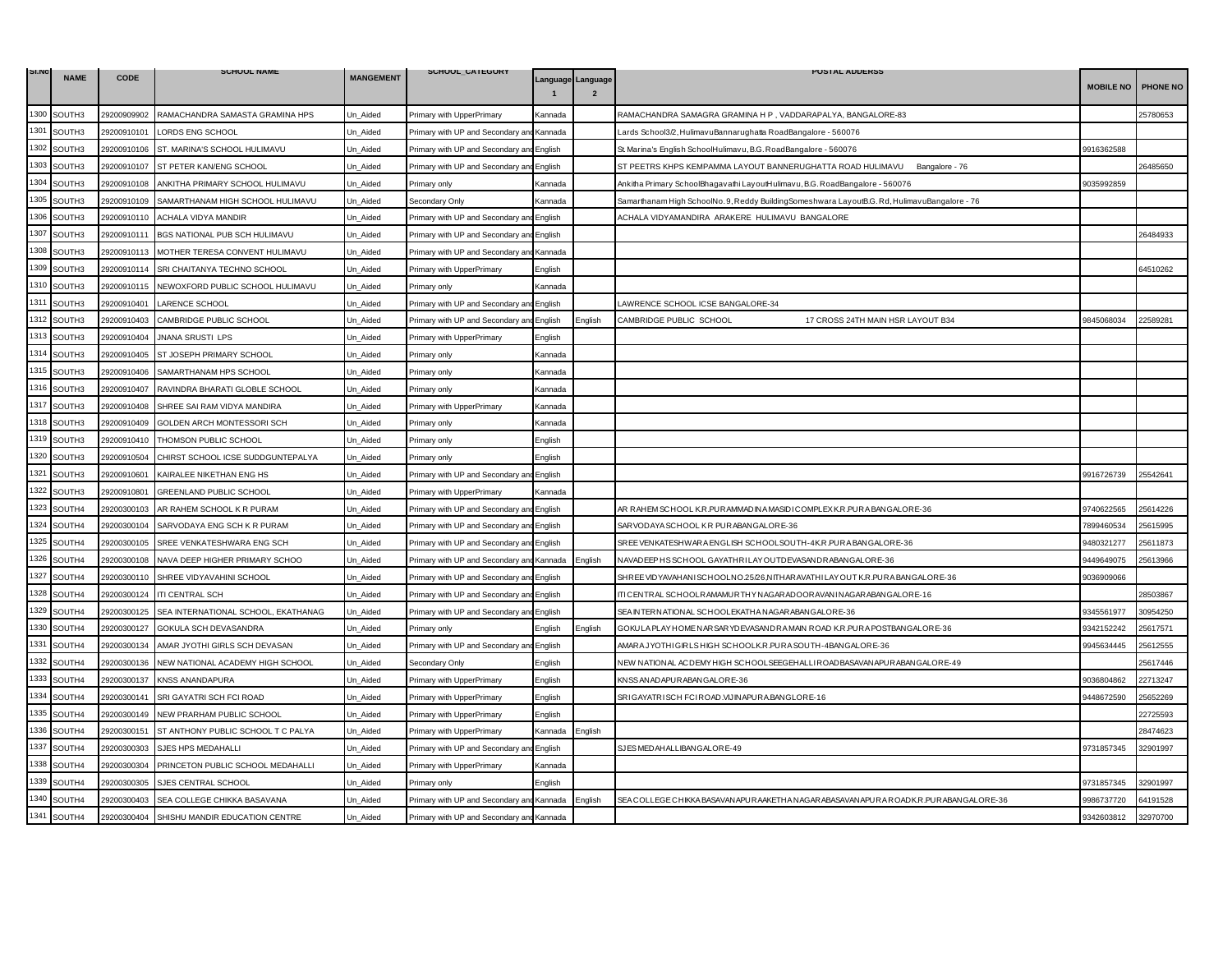| SI.No | <b>NAME</b> | <b>CODE</b> | <b>SCHOOL NAME</b>              | <b>MANGEMENT</b> | SCHOOL_CATEGORY                           |         |                                     | <b>POSTAL ADDERSS</b>                                                                     |                  |          |
|-------|-------------|-------------|---------------------------------|------------------|-------------------------------------------|---------|-------------------------------------|-------------------------------------------------------------------------------------------|------------------|----------|
|       |             |             |                                 |                  |                                           |         | Language Language<br>$\overline{2}$ |                                                                                           | <b>MOBILE NO</b> | PHONE NO |
| 1342  | SOUTH4      | 29200300405 | SRI VIDYA NIKETHAN SCHOOL       | Un_Aided         | Primary with UpperPrimary                 | Kannada | Kannada                             |                                                                                           | 9535279311       |          |
| 1343  | SOUTH4      | 29200300502 | SRI KRISHNA ENG SCH CHIKKA DEV  | Un Aided         | Primary with UP and Secondary a           | English |                                     | SRIKRISHANA ENGLISH SCHOOLCHIKKA DEVASANDRAK.R.PURABANGALORE-36                           | 9342821173       |          |
| 1344  | SOUTH4      | 29200300505 | <b>HOLY ANGELS</b>              | Un Aided         | Primary with UP and Secondary an          | English | Kannada                             |                                                                                           | 9945610457       |          |
| 1345  | SOUTH4      | 29200300601 | AMAR JYOTHI ENG HPS DEVA SANDR  | Un Aided         | Primary with UP and Secondary an          | English |                                     | AMAR JYOTHIENGLISH SCHOOLDEVASANDRAK.R.PURA BANGALORE-36                                  | 9945634445       | 25613555 |
| 1346  | SOUTH4      | 29200300602 | CAMBRIDGE ENG SCH DEVA SANDRA   | Un_Aided         | Primary with UP and Secondary an          | English |                                     | CAMBRIDGE ENGLISH SCHOOLDEVASANDRABANGALORE-36                                            | 9886402267       | 25612067 |
| 1347  | SOUTH4      | 29200300607 | MATHRUSREE SPECIAL NCLP SCHOOL  | Un Aided         | Primary only                              | English |                                     | MATHRUSREE KIDS NIKETHANAK.R.PURA BANGALORE-36                                            | 9845585742       |          |
| 1348  | SOUTH4      | 29200300705 | LITTLE BLOOM ENG SCH DEVA SAND  | Un Aided         | Primary with UP and Secondary and         | English |                                     | LITTLE BLOOM ENGLISH HIGH SCHOOL62/1, J.C.LAY OUTDEVASANDRA,K.R.PUR ABANGALORE-36         | 342722017        | 25618002 |
| 1349  | SOUTH4      | 29200300707 | GIRIDHANVA ENGLISH SCHOOL       | Un_Aided         | <sup>2</sup> rimary only                  | Kannada |                                     |                                                                                           | 9481285048       | 25611575 |
| 1350  | SOUTH4      | 29200301004 | ST. ANS SCHOOL BELLENDUR        | Un_Aided         | Primary with UpperPrimary                 | English |                                     | STANS SCHOOL BELLENDUR BELLUNDUR POSTBANGALORE-37                                         | 9972312073       |          |
| 1351  | SOUTH4      | 29200301007 | HARVEST INTERNATIONAL           | Un Aided         | Primary with UpperPrimary                 | Kannada |                                     |                                                                                           |                  |          |
| 1352  | SOUTH4      | 29200301008 | NARAYANA TECHNO SCHOOL          | Un Aided         | Primay with UP and Secondary              | Kannada |                                     |                                                                                           | 8025747315       |          |
| 1353  | SOUTH4      | 29200301302 | BRIGHT WAY SCHOOL DBHALLI       | Un_Aided         | Primary with UpperPrimary                 | Kannada | English                             | BRIGHT WAY SCHOOLBEHIND GANGAMMA TEMPLED EVAR ABISAN AHALLIBANGALORE-560103               | 9902735763       |          |
| 1354  | SOUTH4      | 29200301303 | NEHRU CONVENT                   | Un Aided         | Primary only                              | English |                                     |                                                                                           | 9731888052       |          |
| 1355  | SOUTH4      | 29200301402 | GLOBEL SCHOOL PANATHUR          | Un_Aided         | Primary only                              | English |                                     | GLOBEL SCHOOLPANATHUR VARTHUR POSTBANGALORE-83                                            | 9448300172       |          |
| 1356  | SOUTH4      | 29200301404 | NEW HORIZON GURUKULA SCHOOL     | Un Aided         | Primary only                              | English |                                     |                                                                                           |                  |          |
| 1357  | SOUTH4      | 29200301913 | VIBGAYOR SCHOOL                 | Un Aided         | Primary with UP and Secondary ar          | English |                                     | VIBGAYOR SCHOOLTHUBARAHALLIBANGALORE-87                                                   | 3259751654       | 42777000 |
| 1358  | SOUTH4      | 29200301915 | VIDHYA VIKASA VARTHURU          | Un_Aided         | Primary with UP and Secondary ar          | Kannada | English                             | VIDHYA VIKAS PAN ATTUR UBAN GALOR E                                                       | 9901901724       | 25639801 |
| 1359  | SOUTH4      | 29200301918 | VAGDEVI VILAS SCHOOL            | Un Aided         | Primary with UP and Secondary an          | English |                                     |                                                                                           | 9686577173       | 65901900 |
| 1360  | SOUTH4      | 29200301919 | CRIS LIS HIGH SCHOOL VARTHUR    | Un_Aided         | Primary with UpperPrimary                 | Kannada |                                     |                                                                                           |                  | 28539333 |
| 1361  | SOUTH4      | 29200301920 | SHARADA SCHOOL BANGALORE        | Jn Aided         | Primary only                              | Kannada |                                     |                                                                                           |                  |          |
| 1362  | SOUTH4      | 29200301921 | <b>GNANA SAGARA SCHOOL</b>      | Un Aided         | <sup>2</sup> rimary only                  | English |                                     |                                                                                           |                  |          |
| 1363  | SOUTH4      | 29200302003 | RAYAL SCHOOL SIDDAPURA          | Un Aided         | Primary with UpperPrimary                 | Kannada | English                             | RAYOL SCHOOL SHK COMPLEX SIDDAPUR ABANGALORE-66                                           | 8095632999       |          |
| 1364  | SOUTH4      | 29200302102 | SRS VIDYALAYA TUBARAHALLI       | Un Aided         | Primary with UpperPrimary                 | Kannada |                                     | SRS VID YALAYATHUBAR AHALLIR AMAGONDAN AHALLI POSTBANG ALORE-66                           | 9986092728       |          |
| 1365  | SOUTH4      | 29200302118 | NARAYAN TECHNO SCHOOL           | Un Aided         | <sup>2</sup> rimary only                  | Kannada |                                     |                                                                                           | 8722207945       |          |
| 1366  | SOUTH4      | 29200302402 | RAVI SHANKAR GURUJI SCHOOL      | Un Aided         | Primary with UP and Secondary an          | English |                                     | RAVISHAKAR GURUJISCHOOLKACHAMARANAHALLIBANGALORE-87                                       | 9008539279       | 22580452 |
| 1367  | SOUTH4      | 29200302403 | BETHEL BAPTIST SCHOOL           | Jn_Aided         | Primary with UP and Secondary and         | Kannada |                                     |                                                                                           | 9449870190       | 22717187 |
| 1368  | SOUTH4      | 29200302603 | VIDYA NURSARY & PREMARY SCHOOL  | Un_Aided         | Primary with UpperPrimary                 | Kannada | English                             | VID YA NUR SER Y AND PR IMAR Y SCHOOLLAKSHMI SAGAR LAY OUTMAHAD EVAPUR A POSTBANGALORE-48 | 9341927121       | 28515182 |
| 1369  | SOUTH4      | 29200302704 | SRI VIDYANIKETAN ENGLISH SCHOOL | Un Aided         | Primary with UP and Secondary an          | English | Kannada                             | SRIVIDHYANIKETHANA ENGLISH HIGH SCHOOL724/9 BILESHIVALEDODDAGUBBI POSTBANGALORE-562149    | 9341766570       | 65659041 |
| 1370  | SOUTH4      | 29200302705 | SANDRA RICKETS SCHOOL           | Un Aided         | Primary with UP and Secondary and Kannada |         |                                     | SANDRARICKETS PUBLIC SCHOOLGUBBICROSSKOTTANUR POSTBANGALORE 77                            | 8951191449       | 28444339 |
| 1371  | SOUTH4      | 29200302802 | ST MICHAELS SCHOOL HPS          | Un_Aided         | Primary with UP and Secondary an          | English |                                     | SAINT MAICHAIL HIGH SCHOOLGEDDALAHALLIKOTTANUR POSTBANGALORE-560077                       | 9945961578       | 65972990 |
| 1372  | SOUTH4      | 29200302804 | NEW BALDWIN SCHOOL              | Un Aided         | Primary with UP and Secondary an          | English |                                     | New baldvin  english schoolk.Narayanapura crosskothnur postbangalore-77                   | 9448228223       | 28444207 |
| 1373  | SOUTH4      | 29200302805 | ST MARY'S SCHOOL                | Un Aided         | Primary with UpperPrimary                 | Kannada | English                             |                                                                                           | 9481812036       | 28465923 |
| 1374  | SOUTH4      | 29200302808 | CARMEL SCHOOL                   | Un Aided         | Primary only                              | English |                                     |                                                                                           |                  |          |
| 1375  | SOUTH4      | 29200302903 | POORNA PRAJNA EDUCATION CENTRE  | Un_Aided         | Primary with UP and Secondary ar          | Kannada | Enalish                             | POORNA PRAGNA EDUCATION CENTREBAGALUR ROADSRIKRISHNA NAGARAKOTTANUR POSTBANGALORE-560077  | 9611264080       | 35835011 |
| 1376  | SOUTH4      | 29200303202 | DON BOSCO SCHOOL                | Un_Aided         | Primary with UP and Secondary an          | Kannada | Enalish                             | DON BOSCO HIGH SCHOOLK. NARAYANAPURABANGALORE-77                                          | 9880583739       | 28465508 |
| 1377  | SOUTH4      | 29200303203 | SADHANA VIDYA KENDRA            | Un Aided         | Primary with UpperPrimary                 | Kannada |                                     | SADANA VIDYAKENDRAM.NANJAPPA LAYOUTK.NARAYANAPURABANGALORE                                | 9343761086       | 2844675  |
| 1378  | SOUTH4      | 29200303208 | NEW FLORENCE PUBLIC SCHOOL      | Un_Aided         | Primary with UpperPrimary                 | Kannada |                                     |                                                                                           | 9342240197       |          |
| 1379  | SOUTH4      | 29200303209 | TINY WORLD PRIMARY SCHOOL       | Un_Aided         | Primary with UpperPrimary                 | Kannada |                                     |                                                                                           | 9886017288       |          |
| 1380  | SOUTH4      | 29200303404 | CAMBRIDGE SCH DASARAHALLI       | Un_Aided         | Primary only                              | Kannada | English                             | CAMBRIDGE PUAB SCHMARUTHILAYOUT DASAR AHALLIB-24                                          | 9164144144       |          |
| 1381  | SOUTH4      | 29200303406 | NEW FLORENCE SCHOOL             | Un Aided         | Primary only                              | English |                                     |                                                                                           |                  |          |
| 1382  | SOUTH4      | 29200303503 | GOLDEN PUBLIC SCH               | Jn Aided         | Primary with UpperPrimary                 | English |                                     | GOLDEN PUBLIC SCHOOLAREBIC COLLEGE POSTR.K.HEGDE NAGAR BANGALORE 45                       | 3343304913       |          |
| 1383  | SOUTH4      | 29200303504 | GOOD FAITH ENGLISH SCH          | Un Aided         | Primary with UpperPrimary                 | Kannada | English                             | GOOD FAITH KANNADA & ENGLISH SCHOOLNO 365 2ND CROSSR.K.HEGDENAGARA BANGALORE-45           | 7760033183       |          |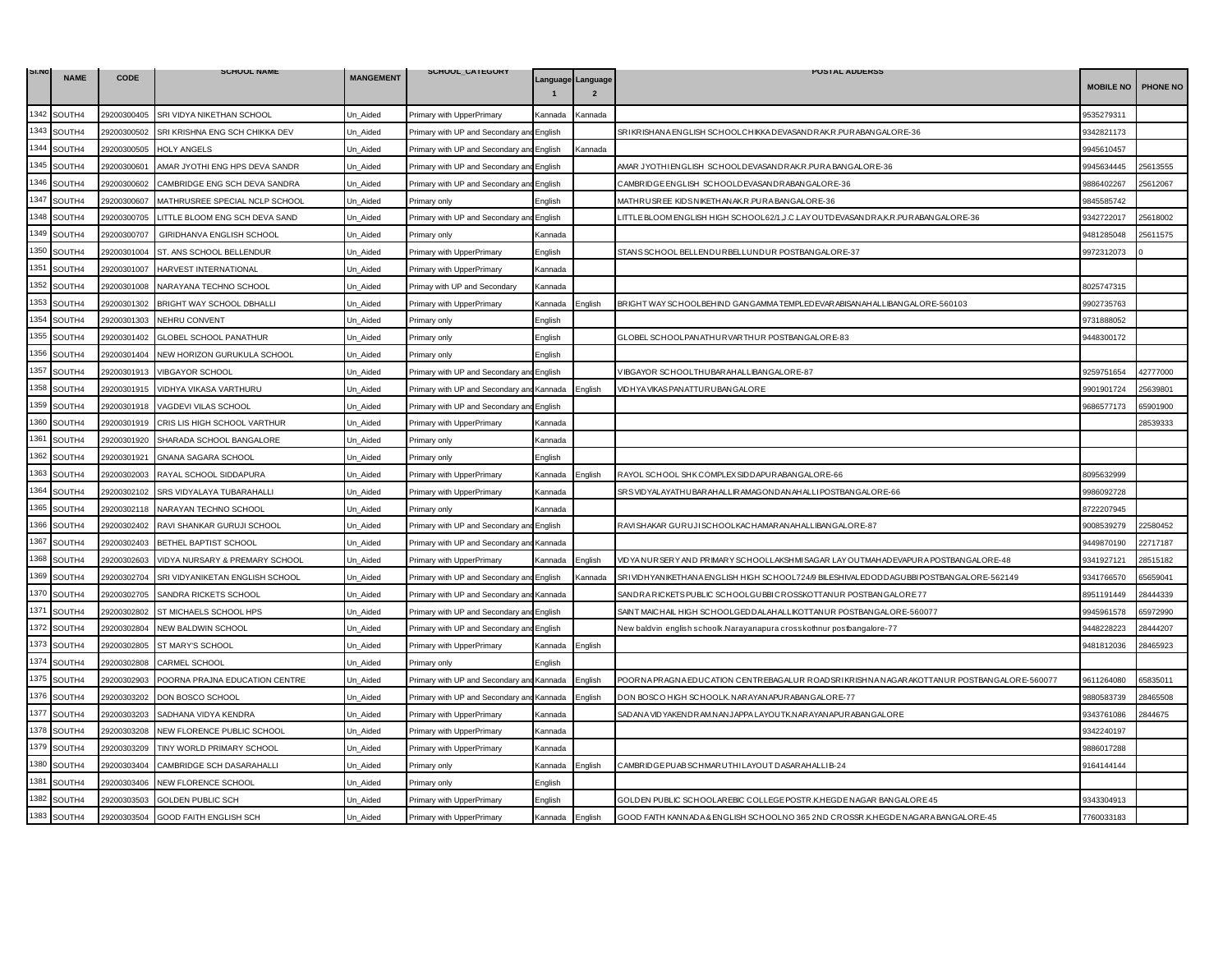| SI.N |             |             | <b>SCHOOL NAME</b>                   |                  | SCHOOL_CATEGORY                                   |         |                                     | <b>POSTAL ADDERSS</b>                                                                    |                  |                 |
|------|-------------|-------------|--------------------------------------|------------------|---------------------------------------------------|---------|-------------------------------------|------------------------------------------------------------------------------------------|------------------|-----------------|
|      | <b>NAME</b> | CODE        |                                      | <b>MANGEMENT</b> |                                                   |         | Language Language<br>$\overline{2}$ |                                                                                          | <b>MOBILE NO</b> | <b>PHONE NO</b> |
| 1384 | SOUTH4      | 29200303505 | INDIRA MEMORIAL ENG SCH              | Un_Aided         | Primary with UpperPrimary                         | Kannada | English                             | INDIRA MEMORIAL ENGLISH SCHOOLARABIC COLLAGE POSTR.K.HEGADE NAGARABANGALORE-45           | 7204409016       |                 |
| 1385 | SOUTH4      | 29200303507 | HEGDE NAGARA PUBLIC SCHOOL           | Un Aided         | Primary with UP and Secondary ar                  | Kannada | :nglish                             | HEGDE NAGARA PUBLIC SCHOOLARABIC COLLAGE POSTR.K.HEGADE NAGARABANGALORE-45               | 9731407865       | 28443889        |
| 1386 | SOUTH4      | 29200303509 | GURUKUL SCH RHB COLONY               | Un Aided         | Primary with UP and Secondary and                 | Kannada | Enalish                             | GURUKULA SCHOOLRHB COLONYG.C.PALYA BANGALORE-560048                                      | 9945328663       | 22713684        |
| 1387 | SOUTH4      | 29200303510 | UNITED PUBLIC SCH RKH NAGARA         | Un_Aided         | Primary only                                      | Kannada |                                     | JNITED PUB SCH RKH NAGAR AC POST RK.K.HEDGE B-45                                         | 3904831863       |                 |
| 1388 | SOUTH4      | 29200303511 | HOLY SUFA SCH RKH NAGARA             | Un_Aided         | Primary with UpperPrimary                         | Kannada | Enalish                             | HOLY SUFFAENG SCHR KHEGDENAGAR B-                                                        | 9845894776       | 93752           |
| 1389 | SOUTH4      | 29200303512 | RASTROTHANA VIDYAKENDRA              | Un_Aided         | Primary with UP and Secondary ar                  | English |                                     | RASTROTHANA VIDYKENDRATHANISANDRAB-45                                                    | 9481240771       | 28465151        |
| 1390 | SOUTH4      | 29200303513 | <b>JAMIA</b>                         | Un Aided         | Primary with UP and Secondary an                  | Urdu    | English                             |                                                                                          | 3343605849       | 28465097        |
| 1391 | SOUTH4      | 29200303514 | M R INTERNATIONAL SCHOOL             | Un Aided         | Primary only                                      | English |                                     |                                                                                          | 9900582464       | 64181660        |
| 1392 | SOUTH4      | 29200303515 | VJ PUBLIC SCHOOL                     | Un_Aided         | <sup>2</sup> rimary only                          | English |                                     |                                                                                          |                  |                 |
| 1393 | SOUTH4      | 29200303602 | EBINIZER ENG SCHOOL                  | Un Aided         | Primary with UP and Secondary and Kannada         |         | :nalish                             | EBNIZER PUBLIC SCHOOLNO 44 NEAR RAILWAY GATEHORAMAVU MAIN ROADBANGALORE-43               | 886099035        | 25658882        |
| 1394 | SOUTH4      | 29200303603 | LOURDES PUBLIC SCHOOL                | Un Aided         | Primary with UP and Secondary an                  | English |                                     | LOURDES PUBLIC SCHOOLNO 54 BANK AVENUEBABUSABPALYABANGALORE-43                           | 9986951202       |                 |
| 1395 | SOUTH4      | 29200303604 | YOULOK HIGH SCHOOL                   | Un Aided         | Primary with UP and Secondary ar                  | Kannada |                                     |                                                                                          | 3449045690       | 28443737        |
| 1396 | SOUTH4      | 29200303606 | <b>VIBGOYAR</b>                      | Un Aided         | Primary only                                      | Kannada |                                     |                                                                                          |                  |                 |
| 1397 | SOUTH4      | 29200303607 | DEVA MATHA EDUCATIONAL SOCIETY       | Un Aided         | Primary only                                      | Kannada |                                     |                                                                                          |                  |                 |
| 1398 | SOUTH4      | 29200303608 | ROYALE CONCORDE INTERNATIONAL SCHOOL | Un Aided         | Primary with UP and Secondary an                  | English |                                     |                                                                                          | 9844504447       | 25435454        |
| 1399 | SOUTH4      | 29200303609 | BANGALORE INTERNATIONAL SCHOOL       | Un Aided         | Primary with UP and Secondary an                  | English |                                     |                                                                                          |                  |                 |
| 1400 | SOUTH4      | 29200303703 | GREEN LAND PUBLIC SCHOOL             | Un Aided         | Primary only                                      | English |                                     |                                                                                          | 480424541        |                 |
| 1401 | SOUTH4      | 29200303803 | SUN SHINE CHILDREN'S HOME SCH        | Un Aided         | Primary with UP and Secondary an                  | English |                                     | SUNSHINE CHILDREN.SHOME AND SCHOOLKALKEREBANGALORE-=43                                   | 9880215106       | 32902921        |
| 1402 | SOUTH4      | 29200303805 | SPOORTHI SAGARIKA PUBLIC SCHOOL      | Un_Aided         | Primary only                                      | English |                                     |                                                                                          |                  |                 |
| 1403 | SOUTH4      | 29200304002 | AKR MEMORIAL SCH                     | Un Aided         | Primary with UP and Secondary an                  | Kannada | English                             | AKR MEMORIAL SCHOOLTHIRUMALA LAYOUTHORAMAVU AGARABAN GALORE-43                           | 9902732313       | 28443313        |
| 1404 | SOUTH4      | 29200304003 | MARUTHI VIDYALAYA                    | Un Aided         | Primary with UP and Secondary an                  | English |                                     | MARUTHI VIDYALAYABANK COLONY NEW EXTN.,BABUSAB PALYAHOR MAVU AGARA MAIN ROADBANGALORE-43 | 9945152575       | 25420711        |
| 1405 | SOUTH4      | 29200304004 | <b>NEW GENERATION SCH</b>            | Un_Aided         | Primary with UP and Secondary an                  | Kannada | English                             | NEW GENERATION ENGLISH SCHOOLKAYANA NAGARA POSTBANGALORE-43                              | 9945915909       | 25426631        |
| 1406 | SOUTH4      | 29200304005 | ROYAL CONCORD HPS                    | Un_Aided         | Primary with UP and Secondary and                 | Kannada | English                             | ROYAL CONCORD INTERNATIONAL SCHOOLRING ROAD 2 ND BLOCKKALYANANAGARBANGALORE-43           | 9945468260       | 25440744        |
| 1407 | SOUTH4      | 29200304007 | ST. PAUL SCHOOL                      | Un Aided         | Primary with UpperPrimary                         | Kannada | English                             | ST PAUL HIGH SCHOOLCHELLIKER EKALYANANAGAR POSTBANGLORE-43                               | 9141438170       | 25447542        |
| 1408 | SOUTH4      | 29200304008 | ST. VINCENT PALLOTTI                 | Un Aided         | Primary with UP and Secondary an                  | English |                                     | ST.VINCENT PALLOTTIBABUSAPALYABANGLORE-43                                                |                  | 25420768        |
| 1409 | SOUTH4      | 29200304009 | MOHRE PUBLIC SCHOOL                  | Un_Aided         | Primary with UP and Secondary and Kannada         |         | English                             | MOHRE PUBLIC SCHOOLVARMAVU POSTBANGALORE-43                                              | 9241504746       | 28444204        |
|      | 1410 SOUTH4 | 29200304010 | NEW MILLANIUM SCHOOL                 | Un_Aided         | Primary with UP and Secondary an                  | English |                                     |                                                                                          | 9739329566       | 28445812        |
| 1411 | SOUTH4      | 29200304011 | CVR GALAXY SCHOOL                    | Un Aided         | Primary only                                      | English |                                     |                                                                                          |                  |                 |
| 1412 | SOUTH4      | 29200304402 | <b>BRIGHT SCHOOL</b>                 | Un Aided         | Primary with UP and Secondary an                  | Kannada | English                             | BRIGHT SCHOOLARABIC COLLAGE POSTASWATH NAGRA BANGALORE-45                                | 9916642200       | 25446789        |
| 1413 | SOUTH4      | 29200304404 | ST.GEROJE PUBLICK SCHOOL             | Un_Aided         | Primary with UP and Secondary ar                  | English |                                     | ST.GEROJE PUBLIC SCHOOLLAY OUT ASWATHNAGAR ATHANISANDR ABANGALORE-45                     | 886166662        | 25437852        |
| 1414 | SOUTH4      | 29200304405 | HOLY CRIST KAN & ENGLISH SCHOOL      | Un_Aided         | Primary with UP and Secondary an                  | Kannada | English                             |                                                                                          | 9740440369       |                 |
|      | 1415 SOUTH4 | 29200304406 | ROYAL ACADEMY PUBLIC SCHOOL          | Un Aided         | Primary with UpperPrimary                         | Kannada | Enalish                             |                                                                                          | 9482537033       |                 |
| 1416 | SOUTH4      | 29200304502 | SONIYA LAHPS SARAI PALYA             | Un Aided         | Primary with UP and Secondary an                  | Kannada | English                             | SOMIYA ENGLISH SCHOOLAR ABIC COLLAGE POSTSAR IYI PALYABANGALOR E-45                      | 9343582607       |                 |
| 1417 | SOUTH4      | 29200304504 | ST JAVERIA PUBLIC SCHOOL             | Un Aided         | Primary with UP and Secondary an                  | Kannada | English                             | ST JAVER IA PUBLIC SCHOOL.23\1 VIDYASAGAR A.S.R.LAYOUT.BANGLORE-45                       | 9449987760       | 25430533        |
| 1418 | SOUTH4      | 29200304506 | SWAMY VIVEKANANDA LPS                | Un Aided         | Primary only                                      | Kannada |                                     | SWAMY VIVEKAN AND A LPSAR ABIC COLLAGE POSTSAR IYIPALYABAN GALORE-45                     | 9663700585       |                 |
| 1419 | SOUTH4      | 29200304507 | BISHOP SARGENT SCH SARAHI PALYA      | Un Aided         | Primary with UP and Secondary an                  | Kannada | English                             | BISHOP SAR GENT SCH ASHVATHNAGAR ASWATHANAGAR ATHANISANDRA                               | 9740397114       | 25444913        |
| 1420 | SOUTH4      | 29200304508 | HP NEWTON PUBLIC SCH SARAIPALYA      | Un_Aided         | Primary with UP and Secondary an                  | Kannada | English                             | HPNEWTON PUBSCH B-451stcross.sarayipalya (vidyasagar)arebic college postbangalore-45     | 9980835385       | 65583933        |
| 1421 | SOUTH4      | 29200304509 | AMITHI BANGALORE LPS                 | Un Aided         | Primary only                                      | English |                                     |                                                                                          | 9740195116       | 25440330        |
| 1422 | SOUTH4      | 29200304901 | CHENNAKESHAVA HPS BIDARA HALLI       | Un Aided         | Primary with UpperPrimary                         | Kannada | Enalish                             | CHENNAKESHAVA HPSBIDHAR AHALLIVIR GO NAGAR POSTBANGALORE-49                              | 9611618699       |                 |
| 1423 | SOUTH4      | 29200304906 | ST.JOSEPER CONVENT KANNADA PRI       | Un_Aided         | Primary only                                      | English |                                     | ST JOSEPER CONVENT KANNADA PRIKADA AGRAHARABANGALORE-560049                              | 3147753988       | 28465358        |
| 1424 | SOUTH4      | 29200305304 | ORACLE PUBLIC SCHOOL                 | Un Aided         | Primary only                                      | Enalish |                                     |                                                                                          |                  |                 |
|      | 1425 SOUTH4 | 29200305602 | MOTHER THERESA M ENG SCH             | Un Aided         | Primary with UP and Secondary and Kannada English |         |                                     | MOTHER THERESA MEMORIAL ENGLISH SCHOOLK.R.PURA POSTBANGALORE-36                          | 9980684340       | 28474889        |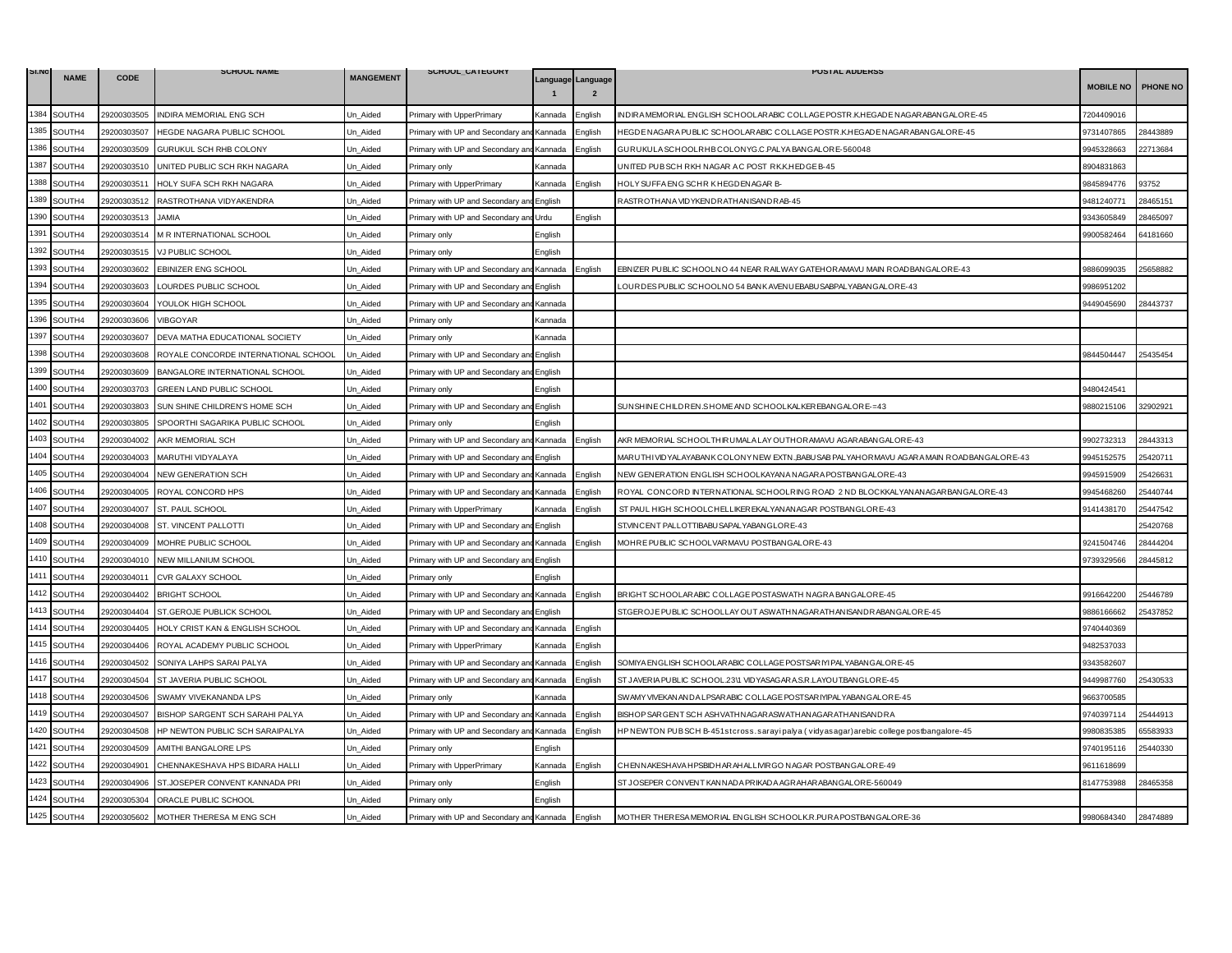| SI.NO |             |             | <b>SCHOOL NAME</b>                 |                  | SCHOOL_CAILGORY                           |         |                   | <b>POSTAL ADDERSS</b>                                                                         |                  |                 |
|-------|-------------|-------------|------------------------------------|------------------|-------------------------------------------|---------|-------------------|-----------------------------------------------------------------------------------------------|------------------|-----------------|
|       | <b>NAME</b> | <b>CODE</b> |                                    | <b>MANGEMENT</b> |                                           |         | Language Language |                                                                                               | <b>MOBILE NO</b> | <b>PHONE NO</b> |
| 1426  | SOUTH4      | 29200305605 | U WIN PRIMARY SCHOOL               | Un_Aided         | <sup>2</sup> rimary only                  | :nalish |                   |                                                                                               |                  |                 |
| 1427  | SOUTH4      | 29200305702 | SAMUAL PUBLIC SCHOOL               | Jn Aided         | Primary with UP and Secondary an          | English | Kannada           |                                                                                               | 9845240639       | 65322422        |
| 1428  | SOUTH4      | 29200305802 | LAKE MOUNT PORT KURUDU SONNENA     | Un Aided         | Primary with UP and Secondary and English |         |                   | LAKE MOUNT PORT SCHOOLKURUDU SONNENA HALLIVIRGO NAGAR POSTBANGALORE-49                        | 9448359424       | 32479906        |
| 1429  | SOUTH4      | 29200306002 | JAMES ENG SCH AVALA HALLI          | Jn Aided         | Primary with UP and Secondary an          | Kannada | English           | JAMES ENGLISH SCHOOLAVALAHALLI AVALAHALLIVIR GO NAGAR POSTBANGALORE-49                        | 9242759249       |                 |
| 1430  | SOUTH4      | 29200306003 | MAHALAKSHMI VENKATESHWARA SCH      | Un Aided         | Primary with UP and Secondary and         | Kannada | English           | MAHALAKSHMI VENKTESHWARA SCHOOL AVALAHALLI VEER OGO NAGAR POSTBANGALORE-49                    | 9844548605       | 91767804        |
| 1431  | SOUTH4      | 29200306006 | VIDYANIKETAN ENGLISH PRIMARY S     | Un_Aided         | Primary with UP and Secondary ar          | Kannada | Enalish           | VIDYANIKETAN ENGLISH SCHOOLAVALAHALLIVIR OGONAGAR POSTBANGALORE-49                            | 9620711735       | 28472943        |
| 1432  | SOUTH4      | 29200306008 | GREAT INTER NATIONAL SCHOOL        | Jn Aided         | Primary with UP and Secondary and Kannada |         | Enalish           | GREAT INTER NATIONAL SCHOOLNO.42, VIROOGONAGARA POAT,K.R.PURA HOBALIBANGALOUR EAST (T) BANGAL | 9900790648       | 32418818        |
| 1433  | SOUTH4      | 29200306502 | AUXILIUM HPS BANDAPURA             | Un Aided         | Primary with UP and Secondary an          | English |                   | AUXILIUM HPS BAND APUR ABAND APUR A GATEVIR GO NAGAR POSTBANG ALORE-49                        | 9379784238       | 28473594        |
| 1434  | SOUTH4      | 29200306602 | PERANA INTERNATIONAL SCHOOL        | Un Aided         | Primary with UP and Secondary ar          | English |                   | PRERANA JNTERNATIONAL SCHOOLKONADASAPURAVIRGONAGARA POSTBANGALORE-560049                      | 9945452340       | 28473555        |
| 1435  | SOUTH4      | 29200306904 | GOOD SHAFERD PRIMARY SCHOOL        | Jn Aided         | <sup>9</sup> rimary only                  | Kannada |                   | GOOD SHAFERD PRIMARY SCHOOLKATAMNALUR VIRGO NAGAR POSTBANGALORE-49                            | 9945785335       | 25248807        |
| 1436  | SOUTH4      | 29200307006 | SAINT GASPAR PRIMARY SCHOOL        | Un_Aided         | Primary with UpperPrimary                 | Kannada | English           | SAINT GASPAR PRIMARY SCHOOLK.R.PURAM POSTKITTAGANURBANGALORE-36                               | 9880826559       |                 |
| 1437  | SOUTH4      | 29200307007 | CHRISTEL GLOBAL RESIDENTIAL SCHOOL | Jn Aided         | Primary with UP and Secondary ar          | Kannada | Enalish           | CHRISTEL GLOBAL RESIDENTIAL SCHOOL                                                            | 9986212698       | 32428637        |
| 1438  | SOUTH4      | 29200307008 | NEW BALDWIN RESIDENTIAL SCHOOL     | Un Aided         | Primary with UP and Secondary and Kannada |         | English           | NEW BALDWIN RESIDENTIAL SCHOOLMONDUR POSTBANGALORE-49                                         | 9342915331       | 25559145        |
| 1439  | SOUTH4      | 29200307503 | THE BRILLIANT NATIONAL SCHOOL      | Un_Aided         | Primary only                              | Kannada |                   |                                                                                               | 9448062126       | 28473355        |
| 1440  | SOUTH4      | 29200307504 | NARAYAN TECHNO SCHOOL              | Jn Aided         | Primary only                              | Kannada |                   |                                                                                               | 9880211993       | 28470684        |
| 1441  | SOUTH4      | 29200307603 | <b>HILAL</b>                       | Un Aided         | Secondary Only                            | English |                   | HILALA HIGH SCHOOLDAR GA MAHALJYOTHIPUR ABANGALORE-16                                         | 9448849514       | 28514631        |
| 1442  | SOUTH4      | 29200307902 | MGM EDUCATION KATTUGOLLA HALLI     | Jn_Aided         | Primary with UpperPrimary                 | Kannada | Enalish           | MGM EDUCATION KATTUGOLLA HALLIMONDOOR POSTBANGALORE-49                                        | 9480436248       |                 |
| 1443  | SOUTH4      | 29200308002 | CHRIST THE KING ENG SCH            | Un_Aided         | Primary with UP and Secondary ar          | English |                   | CHRIST THE KINGKOUDENAHALLIBANGALORE-16                                                       | 9844006018       | 69590051        |
| 1444  | SOUTH4      | 29200308009 | ITI VIDYAMANDIRA ENGLISH SCH       | Un_Aided         | Primary with UpperPrimary                 | English |                   | ITI VID YAMAN DIR A ENGLISH SCHOOLDOOR VAN IN AGAR ABANGALORE-16                              | 9886365725       | 5651070         |
| 1445  | SOUTH4      | 29200308012 | <b>MATHEW MEMORIALS</b>            | Jn_Aided         | Primary with UP and Secondary an          | Kannada | English           | MATHEW MEMORIAL RAMAMURTHYNAGARBANGALORE-16                                                   | 3448850665       |                 |
| 1446  | SOUTH4      | 29200308013 | MOUNT CARMEL SCH RAM MURTHYNAG     | Un_Aided         | Primary with UP and Secondary and         | English |                   | MOUNT CARMEL HIGH SCHOOLIST D MAIN 8TH CROSS SIR M.V.NAGARR.M.NAGARBANGALORE-16               | 9980906889       | 25663066        |
| 1447  | SOUTH4      | 29200308016 | MOTHER MARY'S SCHOOL               | Un_Aided         | Primary with UpperPrimary                 | Kannada | English           | MOTHER MARY SCHOOLNO 13RD CROSS RAMAMURTHY NAGAR BANGALORE-16                                 |                  | 41701248        |
| 1448  | SOUTH4      | 29200308017 | LITTLE ANGEL SCHOOL                | Jn Aided         | Primary with UP and Secondary and English |         |                   | LITTLE ANGLE SCHOOLR AMAMURTHY NAGARABANGALORE-560016                                         | 9986622662       | 25656826        |
| 1449  | SOUTH4      | 29200308018 | VIKASA PRIMARY KANNADA SCHOOL      | Un Aided         | Primary with UP and Secondary and         | English |                   | VIKASA PRIMARYKAN NADA SCHOOLRAMAMURTHYN AGARABAN GALORE-16                                   | 9481811916       | 25665523        |
| 1450  | SOUTH4      | 29200308021 | NAVAJYOTHI PUBLIC SCH VARAMAV      | Jn Aided         | Primary with UP and Secondary an          | Kannada | English           | NAVAJYOTHI PUBLIC SCHOOLRAMAMURTHY NAGARABANGALORE 560016                                     | 9845754382       | 25661323        |
| 1451  | SOUTH4      | 29200308023 | SAINT ANTHONY ENGLISH PRIMARY      | Un_Aided         | Primary with UpperPrimary                 | English |                   | SAINT ANTHONY ENGLISH PR IMARYR AMAMURTHY NAGAR ADOOR AVANI NAGAR ABANGALORE-16               | 9945903540       | 15654012        |
| 1452  | SOUTH4      | 29200308024 | SAINT ANTHNY ENGLISH HS            | Un_Aided         | Secondary Only                            | English |                   | SAINT ANTHNY ENGLISH HIGH SCHOOLRAMAMURTHYNAGARBANGALORE-16                                   | 8970745750       | 25654023        |
| 1453  | SOUTH4      | 29200308026 | <b>EMMANUL HIGH SCHOOL</b>         | Jn Aided         | Secondary Only                            | English |                   |                                                                                               | 9916791777       | 41701248        |
| 1454  | SOUTH4      | 29200308027 | NARAYANA TECHNO SCHOOL             | Un Aided         | Primary only                              | Kannada |                   |                                                                                               | 3722215899       | 42111548        |
| 1455  | SOUTH4      | 29200308028 | LITTLE ANGEL HIGH SCHOOL           | Un Aided         | Primay with UP and Secondary              | Kannada |                   |                                                                                               | 9986622662       | 25656826        |
| 1456  | SOUTH4      | 29200308029 | J RASHTROTHANA VIDHYA KENDRA       | Jn_Aided         | Primary with UP and Secondary ar          | English |                   |                                                                                               |                  |                 |
| 1457  | SOUTH4      | 29200308030 | SACRED HEART SCHOOL                | Un Aided         | Primary with UpperPrimary                 | English |                   |                                                                                               |                  |                 |
| 1458  | SOUTH4      | 29200308102 | EEDTH DUGLAS ENG SCH               | Jn Aided         | Primary with UP and Secondary ar          | Kannada | Enalish           | EDITH DUGLAS SCHOOL NO 22 FCIMAIN ROAD. NEAR KHADHIBOARDVIJINAPURABANGALORE-16                | 9343619186       | 5661246         |
| 1459  | SOUTH4      | 29200308107 | JUBILEE SCH VEJINAPURA             | Un_Aided         | Primary with UP and Secondary an          | English |                   | JUBILEE SCHOOL VIJINAPURARAMAMURTHYNAGARABANGALORE-16                                         | 9448116218       | 25651999        |
| 1460  | SOUTH4      | 29200308108 | SRI GAYATHRI ENG SCH               | Un_Aided         | Primary with UP and Secondary ar          | English |                   | STİ GAYITHRI HIGH SCHOOLVIJINAPURABANGALORE-16                                                | 9241766528       | 25652269        |
| 1461  | SOUTH4      | 29200308109 | SRI KUMARANS ENG SCH VEJINAPUR     | Jn Aided         | Primary with UP and Secondary and English |         |                   | sri KUMARANSENGLISH HIGH SCHOOLBHAVANI STREETRAMAMURTHY NAGAR BANGALORE-16                    | 9342092379       | 25650656        |
| 1462  | SOUTH4      | 29200308111 | LITTLE ROSE PUBLIC SCHOOL          | Un Aided         | Primary with UP and Secondary and         | English |                   | LILTTLE ROSE PUBLIC SCHOOL1 CHINNAPPA ROAD NEAR IT I LAYOUT VIJINAPURABANAGALORE 560016       | 9972106430       | 35328221        |
| 1463  | SOUTH4      | 29200308112 | BETHEL PUBLIC SCHOOL               | Un_Aided         | Primary with UP and Secondary an          | English |                   | BETHEL PUBLIC SCHOOLVIJINAPURABANGALORE-16                                                    | 9343797558       | 56573122        |
| 1464  | SOUTH4      | 29200308116 | ASHRAYA ENG SCH VIJINAPURA         | Un_Aided         | Primary with UP and Secondary an          | English |                   | ASHRAYA ENGLISH HIGH NSCHOOLOPP: R MNAGAR POLICE STATION ROADVIJINAPURABANGALORE 76           | 9945907709       | 25663377        |
| 1465  | SOUTH4      | 29200308117 | DOORAVANI NAGARA CAMBRIDGE SCHOOL  | Un Aided         | Primary with UP and Secondary ar          | English |                   |                                                                                               | 9008244298       |                 |
| 1466  | SOUTH4      | 29200308118 | VIKASA ENGLISH SCHOOL              | Jn Aided         | Primary with UpperPrimary                 | English |                   |                                                                                               |                  |                 |
| 1467  | SOUTH4      | 29200308202 | SAINT GEORGE SCH ANAGALAPURA       | Un Aided         | Primary with UP and Secondary and Kannada |         | English           | Saintgearge schoolanagalpuradoddaagubbi postbangalore-77                                      | 9845641142       |                 |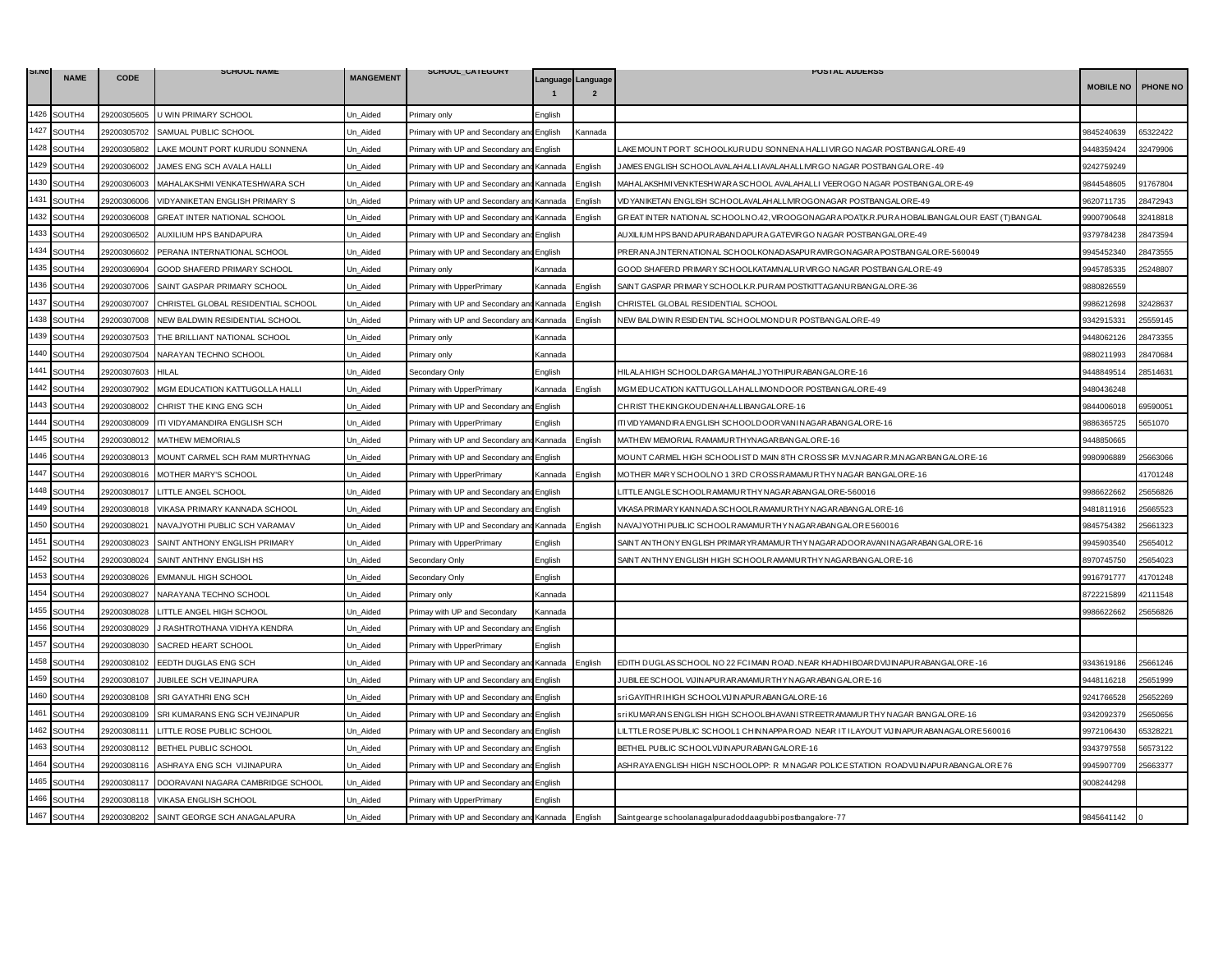| SI.NO | <b>NAME</b> | <b>CODE</b> | <b>SCHOOL NAME</b>                   | <b>MANGEMENT</b> | SCHOOL_CATEGORY                   |                |                   | <b>POSTAL ADDERSS</b>                                                                           |                  |          |
|-------|-------------|-------------|--------------------------------------|------------------|-----------------------------------|----------------|-------------------|-------------------------------------------------------------------------------------------------|------------------|----------|
|       |             |             |                                      |                  |                                   |                | Language Language |                                                                                                 | <b>MOBILE NO</b> | PHONE NO |
| 1468  | SOUTH4      | 29200308203 | THE BANYAN COMMUNITY SCHOOL          | Un_Aided         | Primary only                      | Kannada        |                   |                                                                                                 | 9448170173       | 65908001 |
| 1469  | SOUTH4      | 29200308302 | SAINT TERESA SCH BYRATHI             | Jn Aided         | Primary with UP and Secondary ar  | Kannada        | English           | SAINT TERESA SCH BYRATHIDODDAGUBBI POSTBANGALORE 562149                                         | 9480051275       | 28445994 |
| 1470  | SOUTH4      | 29200308303 | NATIONAL ICON ACADEMY SCHOOL         | Un Aided         | Primarv onlv                      | Kannada        |                   |                                                                                                 | 9980500644       |          |
| 1471  | SOUTH4      | 29200308304 | <b>LEGACY SCHOOL</b>                 | Un_Aided         | Primary with UP and Secondary ar  | English        |                   |                                                                                                 | 9901951876       | 28443570 |
| 1472  | SOUTH4      | 29200308305 | GOOD WIN PRIMARY SCHOOL              | Un Aided         | Primary only                      | English        | :nglish           |                                                                                                 |                  |          |
| 1473  | SOUTH4      | 29200308306 | RADIANT SHEMA SCHOOL                 | Un Aided         | Primary only                      | Kannada        |                   |                                                                                                 | 9448368074       | 28445982 |
| 1474  | SOUTH4      | 29200308402 | GOOD SHEPHERD SCHOOL                 | Jn Aided         | Primary with UP and Secondary ar  | Kannada        |                   |                                                                                                 | 3867474625       | 28443466 |
| 1475  | SOUTH4      | 29200308502 | LAL BAHADUR SHASTRI SCH RAMPUR       | Un Aided         | Primary with UP and Secondary an  | Kannada        | :nalish           | LALBAHADUR SHASTRISCHOOLRAMPURABIDHARAHALLIPOSTBANGALORE-49                                     | 9620781718       |          |
| 1476  | SOUTH4      | 29200308603 | <b>JNNANA BHASKARA PUBLIC SCHOOL</b> | Un_Aided         | Primary with UpperPrimary         | Kannada        |                   |                                                                                                 | 9008797224       | 32551804 |
| 1477  | SOUTH4      | 29200308604 | SREE VANI PUBLIC SCHOOL              | Un Aided         | Primary only                      | English        | Enalish           |                                                                                                 |                  |          |
| 1478  | SOUTH4      | 29200308605 | <b>CREATIVE SCHOOL</b>               | Un Aided         | Primary only                      | English        |                   |                                                                                                 |                  |          |
| 1479  | SOUTH4      | 29200308704 | <b>BRIGHT ON SCHOOL</b>              | Un_Aided         | Primary only                      | English        |                   |                                                                                                 |                  |          |
| 1480  | SOUTH4      | 29200308802 | SRI SATHYA SAI EDUCATION SOCIE       | Un_Aided         | Primary with UP and Secondary an  | Kannada        | English           | SRISATHYA SAI EDUCATION SOCIEST MARKS ENGLISH SCHOOLBANDE HOSURBANGALORE-562149                 | 9731554083       |          |
| 1481  | SOUTH4      | 29200308902 | CHRISTEL HOUSE LEARNING CENTRE       | Un Aided         | Primary with UP and Secondary ar  | Kannada        | English           | CHRISTEL HOUSE LEARNING CENTEKANNUR, KANNUR POSTBANGALORE-562149                                | 9886300113       | 28465000 |
| 1482  | SOUTH4      | 29200308904 | DIVINE MERCY SCHOOL                  | Un_Aided         | Primary only                      | Kannada        | Kannada           |                                                                                                 | 8123493303       |          |
| 1483  | SOUTH4      | 29200308905 | ENGLE WOOD PRIMARY SCHOOL            | Un Aided         | Primary only                      | Kannada        |                   |                                                                                                 | 9886088000       |          |
| 1484  | SOUTH4      | 29200308906 | OASIS INTERNATIONAL SCHOOL           | Un_Aided         | Primary only                      | English        |                   |                                                                                                 |                  |          |
| 1485  | SOUTH4      | 29200309502 | <b>BM SCH</b>                        | Un Aided         | Primary with UP and Secondary an  | English        |                   | B.M. SCHOOLNO 35/3A KADUSONNAPPANAHALLIBANGALORE-562149                                         | 9945143041       | 25423529 |
| 1486  | SOUTH4      | 29200309504 | <b>HOLY MOTHER</b>                   | Un Aided         | Primary only                      | Kannada        | English           |                                                                                                 | 9880447913       |          |
| 1487  | SOUTH4      | 29200309602 | SAINT ANNS SCH GARUDACHARI PAL       | Un_Aided         | Primary with UP and Secondary a   | Kannada        | Enalish           | saintanns english schoollakshmisagar lay outmahadevapurabangalore-48                            | 9901046120       | 28512355 |
| 1488  | SOUTH4      | 29200309606 | OXFORD ENGLISH SCHOOL                | Jn Aided         | Primary with UP and Secondary ar  | Kannada        | :nglish           | OXFORD ENGLISH SCHOOLGARUDACHARAPALYA WHITEFIELD ROADBANGALORE-48                               | 9342569758       |          |
| 1489  | SOUTH4      | 29200309607 | SRI RAMAKRISHNA SCH GOSHALA RO       | Un Aided         | Primary with UpperPrimary         | Kannada        |                   | SRIR AMAKRISHNA SCHOOLGARUD ACHAR PALYA MAHAD EVAPUR ABANGALORE-48                              | 9900219455       |          |
| 1490  | SOUTH4      | 29200309608 | GOPAL INTERNATIONAL SCHOOL           | Un Aided         | Primary with UP and Secondary an  | English        | nglish            | GOPALA INTERNATIONAL SCH GARUDCHARPALYAMAHAD EVAPURA POSTB-48                                   | 9845048041       | 40936034 |
| 1491  | SOUTH4      | 29200309636 | BRIGADE SCHOOL @ MAHADEVPURA         | Un_Aided         | Primary only                      | English        |                   |                                                                                                 |                  |          |
| 1492  | SOUTH4      | 29200309702 | ANGEL NURSERY & PRI SCH SARASW       | Un_Aided         | Primary with UP and Secondary ar  | Kannada        | English           | ANGLE NUR SER Y AND PRIMAR Y SCHOOLNO 11/2 2 ND CROSS SAR ASVATHINAGARMAHAD EVAPURABANGALORE-48 | 9686965868       |          |
| 1493  | SOUTH4      | 29200309714 | M T B JNANA JYOTHI VIDHYANIKETHAN    | Un Aided         | Primary with UpperPrimary         | <b>Kannada</b> | English           |                                                                                                 | 9900224995       | 28510947 |
| 1494  | SOUTH4      | 29200309802 | SRI YOGI NARAYANA EDUCATION SO       | Un_Aided         | Primary with UP and Secondary ar  | English        | Kannada           | SRIYOGINARAYANA EDUCATION SOCIETY3RD CROSS 2ND MAIN GURUVAREDDY LAY OUTA NARAYANAPUR BANGALORE  |                  | 28514583 |
| 1495  | SOUTH4      | 29200309809 | CAPITAL PUBLIC SCHOOL                | Un Aided         | Primary only                      | Kannada        |                   |                                                                                                 |                  | 2851095  |
| 1496  | SOUTH4      | 29200309901 | EVER GRACE PUBLIC SCH A NARAYA       | Un Aided         | Primary with UP and Secondary and | Kannada        | English           | EVER GRACE PUBLIC SCHOOLBESIDE UDAYANAGARABANGALORE-560048                                      | 9341225878       |          |
| 1497  | SOUTH4      | 29200309902 | FATHIMA SCH UDAYNAGARA               | Un Aided         | Primary with UP and Secondary and | English        |                   | FATHIMA PRIMARY AND HIGH SCHOOLBEHIND TIN FACTORYUDAYA NAGARA BANGALORE 560048                  | 9448115740       | 25600965 |
| 1498  | SOUTH4      | 29200309903 | GURUKUL SCH MAHADEVAPURA             | Jn Aided         | Primary with UP and Secondary ar  | Kannada        | English           | GURUKULA VIDYA SAMSTERAJ ARAJ ESWARI LAYOUT BEHIND DRDOMAHAD EVAPUR ABAN GALORE-48              | 9945328663       | 65636469 |
| 1499  | SOUTH4      | 29200309907 | MADONA SCHOOL A NARAYANAPURA         | Jn Aided         | Primary with UP and Secondary an  | Kannada        | English           | MADONA SCHOOL#56 INDHIRA GANDHI1 MAIN ROADUDAYA NAGARABANGOLORE-48                              | 9449001871       |          |
| 1500  | SOUTH4      | 29200309908 | MYTHRI SCHOOL A NARAYANAPURA         | Un_Aided         | Primary with UP and Secondary ar  | Kannada        | English           | MYTHRISCH ANARAYANAPURABEHIND TIN FACTORY, UDAYANAGAR ANARAYANAPURABANGALORE-48                 | 9845465560       | 28514165 |
| 1501  | SOUTH4      | 29200309909 | NEW BRILLIANT SCHOOL A NARAYAN       | Un Aided         | Primary with UP and Secondary an  | Kannada        | English           | NEW BRILLAINAT SCH A NARAYUAN                                                                   | 9442030211       | 28512340 |
| 1502  | SOUTH4      | 29200309910 | PRAGATHI NURSARY PRM SCH MAHAD       | Un Aided         | Primary with UP and Secondary and | Kannada        | English           | PRAGATHINURSARY PRM SCH MAHADEVAPURABANGALORE                                                   | 9886924816       | 35583250 |
| 1503  | SOUTH4      | 29200310001 | DONBOSCO SCH B NARAYANAPURA          | Un_Aided         | Primary with UP and Secondary ar  | Kannada        | English           | DON DOSCHO SCHOOLKAMADHENULAY OUTBNARAYANAPURABANGALORE-560016                                  | 9242719380       |          |
| 1504  | SOUTH4      | 29200310002 | HOLLY VISION B NARAYANAPURA          | Un Aided         | Primary with UP and Secondary an  | Kannada        | :nglish           | HOLY VISION ENG HIGH SCH B NARAYANAPURA B-76                                                    | 9243401547       | 28512202 |
| 1505  | SOUTH4      | 29200310004 | RGS SCHOOL B NARAYANAPURA            | Un Aided         | Primary with UP and Secondary and | Kannada        | English           | 60RGSSCHOOL KAMADENU LAYOUTB.NARAYANAPURABANGALORE-60                                           | 9449169501       | 25600836 |
| 1506  | SOUTH4      | 29200310006 | ST PETER'S ENPS B NARAYANAPURA       | Un_Aided         | Primary with UpperPrimary         | English        |                   | ST PETER SENPS B NAR AYAN A PUR ABANG ALORE                                                     | 9663096518       | 28511060 |
| 1507  | SOUTH4      | 29200310007 | KEN PUBLIC SCHOOL ANKAPPA LAYO       | Un Aided         | Primary with UP and Secondary an  | Kannada        |                   | KEN PUBLIC SCHOOLR AMANJAPPA LAY OUTA NAR AYAN APUR ABANG ALORE-16                              | 9845007165       | 28512339 |
| 1508  | SOUTH4      | 29200310009 | LOWERY MEMORIAL(ICSE)                | Un Aided         | Primary with UP and Secondary an  | Enalish        |                   | LOWRYMEMORIAL (ICSE) DOOR VAN IN AGAR POST B-16                                                 | 8123841532       | 28510069 |
| 1509  | SOUTH4      | 29200310010 | SATHYADAS DEVDAS                     | Un Aided         | Secondary Only                    | English        |                   | SATH YDAS DEVD SAB.N AR AYAN APUR ABAN GALORE-45                                                | 9844574184       | 28511060 |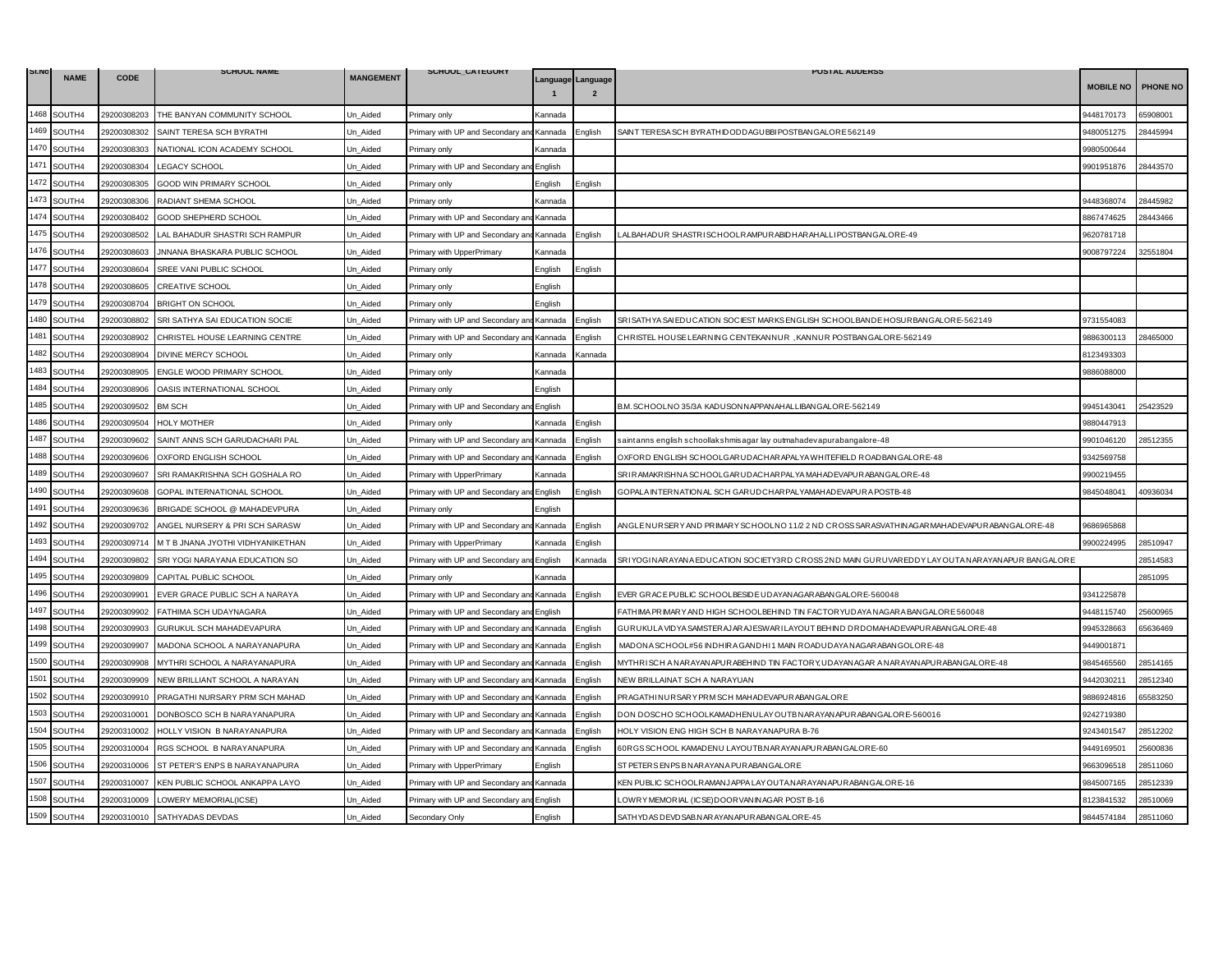| SI.NO |             |             | <b>SCHOOL NAME</b>                   |                  | SCHOOL_CATEGORY                           |         |                                     | <b>POSTAL ADDERSS</b>                                                                          |                  |                 |
|-------|-------------|-------------|--------------------------------------|------------------|-------------------------------------------|---------|-------------------------------------|------------------------------------------------------------------------------------------------|------------------|-----------------|
|       | <b>NAME</b> | <b>CODE</b> |                                      | <b>MANGEMENT</b> |                                           |         | Language Language<br>$\overline{2}$ |                                                                                                | <b>MOBILE NO</b> | <b>PHONE NO</b> |
|       | 1510 SOUTH4 | 29200310102 | SM ENGLISH SCHOOL HOODI              | Un_Aided         | Primary with UP and Secondary an          | Enalish |                                     | SM ENGLISH SCHOOLITPL MAIN ROAD HOODIMAHDEVEPURA POSTBANGALORE-560048                          | 9342857836       | 32920666        |
| 1511  | SOUTH4      | 29200310105 | FLORENCE PUBLIC SCHOOL               | Jn Aided         | Primary with UP and Secondary an          | Kannada | English                             | FLORENCE PUBLIC SCHOOL BANGALORE                                                               | 9008244260       |                 |
| 1512  | SOUTH4      |             | 29200310116 NATIONAL SCHOOL HOODI    | Un Aided         | Primary only                              | Kannada |                                     |                                                                                                | 8050542903       |                 |
| 1513  | SOUTH4      |             | 29200310117 DIYA ACADEMY OF LEARNING | Jn Aided         | Primary with UP and Secondary an          | English | Enalish                             |                                                                                                |                  |                 |
| 1514  | SOUTH4      | 29200310118 | <b>EURO SCHOOL</b>                   | Jn Aided         | Primary only                              | English |                                     |                                                                                                |                  |                 |
| 1515  | SOUTH4      | 29200310203 | LOWERY MEMORIAL B.NARAYANAPURA       | Un_Aided         | Primary with UP and Secondary an          | English |                                     | LOWERYMEMORIAL SCHOOLDOORAVANINAGARBANGALORE-16                                                | 9739661926       | 28510069        |
| 1516  | SOUTH4      | 29200310204 | SRI RAMAKRISHMNA SCHOOL              | Jn Aided         | Primary only                              | Kannada |                                     | SHRIRAMAKRISHNA SCHOOLKAVERINAGARMAHAD EVAPURAPOSTBANGALORE-48                                 | 9900219455       |                 |
| 1517  | SOUTH4      | 29200310504 | ROYAL SCHOOL KADUGODI                | Un Aided         | Primary with UP and Secondary ar          | Kannada | English                             | ROYALENGLISH HIGH SCHOOL KADUGUDIBANGALORE-560067                                              | 8095632999       |                 |
|       | 1518 SOUTH4 | 29200310505 | SHARADA VIDYA MANDIRA KADUGOD        | Un Aided         | Primary with UP and Secondary an          | English | English                             | SHAR ADA VID YA MANDIR AKADU GUD IBAN GALORE-560067                                            | 8050565991       | 28457461        |
| 1519  | SOUTH4      | 29200310507 | SG VIDYANIKETHAN SCH KADUGUDI        | Un_Aided         | Primary with UP and Secondary and         | Kannada | English                             | SG VIDHYANIKETHAN KADUGODIKADUGODI POSTBANGALORE-560067                                        | 9164191438       |                 |
| 1520  | SOUTH4      | 29200310508 | PVS KANNADA PRIMARY SCH KADUGO       | Un Aided         | Primary with UP and Secondary and         | Kannada | English                             | PVSCONVENTKADUGODI POSTBANGALORE-560067                                                        |                  | 28451997        |
| 1521  | SOUTH4      | 29200310510 | BISHOP ANGEL'S ENGLISH SCHOOL        | Un Aided         | Primary with UpperPrimary                 | Kannada | English                             | BISHOP ANGELS ENGLISH SCHOOLKADUGODI POSTBANGALORE-560067                                      | 9900003095       | 28454980        |
| 1522  | SOUTH4      |             | 29200310513 PRAGATHI THE SCHOOL      | Un_Aided         | Primary with UpperPrimary                 | English |                                     | PRAGATHISCHOOLKADUGODIBANGALORE-560067                                                         | 9945625676       | 34501902        |
| 1523  | SOUTH4      | 29200310515 | WHITE FIELD GLOBAL CHANNASANDRA ROAD | Un_Aided         | Primary with UP and Secondary ar          | English |                                     |                                                                                                | 9741777129       | 28453443        |
| 1524  | SOUTH4      | 29200310516 | <b>BLOOMERS SCHOOLS</b>              | Jn Aided         | <sup>2</sup> rimary only                  | English |                                     |                                                                                                |                  |                 |
| 1525  | SOUTH4      | 29200310517 | VIBGYOR SCHOOL                       | Un Aided         | Primary only                              | English |                                     |                                                                                                |                  |                 |
| 1526  | SOUTH4      | 29200310603 | SAINT JOSEPH EHPS WHITEFIELD         | Un_Aided         | rimary with UpperPrimary                  | Kannada | Enalish                             | SAINT JOSEPH EHPSWHITE FIELDBANGALOR E560066                                                   | 7760643092       | 28457985        |
| 1527  | SOUTH4      | 29200310606 | PRAJVAL VIDHYANIKETHAN SCHOOL        | Un Aided         | Primary with UpperPrimary                 | Kannada | English                             | PRAJVAL VIDHYANIKETHAN SCHOOL.BEHIND IT PL. PATTANDUR.AGRAHARA.WHITE FIELD.BANGLORE-560066     | 9916897310       | 22911777        |
| 1528  | SOUTH4      | 29200310607 | S.N VIDYA MANDIR                     | Un_Aided         | Primary with UP and Secondary and Kannada |         | English                             | SN VIDHYA MANDIR AAMBEDKAR NAGAR AWHITE FIELD POSTBANGALORE-56006                              | 9480022267       | 28452688        |
| 1529  | SOUTH4      | 29200310702 | SISA SCHOOL EHPS WHITE FIELD         | Jn Aided         | Primary with UP and Secondary an          | Kannada | Enalish                             | SISA PR IMARY AND HIGH SCHOOL#41WHITE FIELD MAIN ROADBANGALORE560066                           | 9448052065       | 28452558        |
| 1530  | SOUTH4      | 29200310703 | ST THOMAS SCHOOL                     | Un Aided         | Primary with UP and Secondary and         | English |                                     | ST THAMAS SCHOOLINNER CERCLWHITE FIELDBANGALORE-66                                             |                  | 28452484        |
| 1531  | SOUTH4      | 29200310704 | UJJVAL VIDYALAYA COMPOSITE           | Un_Aided         | Primary with UP and Secondary an          | Kannada | English                             | UJJVAL VIDYALAYA COMPOSITE PU COLLAGEWHITE FIELDBANGALORE-560066                               | 9742359430       | 28452393        |
| 1532  | SOUTH4      | 29200310705 | LADYVELANKANI ICSE SCHOOL WF         | Jn Aided         | Primary with UP and Secondary and         | English |                                     | ADY VELANKANISCHOOL (ICSE) VARTHURBANGALORE-87                                                 | 9480184347       | 28538201        |
| 1533  | SOUTH4      | 29200310707 | DEENS SCHOOL PATTANDUR AGRAHARA      | Un Aided         | Primary with UP and Secondary an          | English |                                     |                                                                                                | 9986017191       | 28454464        |
| 1534  | SOUTH4      | 29200310802 | THE WHITE FIELD PUBLIC SCHOOL        | Un_Aided         | Primary with UP and Secondary an          | Kannada | Enalish                             | THE WHITE FIELD PUBLIC SCHOOL NALLURAHALLI.WHITE FIELD POST.BANGLORE-66                        | 9945402129       | 22717139        |
| 1535  | SOUTH4      | 29200310803 | VAIDEHI SCHOOL OF EXCELENCE          | Jn_Aided         | Primary with UpperPrimary                 | Kannada |                                     |                                                                                                | 9663215517       | 32420204        |
|       | 1536 SOUTH4 | 29200310901 | BRILLIANT EHPS KUNDALA HALLI         | Un Aided         | Primary with UP and Secondary an          | English |                                     | BRILLANT EHPS KUNDALA HALLIBANGALORE                                                           | 9342157959       | 28476099        |
| 1537  | SOUTH4      | 29200310905 | ROYAL ELPS KUNDALA HALLI             | Jn Aided         | Primary with UP and Secondary an          | Kannada | Enalish                             | ROYAL ENGLISH SCHOOL#138 MARUTHI EXTENSION AES LAY OUTKUNDALAHALLI MARATH HALLI POSTBANGALORE- |                  | 41715151        |
| 1538  | SOUTH4      | 29200311103 | S R ENGLISH AND KANNADA P SCHO       | Un_Aided         | Primary with UP and Secondary and Kannada |         | English                             | S.R. PRIMARY AND HIGH SCHOOLNO 113/1 MUNEKOLALAMARATHALLI POSTBANGALORE - 37                   |                  | 28495363        |
| 1539  | SOUTH4      | 29200311205 | LITTLE FLOWERS EDUCATION SOCIE       | Un_Aided         | Primary with UP and Secondary ar          | Kannada | Enalish                             | LITTLE FLOWERS HSOPP, LAXMINAR AYANA TEMPLE5TH MAIN 1stCROSS, MUNNEKOLALABANAGALORE-37         | 9980206161       |                 |
| 1540  | SOUTH4      | 29200311206 | VAGDEVI VILAS SCHOOL                 | Un Aided         | Primary with UP and Secondary an          | English |                                     | VAGDEVI VILAS SCHOOLMUNNEKOLALUMARTHALLI POSTBANGALORE-37                                      | 9686577171       | 65605850        |
| 1541  | SOUTH4      | 29200311212 | PRAGATI SCHOOL                       | Un Aided         | Primary with UpperPrimary                 | Kannada | Kannada                             |                                                                                                |                  |                 |
| 1542  | SOUTH4      | 29200311213 | CHAITANYA E TECHNO SCHOOL            | Un_Aided         | Primay with UP and Secondary              | English |                                     |                                                                                                |                  |                 |
| 1543  | SOUTH4      | 29200311302 | TRINITY ENGLISH HPS                  | Un Aided         | Primary with UP and Secondary an          | English |                                     | TRINITY ENGLISH HIGHER PRIMARY SCHOOLMARATH HALLI BANGALORE 37                                 | 9241583128       |                 |
| 1544  | SOUTH4      | 29200311303 | M.V.J INTERNATIONAL SCHOOL           | Un_Aided         | Primary with UpperPrimary                 | English |                                     |                                                                                                | 9916047764       | 25400295        |
| 1545  | SOUTH4      | 29200311316 | RAVINDRA BHARATI GLOBLE SCHOOL       | Jn Aided         | Primary only                              | English | Enalish                             |                                                                                                |                  |                 |
| 1546  | SOUTH4      | 29200311402 | KIDS GLOBAL ELPS MARATH HALLI        | Un Aided         | Primary with UP and Secondary an          | Kannada | English                             | KIDS GLOBEL ENGLISH HPSNEAR GOVT SCHOOL. C.T. STREETI ST CROSSMARATH HALLIBANGALORE- 37        | 9886548035       | 25969385        |
| 1547  | SOUTH4      | 29200311403 | NEW AGE EHPS MARATH HALLI            | Un_Aided         | Primary with UP and Secondary ar          | English |                                     | NEW_primary and high SCHOOLNO 98 CT ROAD 2ND CROSS MARATH HALLI POSTBANGALORE- 37              | 9880734309       | 25400406        |
| 1548  | SOUTH4      | 29200311404 | KAVERI GNANA MITHRA SCHOOL           | Un Aided         | Primary with UP and Secondary and         | Kannada | English                             | KAVERI GHNANA MITHRA SCHOOLMVJ COLLEGE ROAD I ST MAIN KAVERI LAYOUTMARATH HALLI BANGALORE-37   | 9844234633       | 64542315        |
| 1549  | SOUTH4      | 29200311406 | KARNATAKA PUBLIC SCH MUNNEKOLL       | Un Aided         | Primary with UpperPrimary                 | Kannada | English                             | KARANATAKA PUBLIC SCHOOL# 539 VASU REEDY BUILDING A REEDY COMPLEX,MUNNEKOLALABANGALORE-37      | 9986506852       |                 |
| 1550  | SOUTH4      | 29200311407 | NAVAPRAJNA PUBLIC SCHOOL(NEW)        | Un_Aided         | Primary with UP and Secondary and         | English |                                     | NAVAPRAJNA PUBLIC SCHOOLNAVAJEEVANA NILAYA COMPLEX NEAR KUNDALAHALLI GATEBANGALORE-37          | 9986166632       | 22749132        |
| 1551  | SOUTH4      |             | 29200311602 HAL GNANAJYOTHI SCHOOL   | Un_Aided         | Primary with UP and Secondary and English |         |                                     | HALGNANAJYOTHI SCHOOL MARATH HALLI POSTGBJ QUATRES .BANGALORE-37                               |                  | 25400037        |
|       |             |             |                                      |                  |                                           |         |                                     |                                                                                                |                  |                 |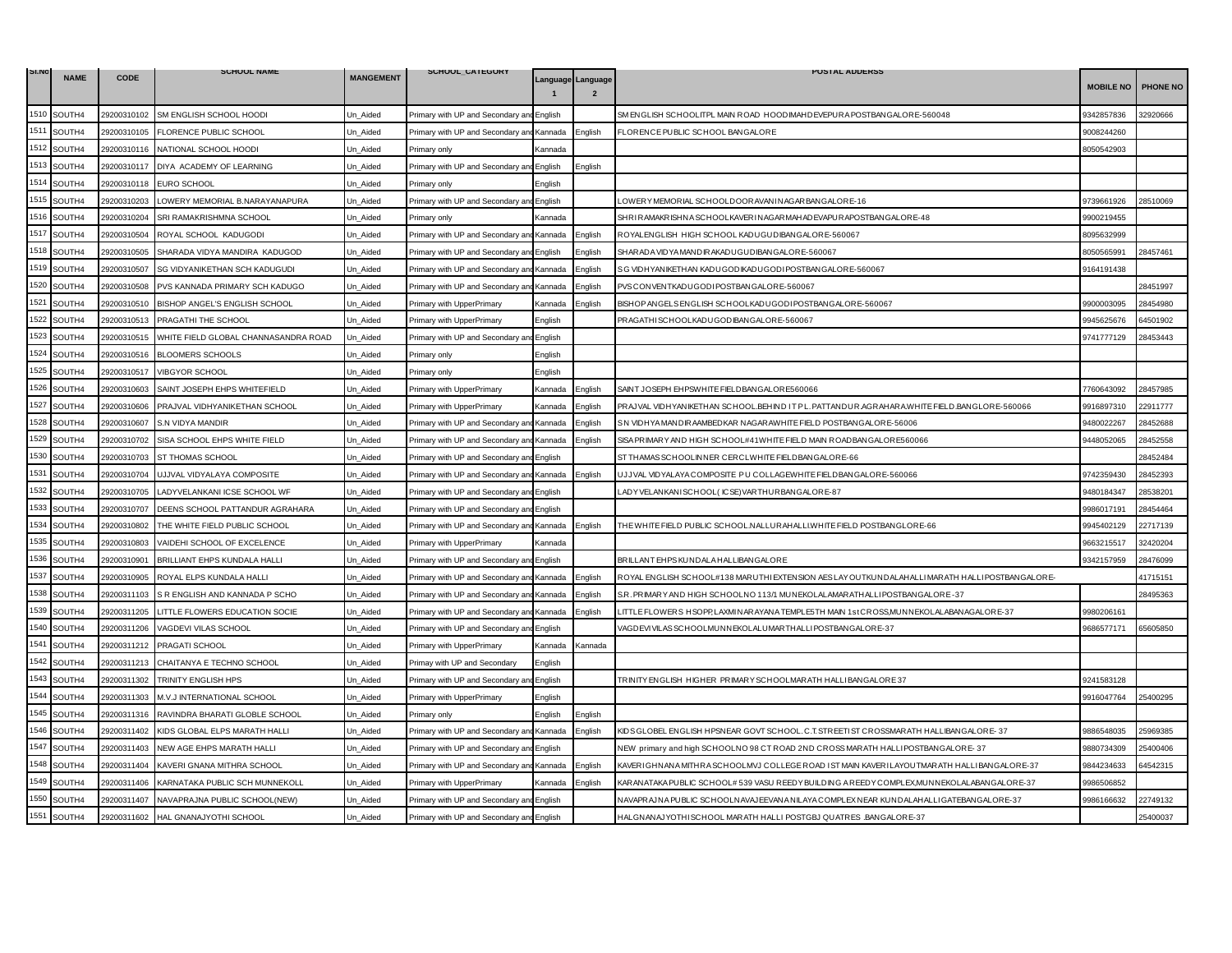| SI.NO | <b>NAME</b> | <b>CODE</b> | <b>SCHOOL NAME</b>                 | <b>MANGEMENT</b> | SCHOOL_CATEGORY                           |         |                                     | <b>POSTAL ADDERSS</b>                                                                         |                  |                 |
|-------|-------------|-------------|------------------------------------|------------------|-------------------------------------------|---------|-------------------------------------|-----------------------------------------------------------------------------------------------|------------------|-----------------|
|       |             |             |                                    |                  |                                           |         | Language Language<br>$\overline{2}$ |                                                                                               | <b>MOBILE NO</b> | <b>PHONE NO</b> |
| 1552  | SOUTH4      | 29200311702 | RJS EHPS DODDANEKKUNDI             | Un_Aided         | Primary with UpperPrimary                 | Kannada | Enalish                             | REDDY JANASANGA ENGLISH HPS DODDANEKKUNDIBANGALORE-37                                         | 9632141460       |                 |
| 1553  | SOUTH4      | 29200311803 | PRASAD VIDYA MANDIRA               | Jn Aided         | Primary with UP and Secondary an          | English | Enalish                             | PRASAD VIDYAMANDIRA SCHOOLYAMALURMARATH HALLI POSTBANGALORE-37                                | 9880198689       | 25231863        |
| 1554  | SOUTH4      | 29200311906 | ALPHAOMEGA PRY SCHOOL              | Un Aided         | Primary only                              | Kannada |                                     |                                                                                               | 9241700886       |                 |
| 1555  | SOUTH4      | 29200312009 | BHARATH VIDYA SAMSTHE MUREGESH     | Jn Aided         | Primary with UpperPrimary                 | English |                                     | BHAR AT VID YA SAMSTHE MURGESHPALYA.K.R.GARDEN.BANGLORE-17                                    | 9986646781       | 65627221        |
| 1556  | SOUTH4      | 29200312012 | KARNATAKA NEW ENGLISH SCHOOL       | Un Aided         | Primary with UP and Secondary an          | English |                                     | KARNATAKA NEW ENGLISH SCHOOL.JEEVANBEEMA NAGAR.BANGLORE-75                                    | 9886888163       | 25266555        |
| 1557  | SOUTH4      | 29200312013 | SOPHIA SCH AIRPORT                 | Un_Aided         | Primary with UP and Secondary ar          | Kannada | Enalish                             | SOPHIA SCHOOL WIND TANAL ROADNAL ROAD MURUGESH PALYABANGALORE 560017                          | 9886738518       | 25233784        |
| 1558  | SOUTH4      | 29200312014 | HOLY CROSS PRIMARY SCHOOL          | Un Aided         | Primary only                              | English |                                     | HOLY CROSS PRIMARY SCHOOLMALLESHAN APALYAN EW THIPPASAND RA POSTBANG ALORE-75                 | 9986984282       | 25216601        |
| 1559  | SOUTH4      | 29200312016 | SEVENTH DAY ADVENTIST HIGHER P     | Un Aided         | Primary with UP and Secondary an          | English |                                     | Seventh day adventisthigh schoolHAL road rustum baghbangalore-17                              | 9343612005       | 25270300        |
| 1560  | SOUTH4      | 29200312018 | <b>BGMS SHISHUKUNJ SCHOOL</b>      | Un Aided         | Primary only                              | English |                                     |                                                                                               |                  |                 |
| 1561  | SOUTH4      | 29200312019 | VIDYARAMBHA SCHOOL                 | Un_Aided         | Primary only                              | English |                                     |                                                                                               |                  |                 |
| 1562  | SOUTH4      | 29200312106 | HOLLY CROSS ENGLISH PRM SCHOOL     | Un Aided         | Primary with UP and Secondary and         | English |                                     | HOLY CROSS ENGLISH HIGH SCHOOLHAL 3 RD STAGENEW THIPPASANDRABANGALORE-75                      | 9886796403       | 25216602        |
| 1563  | SOUTH4      | 29200312107 | INDIRANAGARA CAMBRIDGE SCHOOL      | Un Aided         | Primary with UP and Secondary an          | English |                                     | INDIRANAGAR CAMBRIDGE HIGH SCHOOLJEEVAN BHIMANAGARBANGALORE-75                                |                  | 25283213        |
| 1564  | SOUTH4      | 29200312109 | LITTLE FLOWER SCHOOL               | Un_Aided         | Primary with UP and Secondary and Kannada |         | English                             | LITTLE FLOWER ENGLISH HIGH SCHOOL #616TH BMAIN HAL 2ND STAGEINDIRANAGARABANGALORE-08          | 9448108136       | 25263262        |
| 1565  | SOUTH4      | 29200312110 | MEENA MEMORIAL SCHOOL              | Un_Aided         | Primary with UpperPrimary                 | Kannada | Enalish                             | MEENA MEMORIAL SCHOOL#41,112 MERLIN HOUSEKODIHALLI HAL 2ND STAGEBANGALORE-560008              | 9449221600       | 25275033        |
| 1566  | SOUTH4      | 29200312111 | MIRANDA SCHOOL                     | Un Aided         | Primary with UP and Secondary an          | English |                                     | MIRANDA ENGLISH SCHOOLJEEVAN BHIMANAGAR BANGALORE-75                                          | 9844214780       | 25281760        |
| 1567  | SOUTH4      | 29200312115 | SAINT THOMAS SCHOOL J B NAGAR      | Un Aided         | Primary with UP and Secondary ar          | English | Kannada                             | SAINT THOMAS ENGLISH SCHOOL JEEVAN BIMAN AGAR ABAN GALORE-560075                              | 9845101762       | 25231290        |
| 1568  | SOUTH4      | 29200312117 | ST THOMAS PUBLIC SCHOOL            | Un_Aided         | Primary with UP and Secondary an          | English |                                     | ST THOMAS PUBLICK SCHOOLNEW THIPPA SANDRABANGALORE-38                                         | 9740646720       | 25231290        |
| 1569  | SOUTH4      | 29200312119 | JMJ SAI BABA ENGLISH SCH THIPP     | Un Aided         | Primary with UpperPrimary                 | Kannada |                                     | JMJ SAIBABA ENGLISH PRIMARY SCHOOL JAGADISH NAGARAMUNIGOCCHAPPA COLONYBANGALORE-560075        | 7760098131       |                 |
| 1570  | SOUTH4      | 29200312120 | BETHZADA CHURCH SCH HAL POST       | Un_Aided         | Primary with UpperPrimary                 | English | Kannada                             | BETHZA CHURCH SCHOOLJ YOTHINAGARA BANGALORE-560017                                            | 9243120484       | 25233208        |
| 1571  | SOUTH4      | 29200312137 | SAPTHAGIRI VIDYA MANDIRA SCH       | Jn Aided         | Primary with UP and Secondary ar          | Kannada | Enalish                             | SAPTHA GIRI VIDHYA MANDIR ADODDAKANNALLIOPPOSITTE CAR MELARAM RAILWAY STATIONBANGALORE-560035 | 9880024350       | 28439889        |
| 1572  | SOUTH4      | 29200312146 | BRIGHT SCHOLAR LPS MALLESH PALYA   | Un Aided         | Primary only                              | English | Enalish                             | BRIGHT SCHOLAR SCHOOL10 TH CROSS MALLESH PALYABANGALORE-75                                    | 9242825843       | 25340496        |
| 1573  | SOUTH4      | 29200312147 | AIR FORCE MURUGESHA PALYA          | Un_Aided         | Primary with UP and Secondary ar          | English |                                     | AIR FORCE SCHOOLNAL ROAD MURUGESHA PALYABANGALORE-17                                          |                  | 25272332        |
| 1574  | SOUTH4      | 29200312149 | OXFORD HIGH SCHOOL TIPPASANDRA     | Un Aided         | Secondary Only                            | English |                                     | OXFORD ENGLISH HIGH SCHOOL1 ST MAIN 2 ND CROSS LBS NAGAR BANGALORE-17                         |                  | 25282890        |
| 1575  | SOUTH4      | 29200312150 | MIRANDA PUBLIC SCHOOL J B NAGAR    | Un Aided         | Primary with UP and Secondary an          | English |                                     | MIRANDA PUBLIC SCHOOL100 FEET ROAD INDIRANAGARBANGALORE-08                                    | 9844214780       | 25281760        |
| 1576  | SOUTH4      | 29200312151 | NEW HORIZEN HIGH SCHOOL            | Un_Aided         | Secondary Only                            | English |                                     | NEW HORIZEN PUBLIC SCHOOLINDIRA NAGARA 2 ND STAGE100 FT ROAD BANGALORE-560008                 |                  | 25261735        |
| 1577  | SOUTH4      | 29200312152 | NEW HORIZEN PUBLIC SCHOOL          | Un_Aided         | Primary with UP and Secondary an          | English |                                     | NEW HORIZON PUBLIC SCHOOLINDIRANAGAR 100FEET ROADBANGALORE-08                                 |                  | 25261735        |
| 1578  | SOUTH4      | 29200312153 | NATIONAL PUBLIC SCHOOL             | Un Aided         | Primary with UP and Secondary an          | English |                                     | NATIONAL PUBLIC SCHOOLJEEVAN BHIMANAGARBANGALORE-75                                           |                  |                 |
| 1579  | SOUTH4      | 29200312154 | NSVK HOLY MOTHER SCHOOL J B NAGAR  | Jn Aided         | Primary with UP and Secondary an          | English |                                     | NSVK HOLLY MOTHER HIGH SCHOOLJEEVAN BHEEMANAAGAR BANGALORE-75                                 | 3880408564       | 25260178        |
| 1580  | SOUTH4      | 29200312155 | VEENUS PUBLIC SCHOOL ISLAMPURA     | Un_Aided         | Primary with UpperPrimary                 | Kannada | Kannada                             | VEENUS PUBLIC SCHOOL#403/1 3RD MAIN ISLAMPURA BANGALORE-560017                                | 3886222554       | 32445546        |
| 1581  | SOUTH4      | 29200312159 | KAIRALI NILAYAM CENTRAL SCHOOL HAL | Un_Aided         | Primary with UP and Secondary ar          | English |                                     | KAIR ALINILAYAM CENTRAL SCHOOLHAL POST VIMANAPUR ABANGALORE-560017                            | 9972621386       | 25234313        |
| 1582  | SOUTH4      | 29200312160 | NATIONAL CENTRE FOR EXCELLENCE     | Un Aided         | Primary with UP and Secondary and         | Enalish |                                     | NATIONAL CENTRE FOR EXCELLENCYMALLESH PALYABANGALORE-75                                       |                  | 25344939        |
| 1583  | SOUTH4      | 29200312161 | NATIONAL RES SCHOOL JB NAGAR       | Un Aided         | Primary with UP and Secondary and         | English |                                     | NATIONAL RESIDENSIAL SCHOOLFOR DEAFCA SITO.6 OPP MAIN BUS STOPJ.B.NAGARA,BANGALORE-75         | 9986630182       |                 |
| 1584  | SOUTH4      | 29200312162 | SHYLA KOTHWAL RUSTUMBAG RD JBN     | Un_Aided         | Primary with UP and Secondary an          | English |                                     | SHYLAKOTHWAL RUSTUMBAG ROADJ.B.NAGARABANGALORE-17                                             | 9945325529       | 25262274        |
| 1585  | SOUTH4      | 29200312166 | S V S F R S VIBHUTHIPURA           | Jn Aided         | Primary with UP and Secondary an          | English |                                     |                                                                                               | 9845553181       |                 |
| 1586  | SOUTH4      | 29200312211 | MOTHER MARRY SCHOOL NEW THIPPA     | Un_Aided         | Primary with UP and Secondary and English |         |                                     | MOTHER MARRY HIGH SCHOOLNEW THILPPASANDRABANGALORE-75                                         | 9886654293       | 25281661        |
| 1587  | SOUTH4      | 29200312213 | SAINT JOHNS SCHOOL MALLESAN PA     | Un Aided         | Primary with UpperPrimary                 | English |                                     | SAINT JOHN UPPER PRIMARY SCHOOL9TH MAIN MALLESH PALYABANGALORE-560075                         | 9880747494       | 25340745        |
| 1588  | SOUTH4      | 29200312216 | SHISYA SCHOOL BEML                 | Un Aided         | Primary with UP and Secondary an          | English |                                     | SHISYA SCHOOL BEML PUBLIC SCHOOLNEW THIPPASANDRABANGALORE-75                                  |                  | 25343820        |
| 1589  | SOUTH4      | 29200312219 | MAHATHMA MEMORIAL SCHOOL           | Un_Aided         | Primary with UpperPrimary                 | English | Kannada                             | MAHATHMA MEMORIAL SCHOOLC.V.RAMAN NAGARABANGALORE-83                                          | 9945785335       |                 |
| 1590  | SOUTH4      | 29200312220 | MOTHER DOLPHIN SCH G M PALYA       | Un Aided         | Primary with UP and Secondary an          | Kannada | English                             | MOTHER DOLPHIN SCHOOLG M PALYABANGALORE-75                                                    | 9743092217       | 22907615        |
| 1591  | SOUTH4      | 29200312221 | SRI SARASWATHI VIDYA MANDIRA       | Un Aided         | Primary with UP and Secondary an          | English |                                     |                                                                                               | 9886572036       | 25244481        |
| 1592  | SOUTH4      | 29200312222 | MOTHER TERESAS ENG SCH SUDDAGU     | Un_Aided         | Primary only                              | -nalish |                                     | MOTHER THERESA SCHOOLSUDDAGUNTEPALYAC.V,RAMAN NAGAR POSTBANGALORE-93                          | 9731296256       | 65368486        |
| 1593  | SOUTH4      | 29200312225 | POORNAPRAJNA EDU CENTER            | Un_Aided         | Primary with UP and Secondary and English |         |                                     | POORNAPRAJNA EDUCATION SCHOLLH AL 3 RD STAGE NEW THIPPA SANDRABANGALORE-75                    | 9448313709       |                 |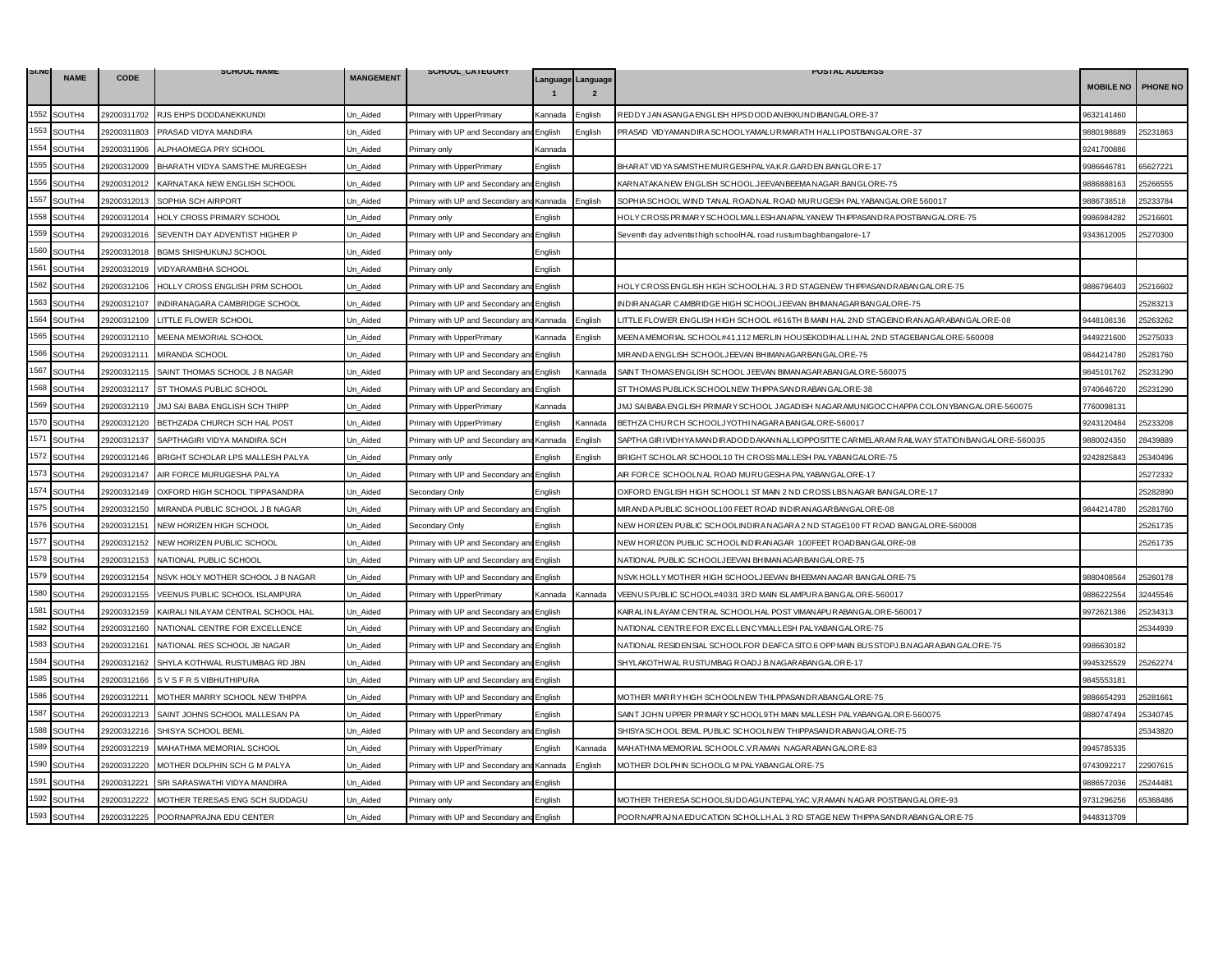| SI.NO | <b>NAME</b> | <b>CODE</b> | <b>SCHOOL NAME</b>                               | <b>MANGEMENT</b> | SCHOOL_CATEGORY                           |                   |                | <b>POSTAL ADDERSS</b>                                                                      |                  |                 |
|-------|-------------|-------------|--------------------------------------------------|------------------|-------------------------------------------|-------------------|----------------|--------------------------------------------------------------------------------------------|------------------|-----------------|
|       |             |             |                                                  |                  |                                           | Language Language | $\overline{2}$ |                                                                                            | <b>MOBILE NO</b> | <b>PHONE NO</b> |
| 1594  | SOUTH4      | 29200312226 | SHISHU GRUHA MONTESSORY                          | Un_Aided         | Primary with UP and Secondary ar          | English           |                | SHISHU GRUHA MONTESSOR YNEW THIPPA SANDRA BANGALORE-75                                     |                  | 25213940        |
| 1595  | SOUTH4      | 29200312227 | <b>ST ANNS</b>                                   | Jn Aided         | Primary with UP and Secondary ar          | English           |                |                                                                                            |                  | 20120438        |
| 1596  | SOUTH4      | 29200312228 | GEETHANJALI VIDHYALAYA                           | Un Aided         | Primary with UP and Secondary and         | English           |                |                                                                                            | 9900136176       | 25272357        |
| 1597  | SOUTH4      | 29200312229 | GOOD SAMARTAN HIGH SCHOOL                        | Jn Aided         | Primary with UpperPrimary                 | English           |                |                                                                                            |                  |                 |
| 1598  | SOUTH4      | 29200312230 | GLOBAL CITY INTERNATIONAL SCHOOL                 | Jn_Aided         | Primary only                              | English           |                |                                                                                            |                  |                 |
| 1599  | SOUTH4      | 29200312231 | ST.DOMINIC SCHOOL                                | Un Aided         | Primary only                              | English           |                |                                                                                            |                  |                 |
| 1600  | SOUTH4      | 29200312232 | NARAYANA E TECHNO SCHOOL KAGGADDASAPU            | Un Aided         | Primay with UP and Secondary              | English           |                |                                                                                            |                  |                 |
| 1601  | SOUTH4      | 29200312309 | GOOD SAMIRTON SCHOOL VIGNANAGA                   | Un_Aided         | Primary with UP and Secondary ar          | Kannada           | Enalish        | GOOD SAMIRTON PUBLIC SCHOOLVIJNANA NAGARNEW THIPPSANDRA ROAD POSTBANGALORE 75              | 9611779268       | 25340663        |
| 1602  | SOUTH4      | 29200312312 | MY XAVIOR SCHOOL                                 | Un_Aided         | Primary with UP and Secondary an          | Kannada           | English        | MY SAVIOUR HIGH SCHOOLNO 8 13 TH CROSSMARATRH HALLI POSTBANGALORE-37                       | 9731182782       | 2240750         |
| 1603  | SOUTH4      | 29200312313 | NEW OXFORD SCHOOL                                | Jn Aided         | Primary with UP and Secondary and         | English           |                | NEW OXFORD SCHOOLL.B.SHASHTHRINAGARABANGALORE-17                                           | 9880371007       | 25220529        |
| 1604  | SOUTH4      | 29200312314 | PRESIDENCY CHURCH SCH L B SHAS                   | Un Aided         | Primary with UP and Secondary an          | Kannada           | Enalish        | PRESDENCY CHURCH SCHOOLL B. SHASHTHRIBANGALORE-37                                          | 9916754300       | 25223782        |
| 1605  | SOUTH4      | 29200312320 | HAL PUBLIC SCHOOL                                | Un_Aided         | Primary with UP and Secondary an          | English           |                | HAL PUBLIC SCHOOLBANGALORE-17                                                              |                  | 25224700        |
| 1606  | SOUTH4      | 29200312322 | K M P CHURCH SCHOOL ANNSANDRAP                   | Un_Aided         | Primary with UP and Secondary and Kannada |                   | English        | KMP CHURCH SCHOOLANNSANDRA PALYAVIMANAPURA POSTBANGALORE-560037                            | 9742072733       | 25235219        |
| 1607  | SOUTH4      | 29200312325 | AMAR JYOTHI PUBLIC SCH DEVASAN                   | Un_Aided         | Primary with UP and Secondary an          | English           |                | AMARA JYOTHIPUBLIC SCHOOLSOUTH-4K.R.PURABANGALORE-36                                       | 9739945778       | 25612555        |
| 1608  | SOUTH4      | 29200312326 | NEW FLORENCE PUBLIC SCH DARGA                    | Jn Aided         | Primary with UP and Secondary and         | English           |                | NEW FLORENCE PUBLIC SCHOOL DARGA MAHALDOOR VAN INAGARABANGALORE-16                         | 9343440230       | 32026807        |
| 1609  | SOUTH4      | 29200312327 | BNR MEMORIAL SCH SUBASHNAGAR                     | Un Aided         | Primary with UpperPrimary                 | English           |                | BNR MEMORIAL SCHOOLGARDENCITY COLLEGE ROADSUBHAS NAGAR VIRGO NAGAR POSTBANGALORE-49        | 3449404529       | 25666088        |
| 1610  | SOUTH4      | 29200312328 | INDIAN PUBLIC SCH PATIL CHARTA                   | Jn_Aided         | Primary with UP and Secondary ar          | English           |                | INDIAN PUBLICK SCHOLLVIGANNA NGARA PATIL CHARTAR BANGALORE-75                              | 9900593929       | 25224644        |
| 1611  | SOUTH4      | 29200312331 | HAL EAST PRIMARY SCH MARATHALL                   | Jn Aided         | Primary with UP and Secondary ar          | English           |                | HAL EAST PRIMARY AND HIGH SCHOOLMARATH HALLICTS RAMJOSHI ROADBANGALORE-37                  | 9343681997       | 25230554        |
| 1612  | SOUTH4      | 29200312334 | NEW INDUS VALLEY RESIDENTIAL SCHOOL              | Un_Aided         | Primary with UP and Secondary and         | English           |                | NEW INDUS VALLEY RESIDENTIAL SCHOOLGARDAN CITY COLLAGE ROAD VIRGO NAGAR POSTBANGALORE-49   | 9845554341       | 25618590        |
| 1613  | SOUTH4      | 29200312335 | IMAME ENGLISH SCHOOL                             | Jn Aided         | Primary with UP and Secondary ar          | English           |                | IMAME ENGLISH SCHOOLKR PURA BANGALORE-36                                                   | 342526181        | 32215286        |
| 1614  | SOUTH4      | 29200312336 | SLN PUBLIC SCHOOL                                | Un Aided         | Primary with UP and Secondary and         | Kannada           | English        |                                                                                            |                  | 25235590        |
| 1615  | SOUTH4      | 29200312338 | BASAVANAGARA MOTHER THERESA                      | Un Aided         | Primary with UpperPrimary                 | Kannada           | English        |                                                                                            | 7259497331       | 25235068        |
| 1616  | SOUTH4      | 29200312339 | SILICON CITY PUBLIC SCHOOL                       | Jn Aided         | Primary with UpperPrimary                 | English           |                |                                                                                            | 8892408503       | 25219961        |
| 1617  | SOUTH4      | 29200312340 | CHAITHANYA TECHNO SCHOOL                         | Un Aided         | Primary with UpperPrimary                 | English           |                |                                                                                            | 9663833991       | 65469743        |
| 1618  | SOUTH4      | 29200312341 | MATHRU SHREE SCHOOL                              | Jn Aided         | Primary only                              | Kannada           |                |                                                                                            | 9845585742       |                 |
| 1619  | SOUTH4      | 29200312342 | ASSISI SCHOOL KR PURAM                           | Jn_Aided         | Primary with UpperPrimary                 | English           | English        |                                                                                            |                  |                 |
| 1620  | SOUTH4      | 29200312343 | NEW EXCELLENT PUBLIC ENG SCHOOL                  | Un_Aided         | Primary only                              | English           |                |                                                                                            |                  |                 |
| 1621  | SOUTH4      | 29200312344 | FEDERAL PUBLIC SCHOOL                            | Jn Aided         | Primary only                              | English           |                |                                                                                            |                  |                 |
| 1622  | SOUTH4      | 29200312402 | HOLY CORESS SCHOOL                               | Jn Aided         | Primary with UP and Secondary an          | English           | English        | HOLY CROSS SCHOOLABHAYADHAMA CAMPUSWHITE FIELDBAN GALORE560066                             | 9902621674       | 28454604        |
| 1623  | SOUTH4      | 29200312403 | ADMIS MEMORIAL SCHOOL                            | Un_Aided         | Primary with UP and Secondary an          | Kannada           | English        | ADAMS MEMOR IAL SCHOOL#2CHURCH STREET PATALAMMA LAY OUT KADUGODIBANGALORE-560067           | 9945188014       | 28453566        |
| 1624  | SOUTH4      | 29200312411 | S V TECHONO SCHOOL IMMADIHALLI                   | Jn Aided         | Primary with UpperPrimary                 | Kannada           |                |                                                                                            | 9663881935       |                 |
| 1625  | SOUTH4      | 29200312502 | GOOD SHEPHERD PUBLIC SCHOOL                      | Un Aided         | Primary with UP and Secondary and         | English           |                | GOOD SHEFERD PUBLIC SCHOOLNO 13 IST CROSS AKSHYANAGARAKOUDENAHALLI EXTNR.M.NAGAR B.LORE-16 | 8892853454       |                 |
| 1626  | SOUTH4      | 29200312503 | KSVK CHANNASANDRA                                | Jn Aided         | Primary with UP and Secondary ar          | Kannada           |                |                                                                                            | 9449797578       |                 |
| 1627  | SOUTH4      | 29200312703 | SHASTRY MEMORIAL SCHOOL                          | Un Aided         | Primary with UpperPrimary                 | Kannada           | Enalish        | SHASTRY MEMORIAL SCHOOLSEEGEHALLI ROADBASAVAN APURAK.R.PURABAN GALORE-                     | 9535299910       | 25617446        |
| 1628  | SOUTH4      | 29200312705 | GODHIKALU GRACE SCHOOL                           | Un_Aided         | Primary only                              | Kannada           |                |                                                                                            | 9886155360       | 65369434        |
| 1629  | SOUTH4      | 29200312706 | LITTLE ANGELS SCHOOL                             | Jn Aided         | Primary only                              | English           | English        |                                                                                            | 9342304020       | 65467958        |
| 1630  | SOUTH4      | 29200312903 | JNANA SAMSKRUTHI PUBLIC SCHOOL CHANNASA Un_Aided |                  | Primary only                              | Kannada           |                |                                                                                            | 9008169824       | 28456511        |
| 1631  | SOUTH4      | 29200313002 | ROYAL ENGLISH SCHOOL                             | Jn_Aided         | Primary only                              | English           |                |                                                                                            | 9845731748       |                 |
| 1632  | SOUTH4      | 29200313003 | MOUNT EVEREST SCHOOL                             | Jn_Aided         | Primary only                              | English           |                |                                                                                            |                  |                 |
| 1633  | SOUTH4      | 29200313302 | SAN VIDYANIKETAN SCHOOL                          | Un Aided         | Primary only                              | Kannada           |                |                                                                                            | 9972542693       | 22749160        |
| 1634  | SOUTH4      | 29200313402 | D MOUNT LITTER SCHOOL                            | Jn Aided         | Primary only                              | Kannada           | Enalish        |                                                                                            | 9141155556       |                 |
| 1635  | SOUTH4      |             | 29200313603 FLORENCE PUBLIC SCHOOL               | Un Aided         | Primary with UP and Secondary and Kannada |                   | English        |                                                                                            | 9538943003       |                 |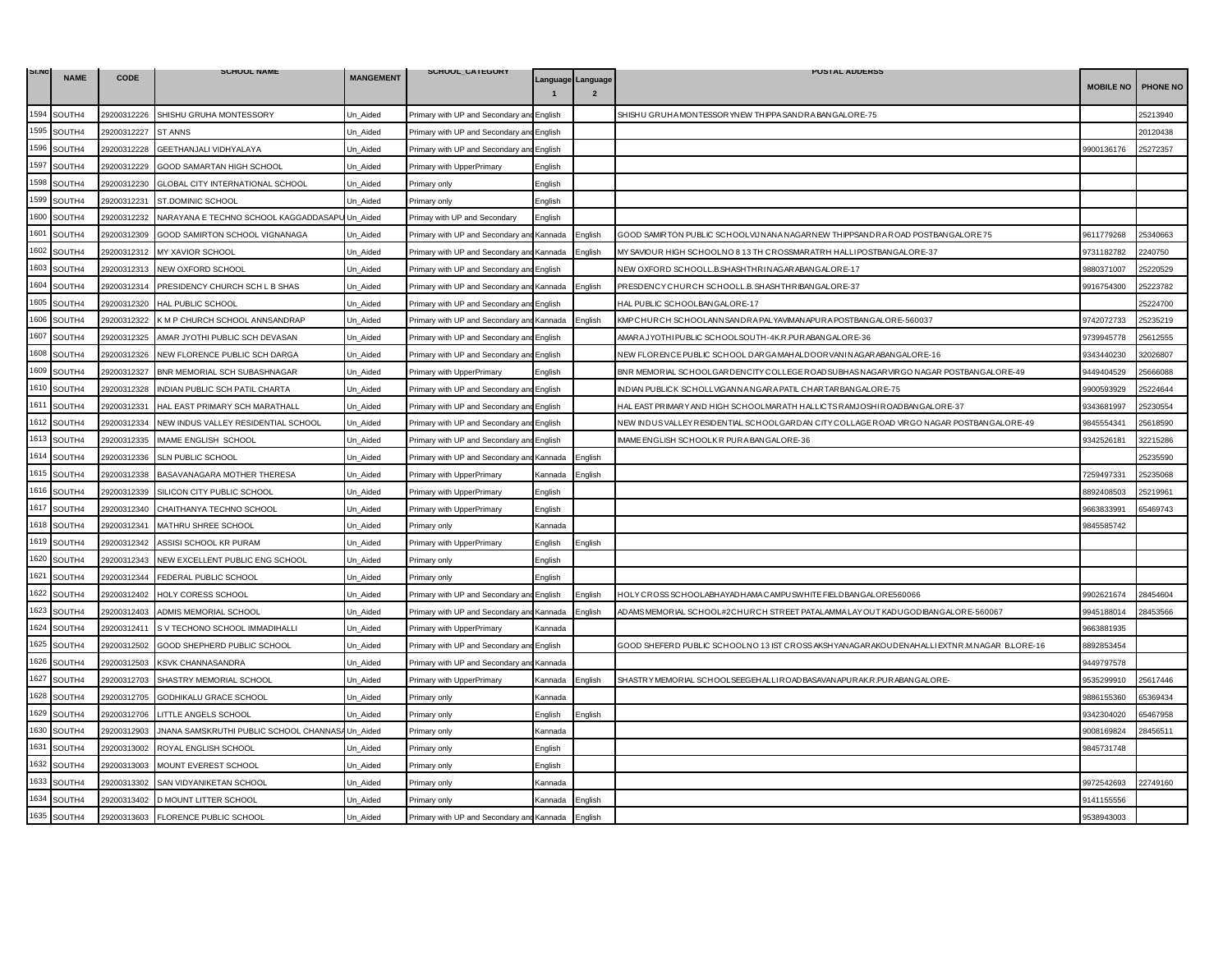| SI.NO |             |             | <b>SCHOOL NAME</b>                  |                  | SCHOOL_CATEGORY                           |         |                                     | <b>POSTAL ADDERSS</b>                                                                               |                  |                 |
|-------|-------------|-------------|-------------------------------------|------------------|-------------------------------------------|---------|-------------------------------------|-----------------------------------------------------------------------------------------------------|------------------|-----------------|
|       | <b>NAME</b> | <b>CODE</b> |                                     | <b>MANGEMENT</b> |                                           |         | Language Language<br>$\overline{2}$ |                                                                                                     | <b>MOBILE NO</b> | <b>PHONE NO</b> |
| 1636  | SOUTH4      | 29200313701 | AMRUTHA BHARATHI VIDYA KENDRA       | Un Aided         | Primary with UP and Secondary an          | Kannada | Enalish                             | AMRUTHA BHARATHI VIDHYA KENDRA HAGADURUWHITE FIELD BANGALORE-560066                                 | 3845097326       | 28453002        |
| 1637  | SOUTH4      | 29200313702 | KUVEMPU SMARAKA VIDYA KENDRA        | Un Aided         | Primary with UP and Secondary and         | Kannada | English                             | KUVEMPU SMAR AKA VIDHYA KENDR A5TH CROSSHAGADUR BANGALORE-560066                                    | 8197306669       | 28455753        |
| 1638  | SOUTH4      | 29200313803 | GEAR INNOVATIVE INTERNATIONAL       | Un_Aided         | Primary with UP and Secondary ar          | English |                                     | GEAR INNOVATIVE SCHOOL DODDAKANNALLICARMELA RAM POSTBANGALORE-560035                                | 9741777799       | 28440919        |
| 1639  | SOUTH4      | 29200313804 | V.V.R EDUCATION TRUST               | Jn Aided         | Primary with UP and Secondary an          | Kannada | English                             | V V R SCHOOL DODDAKANNALLICARMELARAM POSTBANGALORE-560035                                           | 9480181149       | 2734262         |
| 1640  | SOUTH4      | 29200313805 | PATEL PUBLIC SCHOOL, KARIYAMMANA AG | Un Aided         | Primary with UP and Secondary an          | Kannada | English                             | PATEL PUBLIC SCHOOLKIRIYAMMAN AGRAHARANEAR OUTER RING ROAD APP INTELBELLANDUR POST,BANGALORE-56     | 9844361547       | 24405583        |
| 1641  | SOUTH4      | 29200313806 | MANASA PUBLIC SCHOOL DODDAKANNALLI  | Un_Aided         | Primary with UpperPrimary                 | Kannada | English                             | MANASA PUBLIC SCHOOLCARMELRAM POSTBANGALORE-35                                                      | 9845617188       |                 |
| 1642  | SOUTH4      | 29200313807 | AET INTERNATIONAL PUBLIC SCHOOL     | Un_Aided         | Primary with UP and Secondary an          | Kannada | :nglish                             |                                                                                                     | 9844028716       | 28441237        |
| 1643  | SOUTH4      | 29200313902 | ST PETER'S SCHOOL                   | Un Aided         | Primary with UP and Secondary and         | English |                                     | ST PETERS SCHOOLKIKONDRAHALLICARMELA RAM POSTBANGALORE-560035                                       | 9343747810       | 28441079        |
| 1644  | SOUTH4      | 29200313903 | ANAND SHIKSHA KENDRA                | Un_Aided         | Primary with UP and Secondary ar          | English |                                     | AN AND A SHIKSHA KENDRAKIKONDRAHALLICAR MALAR AM POSTBANG ALORE-560035                              |                  | 41688546        |
| 1645  | SOUTH4      | 29200314102 | PRAKRIYA GREEN WISDON SCHOOL        | Jn_Aided         | Primary with UP and Secondary and Kannada |         | English                             | PRAKRIYA GREEN WISDOM SCHOOLCHIKKAN AYAKAN AH ALLICAR MELAR AM POSTBAN GALORE-560035                | 9845334493       | 28440925        |
| 1646  | SOUTH4      | 29200314103 | INDIA INTERNATINAL SCH AMBALIP      | Un Aided         | Primary with UP and Secondary an          | Kannada | Enalish                             | INDIA INTERNATIONAL SCHOOLCHIKKABELLANDURCAR MELRAM POSTBANGALORE560035                             | 9880716925       | 28439001        |
| 1647  | SOUTH4      | 29200314104 | PREMAS SCHOOL                       | Un Aided         | Primary with UP and Secondary an          | English |                                     | PRIMUS PUBLIC SCHOOLCHIKKAN AYAKAN AHALLICAR MELA RAM POSTBAN GALORE-560035                         | 9880185320       | 25741450        |
| 1648  | SOUTH4      | 29200314105 | LAKE VIEW PUBLIC SCHOOL             | Un Aided         | Primary with UpperPrimary                 | Kannada |                                     |                                                                                                     | 9880202162       | 35600736        |
| 1649  | SOUTH4      | 29200314402 | ACT OF HOPE PRIMARY SCHOOL          | Un Aided         | Primary with UP and Secondary ar          | Kannada | nglish                              | ACTS OF HOPE SCHOOLKASAVAN AHALLICAR MELAR AM POSTBAN GALOR E-560035                                | 9241130592       | 65355415        |
| 1650  | SOUTH4      | 29200314403 | GLOBAL CENTRE FOR EXCELLENCE SCHOOL | Un Aided         | Primary with UP and Secondary an          | English |                                     | BRS GLOBAL CENTRE FOR EXCELLENCY SCHOOLKASAVAN AHALLICAR MELAR AM POSTBANGALORE-560035              | 9342488123       | 64555391        |
| 1651  | SOUTH4      | 29200314502 | SRI GNANAMBIKA VIDHYA MANDIRA       | Un Aided         | Primary with UpperPrimary                 | Kannada |                                     |                                                                                                     | 9035699390       |                 |
| 1652  | SOUTH4      | 29200314602 | DELHI PUBLIC SCHOOL SUKLIKUNTE      | Un Aided         | Primary with UP and Secondary an          | English |                                     | DELHIPUBLIC SCHOOLSULIKUNTEDOMMSANDRA POSTBANGALORE-562125                                          |                  | 27822260        |
| 1653  | SOUTH4      | 29200314902 | SAINT PATRICS ACADEMY               | Un_Aided         | Primary with UpperPrimary                 | English |                                     |                                                                                                     | 9886076795       | 28439115        |
| 1654  | SOUTH4      | 29200315401 | LOVELY BISHOP SCHOOL                | Un_Aided         | Primary with UpperPrimary                 | Enalish |                                     | LOVELU BISHOP SCHOOLJ.R.GARDEN.NO.127.CHELLIKERE.KALYANNAGAR POSTBANGLORE-43                        | 9964839991       | 25442064        |
| 1655  | SOUTH4      | 29200315402 | <b>SINCLARIS LPS</b>                | Jn Aided         | Primary with UP and Secondary ar          | Kannada | English                             | SINCLARIS LPS#7 DEEPIKA LAYOUTCHELLIKERE EXTNKALYANANAGAR POSTBANGLORE-43                           | 7259575170       | 42090271        |
| 1656  | SOUTH4      | 29200315405 | V J R HIGH SCHOOL                   | Un_Aided         | Secondary Only                            | Enalish |                                     |                                                                                                     |                  | 25442064        |
| 1657  | SOUTH4      | 29200315406 | V J R PUBLIC SCHOOL                 | Un_Aided         | Primary with UpperPrimary                 | English | Enalish                             |                                                                                                     |                  | 25442064        |
| 1658  | SOUTH4      | 29200315602 | THE BRILLIANT HPS                   | Un Aided         | Primary with UpperPrimary                 | English |                                     | THE BRILLIANT SCHOOLGUNJURVARTHUR POSTBANGALORE-560087                                              |                  |                 |
| 1659  | SOUTH4      | 29200315604 | GNANA VIKASA VIDHYA MANDIRA         | Un_Aided         | Primary only                              | English |                                     |                                                                                                     | 9886190349       |                 |
| 1660  | SOUTH4      | 29200315605 | CHISTIYA INTERNATIONAL SCHOOL       | Un Aided         | Primary only                              | Kannada | English                             |                                                                                                     | 9591326611       |                 |
| 1661  | SOUTH4      | 29200315902 | ANGEL'S ENGLISH SCHOOL              | Un Aided         | Primary with UP and Secondary and Kannada |         | Enalish                             | ANGEL'S ENGLISH SCHOOLMUNESHWAR A NAGAR A BEHIND R.M. NAGAR A POLICE STATIONR AMURTHI NAGAR A B.-16 |                  | 25315433        |
| 1662  | SOUTH4      | 29200315903 | SECRADARTS SCHOOL VIGNESHWA         | Un_Aided         | Primary with UpperPrimary                 | English |                                     | SACRED HEART SCHOOL (S.G.E.T) HOYSALA NAGARAR AMAMURTHINAGARABAN GALORE-16                          | 9945610457       |                 |
| 1663  | SOUTH4      | 29200315905 | CHAITHANYA TECHNO SCHOOL            | Un Aided         | Primary with UP and Secondary ar          | Kannada |                                     |                                                                                                     | 9591998944       | 35685615        |
| 1664  | SOUTH4      | 29200319002 | UTES SCHOOL                         | Un Aided         | Primary with UpperPrimary                 | English |                                     |                                                                                                     | 9449157460       |                 |
| 1665  | SOUTH4      | 29200319202 | INFINT UDAYNAGAR                    | Un_Aided         | Primary with UP and Secondary ar          | Kannada | nglish                              | INFANT ENGLISH SCHOOLUDAYANAGAR N.M.R.LAYOUTBANGALORE-16                                            | 9880550401       | 25600330        |
| 1666  | SOUTH4      | 29200319301 | <b>INFANTT JESUS SCHOOL</b>         | Un Aided         | Primary with UpperPrimary                 | Kannada | :nalish                             | INFANT JESUS SCHOOLS.G.PALYA.C.V.RAMAN NAGAR POSTBANGALORE-93                                       |                  | 25341567        |
| 1667  | SOUTH4      | 29200319402 | <b>ENLIGHT SCHOOL</b>               | Un Aided         | Primary only                              | English |                                     |                                                                                                     |                  |                 |
| 1668  | SOUTH4      | 29200319501 | CARMEL CONVENT SCHOOL               | Un_Aided         | Primary with UP and Secondary ar          | English |                                     | CAR MEL CONVENT HIGH SCHOOLCHIKKABELLANDUR CAR MELA RAM POSTBAN GALORE-560035                       | 3448866725       | 28439551        |
| 1669  | SOUTH4      | 29200319602 | RAMANA VIDHYANIKETHAN               | Un Aided         | Primary with UP and Secondary an          | Enalish |                                     | RAMANA VIDYAN IKHETHAN AKSHYAN AGARAR.M. NAGARABAN GALORE-16                                        |                  | 25656905        |
| 1670  | SOUTH4      | 29200319603 | MITHRI VIDHYANIKETHAN               | Un_Aided         | Primary with UP and Secondary an          | Enalish |                                     | MAITHRIVIDYANIKETHANKOUDENAHALLIB-16                                                                | 9448321492       |                 |
| 1671  | SOUTH4      | 29200319605 | TRINITY CHURCH SCHOOL               | Un Aided         | Primary only                              | English |                                     | TRINITY PUBLIC SCHOOLAKSHYA NAGARA RAMAMURTHI NAGARABANGALORE-16                                    | 9886530782       |                 |
| 1672  | SOUTH4      | 29200319606 | BNR INTER NATIONAL SCHOOL           | Un Aided         | Primary with UpperPrimary                 | English |                                     |                                                                                                     |                  |                 |
| 1673  | SOUTH4      | 29200319607 | NISARGA VIDHYA NIKETHANA SCHOOL     | Un_Aided         | Primary only                              | English | English                             |                                                                                                     |                  |                 |
| 1674  | SOUTH4      | 29200319701 | VAISHNAVI NURSERY AND P SCHOOL      | Un Aided         | Primary with UP and Secondary ar          | English | English                             | VAISHIN AVINURSERY AND PSCHOOLIVII BLOCK,iv TH CROOS ,AYYAPPANAGAK.R.PURA BANGALORE-36              | 9242294071       | 65346711        |
| 1675  | SOUTH4      | 29200319904 | MOUNT HERA SCHOOL                   | Un Aided         | Primary with UP and Secondary an          | Kannada | English                             | MOUNT HERA SCHOOLAR BIC COLLAGE POSTSAR IYIPALYABAN GALORE-45                                       | 9972173282       | 25442421        |
| 1676  | SOUTH4      | 29200319906 | SHREE SHARADHA VIDYANIKETANA        | Un_Aided         | Primary with UP and Secondary an          | Kannada | English                             | SHREE SHRADHA VID YAN IKETHAN AR BIC COLLAGE POSTTHAN ISAN DRABAN GALORE-45                         | 9448462093       |                 |
| 1677  | SOUTH4      | 29200319907 | SHIKSHANDHARA VIDYANIKETHAN         | Un_Aided         | Primary with UpperPrimary                 | Kannada | English                             | SHIKASHANADARA VIDYANIKETHAN ENGILSH SCHOOLARABIC COLLAGE POSTSARAYI POSTBANGALORE-45               | 9916982028       | 22725074        |